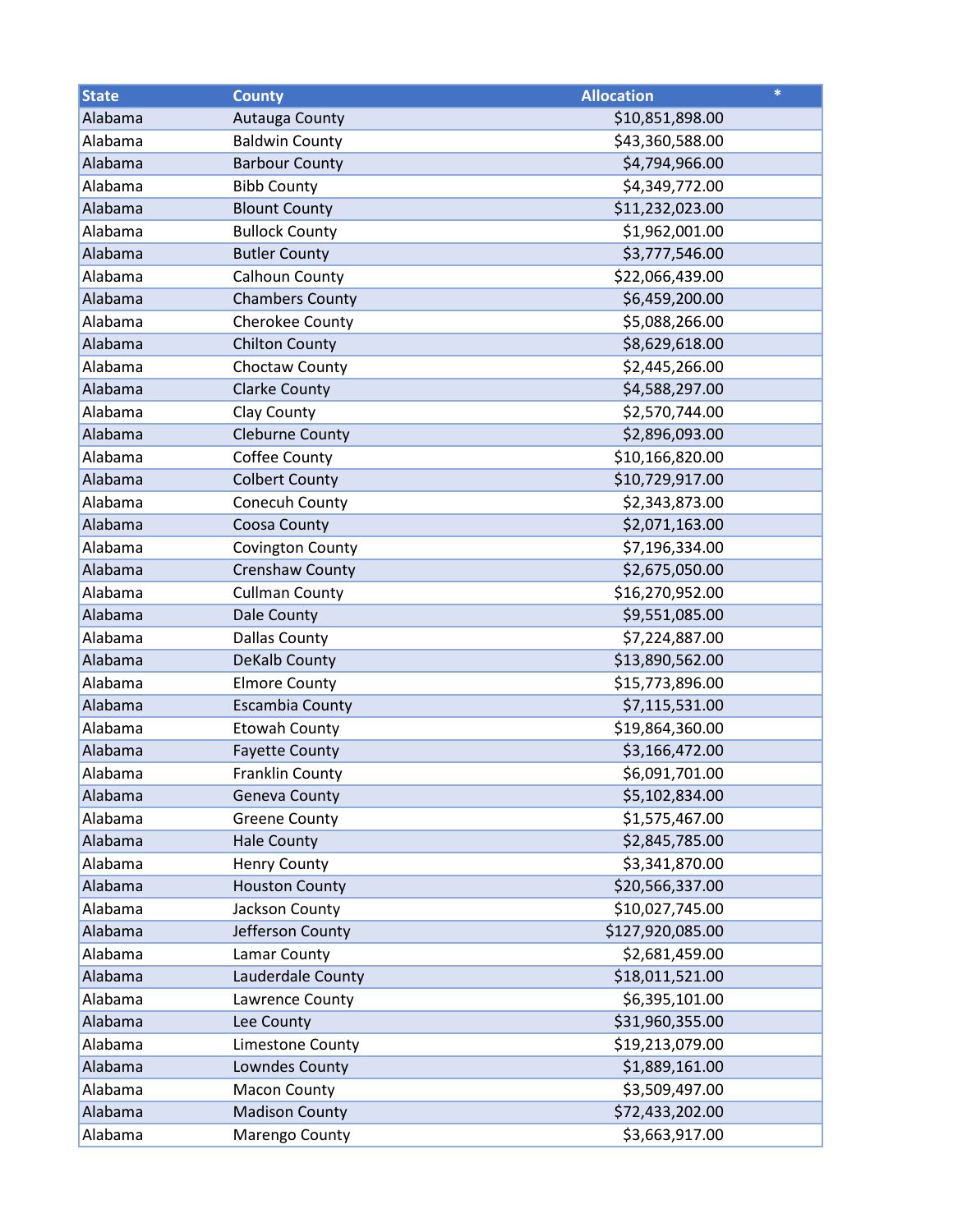| Alabama | <b>Marion County</b>              | \$5,770,625.00           |
|---------|-----------------------------------|--------------------------|
| Alabama | <b>Marshall County</b>            | \$18,797,215.00          |
| Alabama | <b>Mobile County</b>              | \$80,261,198.00          |
| Alabama | Monroe County                     | \$4,027,142.00           |
| Alabama | <b>Montgomery County</b>          | \$43,992,250.00          |
| Alabama | Morgan County                     | \$23,246,243.00          |
| Alabama | Perry County                      | \$1,733,188.00           |
| Alabama | <b>Pickens County</b>             | \$3,871,169.00           |
| Alabama | Pike County                       | \$6,432,006.00           |
| Alabama | Randolph County                   | \$4,413,482.00           |
| Alabama | <b>Russell County</b>             | \$11,258,245.00          |
| Alabama | Shelby County                     | \$42,286,061.00          |
| Alabama | St. Clair County                  | \$17,386,657.00          |
| Alabama | <b>Sumter County</b>              | \$2,413,799.00           |
| Alabama | <b>Talladega County</b>           | \$15,534,789.00          |
| Alabama | Tallapoosa County                 | \$7,840,817.00           |
| Alabama | <b>Tuscaloosa County</b>          | \$40,664,754.00          |
| Alabama | <b>Walker County</b>              | \$12,338,210.00          |
| Alabama | <b>Washington County</b>          | \$3,171,134.00           |
| Alabama | <b>Wilcox County</b>              | \$2,014,834.00           |
| Alabama | <b>Winston County</b>             | \$4,589,656.00           |
| Alaska  | Aleutians East Borough            | \$648,173.00             |
| Alaska  | Aleutians West Census Area        | $\ast$<br>\$1,094,338.00 |
| Alaska  | Anchorage Municipality            | \$55,940,624.00          |
| Alaska  | <b>Bethel Census Area</b>         | $\ast$<br>\$3,571,265.00 |
| Alaska  | <b>Bristol Bay Borough</b>        | \$162,383.00             |
| Alaska  | Denali Borough                    | \$407,318.00             |
| Alaska  | Dillingham Census Area            | $\ast$<br>\$954,875.00   |
| Alaska  | Fairbanks North Star Borough      | \$18,811,783.00          |
| Alaska  | Haines Borough                    | \$491,423.00             |
| Alaska  | Hoonah-Angoon Census Area         | \$417,224.00<br>$\ast$   |
| Alaska  | Juneau City and Borough           | \$6,210,575.00           |
| Alaska  | Kenai Peninsula Borough           | \$11,403,341.00          |
| Alaska  | Ketchikan Gateway Borough         | \$2,700,106.00           |
| Alaska  | Kodiak Island Borough             | \$2,524,709.00           |
| Alaska  | Kusilvak Census Area              | $\ast$<br>\$1,614,897.00 |
| Alaska  | Lake and Peninsula Borough        | \$309,227.00             |
| Alaska  | Matanuska-Susitna Borough         | \$21,039,307.00          |
| Alaska  | Nome Census Area                  | \$1,943,160.00<br>$\ast$ |
| Alaska  | North Slope Borough               | \$1,909,751.00           |
| Alaska  | Northwest Arctic Borough          | \$1,480,290.00           |
| Alaska  | Petersburg Borough                | \$634,382.00             |
| Alaska  | Prince of Wales-Hyder Census Area | $\ast$<br>\$1,204,860.00 |
| Alaska  | Sitka City and Borough            | \$1,649,666.00           |
| Alaska  | <b>Skagway Municipality</b>       | \$229,784.00             |
| Alaska  | Southeast Fairbanks Census Area   | \$1,338,884.00<br>$\ast$ |
| Alaska  | Valdez-Cordova Census Area        | \$1,787,381.00<br>$\ast$ |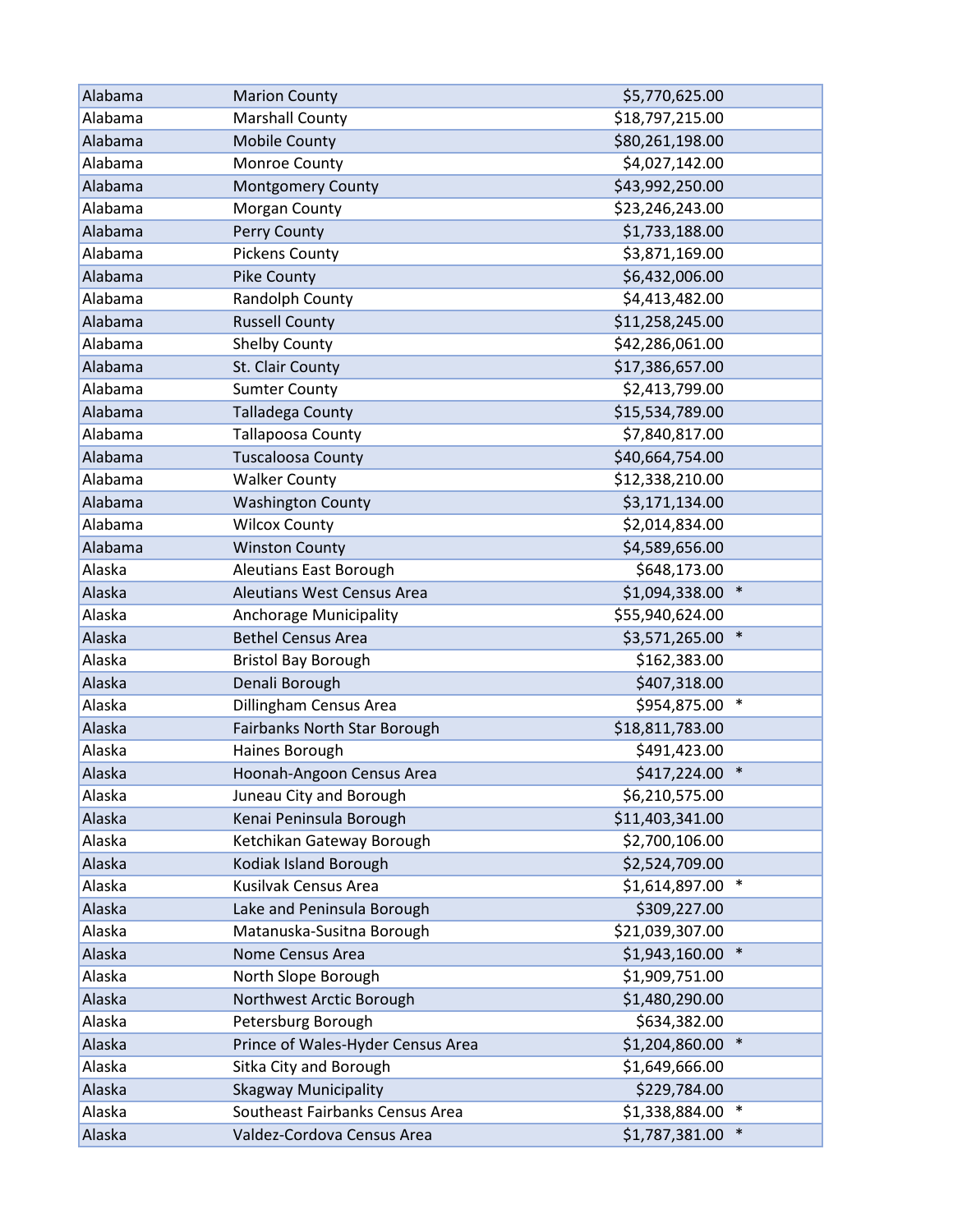| Alaska         | Wrangell City and Borough | \$485,984.00             |
|----------------|---------------------------|--------------------------|
| Alaska         | Yakutat City and Borough  | \$112,464.00             |
| Alaska         | Yukon-Koyukuk Census Area | \$1,015,866.00<br>$\ast$ |
| American Samoa | <b>Eastern District</b>   | $\ast$<br>\$4,473,308.00 |
| American Samoa | Manu'a District           | $\ast$<br>\$222,014.00   |
| American Samoa | Rose Island               | $\ast$<br>\$0.00         |
| American Samoa | Swains Island             | \$3,302.00<br>$\ast$     |
| American Samoa | <b>Western District</b>   | $\ast$<br>\$6,085,291.00 |
| Arizona        | Apache County             | \$13,963,207.00          |
| Arizona        | <b>Cochise County</b>     | \$24,458,872.00          |
| Arizona        | Coconino County           | \$27,868,531.00          |
| Arizona        | <b>Gila County</b>        | \$10,492,363.00          |
| Arizona        | <b>Graham County</b>      | \$7,543,632.00           |
| Arizona        | <b>Greenlee County</b>    | \$1,844,875.00           |
| Arizona        | La Paz County             | \$4,099,982.00           |
| Arizona        | Maricopa County           | \$871,239,088.00         |
| Arizona        | Mohave County             | \$41,213,672.00          |
| Arizona        | Navajo County             | \$21,545,687.00          |
| Arizona        | Pima County               | \$203,421,668.00         |
| Arizona        | <b>Pinal County</b>       | \$89,891,338.00          |
| Arizona        | Santa Cruz County         | \$9,031,691.00           |
| Arizona        | Yavapai County            | \$45,665,225.00          |
| Arizona        | Yuma County               | \$41,525,619.00          |
| Arkansas       | <b>Arkansas County</b>    | \$3,396,451.00           |
| Arkansas       | <b>Ashley County</b>      | \$3,818,142.00           |
| Arkansas       | <b>Baxter County</b>      | \$8,144,799.00           |
| Arkansas       | <b>Benton County</b>      | \$54,219,867.00          |
| Arkansas       | <b>Boone County</b>       | \$7,270,727.00           |
| Arkansas       | <b>Bradley County</b>     | \$2,090,587.00           |
| Arkansas       | <b>Calhoun County</b>     | \$1,007,902.00           |
| Arkansas       | <b>Carroll County</b>     | \$5,512,482.00           |
| Arkansas       | <b>Chicot County</b>      | \$1,965,303.00           |
| Arkansas       | <b>Clark County</b>       | \$4,335,398.00           |
| Arkansas       | <b>Clay County</b>        | \$2,826,361.00           |
| Arkansas       | Cleburne County           | \$4,840,224.00           |
| Arkansas       | <b>Cleveland County</b>   | \$1,545,360.00           |
| Arkansas       | Columbia County           | \$4,556,247.00           |
| Arkansas       | Conway County             | \$4,049,091.00           |
| Arkansas       | Craighead County          | \$21,430,698.00          |
| Arkansas       | <b>Crawford County</b>    | \$12,286,931.00          |
| Arkansas       | Crittenden County         | \$9,314,697.00           |
| Arkansas       | <b>Cross County</b>       | \$3,189,198.00           |
| Arkansas       | <b>Dallas County</b>      | \$1,361,416.00           |
| Arkansas       | Desha County              | \$2,206,741.00           |
| Arkansas       | Drew County               | \$3,538,827.00           |
| Arkansas       | <b>Faulkner County</b>    | \$24,475,383.00          |
| Arkansas       | Franklin County           | \$3,440,931.00           |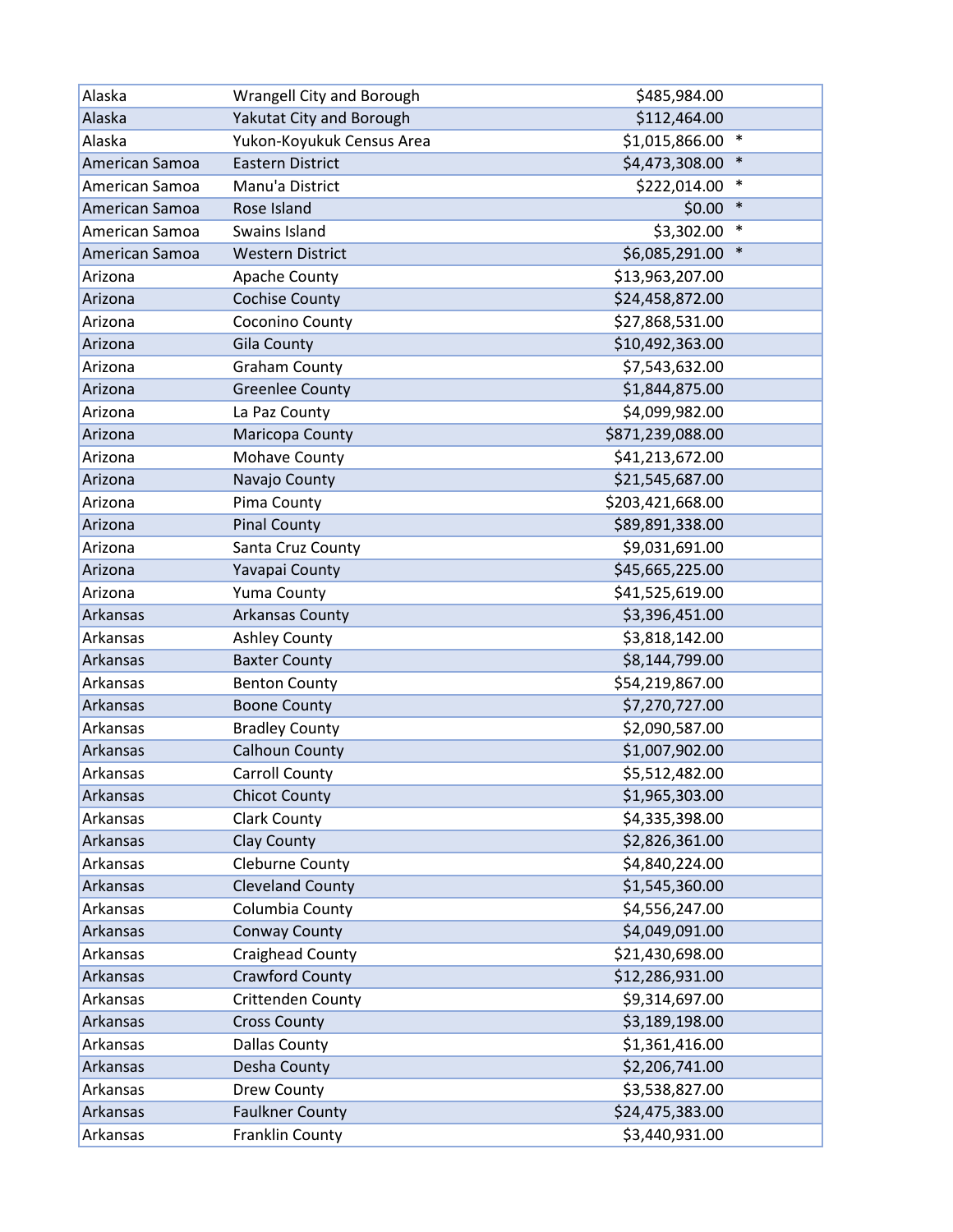| Arkansas | <b>Fulton County</b>       | \$2,423,511.00  |
|----------|----------------------------|-----------------|
| Arkansas | <b>Garland County</b>      | \$19,304,565.00 |
| Arkansas | <b>Grant County</b>        | \$3,547,762.00  |
| Arkansas | <b>Greene County</b>       | \$8,803,850.00  |
| Arkansas | <b>Hempstead County</b>    | \$4,182,339.00  |
| Arkansas | <b>Hot Spring County</b>   | \$6,559,621.00  |
| Arkansas | <b>Howard County</b>       | \$2,564,334.00  |
| Arkansas | <b>Independence County</b> | \$7,347,063.00  |
| Arkansas | Izard County               | \$2,647,273.00  |
| Arkansas | Jackson County             | \$3,247,470.00  |
| Arkansas | Jefferson County           | \$12,979,779.00 |
| Arkansas | Johnson County             | \$5,162,465.00  |
| Arkansas | Lafayette County           | \$1,286,634.00  |
| Arkansas | Lawrence County            | \$3,186,673.00  |
| Arkansas | Lee County                 | \$1,720,368.00  |
| Arkansas | Lincoln County             | \$2,529,759.00  |
| Arkansas | Little River County        | \$2,381,167.00  |
| Arkansas | Logan County               | \$4,169,519.00  |
| Arkansas | Lonoke County              | \$14,239,414.00 |
| Arkansas | <b>Madison County</b>      | \$3,219,694.00  |
| Arkansas | <b>Marion County</b>       | \$3,242,614.00  |
| Arkansas | <b>Miller County</b>       | \$8,402,165.00  |
| Arkansas | Mississippi County         | \$7,895,980.00  |
| Arkansas | Monroe County              | \$1,301,591.00  |
| Arkansas | <b>Montgomery County</b>   | \$1,745,425.00  |
| Arkansas | Nevada County              | \$1,602,854.00  |
| Arkansas | <b>Newton County</b>       | \$1,505,929.00  |
| Arkansas | <b>Ouachita County</b>     | \$4,541,679.00  |
| Arkansas | Perry County               | \$2,030,761.00  |
| Arkansas | <b>Phillips County</b>     | \$3,453,945.00  |
| Arkansas | <b>Pike County</b>         | \$2,081,846.00  |
| Arkansas | <b>Poinsett County</b>     | \$4,570,038.00  |
| Arkansas | <b>Polk County</b>         | \$3,877,773.00  |
| Arkansas | Pope County                | \$12,445,235.00 |
| Arkansas | <b>Prairie County</b>      | \$1,565,949.00  |
| Arkansas | Pulaski County             | \$76,124,117.00 |
| Arkansas | <b>Randolph County</b>     | \$3,488,131.00  |
| Arkansas | Saline County              | \$23,781,952.00 |
| Arkansas | <b>Scott County</b>        | \$1,996,964.00  |
| Arkansas | <b>Searcy County</b>       | \$1,530,792.00  |
| Arkansas | Sebastian County           | \$24,828,896.00 |
| Arkansas | Sevier County              | \$3,303,410.00  |
| Arkansas | <b>Sharp County</b>        | \$3,387,904.00  |
| Arkansas | St. Francis County         | \$4,854,791.00  |
| Arkansas | <b>Stone County</b>        | \$2,429,144.00  |
| Arkansas | <b>Union County</b>        | \$7,513,525.00  |
| Arkansas | Van Buren County           | \$3,213,672.00  |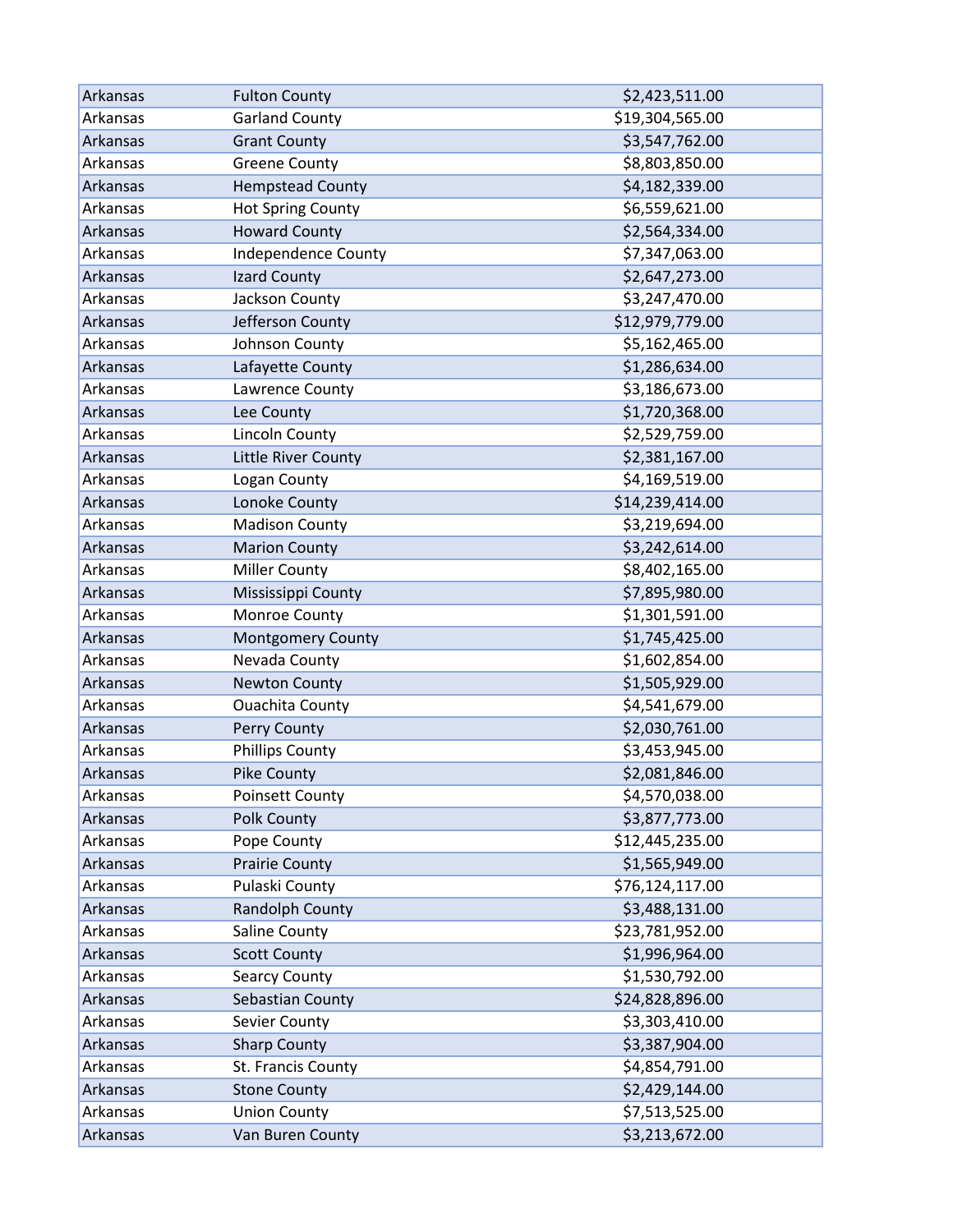| Arkansas   | <b>Washington County</b> | \$46,459,271.00    |
|------------|--------------------------|--------------------|
| Arkansas   | <b>White County</b>      | \$15,296,847.00    |
| Arkansas   | <b>Woodruff County</b>   | \$1,227,586.00     |
| Arkansas   | <b>Yell County</b>       | \$4,145,239.00     |
| California | Alameda County           | \$324,636,065.00   |
| California | <b>Alpine County</b>     | \$219,295.00       |
| California | <b>Amador County</b>     | \$7,721,360.00     |
| California | <b>Butte County</b>      | \$42,574,311.00    |
| California | <b>Calaveras County</b>  | \$8,916,508.00     |
| California | <b>Colusa County</b>     | \$4,185,252.00     |
| California | Contra Costa County      | \$224,058,903.00   |
| California | Del Norte County         | \$5,402,155.00     |
| California | El Dorado County         | \$37,457,492.00    |
| California | <b>Fresno County</b>     | \$194,063,657.00   |
| California | <b>Glenn County</b>      | \$5,515,007.00     |
| California | <b>Humboldt County</b>   | \$26,330,552.00    |
| California | <b>Imperial County</b>   | \$35,198,889.00    |
| California | Inyo County              | \$3,503,864.00     |
| California | Kern County              | \$174,853,685.00   |
| California | <b>Kings County</b>      | \$29,706,802.00    |
| California | Lake County              | \$12,506,226.00    |
| California | Lassen County            | \$5,938,447.00     |
| California | Los Angeles County       | \$1,949,978,847.00 |
| California | <b>Madera County</b>     | \$30,558,925.00    |
| California | <b>Marin County</b>      | \$50,273,916.00    |
| California | Mariposa County          | \$3,341,481.00     |
| California | Mendocino County         | \$16,849,976.00    |
| California | <b>Merced County</b>     | \$53,936,085.00    |
| California | Modoc County             | \$1,717,261.00     |
| California | Mono County              | \$2,805,578.00     |
| California | Monterey County          | \$84,311,261.00    |
| California | Napa County              | \$26,755,157.00    |
| California | Nevada County            | \$19,376,239.00    |
| California | <b>Orange County</b>     | \$616,840,943.00   |
| California | <b>Placer County</b>     | \$77,370,739.00    |
| California | <b>Plumas County</b>     | \$3,653,039.00     |
| California | <b>Riverside County</b>  | \$479,874,599.00   |
| California | Sacramento County        | \$301,469,072.00   |
| California | San Benito County        | \$12,199,718.00    |
| California | San Bernardino County    | \$423,455,955.00   |
| California | San Diego County         | \$648,431,468.00   |
| California | San Francisco County     | \$171,230,559.00   |
| California | San Joaquin County       | \$148,038,314.00   |
| California | San Luis Obispo County   | \$54,990,993.00    |
| California | San Mateo County         | \$148,897,819.00   |
| California | Santa Barbara County     | \$86,727,196.00    |
| California | Santa Clara County       | \$374,462,651.00   |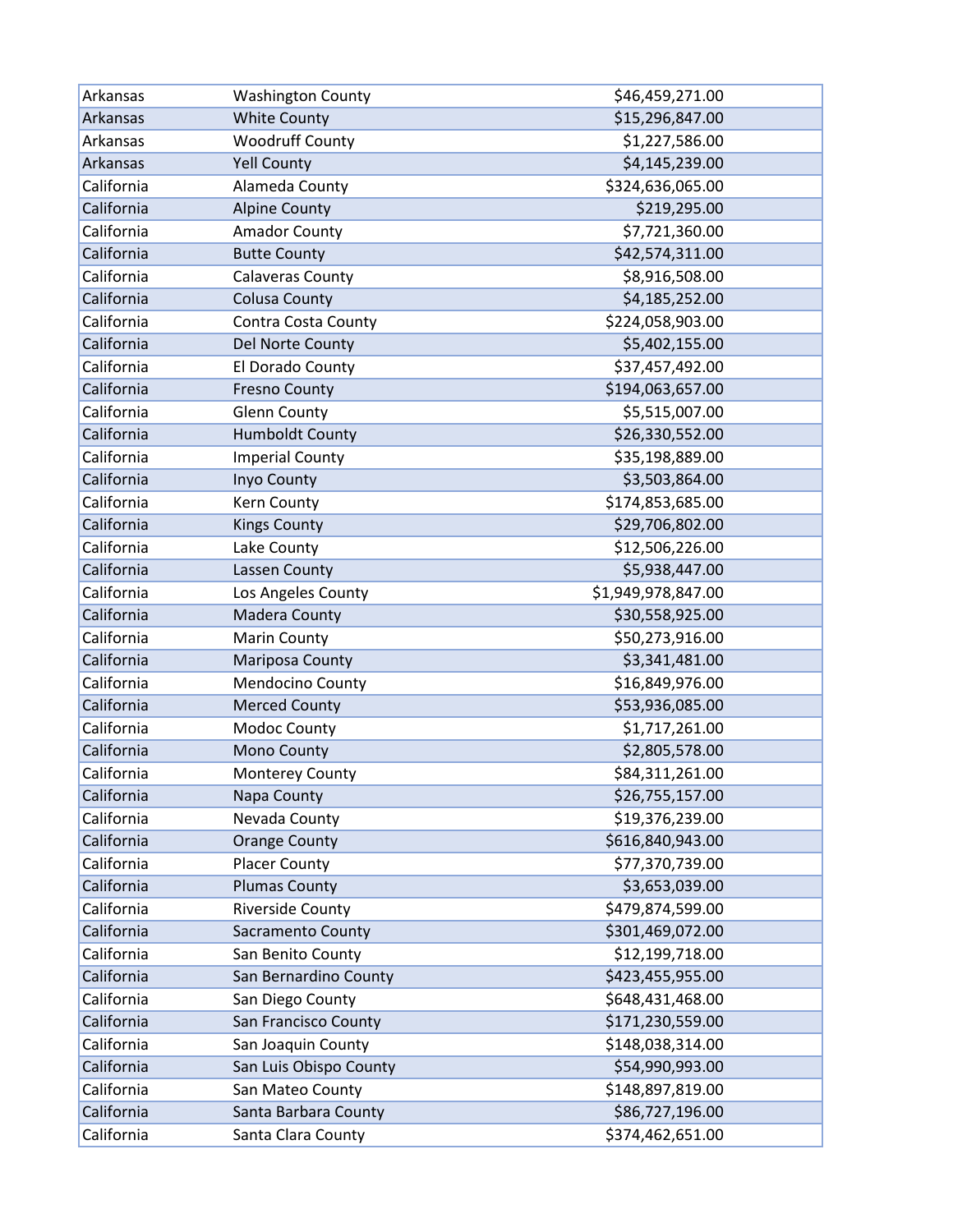| California | Santa Cruz County         | \$53,068,422.00  |
|------------|---------------------------|------------------|
| California | Shasta County             | \$34,978,429.00  |
| California | Sierra County             | \$583,686.00     |
| California | Siskiyou County           | \$8,456,940.00   |
| California | Solano County             | \$86,949,405.00  |
| California | Sonoma County             | \$96,018,973.00  |
| California | <b>Stanislaus County</b>  | \$106,959,250.00 |
| California | <b>Sutter County</b>      | \$18,835,480.00  |
| California | <b>Tehama County</b>      | \$12,641,804.00  |
| California | <b>Trinity County</b>     | \$2,386,217.00   |
| California | <b>Tulare County</b>      | \$90,552,914.00  |
| California | <b>Tuolumne County</b>    | \$10,581,713.00  |
| California | <b>Ventura County</b>     | \$164,326,748.00 |
| California | <b>Yolo County</b>        | \$42,829,540.00  |
| California | <b>Yuba County</b>        | \$15,280,337.00  |
| Colorado   | <b>Adams County</b>       | \$100,502,964.00 |
| Colorado   | Alamosa County            | \$3,153,070.00   |
| Colorado   | Arapahoe County           | \$127,534,910.00 |
| Colorado   | Archuleta County          | \$2,724,969.00   |
| Colorado   | <b>Baca County</b>        | \$695,567.00     |
| Colorado   | <b>Bent County</b>        | \$1,083,267.00   |
| Colorado   | <b>Boulder County</b>     | \$63,359,749.00  |
| Colorado   | <b>Broomfield County</b>  | \$13,687,000.00  |
| Colorado   | Chaffee County            | \$3,953,914.00   |
| Colorado   | <b>Cheyenne County</b>    | \$355,650.00     |
| Colorado   | <b>Clear Creek County</b> | \$1,884,111.00   |
| Colorado   | Conejos County            | \$1,593,725.00   |
| Colorado   | Costilla County           | \$755,004.00     |
| Colorado   | <b>Crowley County</b>     | \$1,177,278.00   |
| Colorado   | <b>Custer County</b>      | \$984,400.00     |
| Colorado   | Delta County              | \$6,052,853.00   |
| Colorado   | <b>Denver County</b>      | \$141,252,212.00 |
| Colorado   | <b>Dolores County</b>     | \$399,160.00     |
| Colorado   | Douglas County            | \$68,207,548.00  |
| Colorado   | Eagle County              | \$10,707,773.00  |
| Colorado   | El Paso County            | \$139,929,837.00 |
| Colorado   | <b>Elbert County</b>      | \$5,191,795.00   |
| Colorado   | <b>Fremont County</b>     | \$9,292,165.00   |
| Colorado   | <b>Garfield County</b>    | \$11,666,145.00  |
| Colorado   | <b>Gilpin County</b>      | \$1,212,630.00   |
| Colorado   | <b>Grand County</b>       | \$3,056,145.00   |
| Colorado   | <b>Gunnison County</b>    | \$3,391,789.00   |
| Colorado   | <b>Hinsdale County</b>    | \$159,275.00     |
| Colorado   | Huerfano County           | \$1,339,661.00   |
| Colorado   | Jackson County            | \$270,380.00     |
| Colorado   | Jefferson County          | \$113,217,801.00 |
| Colorado   | Kiowa County              | \$273,099.00     |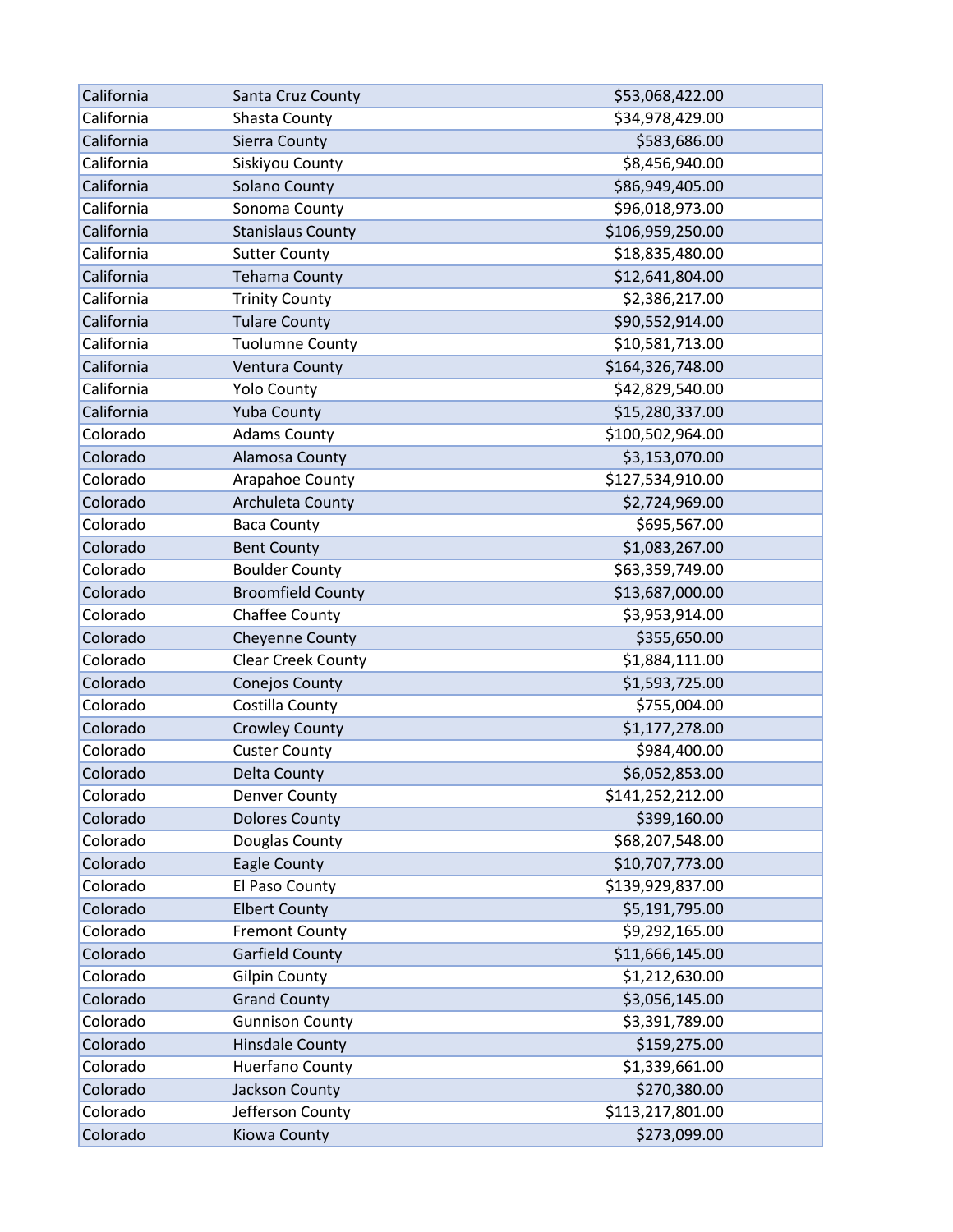| Colorado             | Kit Carson County        | \$1,378,509.00             |
|----------------------|--------------------------|----------------------------|
| Colorado             | La Plata County          | \$10,920,270.00            |
| Colorado             | Lake County              | \$1,578,574.00             |
| Colorado             | Larimer County           | \$69,323,447.00            |
| Colorado             | Las Animas County        | \$2,817,620.00             |
| Colorado             | <b>Lincoln County</b>    | \$1,107,352.00             |
| Colorado             | Logan County             | \$4,352,686.00             |
| Colorado             | Mesa County              | \$29,953,485.00            |
| Colorado             | <b>Mineral County</b>    | \$149,369.00               |
| Colorado             | <b>Moffat County</b>     | \$2,580,067.00             |
| Colorado             | Montezuma County         | \$5,085,741.00             |
| Colorado             | Montrose County          | \$8,305,240.00             |
| Colorado             | Morgan County            | \$5,646,118.00             |
| Colorado             | <b>Otero County</b>      | \$3,550,287.00             |
| Colorado             | <b>Ouray County</b>      | \$961,868.00               |
| Colorado             | Park County              | \$3,660,420.00             |
| Colorado             | <b>Phillips County</b>   | \$828,426.00               |
| Colorado             | <b>Pitkin County</b>     | \$3,451,031.00             |
| Colorado             | <b>Prowers County</b>    | \$2,364,268.00             |
| Colorado             | <b>Pueblo County</b>     | \$32,714,388.00            |
| Colorado             | Rio Blanco County        | \$1,228,363.00             |
| Colorado             | <b>Rio Grande County</b> | \$2,188,483.00             |
| Colorado             | <b>Routt County</b>      | \$4,979,881.00             |
| Colorado             | Saguache County          | \$1,325,482.00             |
| Colorado             | San Juan County          | \$141,405.00               |
| Colorado             | San Miguel County        | \$1,588,675.00             |
| Colorado             | Sedgwick County          | \$436,648.00               |
| Colorado             | <b>Summit County</b>     | \$6,023,523.00             |
| Colorado             | <b>Teller County</b>     | \$4,931,321.00             |
| Colorado             | <b>Washington County</b> | \$953,321.00               |
| Colorado             | <b>Weld County</b>       | \$63,028,767.00            |
| Colorado             | <b>Yuma County</b>       | \$1,946,073.00             |
| Connecticut          | <b>Fairfield County</b>  | \$183,231,182.00<br>$\ast$ |
| Connecticut          | <b>Hartford County</b>   | \$173,206,156.00<br>$\ast$ |
| Connecticut          | Litchfield County        | $\ast$<br>\$35,027,571.00  |
| Connecticut          | <b>Middlesex County</b>  | \$31,551,289.00<br>$\ast$  |
| Connecticut          | New Haven County         | \$166,026,527.00<br>$\ast$ |
| Connecticut          | New London County        | \$51,513,156.00<br>$\ast$  |
| Connecticut          | <b>Tolland County</b>    | $\ast$<br>\$29,275,787.00  |
| Connecticut          | <b>Windham County</b>    | $\ast$<br>\$22,683,534.00  |
| Delaware             | Kent County              | \$35,115,561.00            |
| Delaware             | New Castle County        | \$108,531,220.00           |
| Delaware             | <b>Sussex County</b>     | \$45,495,460.00            |
| District of Columbia | District of Columbia     | \$137,083,470.00           |
| Florida              | Alachua County           | \$52,258,449.00            |
| Florida              | <b>Baker County</b>      | \$5,673,700.00             |
| Florida              | <b>Bay County</b>        | \$33,934,398.00            |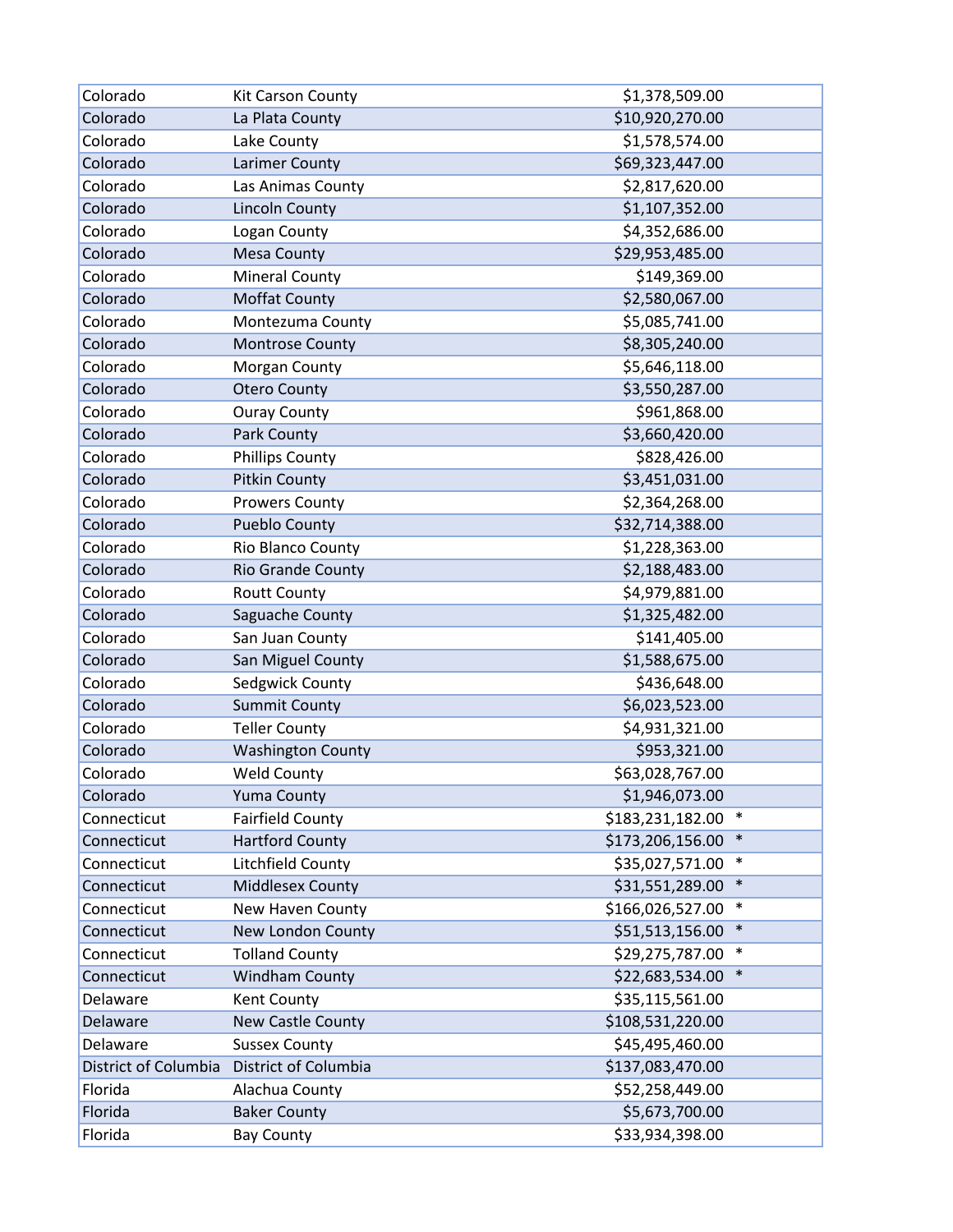| Florida | <b>Bradford County</b>     | \$5,477,714.00   |
|---------|----------------------------|------------------|
| Florida | <b>Brevard County</b>      | \$116,920,177.00 |
| Florida | <b>Broward County</b>      | \$379,304,234.00 |
| Florida | Calhoun County             | \$2,739,731.00   |
| Florida | <b>Charlotte County</b>    | \$36,693,553.00  |
| Florida | <b>Citrus County</b>       | \$29,069,118.00  |
| Florida | Clay County                | \$42,587,131.00  |
| Florida | <b>Collier County</b>      | \$74,762,701.00  |
| Florida | Columbia County            | \$13,924,165.00  |
| Florida | DeSoto County              | \$7,381,249.00   |
| Florida | <b>Dixie County</b>        | \$3,268,253.00   |
| Florida | <b>Duval County</b>        | \$186,032,681.00 |
| Florida | <b>Escambia County</b>     | \$61,829,151.00  |
| Florida | <b>Flagler County</b>      | \$22,353,135.00  |
| Florida | Franklin County            | \$2,355,139.00   |
| Florida | Gadsden County             | \$8,868,920.00   |
| Florida | <b>Gilchrist County</b>    | \$3,609,336.00   |
| Florida | <b>Glades County</b>       | \$2,682,625.00   |
| Florida | <b>Gulf County</b>         | \$2,649,216.00   |
| Florida | <b>Hamilton County</b>     | \$2,802,470.00   |
| Florida | <b>Hardee County</b>       | \$5,232,196.00   |
| Florida | <b>Hendry County</b>       | \$8,162,281.00   |
| Florida | <b>Hernando County</b>     | \$37,666,687.00  |
| Florida | <b>Highlands County</b>    | \$20,632,184.00  |
| Florida | Hillsborough County        | \$285,912,528.00 |
| Florida | <b>Holmes County</b>       | \$3,810,372.00   |
| Florida | <b>Indian River County</b> | \$31,063,168.00  |
| Florida | Jackson County             | \$9,015,375.00   |
| Florida | Jefferson County           | \$2,767,118.00   |
| Florida | Lafayette County           | \$1,635,875.00   |
| Florida | Lake County                | \$71,308,368.00  |
| Florida | Lee County                 | \$149,675,549.00 |
| Florida | Leon County                | \$57,024,862.00  |
| Florida | Levy County                | \$8,061,471.00   |
| Florida | <b>Liberty County</b>      | \$1,622,667.00   |
| Florida | <b>Madison County</b>      | \$3,592,048.00   |
| Florida | <b>Manatee County</b>      | \$78,327,168.00  |
| Florida | <b>Marion County</b>       | \$71,009,435.00  |
| Florida | <b>Martin County</b>       | \$31,272,363.00  |
| Florida | Miami-Dade County          | \$527,733,745.00 |
| Florida | Monroe County              | \$14,417,919.00  |
| Florida | Nassau County              | \$17,214,367.00  |
| Florida | Okaloosa County            | \$40,933,386.00  |
| Florida | <b>Okeechobee County</b>   | \$8,190,640.00   |
| Florida | <b>Orange County</b>       | \$270,661,716.00 |
| Florida | Osceola County             | \$72,985,227.00  |
| Florida | Palm Beach County          | \$290,730,026.00 |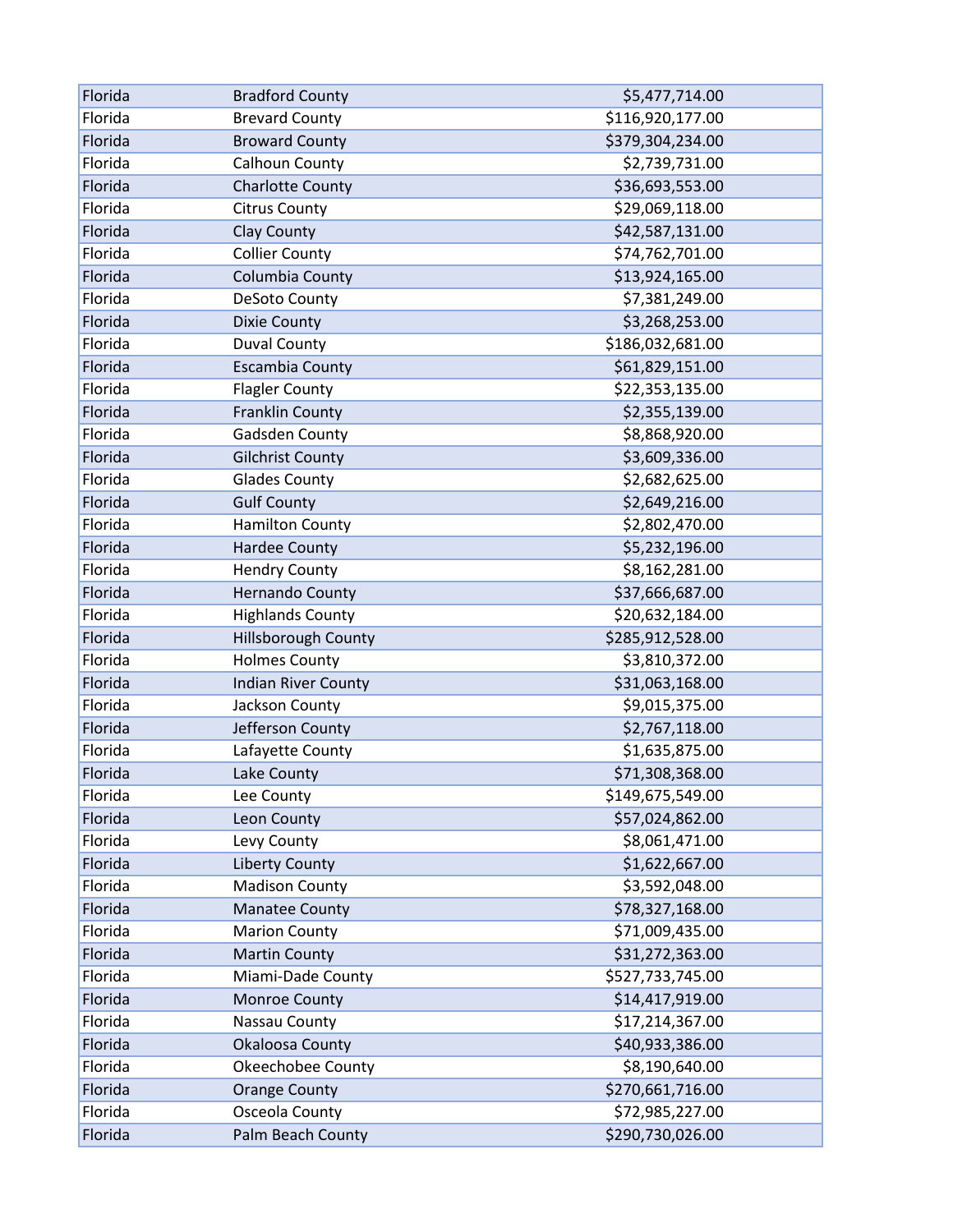| Florida | Pasco County             | \$107,597,711.00 |
|---------|--------------------------|------------------|
| Florida | <b>Pinellas County</b>   | \$189,381,543.00 |
| Florida | Polk County              | \$140,779,436.00 |
| Florida | <b>Putnam County</b>     | \$14,474,831.00  |
| Florida | Santa Rosa County        | \$35,800,640.00  |
| Florida | Sarasota County          | \$84,249,299.00  |
| Florida | Seminole County          | \$91,646,669.00  |
| Florida | St. Johns County         | \$51,409,433.00  |
| Florida | St. Lucie County         | \$63,767,844.00  |
| Florida | <b>Sumter County</b>     | \$25,721,033.00  |
| Florida | <b>Suwannee County</b>   | \$8,627,482.00   |
| Florida | <b>Taylor County</b>     | \$4,189,525.00   |
| Florida | <b>Union County</b>      | \$2,959,609.00   |
| Florida | <b>Volusia County</b>    | \$107,468,931.00 |
| Florida | Wakulla County           | \$6,553,405.00   |
| Florida | <b>Walton County</b>     | \$14,387,423.00  |
| Florida | <b>Washington County</b> | \$4,947,832.00   |
| Georgia | <b>Appling County</b>    | \$3,571,265.00   |
| Georgia | <b>Atkinson County</b>   | \$1,585,956.00   |
| Georgia | <b>Bacon County</b>      | \$2,168,476.00   |
| Georgia | <b>Baker County</b>      | \$590,096.00     |
| Georgia | <b>Baldwin County</b>    | \$8,719,356.00   |
| Georgia | <b>Banks County</b>      | \$3,735,979.00   |
| Georgia | <b>Barrow County</b>     | \$16,168,394.00  |
| Georgia | <b>Bartow County</b>     | \$20,926,843.00  |
| Georgia | <b>Ben Hill County</b>   | \$3,243,779.00   |
| Georgia | <b>Berrien County</b>    | \$3,767,640.00   |
| Georgia | <b>Bibb County</b>       | \$29,749,340.00  |
| Georgia | <b>Bleckley County</b>   | \$2,500,429.00   |
| Georgia | <b>Brantley County</b>   | \$3,711,699.00   |
| Georgia | <b>Brooks County</b>     | \$3,002,341.00   |
| Georgia | <b>Bryan County</b>      | \$7,697,080.00   |
| Georgia | <b>Bulloch County</b>    | \$15,462,921.00  |
| Georgia | <b>Burke County</b>      | \$4,347,635.00   |
| Georgia | <b>Butts County</b>      | \$4,843,526.00   |
| Georgia | <b>Calhoun County</b>    | \$1,202,141.00   |
| Georgia | Camden County            | \$10,618,230.00  |
| Georgia | <b>Candler County</b>    | \$2,098,356.00   |
| Georgia | <b>Carroll County</b>    | \$23,307,039.00  |
| Georgia | Catoosa County           | \$13,126,623.00  |
| Georgia | Charlton County          | \$2,601,239.00   |
| Georgia | Chatham County           | \$56,218,385.00  |
| Georgia | Chattahoochee County     | \$2,118,557.00   |
| Georgia | Chattooga County         | \$4,814,973.00   |
| Georgia | Cherokee County          | \$50,263,622.00  |
| Georgia | <b>Clarke County</b>     | \$24,926,792.00  |
| Georgia | Clay County              | \$550,471.00     |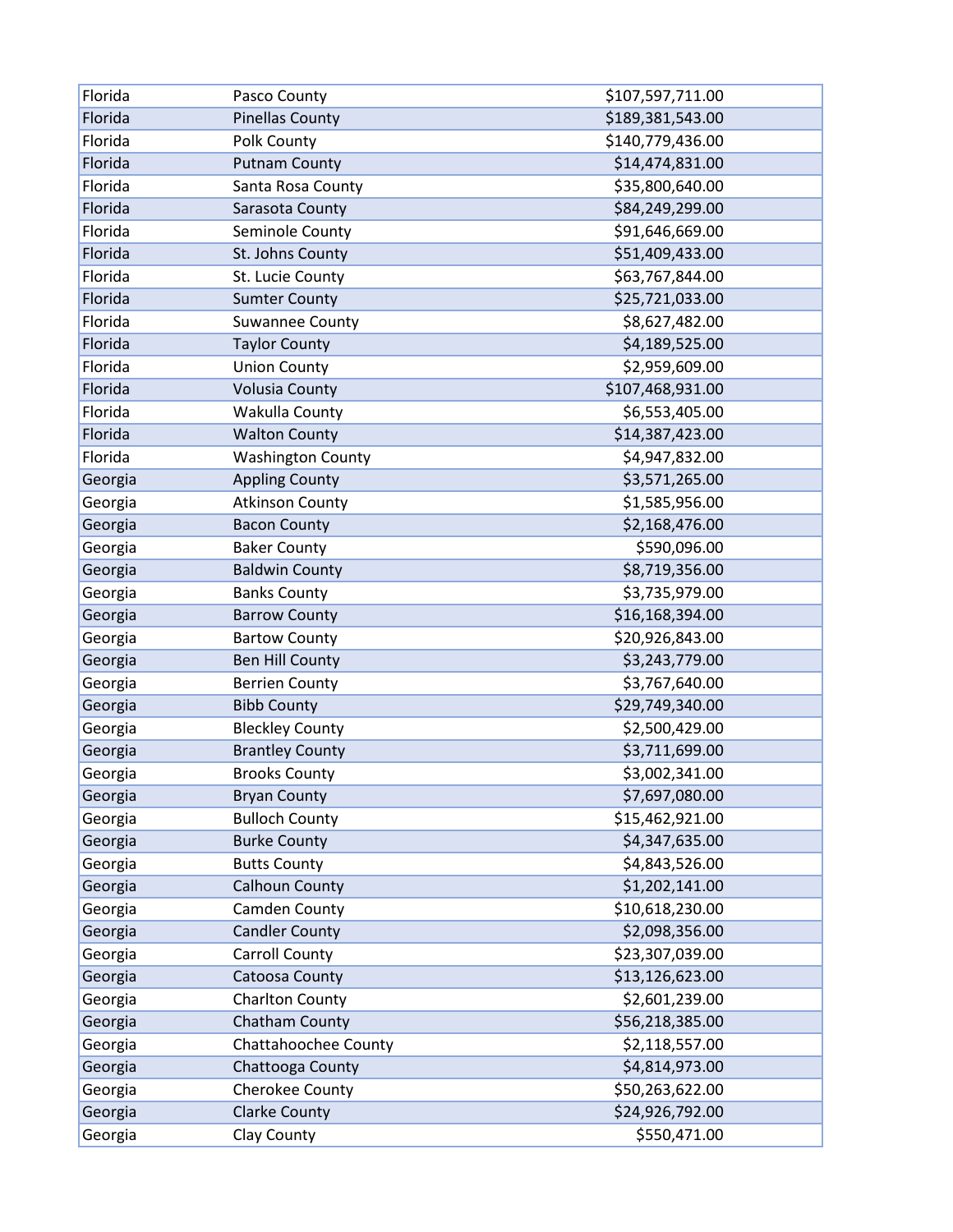| Georgia | <b>Clayton County</b>   | \$66,847,995.00  |
|---------|-------------------------|------------------|
| Georgia | <b>Clinch County</b>    | \$1,285,469.00   |
| Georgia | Cobb County             | \$147,648,478.00 |
| Georgia | Coffee County           | \$8,405,273.00   |
| Georgia | <b>Colquitt County</b>  | \$8,857,265.00   |
| Georgia | Columbia County         | \$30,439,857.00  |
| Georgia | Cook County             | \$3,354,495.00   |
| Georgia | Coweta County           | \$28,846,132.00  |
| Georgia | <b>Crawford County</b>  | \$2,409,332.00   |
| Georgia | <b>Crisp County</b>     | \$4,345,499.00   |
| Georgia | Dade County             | \$3,130,344.00   |
| Georgia | Dawson County           | \$5,071,173.00   |
| Georgia | DeKalb County           | \$147,484,541.00 |
| Georgia | Decatur County          | \$5,128,667.00   |
| Georgia | Dodge County            | \$4,002,280.00   |
| Georgia | Dooly County            | \$2,600,851.00   |
| Georgia | Dougherty County        | \$17,084,422.00  |
| Georgia | Douglas County          | \$28,425,412.00  |
| Georgia | <b>Early County</b>     | \$1,979,288.00   |
| Georgia | <b>Echols County</b>    | \$778,119.00     |
| Georgia | <b>Effingham County</b> | \$12,488,744.00  |
| Georgia | <b>Elbert County</b>    | \$3,728,209.00   |
| Georgia | <b>Emanuel County</b>   | \$4,398,720.00   |
| Georgia | <b>Evans County</b>     | \$2,069,415.00   |
| Georgia | <b>Fannin County</b>    | \$5,086,712.00   |
| Georgia | <b>Fayette County</b>   | \$22,224,938.00  |
| Georgia | <b>Floyd County</b>     | \$19,132,082.00  |
| Georgia | Forsyth County          | \$47,443,088.00  |
| Georgia | <b>Franklin County</b>  | \$4,535,270.00   |
| Georgia | <b>Fulton County</b>    | \$206,657,290.00 |
| Georgia | <b>Gilmer County</b>    | \$6,093,061.00   |
| Georgia | <b>Glascock County</b>  | \$577,082.00     |
| Georgia | <b>Glynn County</b>     | \$16,566,971.00  |
| Georgia | <b>Gordon County</b>    | \$11,258,633.00  |
| Georgia | <b>Grady County</b>     | \$4,784,671.00   |
| Georgia | <b>Greene County</b>    | \$3,559,222.00   |
| Georgia | <b>Gwinnett County</b>  | \$181,855,587.00 |
| Georgia | Habersham County        | \$8,804,433.00   |
| Georgia | <b>Hall County</b>      | \$39,710,268.00  |
| Georgia | Hancock County          | \$1,642,673.00   |
| Georgia | <b>Haralson County</b>  | \$5,786,747.00   |
| Georgia | Harris County           | \$6,844,180.00   |
| Georgia | <b>Hart County</b>      | \$5,090,014.00   |
| Georgia | <b>Heard County</b>     | \$2,315,903.00   |
| Georgia | <b>Henry County</b>     | \$45,560,724.00  |
| Georgia | <b>Houston County</b>   | \$30,663,037.00  |
| Georgia | <b>Irwin County</b>     | \$1,828,948.00   |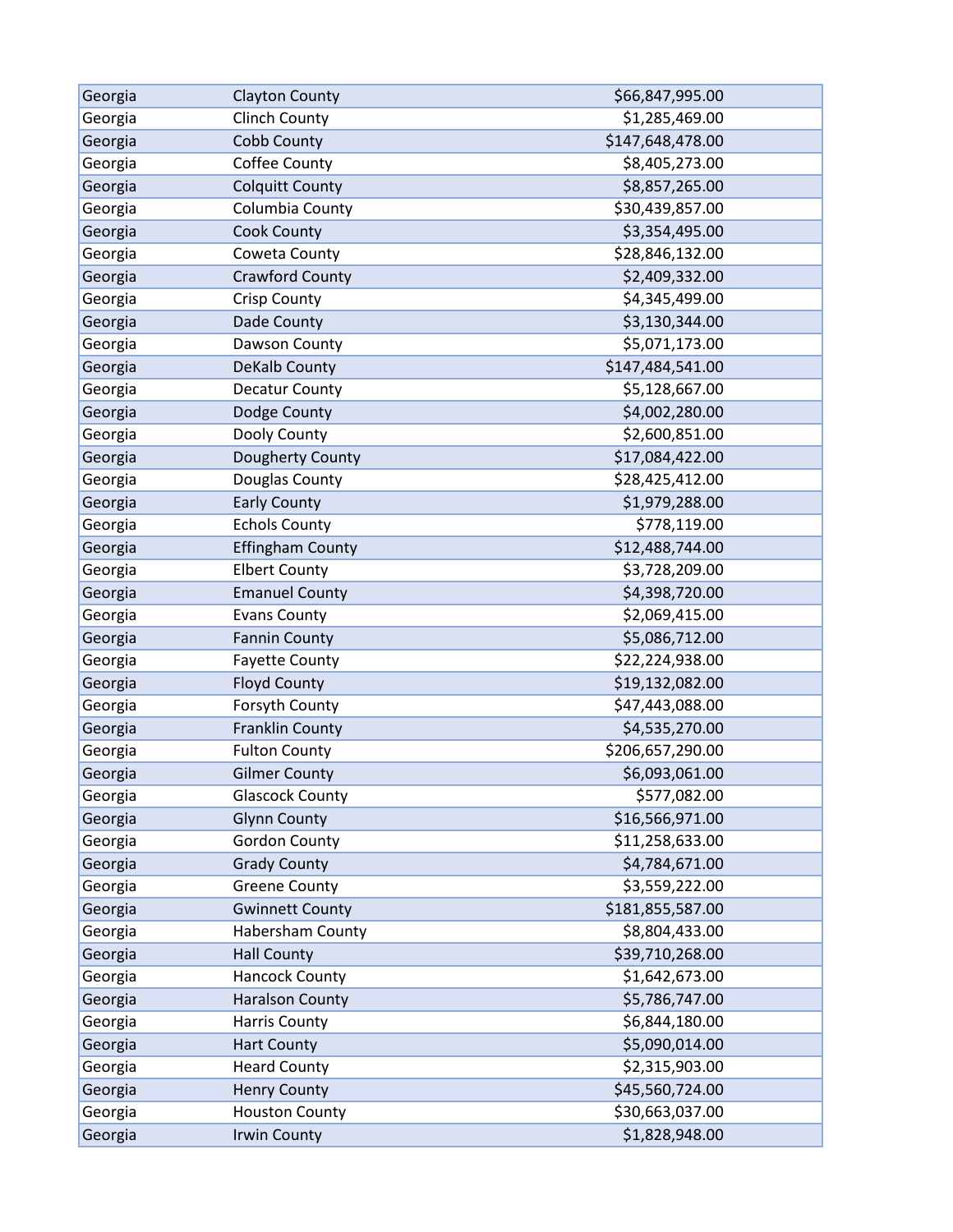| Georgia | Jackson County           | \$14,174,927.00 |
|---------|--------------------------|-----------------|
| Georgia | Jasper County            | \$2,761,874.00  |
| Georgia | Jeff Davis County        | \$2,935,912.00  |
| Georgia | Jefferson County         | \$2,983,888.00  |
| Georgia | Jenkins County           | \$1,685,211.00  |
| Georgia | Johnson County           | \$1,873,040.00  |
| Georgia | Jones County             | \$5,581,437.00  |
| Georgia | Lamar County             | \$3,705,484.00  |
| Georgia | Lanier County            | \$2,024,546.00  |
| Georgia | Laurens County           | \$9,235,253.00  |
| Georgia | Lee County               | \$5,825,594.00  |
| Georgia | <b>Liberty County</b>    | \$11,933,029.00 |
| Georgia | Lincoln County           | \$1,538,561.00  |
| Georgia | Long County              | \$3,799,106.00  |
| Georgia | Lowndes County           | \$22,804,739.00 |
| Georgia | <b>Lumpkin County</b>    | \$6,528,348.00  |
| Georgia | <b>Macon County</b>      | \$2,514,803.00  |
| Georgia | <b>Madison County</b>    | \$5,803,840.00  |
| Georgia | <b>Marion County</b>     | \$1,623,638.00  |
| Georgia | <b>McDuffie County</b>   | \$4,139,606.00  |
| Georgia | <b>McIntosh County</b>   | \$2,792,758.00  |
| Georgia | <b>Meriwether County</b> | \$4,111,442.00  |
| Georgia | <b>Miller County</b>     | \$1,110,654.00  |
| Georgia | <b>Mitchell County</b>   | \$4,246,631.00  |
| Georgia | Monroe County            | \$5,356,703.00  |
| Georgia | <b>Montgomery County</b> | \$1,781,553.00  |
| Georgia | Morgan County            | \$3,744,137.00  |
| Georgia | <b>Murray County</b>     | \$7,788,178.00  |
| Georgia | Muscogee County          | \$38,025,833.00 |
| Georgia | <b>Newton County</b>     | \$21,704,962.00 |
| Georgia | Oconee County            | \$7,823,918.00  |
| Georgia | <b>Oglethorpe County</b> | \$2,963,882.00  |
| Georgia | <b>Paulding County</b>   | \$32,761,587.00 |
| Georgia | Peach County             | \$5,350,488.00  |
| Georgia | <b>Pickens County</b>    | \$6,330,420.00  |
| Georgia | <b>Pierce County</b>     | \$3,780,848.00  |
| Georgia | Pike County              | \$3,683,146.00  |
| Georgia | Polk County              | \$8,277,076.00  |
| Georgia | Pulaski County           | \$2,163,232.00  |
| Georgia | <b>Putnam County</b>     | \$4,296,356.00  |
| Georgia | Quitman County           | \$446,554.00    |
| Georgia | Rabun County             | \$3,328,661.00  |
| Georgia | Randolph County          | \$1,316,547.00  |
| Georgia | <b>Richmond County</b>   | \$39,336,747.00 |
| Georgia | Rockdale County          | \$17,655,482.00 |
| Georgia | <b>Schley County</b>     | \$1,021,111.00  |
| Georgia | <b>Screven County</b>    | \$2,712,732.00  |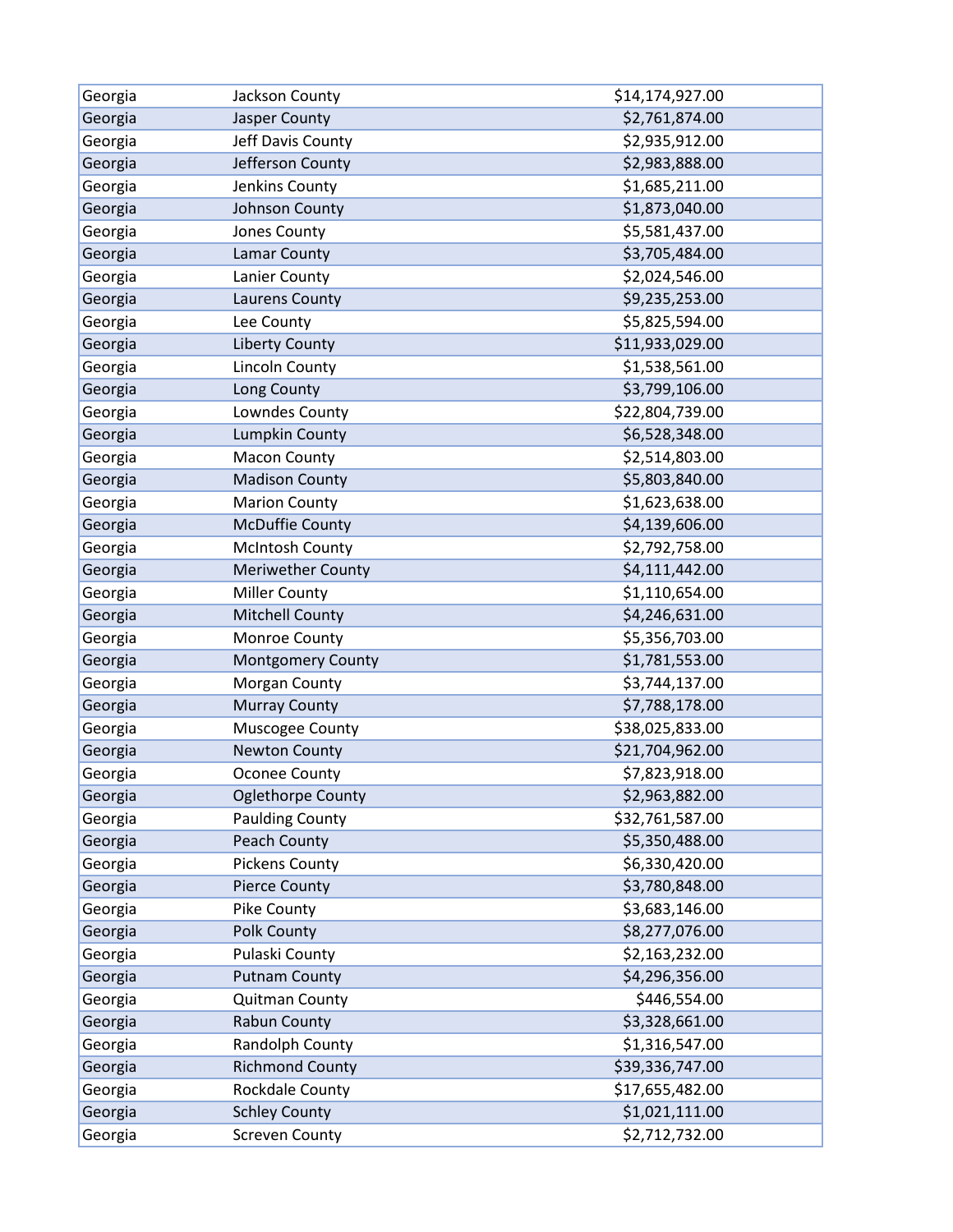| Georgia | Seminole County          | \$1,571,388.00   |
|---------|--------------------------|------------------|
| Georgia | <b>Spalding County</b>   | \$12,956,276.00  |
| Georgia | <b>Stephens County</b>   | \$5,035,627.00   |
| Georgia | <b>Stewart County</b>    | \$1,286,052.00   |
| Georgia | <b>Sumter County</b>     | \$5,734,691.00   |
| Georgia | <b>Talbot County</b>     | \$1,203,306.00   |
| Georgia | <b>Taliaferro County</b> | \$298,544.00     |
| Georgia | <b>Tattnall County</b>   | \$4,911,509.00   |
| Georgia | <b>Taylor County</b>     | \$1,557,791.00   |
| Georgia | <b>Telfair County</b>    | \$3,080,619.00   |
| Georgia | <b>Terrell County</b>    | \$1,657,047.00   |
| Georgia | <b>Thomas County</b>     | \$8,634,086.00   |
| Georgia | <b>Tift County</b>       | \$7,894,621.00   |
| Georgia | <b>Toombs County</b>     | \$5,211,413.00   |
| Georgia | <b>Towns County</b>      | \$2,338,046.00   |
| Georgia | <b>Treutlen County</b>   | \$1,340,438.00   |
| Georgia | <b>Troup County</b>      | \$13,581,529.00  |
| Georgia | <b>Turner County</b>     | \$1,550,993.00   |
| Georgia | <b>Twiggs County</b>     | \$1,577,215.00   |
| Georgia | <b>Union County</b>      | \$4,760,974.00   |
| Georgia | <b>Upson County</b>      | \$5,112,351.00   |
| Georgia | <b>Walker County</b>     | \$13,550,256.00  |
| Georgia | <b>Walton County</b>     | \$18,373,581.00  |
| Georgia | <b>Ware County</b>       | \$6,940,911.00   |
| Georgia | <b>Warren County</b>     | \$1,020,528.00   |
| Georgia | <b>Washington County</b> | \$3,957,411.00   |
| Georgia | <b>Wayne County</b>      | \$5,812,969.00   |
| Georgia | <b>Webster County</b>    | \$506,379.00     |
| Georgia | <b>Wheeler County</b>    | \$1,525,742.00   |
| Georgia | <b>White County</b>      | \$5,982,150.00   |
| Georgia | <b>Whitfield County</b>  | \$20,322,762.00  |
| Georgia | <b>Wilcox County</b>     | \$1,677,248.00   |
| Georgia | <b>Wilkes County</b>     | \$1,899,068.00   |
| Georgia | <b>Wilkinson County</b>  | \$1,739,210.00   |
| Georgia | <b>Worth County</b>      | \$3,932,742.00   |
| Guam    | Guam                     | \$32,660,972.00  |
| Hawaii  | Hawaii County            | \$39,141,538.00  |
| Hawaii  | Honolulu County          | \$189,297,438.00 |
| Hawaii  | Kalawao County           | \$16,704.00      |
| Hawaii  | Kauai County             | \$14,042,068.00  |
| Hawaii  | Maui County              | \$32,518,790.00  |
| Idaho   | Ada County               | \$93,542,629.00  |
| Idaho   | <b>Adams County</b>      | \$834,059.00     |
| Idaho   | <b>Bannock County</b>    | \$17,055,675.00  |
| Idaho   | Bear Lake County         | \$1,189,709.00   |
| Idaho   | <b>Benewah County</b>    | \$1,806,027.00   |
| Idaho   | <b>Bingham County</b>    | \$9,092,488.00   |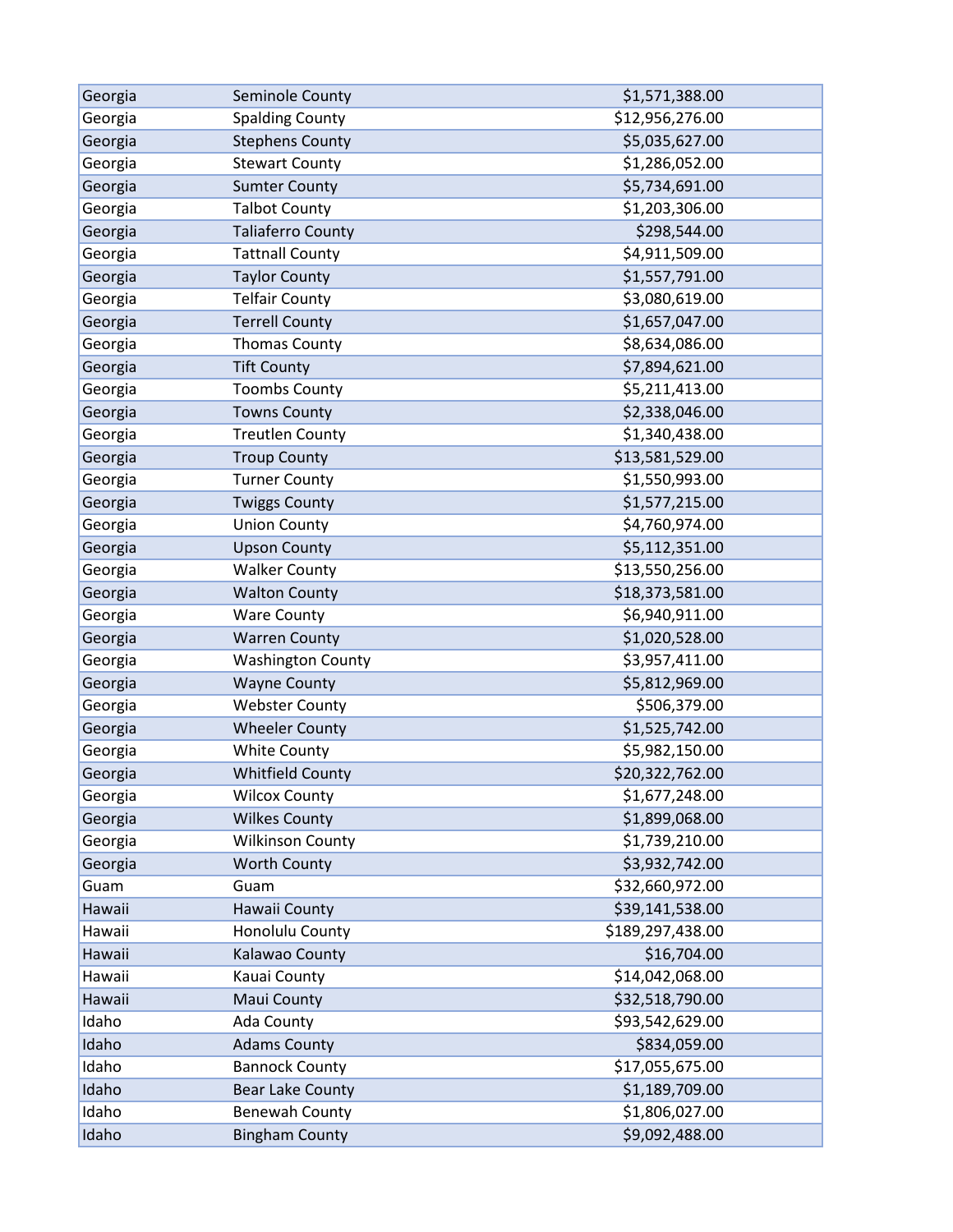| Idaho    | <b>Blaine County</b>     | \$4,471,559.00  |
|----------|--------------------------|-----------------|
| Idaho    | <b>Boise County</b>      | \$1,521,080.00  |
| Idaho    | <b>Bonner County</b>     | \$8,884,265.00  |
| Idaho    | <b>Bonneville County</b> | \$23,126,398.00 |
| Idaho    | <b>Boundary County</b>   | \$2,378,448.00  |
| Idaho    | <b>Butte County</b>      | \$504,437.00    |
| Idaho    | <b>Camas County</b>      | \$214,828.00    |
| Idaho    | Canyon County            | \$44,645,474.00 |
| Idaho    | Caribou County           | \$1,389,775.00  |
| Idaho    | Cassia County            | \$4,667,546.00  |
| Idaho    | <b>Clark County</b>      | \$164,131.00    |
| Idaho    | <b>Clearwater County</b> | \$1,700,750.00  |
| Idaho    | <b>Custer County</b>     | \$838,138.00    |
| Idaho    | <b>Elmore County</b>     | \$5,343,689.00  |
| Idaho    | Franklin County          | \$2,695,250.00  |
| Idaho    | <b>Fremont County</b>    | \$2,544,327.00  |
| Idaho    | <b>Gem County</b>        | \$3,518,044.00  |
| Idaho    | <b>Gooding County</b>    | \$2,948,343.00  |
| Idaho    | Idaho County             | \$3,237,369.00  |
| Idaho    | Jefferson County         | \$5,802,092.00  |
| Idaho    | Jerome County            | \$4,741,745.00  |
| Idaho    | Kootenai County          | \$32,184,700.00 |
| Idaho    | Latah County             | \$7,790,509.00  |
| Idaho    | Lemhi County             | \$1,559,151.00  |
| Idaho    | Lewis County             | \$745,487.00    |
| Idaho    | <b>Lincoln County</b>    | \$1,042,283.00  |
| Idaho    | <b>Madison County</b>    | \$7,751,467.00  |
| Idaho    | Minidoka County          | \$4,086,579.00  |
| Idaho    | Nez Perce County         | \$7,848,780.00  |
| Idaho    | Oneida County            | \$880,094.00    |
| Idaho    | Owyhee County            | \$2,296,479.00  |
| Idaho    | Payette County           | \$4,652,201.00  |
| Idaho    | Power County             | \$1,491,944.00  |
| Idaho    | Shoshone County          | \$2,502,177.00  |
| Idaho    | <b>Teton County</b>      | \$2,358,441.00  |
| Idaho    | <b>Twin Falls County</b> | \$16,875,033.00 |
| Idaho    | <b>Valley County</b>     | \$2,212,762.00  |
| Idaho    | <b>Washington County</b> | \$1,980,065.00  |
| Illinois | <b>Adams County</b>      | \$12,709,982.00 |
| Illinois | <b>Alexander County</b>  | \$1,119,007.00  |
| Illinois | <b>Bond County</b>       | \$3,190,558.00  |
| Illinois | <b>Boone County</b>      | \$10,400,294.00 |
| Illinois | <b>Brown County</b>      | \$1,277,699.00  |
| Illinois | <b>Bureau County</b>     | \$6,337,607.00  |
| Illinois | Calhoun County           | \$920,495.00    |
| Illinois | <b>Carroll County</b>    | \$2,778,579.00  |
| Illinois | <b>Cass County</b>       | \$2,359,412.00  |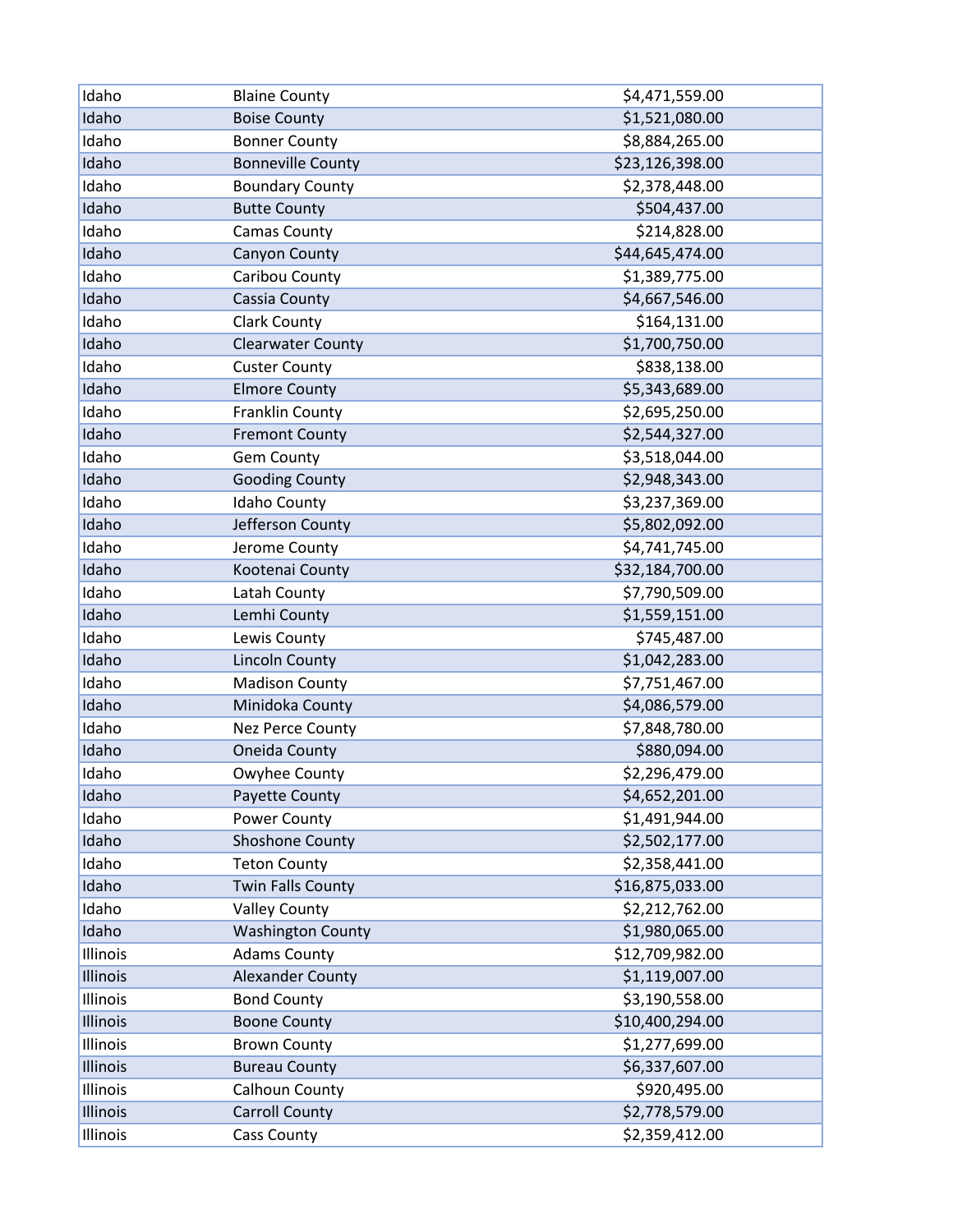| Illinois | Champaign County         | \$40,729,630.00    |
|----------|--------------------------|--------------------|
| Illinois | Christian County         | \$6,274,673.00     |
| Illinois | <b>Clark County</b>      | \$2,999,233.00     |
| Illinois | Clay County              | \$2,560,837.00     |
| Illinois | <b>Clinton County</b>    | \$7,295,978.00     |
| Illinois | <b>Coles County</b>      | \$9,832,536.00     |
| Illinois | <b>Cook County</b>       | \$1,000,372,385.00 |
| Illinois | Crawford County          | \$3,625,846.00     |
| Illinois | <b>Cumberland County</b> | \$2,091,169.00     |
| Illinois | De Witt County           | \$3,037,498.00     |
| Illinois | DeKalb County            | \$20,375,013.00    |
| Illinois | Douglas County           | \$3,780,848.00     |
| Illinois | DuPage County            | \$179,266,585.00   |
| Illinois | <b>Edgar County</b>      | \$3,333,323.00     |
| Illinois | <b>Edwards County</b>    | \$1,242,154.00     |
| Illinois | <b>Effingham County</b>  | \$6,605,655.00     |
| Illinois | <b>Fayette County</b>    | \$4,144,268.00     |
| Illinois | Ford County              | \$2,517,522.00     |
| Illinois | <b>Franklin County</b>   | \$7,472,152.00     |
| Illinois | <b>Fulton County</b>     | \$6,670,142.00     |
| Illinois | <b>Gallatin County</b>   | \$937,782.00       |
| Illinois | <b>Greene County</b>     | \$2,519,076.00     |
| Illinois | <b>Grundy County</b>     | \$9,916,641.00     |
| Illinois | <b>Hamilton County</b>   | \$1,576,438.00     |
| Illinois | <b>Hancock County</b>    | \$3,439,571.00     |
| Illinois | <b>Hardin County</b>     | \$742,184.00       |
| Illinois | <b>Henderson County</b>  | \$1,290,908.00     |
| Illinois | <b>Henry County</b>      | \$9,500,777.00     |
| Illinois | <b>Iroquois County</b>   | \$5,266,577.00     |
| Illinois | Jackson County           | \$11,023,022.00    |
| Illinois | Jasper County            | \$1,866,630.00     |
| Illinois | Jefferson County         | \$7,319,675.00     |
| Illinois | <b>Jersey County</b>     | \$4,229,150.00     |
| Illinois | Jo Daviess County        | \$4,124,650.00     |
| Illinois | Johnson County           | \$2,411,857.00     |
| Illinois | Kane County              | \$103,413,041.00   |
| Illinois | Kankakee County          | \$21,339,406.00    |
| Illinois | <b>Kendall County</b>    | \$25,054,795.00    |
| Illinois | <b>Knox County</b>       | \$9,653,448.00     |
| Illinois | LaSalle County           | \$21,107,679.00    |
| Illinois | Lake County              | \$135,293,758.00   |
| Illinois | Lawrence County          | \$3,045,268.00     |
| Illinois | Lee County               | \$6,622,748.00     |
| Illinois | Livingston County        | \$6,924,206.00     |
| Illinois | Logan County             | \$5,558,711.00     |
| Illinois | <b>Macon County</b>      | \$20,202,529.00    |
| Illinois | <b>Macoupin County</b>   | \$8,726,349.00     |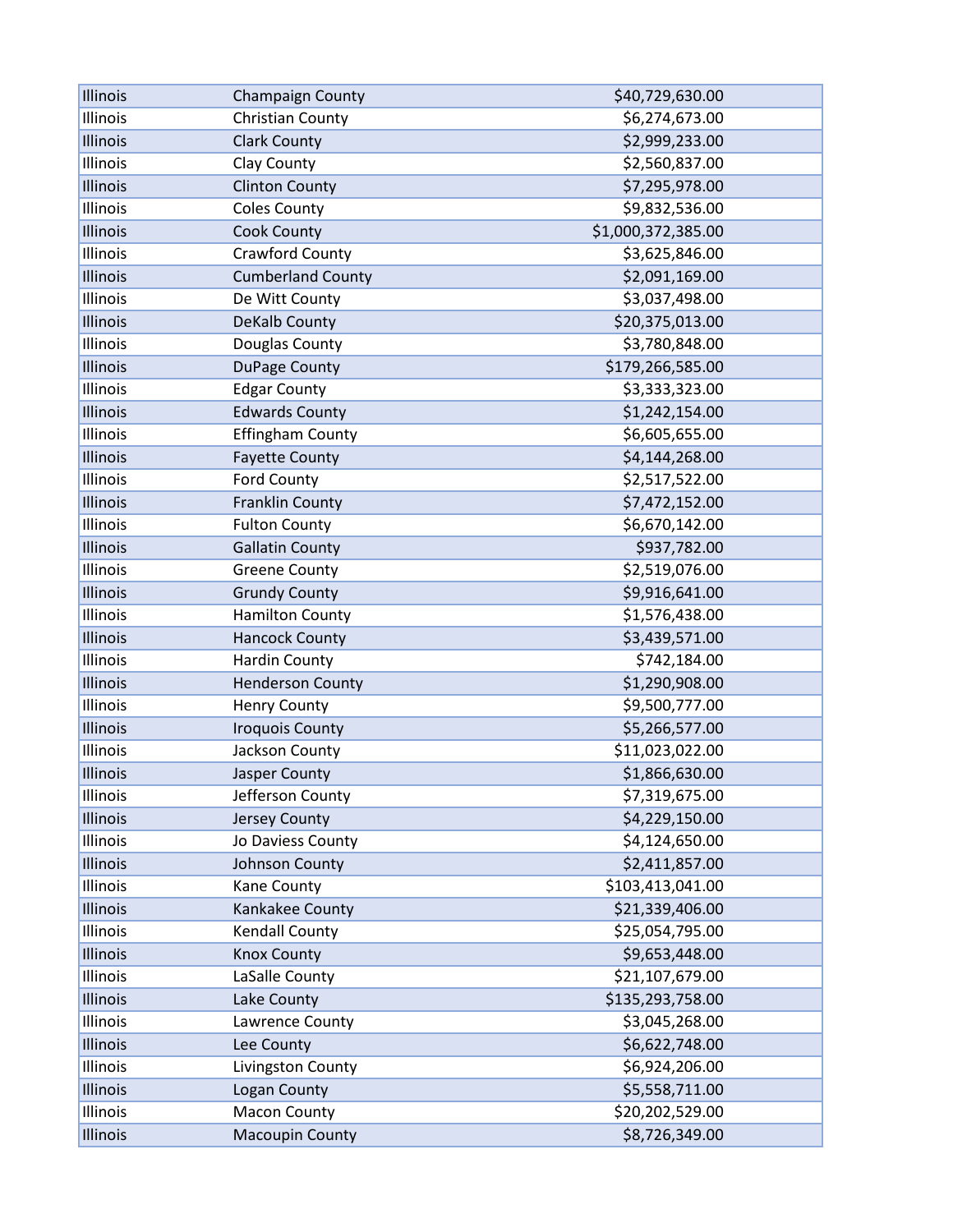| Illinois | <b>Madison County</b>    | \$51,078,063.00  |
|----------|--------------------------|------------------|
| Illinois | <b>Marion County</b>     | \$7,226,635.00   |
| Illinois | <b>Marshall County</b>   | \$2,221,697.00   |
| Illinois | <b>Mason County</b>      | \$2,594,829.00   |
| Illinois | <b>Massac County</b>     | \$2,675,050.00   |
| Illinois | McDonough County         | \$5,765,381.00   |
| Illinois | <b>McHenry County</b>    | \$59,781,491.00  |
| Illinois | <b>McLean County</b>     | \$33,315,167.00  |
| Illinois | <b>Menard County</b>     | \$2,368,930.00   |
| Illinois | <b>Mercer County</b>     | \$2,998,456.00   |
| Illinois | Monroe County            | \$6,727,831.00   |
| Illinois | <b>Montgomery County</b> | \$5,519,086.00   |
| Illinois | Morgan County            | \$6,537,672.00   |
| Illinois | Moultrie County          | \$2,816,649.00   |
| Illinois | Ogle County              | \$9,836,809.00   |
| Illinois | Peoria County            | \$34,803,420.00  |
| Illinois | Perry County             | \$4,062,688.00   |
| Illinois | <b>Piatt County</b>      | \$3,174,630.00   |
| Illinois | Pike County              | \$3,022,542.00   |
| Illinois | Pope County              | \$811,333.00     |
| Illinois | Pulaski County           | \$1,036,261.00   |
| Illinois | <b>Putnam County</b>     | \$1,114,733.00   |
| Illinois | Randolph County          | \$6,173,281.00   |
| Illinois | <b>Richland County</b>   | \$3,013,218.00   |
| Illinois | Rock Island County       | \$27,558,333.00  |
| Illinois | Saline County            | \$4,562,851.00   |
| Illinois | Sangamon County          | \$37,812,754.00  |
| Illinois | <b>Schuyler County</b>   | \$1,314,605.00   |
| Illinois | <b>Scott County</b>      | \$961,674.00     |
| Illinois | <b>Shelby County</b>     | \$4,202,151.00   |
| Illinois | St. Clair County         | \$50,440,961.00  |
| Illinois | <b>Stark County</b>      | \$1,037,621.00   |
| Illinois | <b>Stephenson County</b> | \$8,643,215.00   |
| Illinois | <b>Tazewell County</b>   | \$25,601,188.00  |
| Illinois | <b>Union County</b>      | \$3,234,650.00   |
| Illinois | <b>Vermilion County</b>  | \$14,715,103.00  |
| Illinois | Wabash County            | \$2,237,625.00   |
| Illinois | <b>Warren County</b>     | \$3,271,750.00   |
| Illinois | <b>Washington County</b> | \$2,697,387.00   |
| Illinois | <b>Wayne County</b>      | \$3,149,574.00   |
| Illinois | <b>White County</b>      | \$2,629,404.00   |
| Illinois | <b>Whiteside County</b>  | \$10,717,097.00  |
| Illinois | Will County              | \$134,168,730.00 |
| Illinois | <b>Williamson County</b> | \$12,935,687.00  |
| Illinois | Winnebago County         | \$54,886,298.00  |
| Illinois | <b>Woodford County</b>   | \$7,470,210.00   |
| Indiana  | <b>Adams County</b>      | \$6,949,263.00   |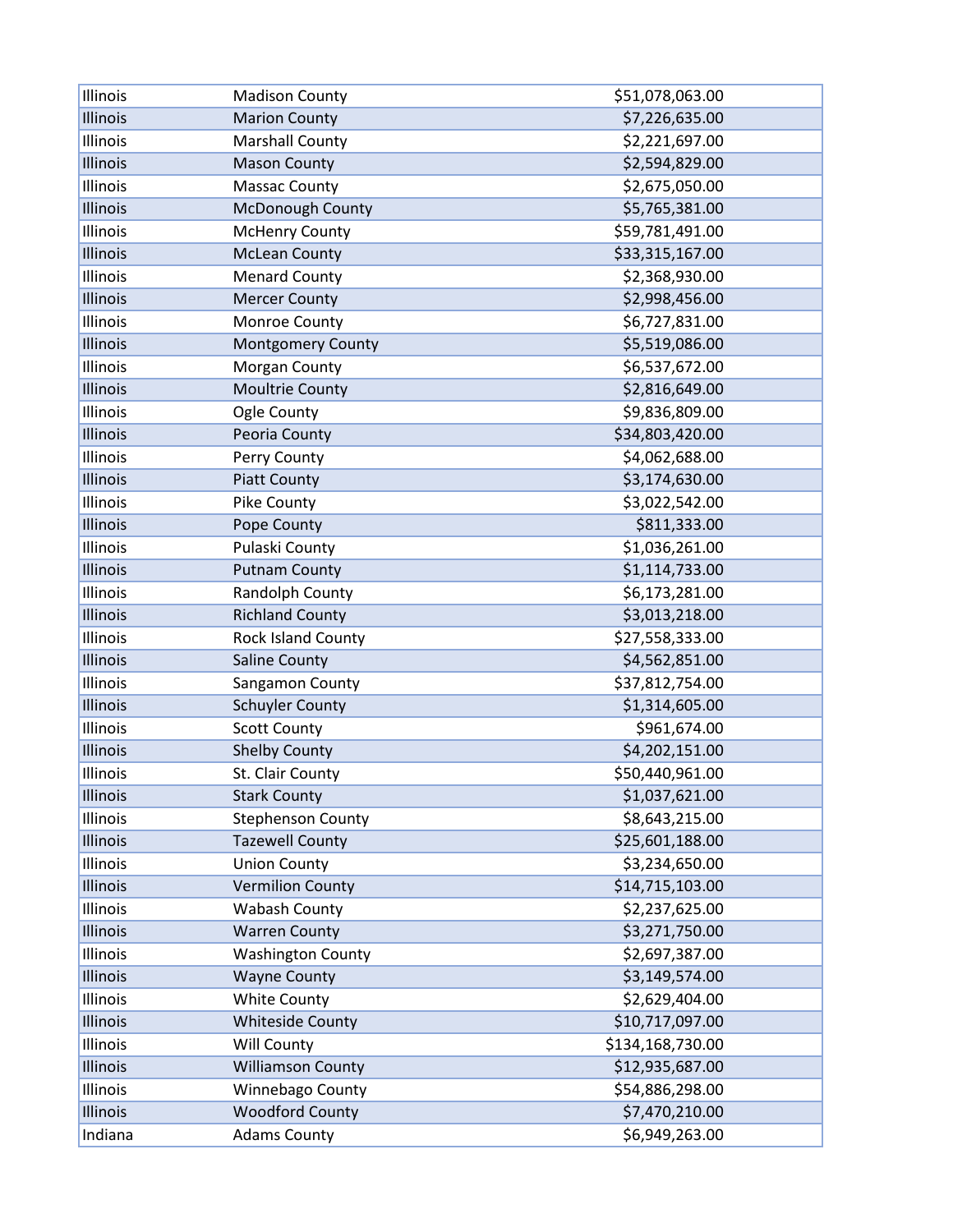| Indiana | <b>Allen County</b>       | \$73,674,384.00 |
|---------|---------------------------|-----------------|
| Indiana | <b>Bartholomew County</b> | \$16,273,089.00 |
| Indiana | <b>Benton County</b>      | \$1,699,196.00  |
| Indiana | <b>Blackford County</b>   | \$2,283,854.00  |
| Indiana | <b>Boone County</b>       | \$13,177,707.00 |
| Indiana | <b>Brown County</b>       | \$2,931,444.00  |
| Indiana | <b>Carroll County</b>     | \$3,934,685.00  |
| Indiana | <b>Cass County</b>        | \$7,320,646.00  |
| Indiana | <b>Clark County</b>       | \$22,978,777.00 |
| Indiana | Clay County               | \$5,093,899.00  |
| Indiana | <b>Clinton County</b>     | \$6,293,126.00  |
| Indiana | Crawford County           | \$2,054,458.00  |
| Indiana | <b>Daviess County</b>     | \$6,478,041.00  |
| Indiana | DeKalb County             | \$8,444,509.00  |
| Indiana | <b>Dearborn County</b>    | \$9,606,637.00  |
| Indiana | <b>Decatur County</b>     | \$5,158,774.00  |
| Indiana | <b>Delaware County</b>    | \$22,169,386.00 |
| Indiana | <b>Dubois County</b>      | \$8,300,967.00  |
| Indiana | <b>Elkhart County</b>     | \$40,079,320.00 |
| Indiana | <b>Fayette County</b>     | \$4,487,293.00  |
| Indiana | <b>Floyd County</b>       | \$15,251,978.00 |
| Indiana | <b>Fountain County</b>    | \$3,175,019.00  |
| Indiana | Franklin County           | \$4,420,475.00  |
| Indiana | <b>Fulton County</b>      | \$3,879,715.00  |
| Indiana | <b>Gibson County</b>      | \$6,537,866.00  |
| Indiana | <b>Grant County</b>       | \$12,774,857.00 |
| Indiana | <b>Greene County</b>      | \$6,200,474.00  |
| Indiana | <b>Hamilton County</b>    | \$65,654,674.00 |
| Indiana | <b>Hancock County</b>     | \$15,183,218.00 |
| Indiana | <b>Harrison County</b>    | \$7,869,564.00  |
| Indiana | <b>Hendricks County</b>   | \$33,080,915.00 |
| Indiana | <b>Henry County</b>       | \$9,317,999.00  |
| Indiana | <b>Howard County</b>      | \$16,033,204.00 |
| Indiana | <b>Huntington County</b>  | \$7,093,582.00  |
| Indiana | Jackson County            | \$8,591,353.00  |
| Indiana | Jasper County             | \$6,519,025.00  |
| Indiana | <b>Jay County</b>         | \$3,969,453.00  |
| Indiana | Jefferson County          | \$6,275,450.00  |
| Indiana | Jennings County           | \$5,387,199.00  |
| Indiana | Johnson County            | \$30,722,086.00 |
| Indiana | <b>Knox County</b>        | \$7,107,956.00  |
| Indiana | Kosciusko County          | \$15,433,397.00 |
| Indiana | LaGrange County           | \$7,694,555.00  |
| Indiana | LaPorte County            | \$21,344,456.00 |
| Indiana | Lake County               | \$94,301,324.00 |
| Indiana | Lawrence County           | \$8,812,591.00  |
| Indiana | <b>Madison County</b>     | \$25,167,259.00 |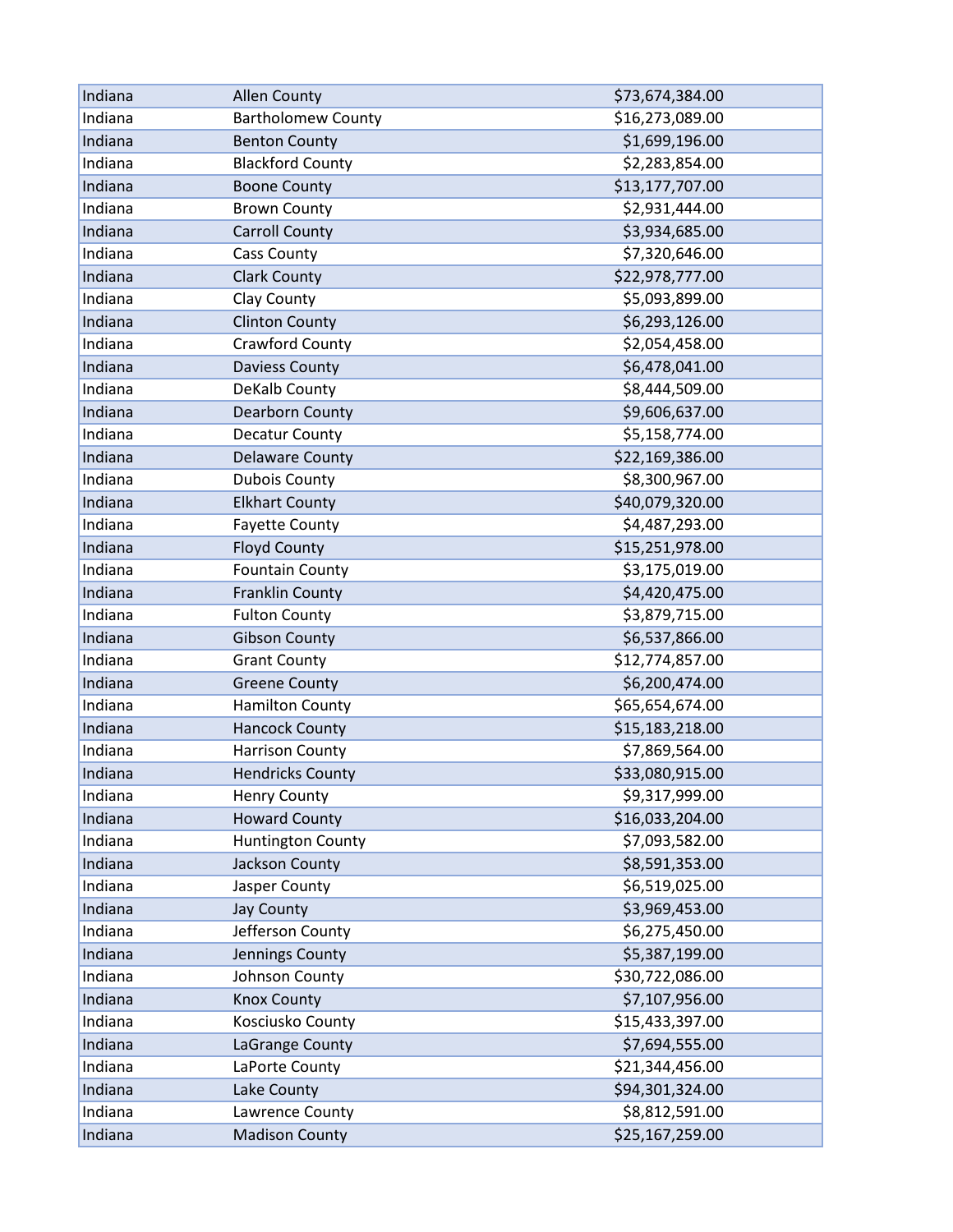| Indiana | <b>Marion County</b>      | \$187,358,746.00 |
|---------|---------------------------|------------------|
| Indiana | <b>Marshall County</b>    | \$8,985,074.00   |
| Indiana | <b>Martin County</b>      | \$1,991,914.00   |
| Indiana | Miami County              | \$6,898,567.00   |
| Indiana | Monroe County             | \$28,830,982.00  |
| Indiana | <b>Montgomery County</b>  | \$7,446,707.00   |
| Indiana | Morgan County             | \$13,691,662.00  |
| Indiana | <b>Newton County</b>      | \$2,716,228.00   |
| Indiana | Noble County              | \$9,273,712.00   |
| Indiana | <b>Ohio County</b>        | \$1,141,150.00   |
| Indiana | <b>Orange County</b>      | \$3,816,005.00   |
| Indiana | <b>Owen County</b>        | \$4,039,962.00   |
| Indiana | Parke County              | \$3,289,814.00   |
| Indiana | Perry County              | \$3,723,354.00   |
| Indiana | Pike County               | \$2,406,418.00   |
| Indiana | <b>Porter County</b>      | \$33,096,066.00  |
| Indiana | Posey County              | \$4,938,897.00   |
| Indiana | <b>Pulaski County</b>     | \$2,399,425.00   |
| Indiana | <b>Putnam County</b>      | \$7,298,697.00   |
| Indiana | Randolph County           | \$4,790,887.00   |
| Indiana | <b>Ripley County</b>      | \$5,501,605.00   |
| Indiana | <b>Rush County</b>        | \$3,220,665.00   |
| Indiana | <b>Scott County</b>       | \$4,637,050.00   |
| Indiana | <b>Shelby County</b>      | \$8,688,084.00   |
| Indiana | <b>Spencer County</b>     | \$3,938,570.00   |
| Indiana | St. Joseph County         | \$52,799,014.00  |
| Indiana | <b>Starke County</b>      | \$4,466,509.00   |
| Indiana | <b>Steuben County</b>     | \$6,719,479.00   |
| Indiana | <b>Sullivan County</b>    | \$4,014,711.00   |
| Indiana | <b>Switzerland County</b> | \$2,088,256.00   |
| Indiana | <b>Tippecanoe County</b>  | \$38,018,646.00  |
| Indiana | <b>Tipton County</b>      | \$2,942,321.00   |
| Indiana | <b>Union County</b>       | \$1,370,157.00   |
| Indiana | Vanderburgh County        | \$35,244,730.00  |
| Indiana | <b>Vermillion County</b>  | \$3,010,305.00   |
| Indiana | <b>Vigo County</b>        | \$20,790,877.00  |
| Indiana | Wabash County             | \$6,020,610.00   |
| Indiana | <b>Warren County</b>      | \$1,605,379.00   |
| Indiana | <b>Warrick County</b>     | \$12,236,623.00  |
| Indiana | <b>Washington County</b>  | \$5,445,664.00   |
| Indiana | <b>Wayne County</b>       | \$12,797,195.00  |
| Indiana | <b>Wells County</b>       | \$5,496,166.00   |
| Indiana | <b>White County</b>       | \$4,681,531.00   |
| Indiana | <b>Whitley County</b>     | \$6,597,109.00   |
| lowa    | <b>Adair County</b>       | \$1,389,192.00   |
| lowa    | <b>Adams County</b>       | \$699,646.00     |
| lowa    | Allamakee County          | \$2,658,539.00   |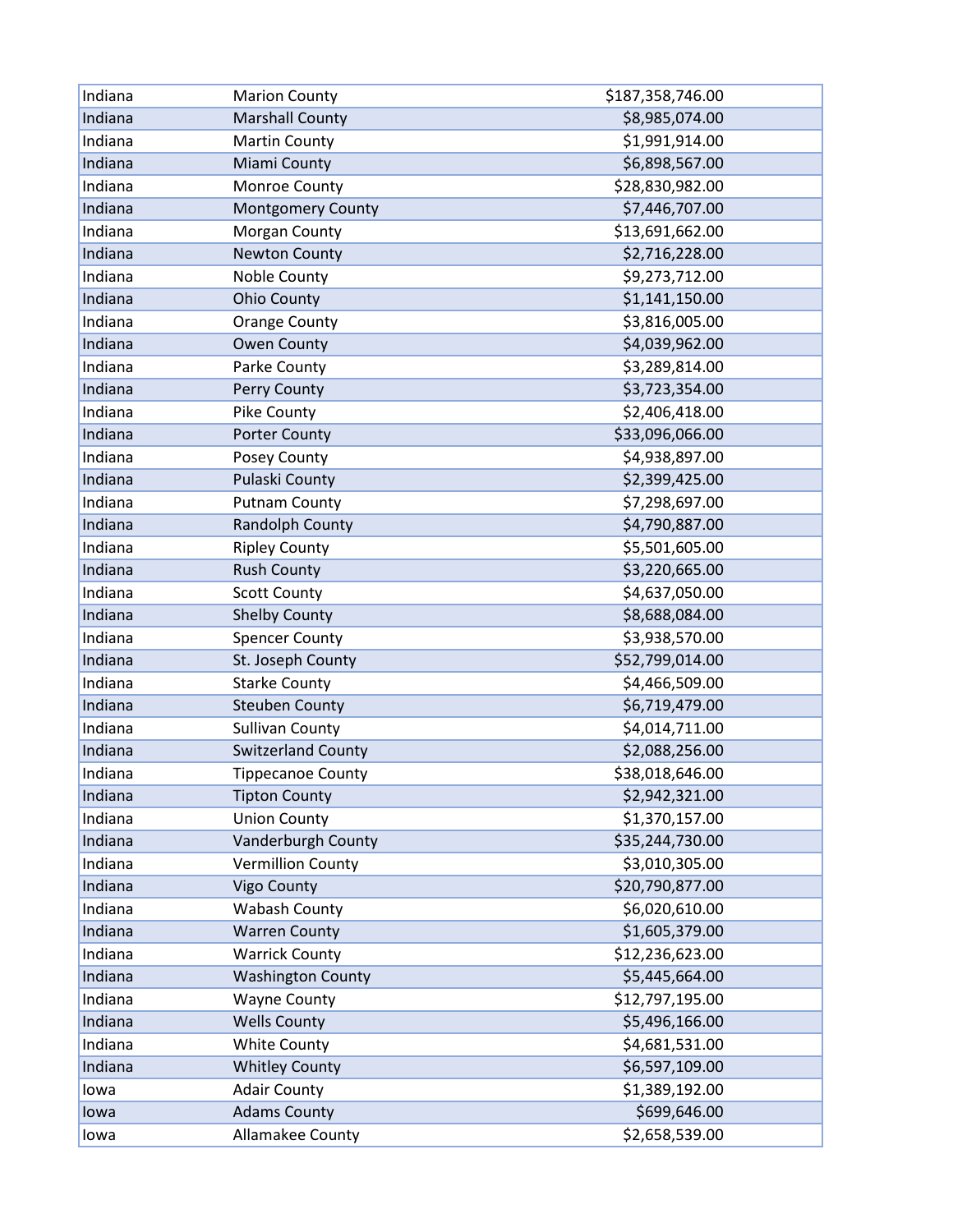| lowa | <b>Appanoose County</b>   | \$2,413,605.00  |
|------|---------------------------|-----------------|
| lowa | Audubon County            | \$1,067,534.00  |
| lowa | <b>Benton County</b>      | \$4,981,241.00  |
| lowa | <b>Black Hawk County</b>  | \$25,489,501.00 |
| lowa | <b>Boone County</b>       | \$5,095,647.00  |
| lowa | <b>Bremer County</b>      | \$4,868,000.00  |
| lowa | <b>Buchanan County</b>    | \$4,112,996.00  |
| lowa | <b>Buena Vista County</b> | \$3,810,955.00  |
| lowa | <b>Butler County</b>      | \$2,804,606.00  |
| lowa | Calhoun County            | \$1,877,896.00  |
| lowa | <b>Carroll County</b>     | \$3,916,815.00  |
| lowa | <b>Cass County</b>        | \$2,493,243.00  |
| lowa | <b>Cedar County</b>       | \$3,618,076.00  |
| lowa | Cerro Gordo County        | \$8,245,415.00  |
| lowa | Cherokee County           | \$2,182,267.00  |
| lowa | Chickasaw County          | \$2,317,845.00  |
| lowa | <b>Clarke County</b>      | \$1,824,869.00  |
| lowa | Clay County               | \$3,110,920.00  |
| lowa | <b>Clayton County</b>     | \$3,408,688.00  |
| lowa | <b>Clinton County</b>     | \$9,018,289.00  |
| lowa | <b>Crawford County</b>    | \$3,267,088.00  |
| lowa | <b>Dallas County</b>      | \$18,152,150.00 |
| lowa | Davis County              | \$1,748,144.00  |
| lowa | Decatur County            | \$1,528,655.00  |
| lowa | <b>Delaware County</b>    | \$3,304,187.00  |
| lowa | Des Moines County         | \$7,568,883.00  |
| lowa | <b>Dickinson County</b>   | \$3,352,164.00  |
| lowa | Dubuque County            | \$18,901,521.00 |
| lowa | <b>Emmet County</b>       | \$1,788,546.00  |
| lowa | <b>Fayette County</b>     | \$3,816,782.00  |
| lowa | <b>Floyd County</b>       | \$3,038,275.00  |
| lowa | Franklin County           | \$1,955,979.00  |
| lowa | <b>Fremont County</b>     | \$1,351,898.00  |
| lowa | <b>Greene County</b>      | \$1,726,390.00  |
| lowa | <b>Grundy County</b>      | \$2,375,923.00  |
| lowa | <b>Guthrie County</b>     | \$2,076,213.00  |
| lowa | <b>Hamilton County</b>    | \$2,869,482.00  |
| lowa | <b>Hancock County</b>     | \$2,064,753.00  |
| lowa | <b>Hardin County</b>      | \$3,272,138.00  |
| lowa | <b>Harrison County</b>    | \$2,728,854.00  |
| lowa | <b>Henry County</b>       | \$3,875,831.00  |
| lowa | <b>Howard County</b>      | \$1,778,834.00  |
| lowa | <b>Humboldt County</b>    | \$1,856,529.00  |
| lowa | Ida County                | \$1,332,475.00  |
| lowa | Iowa County               | \$3,143,552.00  |
| lowa | Jackson County            | \$3,775,798.00  |
| lowa | <b>Jasper County</b>      | \$7,222,750.00  |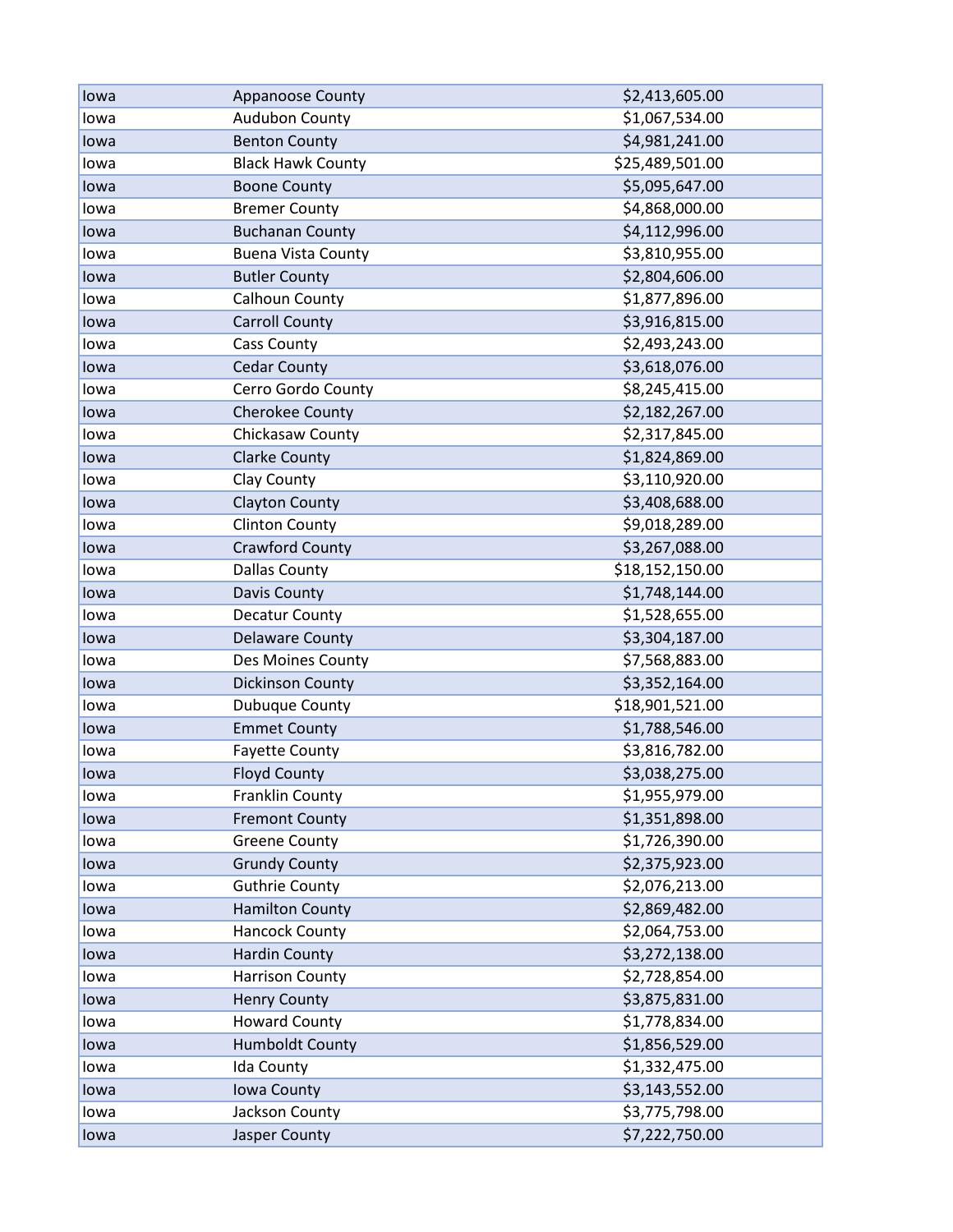| lowa | Jefferson County            | \$3,553,589.00  |
|------|-----------------------------|-----------------|
| lowa | Johnson County              | \$29,357,173.00 |
| lowa | Jones County                | \$4,017,042.00  |
| lowa | <b>Keokuk County</b>        | \$1,990,165.00  |
| lowa | Kossuth County              | \$2,877,252.00  |
| lowa | Lee County                  | \$6,537,478.00  |
| lowa | Linn County                 | \$44,034,983.00 |
| lowa | Louisa County               | \$2,143,419.00  |
| lowa | <b>Lucas County</b>         | \$1,670,449.00  |
| lowa | Lyon County                 | \$2,283,271.00  |
| lowa | <b>Madison County</b>       | \$3,173,465.00  |
| lowa | Mahaska County              | \$4,291,695.00  |
| lowa | <b>Marion County</b>        | \$6,459,005.00  |
| lowa | <b>Marshall County</b>      | \$7,646,967.00  |
| lowa | Mills County                | \$2,934,746.00  |
| lowa | <b>Mitchell County</b>      | \$2,056,206.00  |
| lowa | Monona County               | \$1,673,363.00  |
| lowa | Monroe County               | \$1,496,994.00  |
| lowa | Montgomery County           | \$1,926,261.00  |
| lowa | <b>Muscatine County</b>     | \$8,286,982.00  |
| lowa | O'Brien County              | \$2,671,359.00  |
| lowa | <b>Osceola County</b>       | \$1,157,272.00  |
| lowa | Page County                 | \$2,934,358.00  |
| lowa | Palo Alto County            | \$1,726,001.00  |
| lowa | <b>Plymouth County</b>      | \$4,890,337.00  |
| lowa | Pocahontas County           | \$1,285,663.00  |
| lowa | Polk County                 | \$95,208,028.00 |
| lowa | <b>Pottawattamie County</b> | \$18,104,173.00 |
| lowa | Poweshiek County            | \$3,594,185.00  |
| lowa | <b>Ringgold County</b>      | \$950,602.00    |
| lowa | Sac County                  | \$1,888,190.00  |
| lowa | <b>Scott County</b>         | \$33,592,150.00 |
| lowa | Shelby County               | \$2,224,805.00  |
| lowa | <b>Sioux County</b>         | \$6,770,175.00  |
| lowa | <b>Story County</b>         | \$18,863,839.00 |
| lowa | <b>Tama County</b>          | \$3,273,692.00  |
| lowa | <b>Taylor County</b>        | \$1,188,932.00  |
| lowa | <b>Union County</b>         | \$2,377,671.00  |
| lowa | Van Buren County            | \$1,368,214.00  |
| lowa | <b>Wapello County</b>       | \$6,792,318.00  |
| lowa | <b>Warren County</b>        | \$9,996,667.00  |
| lowa | <b>Washington County</b>    | \$4,266,444.00  |
| lowa | <b>Wayne County</b>         | \$1,251,089.00  |
| lowa | <b>Webster County</b>       | \$6,973,931.00  |
| lowa | Winnebago County            | \$2,011,143.00  |
| lowa | <b>Winneshiek County</b>    | \$3,883,017.00  |
| lowa | <b>Woodbury County</b>      | \$20,027,326.00 |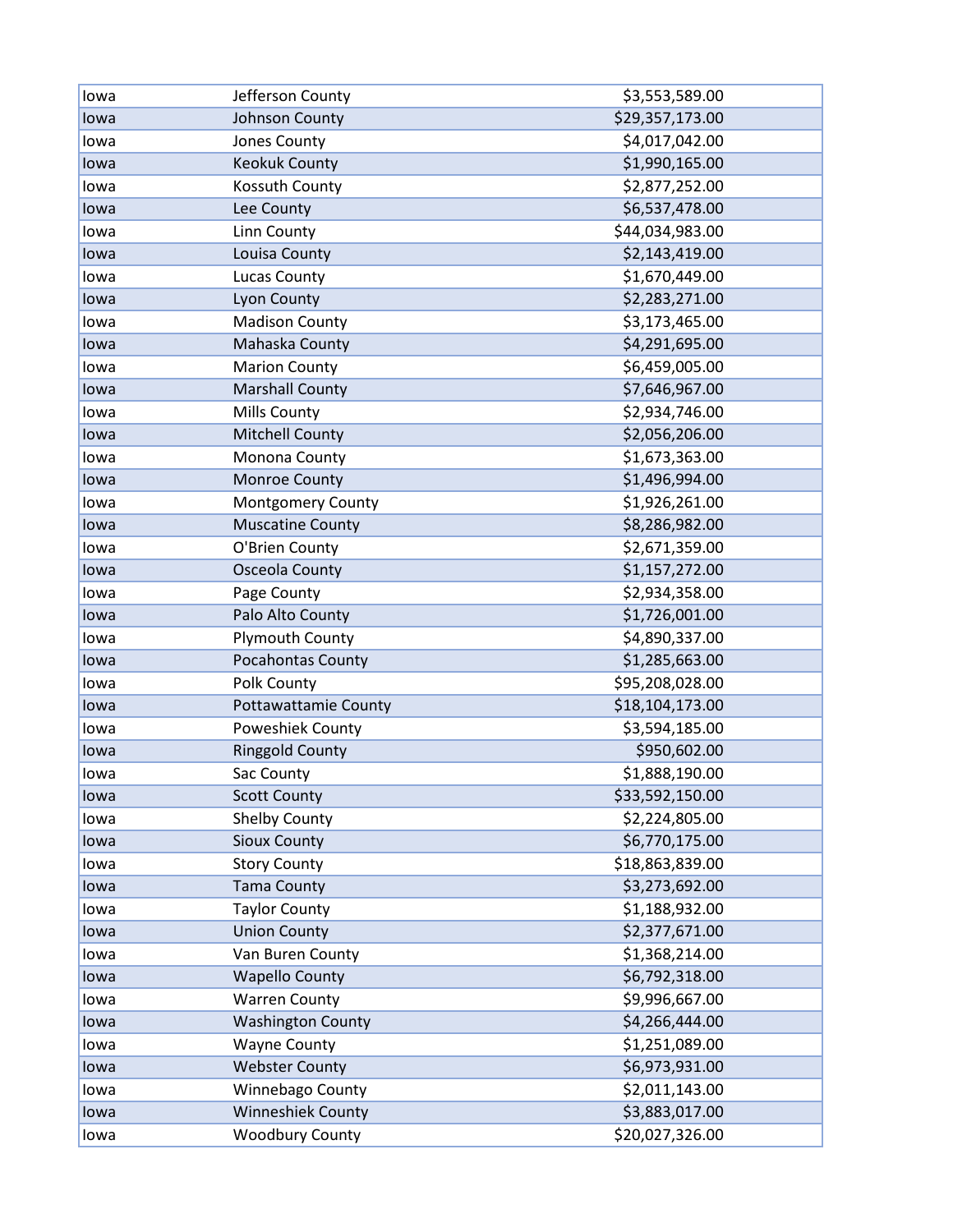| lowa   | <b>Worth County</b>     | \$1,433,673.00  |
|--------|-------------------------|-----------------|
| lowa   | <b>Wright County</b>    | \$2,440,021.00  |
| Kansas | <b>Allen County</b>     | \$2,402,533.00  |
| Kansas | Anderson County         | \$1,526,324.00  |
| Kansas | <b>Atchison County</b>  | \$3,121,992.00  |
| Kansas | <b>Barber County</b>    | \$859,893.00    |
| Kansas | <b>Barton County</b>    | \$5,007,269.00  |
| Kansas | <b>Bourbon County</b>   | \$2,823,059.00  |
| Kansas | <b>Brown County</b>     | \$1,857,695.00  |
| Kansas | <b>Butler County</b>    | \$12,996,677.00 |
| Kansas | <b>Chase County</b>     | \$514,343.00    |
| Kansas | Chautauqua County       | \$631,274.00    |
| Kansas | Cherokee County         | \$3,872,917.00  |
| Kansas | Cheyenne County         | \$516,091.00    |
| Kansas | <b>Clark County</b>     | \$387,311.00    |
| Kansas | Clay County             | \$1,554,295.00  |
| Kansas | <b>Cloud County</b>     | \$1,706,578.00  |
| Kansas | Coffey County           | \$1,588,675.00  |
| Kansas | Comanche County         | \$330,205.00    |
| Kansas | Cowley County           | \$6,780,470.00  |
| Kansas | <b>Crawford County</b>  | \$7,539,941.00  |
| Kansas | Decatur County          | \$549,112.00    |
| Kansas | <b>Dickinson County</b> | \$3,586,804.00  |
| Kansas | Doniphan County         | \$1,476,211.00  |
| Kansas | Douglas County          | \$23,747,378.00 |
| Kansas | <b>Edwards County</b>   | \$543,479.00    |
| Kansas | <b>Elk County</b>       | \$491,423.00    |
| Kansas | <b>Ellis County</b>     | \$5,546,086.00  |
| Kansas | <b>Ellsworth County</b> | \$1,185,242.00  |
| Kansas | <b>Finney County</b>    | \$7,083,287.00  |
| Kansas | <b>Ford County</b>      | \$6,530,097.00  |
| Kansas | Franklin County         | \$4,961,623.00  |
| Kansas | <b>Geary County</b>     | \$6,151,526.00  |
| Kansas | Gove County             | \$512,012.00    |
| Kansas | <b>Graham County</b>    | \$482,099.00    |
| Kansas | <b>Grant County</b>     | \$1,388,804.00  |
| Kansas | <b>Gray County</b>      | \$1,163,099.00  |
| Kansas | <b>Greeley County</b>   | \$239,302.00    |
| Kansas | <b>Greenwood County</b> | \$1,161,933.00  |
| Kansas | <b>Hamilton County</b>  | \$493,171.00    |
| Kansas | <b>Harper County</b>    | \$1,055,879.00  |
| Kansas | <b>Harvey County</b>    | \$6,687,430.00  |
| Kansas | <b>Haskell County</b>   | \$770,737.00    |
| Kansas | <b>Hodgeman County</b>  | \$348,463.00    |
| Kansas | Jackson County          | \$2,558,312.00  |
| Kansas | Jefferson County        | \$3,698,880.00  |
| Kansas | Jewell County           | \$559,212.00    |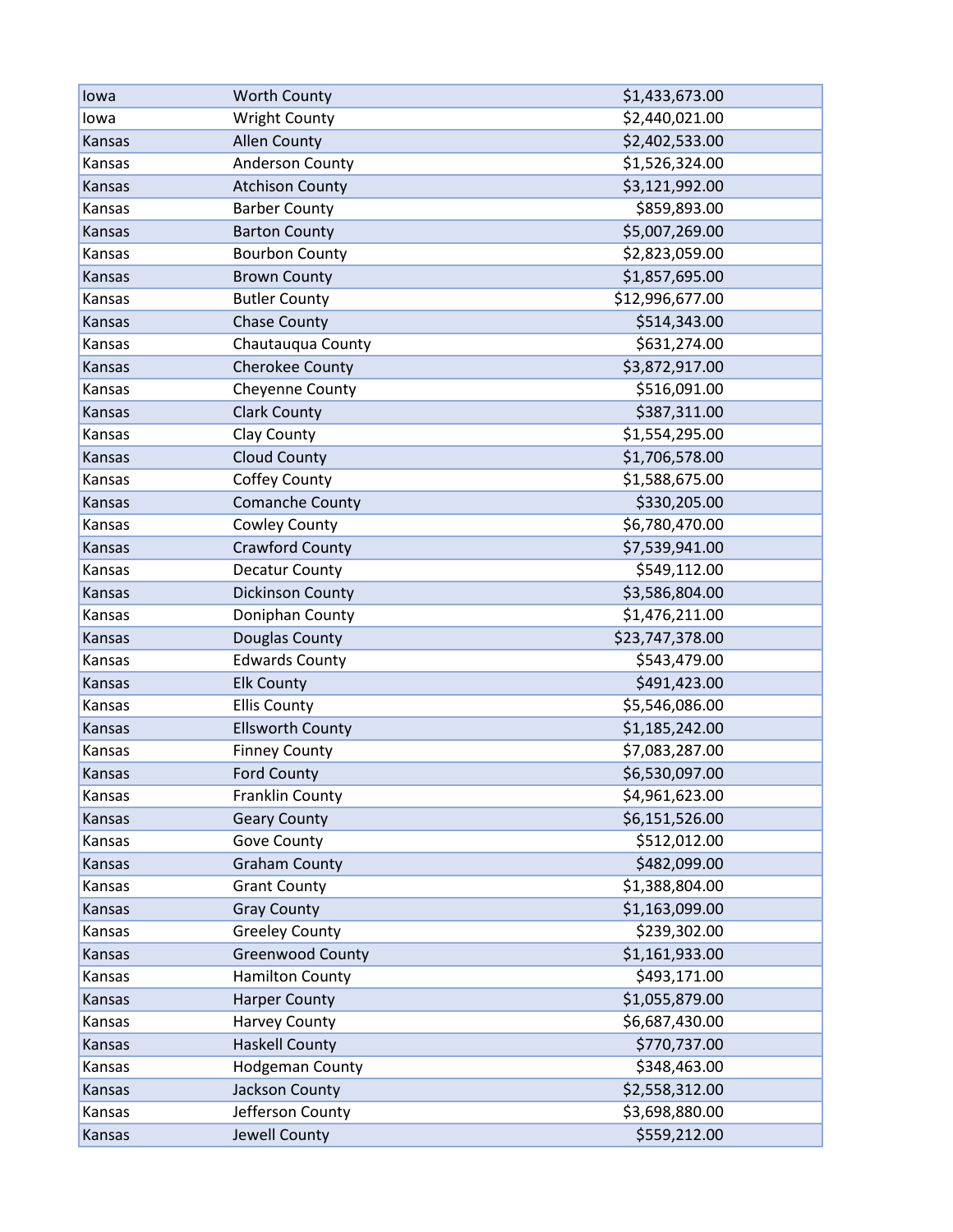| Kansas | Johnson County             | \$117,009,332.00 |
|--------|----------------------------|------------------|
| Kansas | <b>Kearny County</b>       | \$745,487.00     |
| Kansas | Kingman County             | \$1,389,192.00   |
| Kansas | Kiowa County               | \$480,740.00     |
| Kansas | Labette County             | \$3,810,567.00   |
| Kansas | Lane County                | \$298,156.00     |
| Kansas | Leavenworth County         | \$15,880,533.00  |
| Kansas | <b>Lincoln County</b>      | \$575,334.00     |
| Kansas | Linn County                | \$1,884,694.00   |
| Kansas | Logan County               | \$542,702.00     |
| Kansas | Lyon County                | \$6,447,740.00   |
| Kansas | <b>Marion County</b>       | \$2,308,328.00   |
| Kansas | <b>Marshall County</b>     | \$1,885,471.00   |
| Kansas | <b>McPherson County</b>    | \$5,543,949.00   |
| Kansas | <b>Meade County</b>        | \$783,363.00     |
| Kansas | Miami County               | \$6,650,136.00   |
| Kansas | <b>Mitchell County</b>     | \$1,161,351.00   |
| Kansas | <b>Montgomery County</b>   | \$6,182,410.00   |
| Kansas | Morris County              | \$1,091,619.00   |
| Kansas | <b>Morton County</b>       | \$502,494.00     |
| Kansas | Nemaha County              | \$1,987,252.00   |
| Kansas | Neosho County              | \$3,109,172.00   |
| Kansas | <b>Ness County</b>         | \$534,155.00     |
| Kansas | <b>Norton County</b>       | \$1,041,311.00   |
| Kansas | <b>Osage County</b>        | \$3,097,906.00   |
| Kansas | <b>Osborne County</b>      | \$664,489.00     |
| Kansas | <b>Ottawa County</b>       | \$1,107,935.00   |
| Kansas | Pawnee County              | \$1,245,844.00   |
| Kansas | <b>Phillips County</b>     | \$1,016,643.00   |
| Kansas | <b>Pottawatomie County</b> | \$4,736,112.00   |
| Kansas | <b>Pratt County</b>        | \$1,780,000.00   |
| Kansas | <b>Rawlins County</b>      | \$491,423.00     |
| Kansas | Reno County                | \$12,042,385.00  |
| Kansas | <b>Republic County</b>     | \$900,489.00     |
| Kansas | <b>Rice County</b>         | \$1,852,450.00   |
| Kansas | <b>Riley County</b>        | \$14,418,696.00  |
| Kansas | <b>Rooks County</b>        | \$955,652.00     |
| Kansas | <b>Rush County</b>         | \$589,707.00     |
| Kansas | <b>Russell County</b>      | \$1,331,698.00   |
| Kansas | <b>Saline County</b>       | \$10,532,376.00  |
| Kansas | <b>Scott County</b>        | \$936,811.00     |
| Kansas | Sedgwick County            | \$100,235,109.00 |
| Kansas | Seward County              | \$4,162,138.00   |
| Kansas | Shawnee County             | \$34,355,895.00  |
| Kansas | Sheridan County            | \$489,675.00     |
| Kansas | <b>Sherman County</b>      | \$1,149,308.00   |
| Kansas | Smith County               | \$695,956.00     |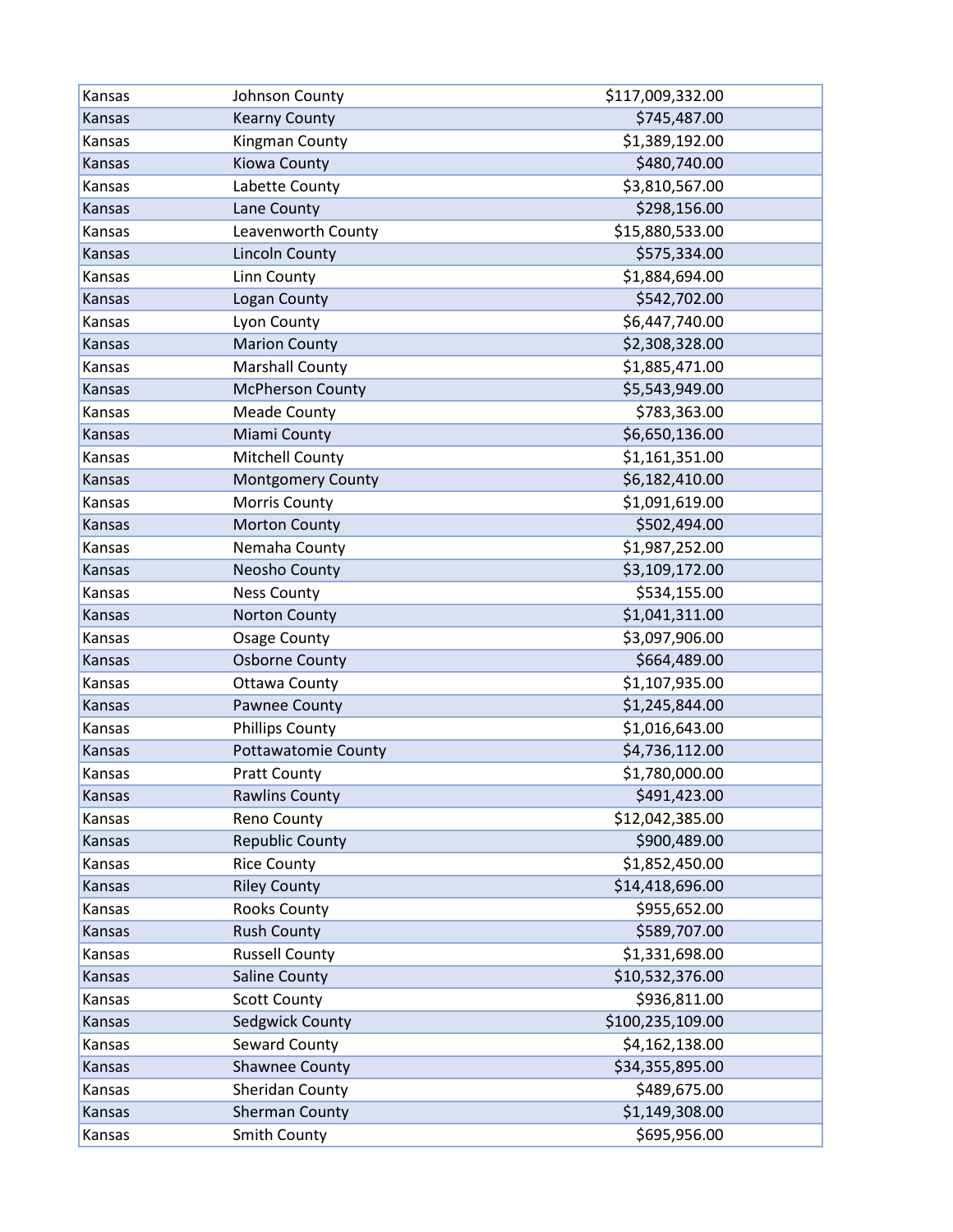| Kansas   | <b>Stafford County</b>     | \$807,254.00    |
|----------|----------------------------|-----------------|
| Kansas   | <b>Stanton County</b>      | \$389,642.00    |
| Kansas   | <b>Stevens County</b>      | \$1,065,397.00  |
| Kansas   | <b>Sumner County</b>       | \$4,435,625.00  |
| Kansas   | <b>Thomas County</b>       | \$1,510,591.00  |
| Kansas   | <b>Trego County</b>        | \$544,450.00    |
| Kansas   | <b>Wabaunsee County</b>    | \$1,346,265.00  |
| Kansas   | <b>Wallace County</b>      | \$294,854.00    |
| Kansas   | <b>Washington County</b>   | \$1,050,052.00  |
| Kansas   | Wichita County             | \$411,591.00    |
| Kansas   | <b>Wilson County</b>       | \$1,655,881.00  |
| Kansas   | <b>Woodson County</b>      | \$609,520.00    |
| Kansas   | <b>Wyandotte County</b>    | \$32,132,644.00 |
| Kentucky | <b>Adair County</b>        | \$3,729,763.00  |
| Kentucky | <b>Allen County</b>        | \$4,140,189.00  |
| Kentucky | Anderson County            | \$4,418,338.00  |
| Kentucky | <b>Ballard County</b>      | \$1,532,152.00  |
| Kentucky | <b>Barren County</b>       | \$8,594,850.00  |
| Kentucky | <b>Bath County</b>         | \$2,427,978.00  |
| Kentucky | <b>Bell County</b>         | \$5,056,411.00  |
| Kentucky | <b>Boone County</b>        | \$25,946,543.00 |
| Kentucky | <b>Bourbon County</b>      | \$3,843,587.00  |
| Kentucky | <b>Boyd County</b>         | \$9,074,424.00  |
| Kentucky | <b>Boyle County</b>        | \$5,838,803.00  |
| Kentucky | <b>Bracken County</b>      | \$1,612,760.00  |
| Kentucky | <b>Breathitt County</b>    | \$2,453,229.00  |
| Kentucky | <b>Breckinridge County</b> | \$3,977,417.00  |
| Kentucky | <b>Bullitt County</b>      | \$15,864,606.00 |
| Kentucky | <b>Butler County</b>       | \$2,501,595.00  |
| Kentucky | Caldwell County            | \$2,475,955.00  |
| Kentucky | <b>Calloway County</b>     | \$7,575,487.00  |
| Kentucky | Campbell County            | \$18,177,595.00 |
| Kentucky | <b>Carlisle County</b>     | \$924,574.00    |
| Kentucky | <b>Carroll County</b>      | \$2,064,947.00  |
| Kentucky | <b>Carter County</b>       | \$5,205,003.00  |
| Kentucky | Casey County               | \$3,138,696.00  |
| Kentucky | Christian County           | \$13,686,223.00 |
| Kentucky | <b>Clark County</b>        | \$7,043,663.00  |
| Kentucky | Clay County                | \$3,865,536.00  |
| Kentucky | <b>Clinton County</b>      | \$1,984,727.00  |
| Kentucky | Crittenden County          | \$1,710,462.00  |
| Kentucky | <b>Cumberland County</b>   | \$1,284,692.00  |
| Kentucky | <b>Daviess County</b>      | \$19,717,322.00 |
| Kentucky | <b>Edmonson County</b>     | \$2,359,995.00  |
| Kentucky | <b>Elliott County</b>      | \$1,460,089.00  |
| Kentucky | <b>Estill County</b>       | \$2,739,925.00  |
| Kentucky | <b>Fayette County</b>      | \$62,768,488.00 |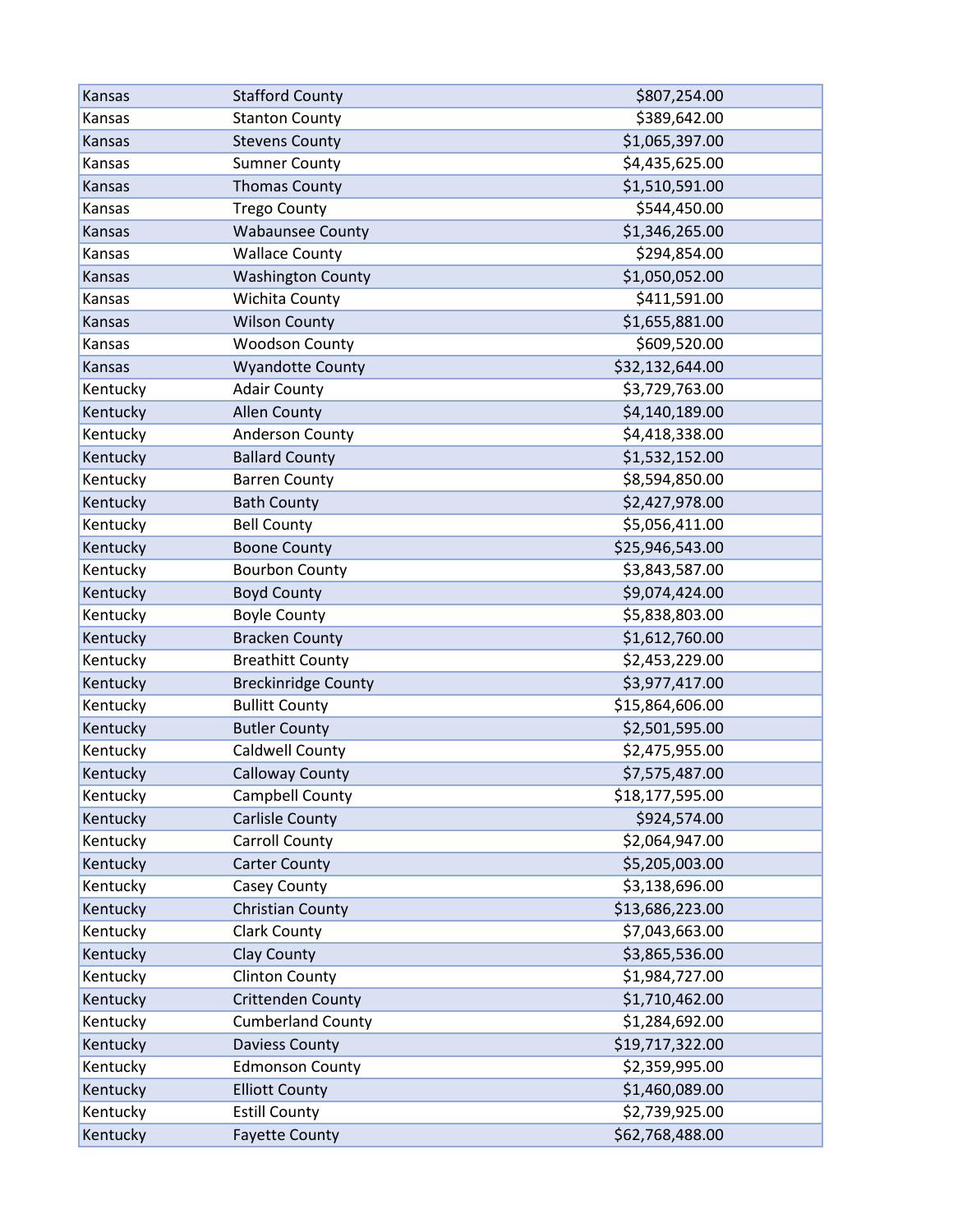| Kentucky | <b>Fleming County</b>   | \$2,832,188.00   |
|----------|-------------------------|------------------|
| Kentucky | <b>Floyd County</b>     | \$6,912,746.00   |
| Kentucky | Franklin County         | \$9,904,404.00   |
| Kentucky | <b>Fulton County</b>    | \$1,159,408.00   |
| Kentucky | <b>Gallatin County</b>  | \$1,722,699.00   |
| Kentucky | <b>Garrard County</b>   | \$3,431,413.00   |
| Kentucky | <b>Grant County</b>     | \$4,869,359.00   |
| Kentucky | <b>Graves County</b>    | \$7,238,484.00   |
| Kentucky | <b>Grayson County</b>   | \$5,133,135.00   |
| Kentucky | <b>Green County</b>     | \$2,125,161.00   |
| Kentucky | <b>Greenup County</b>   | \$6,817,375.00   |
| Kentucky | <b>Hancock County</b>   | \$1,694,146.00   |
| Kentucky | <b>Hardin County</b>    | \$21,552,291.00  |
| Kentucky | <b>Harlan County</b>    | \$5,052,138.00   |
| Kentucky | <b>Harrison County</b>  | \$3,668,384.00   |
| Kentucky | <b>Hart County</b>      | \$3,697,326.00   |
| Kentucky | <b>Henderson County</b> | \$8,781,513.00   |
| Kentucky | <b>Henry County</b>     | \$3,132,286.00   |
| Kentucky | <b>Hickman County</b>   | \$850,764.00     |
| Kentucky | <b>Hopkins County</b>   | \$8,679,732.00   |
| Kentucky | Jackson County          | \$2,589,002.00   |
| Kentucky | Jefferson County        | \$148,933,559.00 |
| Kentucky | Jessamine County        | \$10,511,204.00  |
| Kentucky | Johnson County          | \$4,309,759.00   |
| Kentucky | Kenton County           | \$32,437,404.00  |
| Kentucky | <b>Knott County</b>     | \$2,875,892.00   |
| Kentucky | <b>Knox County</b>      | \$6,049,551.00   |
| Kentucky | Larue County            | \$2,796,643.00   |
| Kentucky | Laurel County           | \$11,812,212.00  |
| Kentucky | Lawrence County         | \$2,975,148.00   |
| Kentucky | Lee County              | \$1,437,946.00   |
| Kentucky | Leslie County           | \$1,918,491.00   |
| Kentucky | Letcher County          | \$4,186,418.00   |
| Kentucky | Lewis County            | \$2,578,513.00   |
| Kentucky | Lincoln County          | \$4,768,355.00   |
| Kentucky | Livingston County       | \$1,785,827.00   |
| Kentucky | Logan County            | \$5,264,246.00   |
| Kentucky | Lyon County             | \$1,594,696.00   |
| Kentucky | <b>Madison County</b>   | \$18,061,635.00  |
| Kentucky | <b>Magoffin County</b>  | \$2,362,132.00   |
| Kentucky | <b>Marion County</b>    | \$3,743,554.00   |
| Kentucky | <b>Marshall County</b>  | \$6,040,810.00   |
| Kentucky | <b>Martin County</b>    | \$2,174,498.00   |
| Kentucky | <b>Mason County</b>     | \$3,315,647.00   |
| Kentucky | McCracken County        | \$12,706,680.00  |
| Kentucky | <b>McCreary County</b>  | \$3,346,920.00   |
| Kentucky | <b>McLean County</b>    | \$1,788,352.00   |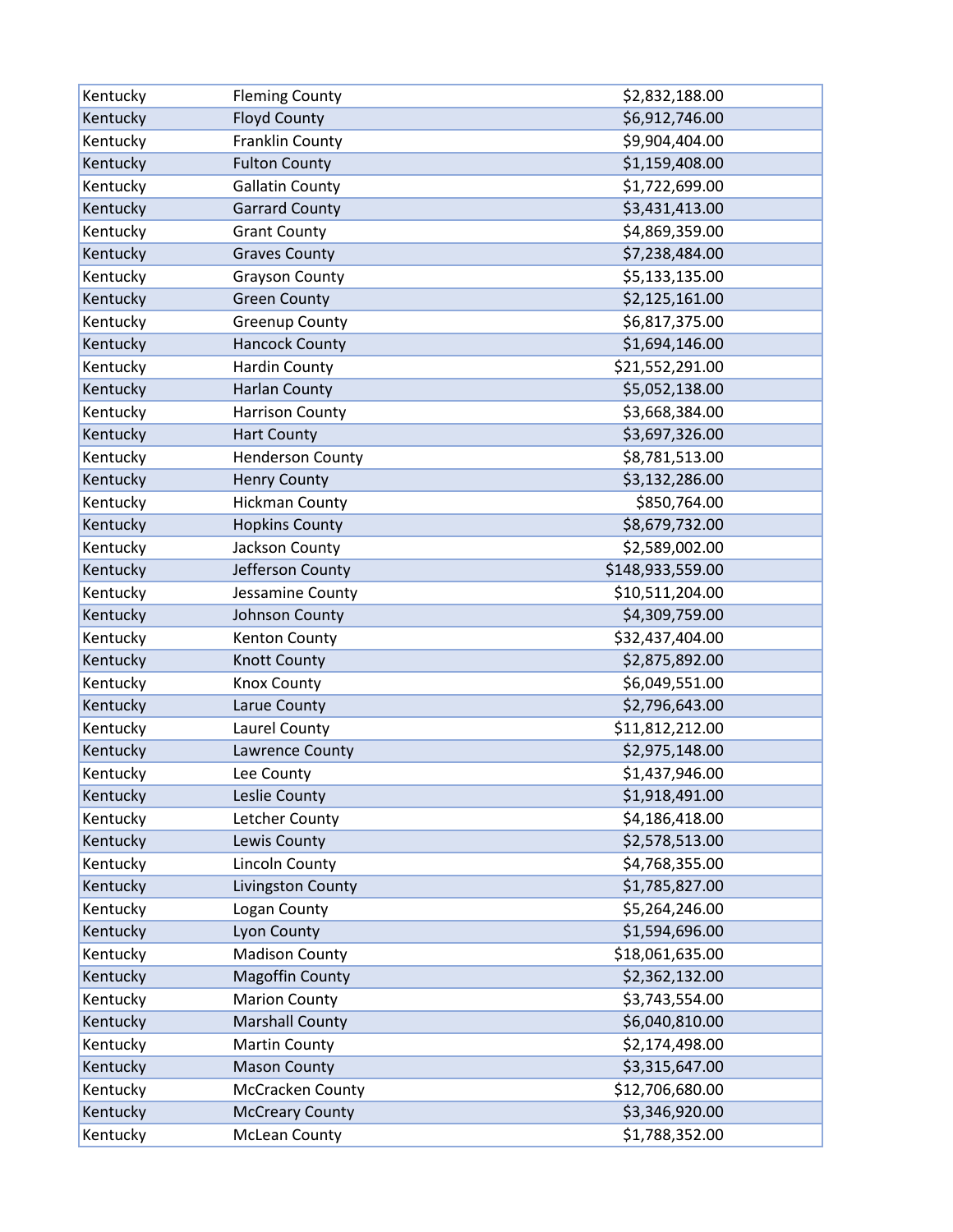| Kentucky  | <b>Meade County</b>      | \$5,549,776.00  |
|-----------|--------------------------|-----------------|
| Kentucky  | Menifee County           | \$1,260,412.00  |
| Kentucky  | <b>Mercer County</b>     | \$4,260,228.00  |
| Kentucky  | <b>Metcalfe County</b>   | \$1,956,174.00  |
| Kentucky  | Monroe County            | \$2,068,638.00  |
| Kentucky  | <b>Montgomery County</b> | \$5,469,167.00  |
| Kentucky  | Morgan County            | \$2,585,117.00  |
| Kentucky  | Muhlenberg County        | \$5,947,965.00  |
| Kentucky  | <b>Nelson County</b>     | \$8,980,218.00  |
| Kentucky  | Nicholas County          | \$1,411,918.00  |
| Kentucky  | <b>Ohio County</b>       | \$4,660,553.00  |
| Kentucky  | Oldham County            | \$12,974,923.00 |
| Kentucky  | <b>Owen County</b>       | \$2,117,391.00  |
| Kentucky  | <b>Owsley County</b>     | \$857,562.00    |
| Kentucky  | <b>Pendleton County</b>  | \$2,833,936.00  |
| Kentucky  | Perry County             | \$5,003,190.00  |
| Kentucky  | Pike County              | \$11,241,735.00 |
| Kentucky  | <b>Powell County</b>     | \$2,400,591.00  |
| Kentucky  | Pulaski County           | \$12,621,409.00 |
| Kentucky  | <b>Robertson County</b>  | \$409,454.00    |
| Kentucky  | Rockcastle County        | \$3,242,808.00  |
| Kentucky  | Rowan County             | \$4,751,068.00  |
| Kentucky  | <b>Russell County</b>    | \$3,481,333.00  |
| Kentucky  | <b>Scott County</b>      | \$11,072,359.00 |
| Kentucky  | <b>Shelby County</b>     | \$9,522,337.00  |
| Kentucky  | <b>Simpson County</b>    | \$3,607,393.00  |
| Kentucky  | <b>Spencer County</b>    | \$3,758,705.00  |
| Kentucky  | <b>Taylor County</b>     | \$5,005,326.00  |
| Kentucky  | <b>Todd County</b>       | \$2,387,965.00  |
| Kentucky  | <b>Trigg County</b>      | \$2,845,785.00  |
| Kentucky  | <b>Trimble County</b>    | \$1,645,392.00  |
| Kentucky  | <b>Union County</b>      | \$2,793,341.00  |
| Kentucky  | <b>Warren County</b>     | \$25,813,490.00 |
| Kentucky  | <b>Washington County</b> | \$2,349,312.00  |
| Kentucky  | <b>Wayne County</b>      | \$3,949,447.00  |
| Kentucky  | <b>Webster County</b>    | \$2,513,832.00  |
| Kentucky  | <b>Whitley County</b>    | \$7,043,857.00  |
| Kentucky  | <b>Wolfe County</b>      | \$1,390,163.00  |
| Kentucky  | <b>Woodford County</b>   | \$5,192,766.00  |
| Louisiana | Acadia Parish            | \$12,051,514.00 |
| Louisiana | <b>Allen Parish</b>      | \$4,977,744.00  |
| Louisiana | <b>Ascension Parish</b>  | \$24,591,343.00 |
| Louisiana | <b>Assumption Parish</b> | \$4,252,070.00  |
| Louisiana | <b>Avoyelles Parish</b>  | \$7,797,501.00  |
| Louisiana | <b>Beauregard Parish</b> | \$7,283,353.00  |
| Louisiana | <b>Bienville Parish</b>  | \$2,571,909.00  |
| Louisiana | <b>Bossier Parish</b>    | \$24,675,836.00 |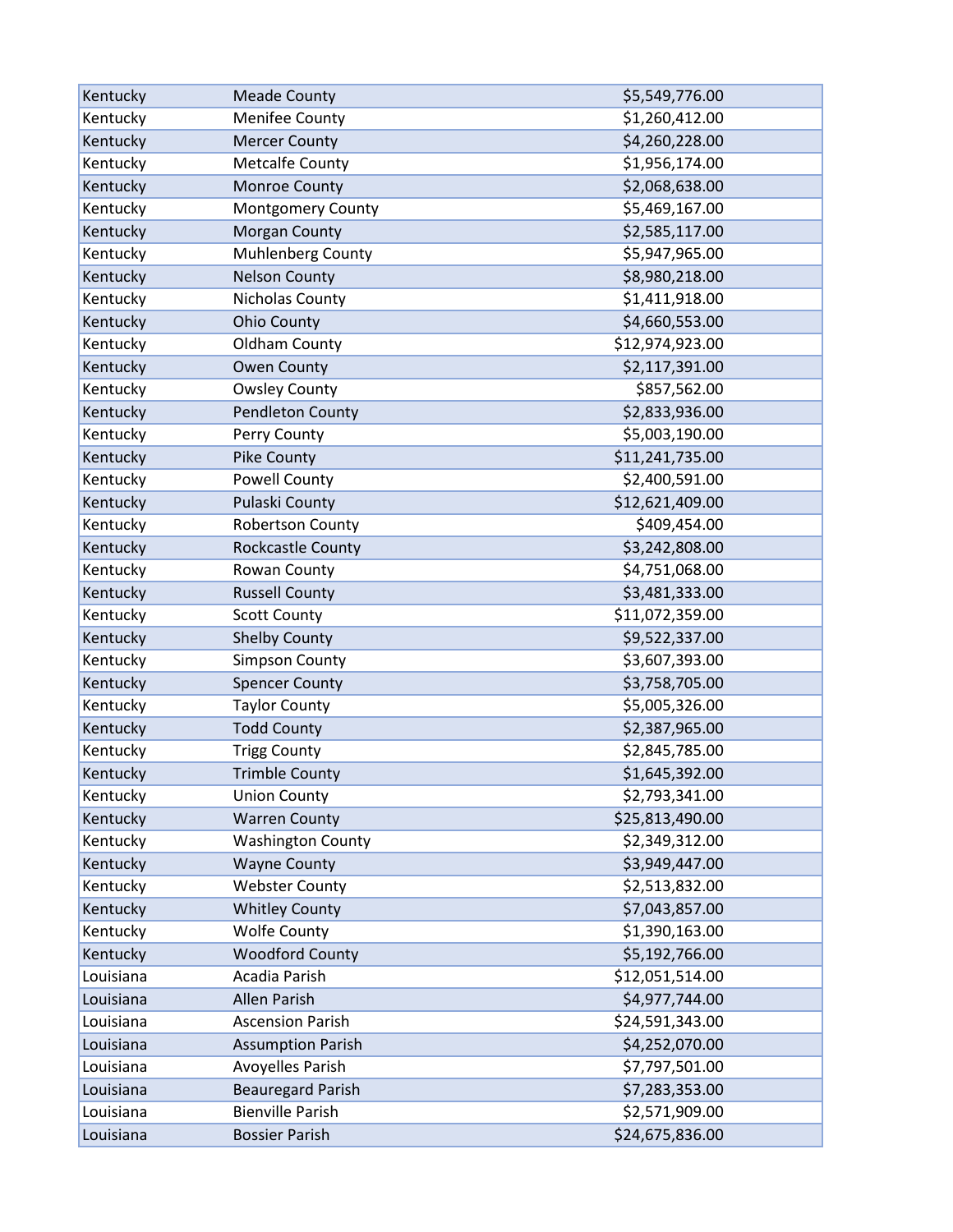| Louisiana | Caddo Parish                | \$46,656,811.00 |
|-----------|-----------------------------|-----------------|
| Louisiana | Calcasieu Parish            | \$39,515,058.00 |
| Louisiana | Caldwell Parish             | \$1,926,455.00  |
| Louisiana | <b>Cameron Parish</b>       | \$1,354,424.00  |
| Louisiana | Catahoula Parish            | \$1,844,098.00  |
| Louisiana | Claiborne Parish            | \$3,043,714.00  |
| Louisiana | Concordia Parish            | \$3,740,835.00  |
| Louisiana | De Soto Parish              | \$5,334,366.00  |
| Louisiana | East Baton Rouge Parish     | \$85,476,302.00 |
| Louisiana | <b>East Carroll Parish</b>  | \$1,332,669.00  |
| Louisiana | East Feliciana Parish       | \$3,716,749.00  |
| Louisiana | <b>Evangeline Parish</b>    | \$6,486,587.00  |
| Louisiana | Franklin Parish             | \$3,887,679.00  |
| Louisiana | <b>Grant Parish</b>         | \$4,348,801.00  |
| Louisiana | Iberia Parish               | \$13,563,659.00 |
| Louisiana | Iberville Parish            | \$6,314,881.00  |
| Louisiana | Jackson Parish              | \$3,058,087.00  |
| Louisiana | Jefferson Davis Parish      | \$6,092,866.00  |
| Louisiana | Jefferson Parish            | \$84,006,695.00 |
| Louisiana | LaSalle Parish              | \$2,892,596.00  |
| Louisiana | Lafayette Parish            | \$47,469,893.00 |
| Louisiana | Lafourche Parish            | \$18,960,375.00 |
| Louisiana | Lincoln Parish              | \$9,079,086.00  |
| Louisiana | Livingston Parish           | \$27,346,613.00 |
| Louisiana | <b>Madison Parish</b>       | \$2,127,103.00  |
| Louisiana | Morehouse Parish            | \$4,831,483.00  |
| Louisiana | Natchitoches Parish         | \$7,411,744.00  |
| Louisiana | <b>Orleans Parish</b>       | \$75,780,898.00 |
| Louisiana | <b>Ouachita Parish</b>      | \$29,772,649.00 |
| Louisiana | Plaquemines Parish          | \$4,505,745.00  |
| Louisiana | Pointe Coupee Parish        | \$4,220,798.00  |
| Louisiana | Rapides Parish              | \$25,182,604.00 |
| Louisiana | <b>Red River Parish</b>     | \$1,639,760.00  |
| Louisiana | <b>Richland Parish</b>      | \$3,908,463.00  |
| Louisiana | Sabine Parish               | \$4,639,187.00  |
| Louisiana | St. Bernard Parish          | \$9,176,593.00  |
| Louisiana | St. Charles Parish          | \$10,314,053.00 |
| Louisiana | St. Helena Parish           | \$1,968,022.00  |
| Louisiana | St. James Parish            | \$4,097,651.00  |
| Louisiana | St. John the Baptist Parish | \$8,320,585.00  |
| Louisiana | St. Landry Parish           | \$15,951,624.00 |
| Louisiana | St. Martin Parish           | \$10,378,345.00 |
| Louisiana | St. Mary Parish             | \$9,585,270.00  |
| Louisiana | St. Tammany Parish          | \$50,583,338.00 |
| Louisiana | Tangipahoa Parish           | \$26,175,162.00 |
| Louisiana | <b>Tensas Parish</b>        | \$841,829.00    |
| Louisiana | Terrebonne Parish           | \$21,455,754.00 |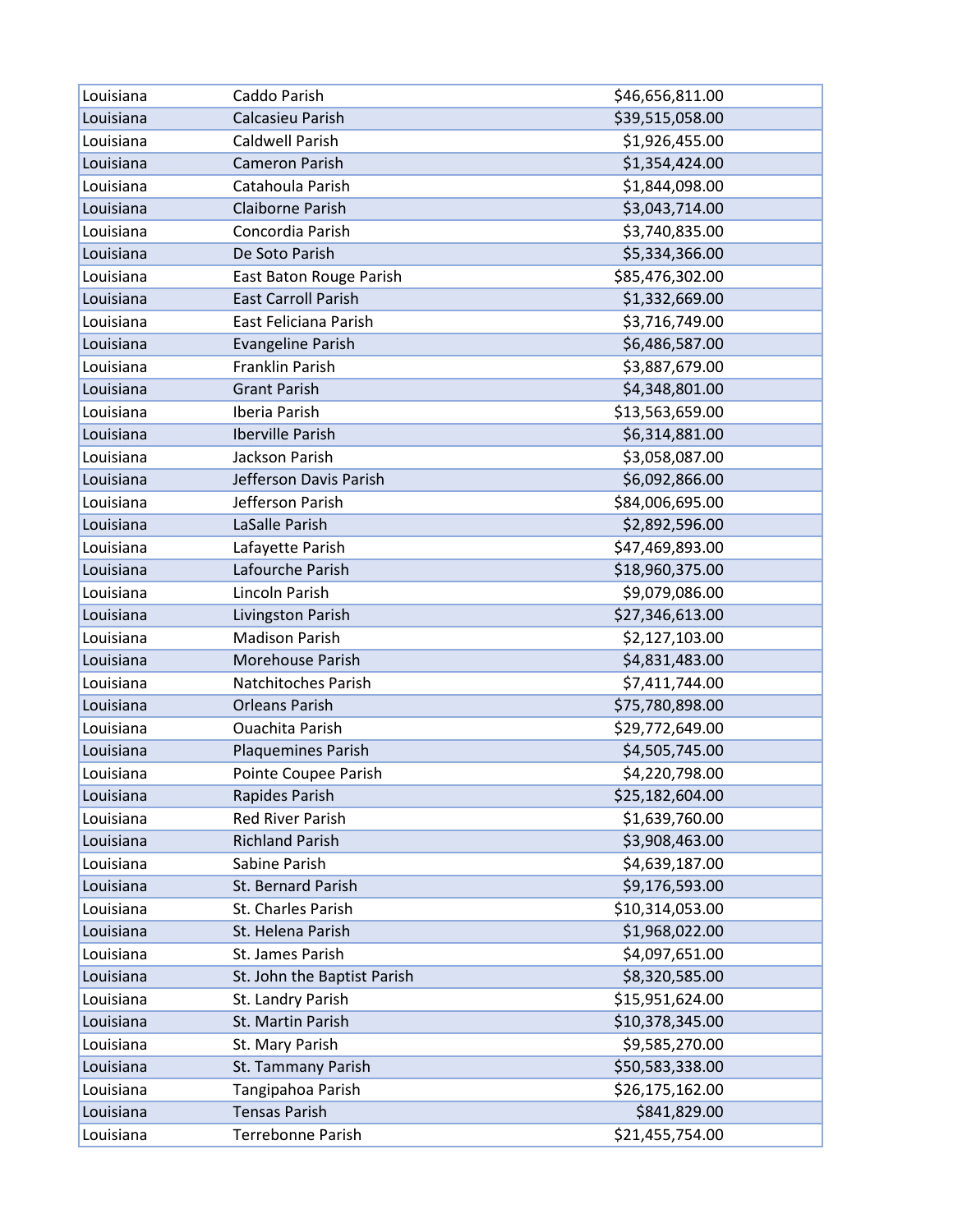| Louisiana | <b>Union Parish</b>           | \$4,294,220.00   |
|-----------|-------------------------------|------------------|
| Louisiana | <b>Vermilion Parish</b>       | \$11,559,314.00  |
| Louisiana | <b>Vernon Parish</b>          | \$9,212,527.00   |
| Louisiana | <b>Washington Parish</b>      | \$8,972,643.00   |
| Louisiana | <b>Webster Parish</b>         | \$7,447,096.00   |
| Louisiana | West Baton Rouge Parish       | \$5,140,516.00   |
| Louisiana | <b>West Carroll Parish</b>    | \$2,103,601.00   |
| Louisiana | West Feliciana Parish         | \$3,023,901.00   |
| Louisiana | <b>Winn Parish</b>            | \$2,700,689.00   |
| Maine     | Androscoggin County           | \$21,031,538.00  |
| Maine     | <b>Aroostook County</b>       | \$13,024,648.00  |
| Maine     | <b>Cumberland County</b>      | \$57,300,874.00  |
| Maine     | <b>Franklin County</b>        | \$5,865,802.00   |
| Maine     | <b>Hancock County</b>         | \$10,680,580.00  |
| Maine     | Kennebec County               | \$23,755,730.00  |
| Maine     | <b>Knox County</b>            | \$7,725,245.00   |
| Maine     | Lincoln County                | \$6,727,248.00   |
| Maine     | <b>Oxford County</b>          | \$11,260,964.00  |
| Maine     | Penobscot County              | \$29,552,965.00  |
| Maine     | Piscataquis County            | \$3,260,289.00   |
| Maine     | Sagadahoc County              | \$6,964,608.00   |
| Maine     | <b>Somerset County</b>        | \$9,805,925.00   |
| Maine     | <b>Waldo County</b>           | \$7,714,173.00   |
| Maine     | <b>Washington County</b>      | \$6,095,003.00   |
| Maine     | <b>York County</b>            | \$40,331,830.00  |
| Maryland  | <b>Allegany County</b>        | \$13,677,483.00  |
| Maryland  | Anne Arundel County           | \$112,509,414.00 |
| Maryland  | <b>Baltimore County</b>       | \$160,706,923.00 |
| Maryland  | <b>Baltimore city</b>         | \$115,278,475.00 |
| Maryland  | <b>Calvert County</b>         | \$17,971,897.00  |
| Maryland  | <b>Caroline County</b>        | \$6,488,724.00   |
| Maryland  | <b>Carroll County</b>         | \$32,718,855.00  |
| Maryland  | <b>Cecil County</b>           | \$19,978,378.00  |
| Maryland  | <b>Charles County</b>         | \$31,710,758.00  |
| Maryland  | Dorchester County             | \$6,201,834.00   |
| Maryland  | <b>Frederick County</b>       | \$50,413,962.00  |
| Maryland  | <b>Garrett County</b>         | \$5,635,629.00   |
| Maryland  | <b>Harford County</b>         | \$49,616,420.00  |
| Maryland  | <b>Howard County</b>          | \$63,261,464.00  |
| Maryland  | Kent County                   | \$3,772,496.00   |
| Maryland  | Montgomery County             | \$204,083,827.00 |
| Maryland  | <b>Prince George's County</b> | \$176,626,110.00 |
| Maryland  | Queen Anne's County           | \$9,785,919.00   |
| Maryland  | <b>Somerset County</b>        | \$4,975,608.00   |
| Maryland  | St. Mary's County             | \$22,047,987.00  |
| Maryland  | <b>Talbot County</b>          | \$7,221,973.00   |
| Maryland  | <b>Washington County</b>      | \$29,339,498.00  |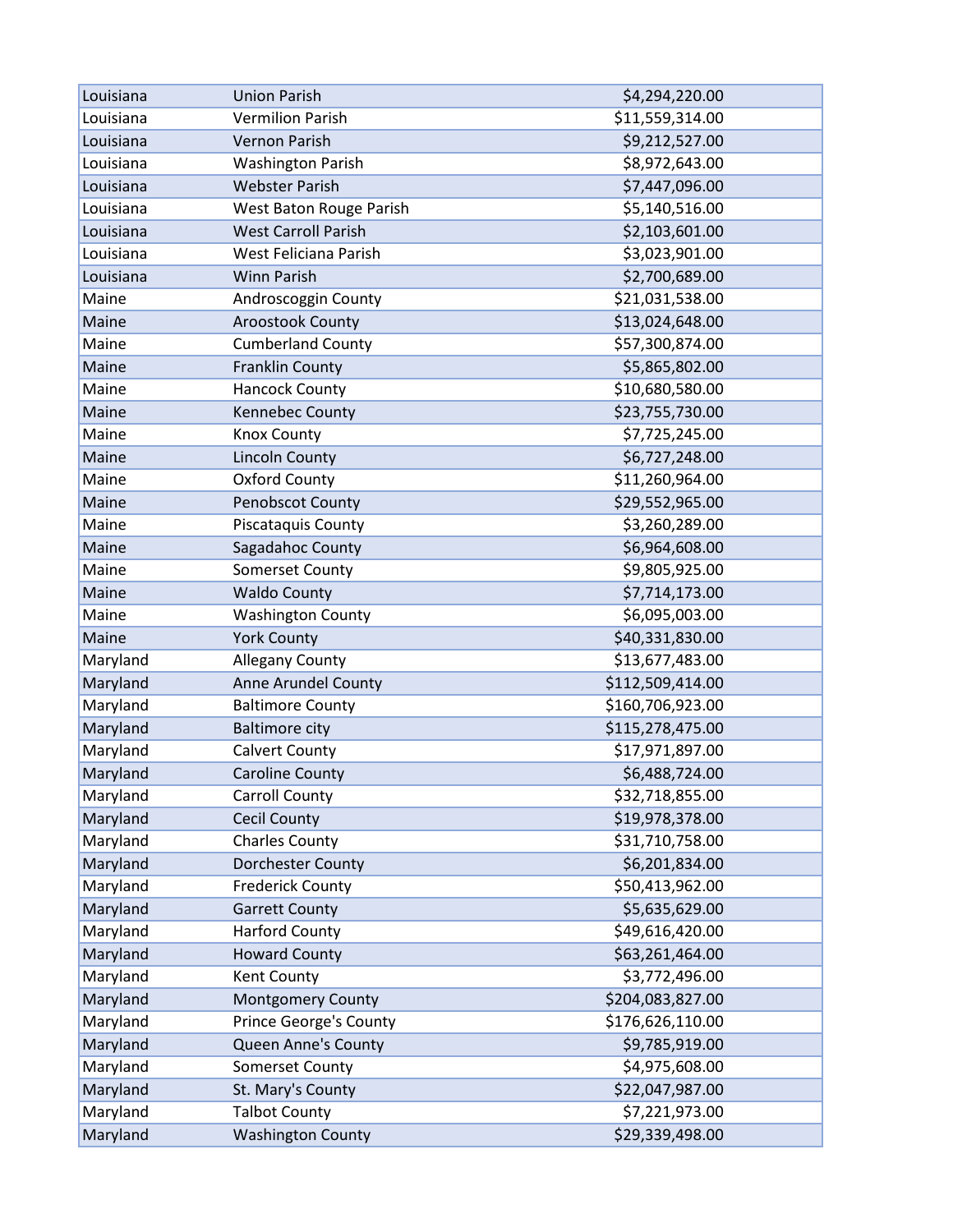| Maryland      | <b>Wicomico County</b>       | \$20,124,834.00            |
|---------------|------------------------------|----------------------------|
| Maryland      | <b>Worcester County</b>      | \$10,154,000.00            |
| Massachusetts | <b>Barnstable County</b>     | \$41,370,811.00            |
| Massachusetts | <b>Berkshire County</b>      | $\ast$<br>\$24,268,907.00  |
| Massachusetts | <b>Bristol County</b>        | \$109,786,776.00           |
| Massachusetts | <b>Dukes County</b>          | \$3,366,538.00             |
| Massachusetts | <b>Essex County</b>          | \$153,260,605.00<br>$\ast$ |
| Massachusetts | <b>Franklin County</b>       | $\ast$<br>\$13,631,642.00  |
| Massachusetts | Hampden County               | \$90,587,294.00<br>$\ast$  |
| Massachusetts | Hampshire County             | $\ast$<br>\$31,239,342.00  |
| Massachusetts | Middlesex County             | $\ast$<br>\$313,053,637.00 |
| Massachusetts | Nantucket County             | $\ast$<br>\$2,214,122.00   |
| Massachusetts | Norfolk County               | \$137,282,758.00           |
| Massachusetts | <b>Plymouth County</b>       | \$101,237,378.00           |
| Massachusetts | <b>Suffolk County</b>        | $\ast$<br>\$156,149,511.00 |
| Massachusetts | <b>Worcester County</b>      | $\ast$<br>\$161,338,586.00 |
| Michigan      | Alcona County                | \$2,021,049.00             |
| Michigan      | <b>Alger County</b>          | \$1,769,122.00             |
| Michigan      | Allegan County               | \$22,935,850.00            |
| Michigan      | Alpena County                | \$5,517,338.00             |
| Michigan      | <b>Antrim County</b>         | \$4,530,414.00             |
| Michigan      | <b>Arenac County</b>         | \$2,890,848.00             |
| Michigan      | <b>Baraga County</b>         | \$1,594,502.00             |
| Michigan      | <b>Barry County</b>          | \$11,955,366.00            |
| Michigan      | <b>Bay County</b>            | \$20,031,017.00            |
| Michigan      | <b>Benzie County</b>         | \$3,450,837.00             |
| Michigan      | <b>Berrien County</b>        | \$29,796,346.00            |
| Michigan      | <b>Branch County</b>         | \$8,452,667.00             |
| Michigan      | Calhoun County               | \$26,058,813.00            |
| Michigan      | <b>Cass County</b>           | \$10,059,018.00            |
| Michigan      | Charlevoix County            | \$5,077,971.00             |
| Michigan      | Cheboygan County             | \$4,909,567.00             |
| Michigan      | Chippewa County              | \$7,254,605.00             |
| Michigan      | <b>Clare County</b>          | \$6,011,675.00             |
| Michigan      | <b>Clinton County</b>        | \$15,460,396.00            |
| Michigan      | <b>Crawford County</b>       | \$2,724,969.00             |
| Michigan      | Delta County                 | \$6,950,623.00             |
| Michigan      | Dickinson County             | \$4,902,380.00             |
| Michigan      | <b>Eaton County</b>          | \$21,418,266.00            |
| Michigan      | <b>Emmet County</b>          | \$6,490,472.00             |
| Michigan      | <b>Genesee County</b>        | \$78,824,418.00            |
| Michigan      | <b>Gladwin County</b>        | \$4,943,170.00             |
| Michigan      | Gogebic County               | \$2,714,480.00             |
| Michigan      | <b>Grand Traverse County</b> | \$18,081,253.00            |
| Michigan      | <b>Gratiot County</b>        | \$7,907,634.00             |
| Michigan      | <b>Hillsdale County</b>      | \$8,858,237.00             |
| Michigan      | <b>Houghton County</b>       | \$6,931,199.00             |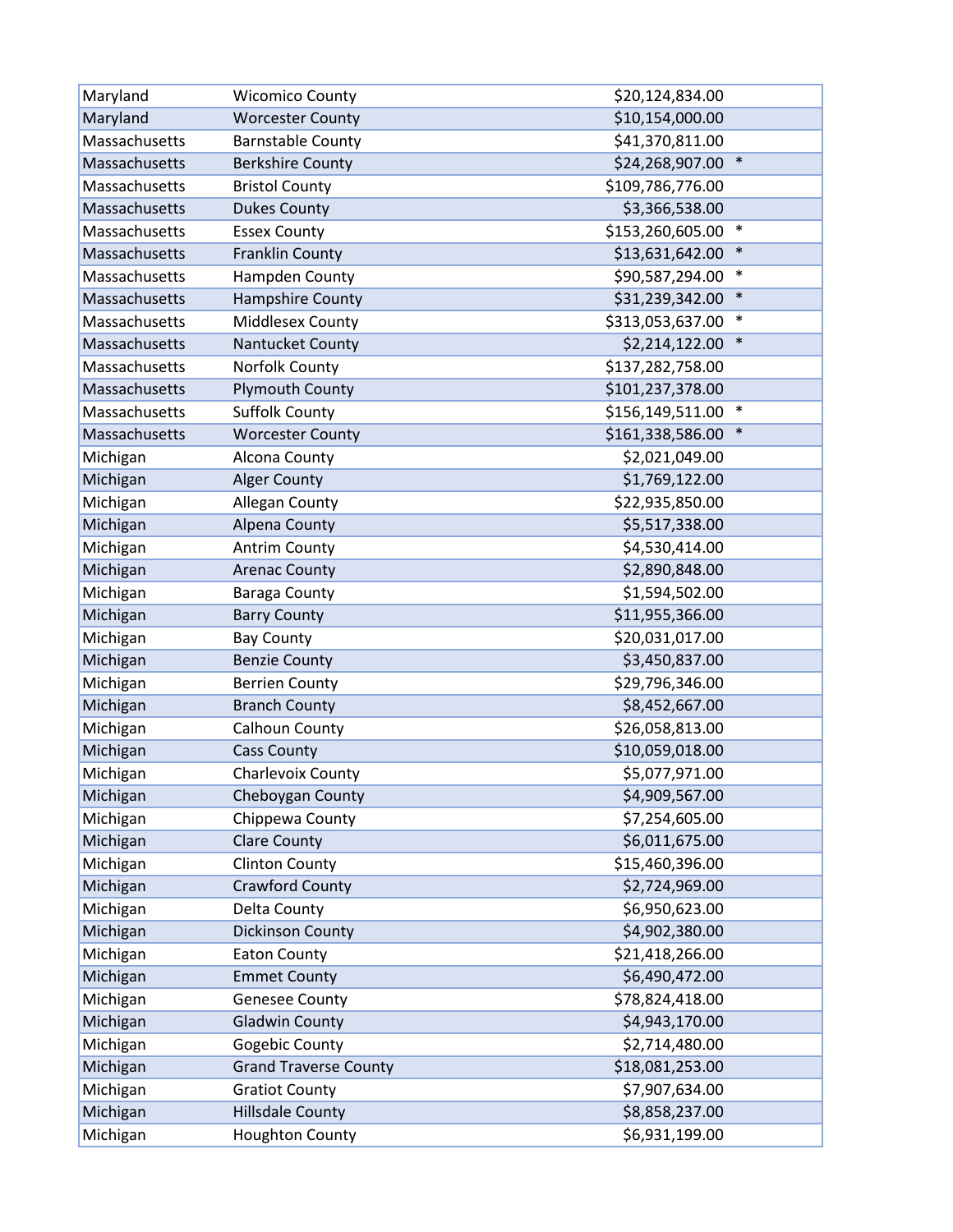| Michigan | <b>Huron County</b>       | \$6,017,696.00   |
|----------|---------------------------|------------------|
| Michigan | Ingham County             | \$56,796,438.00  |
| Michigan | Ionia County              | \$12,566,634.00  |
| Michigan | <b>losco County</b>       | \$4,880,625.00   |
| Michigan | Iron County               | \$2,149,441.00   |
| Michigan | Isabella County           | \$13,571,817.00  |
| Michigan | Jackson County            | \$30,788,709.00  |
| Michigan | Kalamazoo County          | \$51,485,963.00  |
| Michigan | Kalkaska County           | \$3,503,670.00   |
| Michigan | Kent County               | \$127,605,807.00 |
| Michigan | Keweenaw County           | \$411,008.00     |
| Michigan | Lake County               | \$2,302,306.00   |
| Michigan | Lapeer County             | \$17,016,633.00  |
| Michigan | Leelanau County           | \$4,226,819.00   |
| Michigan | Lenawee County            | \$19,122,953.00  |
| Michigan | Livingston County         | \$37,292,778.00  |
| Michigan | Luce County               | \$1,209,910.00   |
| Michigan | <b>Mackinac County</b>    | \$2,097,579.00   |
| Michigan | Macomb County             | \$169,758,815.00 |
| Michigan | Manistee County           | \$4,770,104.00   |
| Michigan | <b>Marquette County</b>   | \$12,955,499.00  |
| Michigan | <b>Mason County</b>       | \$5,660,880.00   |
| Michigan | <b>Mecosta County</b>     | \$8,440,236.00   |
| Michigan | <b>Menominee County</b>   | \$4,424,748.00   |
| Michigan | <b>Midland County</b>     | \$16,152,078.00  |
| Michigan | Missaukee County          | \$2,936,494.00   |
| Michigan | Monroe County             | \$29,232,861.00  |
| Michigan | Montcalm County           | \$12,409,495.00  |
| Michigan | <b>Montmorency County</b> | \$1,811,855.00   |
| Michigan | Muskegon County           | \$33,713,161.00  |
| Michigan | Newaygo County            | \$9,513,791.00   |
| Michigan | Oakland County            | \$244,270,949.00 |
| Michigan | Oceana County             | \$5,140,904.00   |
| Michigan | <b>Ogemaw County</b>      | \$4,078,421.00   |
| Michigan | <b>Ontonagon County</b>   | \$1,111,043.00   |
| Michigan | Osceola County            | \$4,556,830.00   |
| Michigan | Oscoda County             | \$1,600,718.00   |
| Michigan | <b>Otsego County</b>      | \$4,791,470.00   |
| Michigan | <b>Ottawa County</b>      | \$56,684,556.00  |
| Michigan | Presque Isle County       | \$2,445,848.00   |
| Michigan | <b>Roscommon County</b>   | \$4,665,409.00   |
| Michigan | Saginaw County            | \$37,009,967.00  |
| Michigan | <b>Sanilac County</b>     | \$7,996,790.00   |
| Michigan | <b>Schoolcraft County</b> | \$1,572,165.00   |
| Michigan | Shiawassee County         | \$13,231,900.00  |
| Michigan | St. Clair County          | \$30,908,749.00  |
| Michigan | St. Joseph County         | \$11,841,542.00  |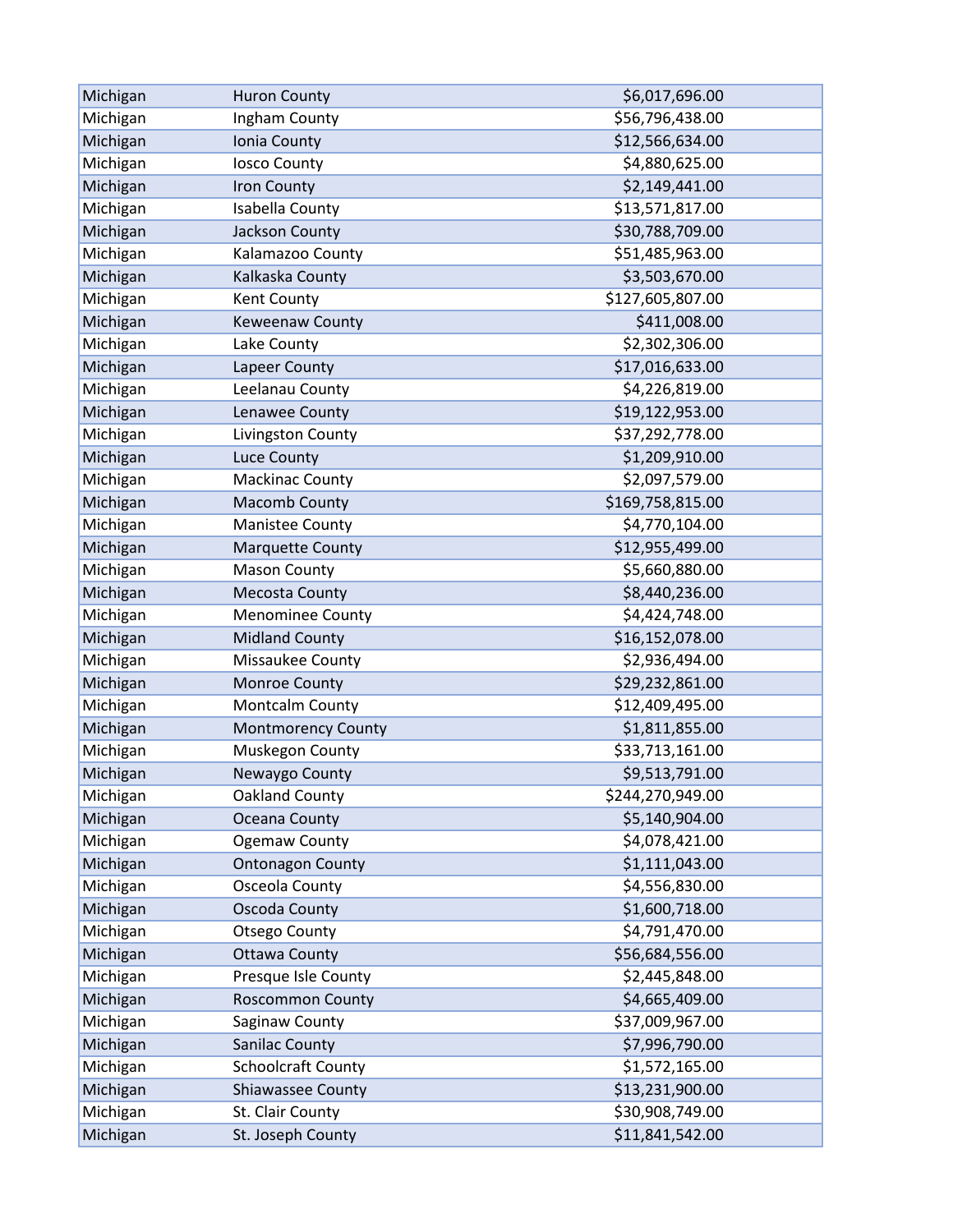| Michigan  | <b>Tuscola County</b>    | \$10,147,979.00  |
|-----------|--------------------------|------------------|
| Michigan  | Van Buren County         | \$14,699,370.00  |
| Michigan  | <b>Washtenaw County</b>  | \$71,402,185.00  |
| Michigan  | <b>Wayne County</b>      | \$339,789,370.00 |
| Michigan  | <b>Wexford County</b>    | \$6,532,427.00   |
| Minnesota | <b>Aitkin County</b>     | \$3,085,669.00   |
| Minnesota | Anoka County             | \$69,327,720.00  |
| Minnesota | <b>Becker County</b>     | \$6,686,264.00   |
| Minnesota | <b>Beltrami County</b>   | \$9,165,716.00   |
| Minnesota | <b>Benton County</b>     | \$7,942,209.00   |
| Minnesota | <b>Big Stone County</b>  | \$969,443.00     |
| Minnesota | <b>Blue Earth County</b> | \$13,140,802.00  |
| Minnesota | <b>Brown County</b>      | \$4,857,511.00   |
| Minnesota | <b>Carlton County</b>    | \$6,967,521.00   |
| Minnesota | <b>Carver County</b>     | \$20,412,306.00  |
| Minnesota | <b>Cass County</b>       | \$5,784,222.00   |
| Minnesota | Chippewa County          | \$2,292,012.00   |
| Minnesota | Chisago County           | \$10,989,807.00  |
| Minnesota | Clay County              | \$12,474,371.00  |
| Minnesota | <b>Clearwater County</b> | \$1,712,793.00   |
| Minnesota | Cook County              | \$1,061,124.00   |
| Minnesota | <b>Cottonwood County</b> | \$2,174,692.00   |
| Minnesota | Crow Wing County         | \$12,636,171.00  |
| Minnesota | Dakota County            | \$83,332,300.00  |
| Minnesota | Dodge County             | \$4,066,184.00   |
| Minnesota | Douglas County           | \$7,408,442.00   |
| Minnesota | <b>Faribault County</b>  | \$2,651,935.00   |
| Minnesota | <b>Fillmore County</b>   | \$4,092,018.00   |
| Minnesota | Freeborn County          | \$5,881,729.00   |
| Minnesota | Goodhue County           | \$9,001,002.00   |
| Minnesota | <b>Grant County</b>      | \$1,159,991.00   |
| Minnesota | Hennepin County          | \$245,875,163.00 |
| Minnesota | <b>Houston County</b>    | \$3,612,832.00   |
| Minnesota | <b>Hubbard County</b>    | \$4,174,375.00   |
| Minnesota | Isanti County            | \$7,885,297.00   |
| Minnesota | <b>Itasca County</b>     | \$8,765,973.00   |
| Minnesota | Jackson County           | \$1,912,470.00   |
| Minnesota | Kanabec County           | \$3,173,271.00   |
| Minnesota | Kandiyohi County         | \$8,390,899.00   |
| Minnesota | <b>Kittson County</b>    | \$834,836.00     |
| Minnesota | Koochiching County       | \$2,375,340.00   |
| Minnesota | Lac qui Parle County     | \$1,286,440.00   |
| Minnesota | Lake County              | \$2,066,890.00   |
| Minnesota | Lake of the Woods County | \$726,451.00     |
| Minnesota | Le Sueur County          | \$5,610,961.00   |
| Minnesota | <b>Lincoln County</b>    | \$1,095,310.00   |
| Minnesota | Lyon County              | \$4,948,026.00   |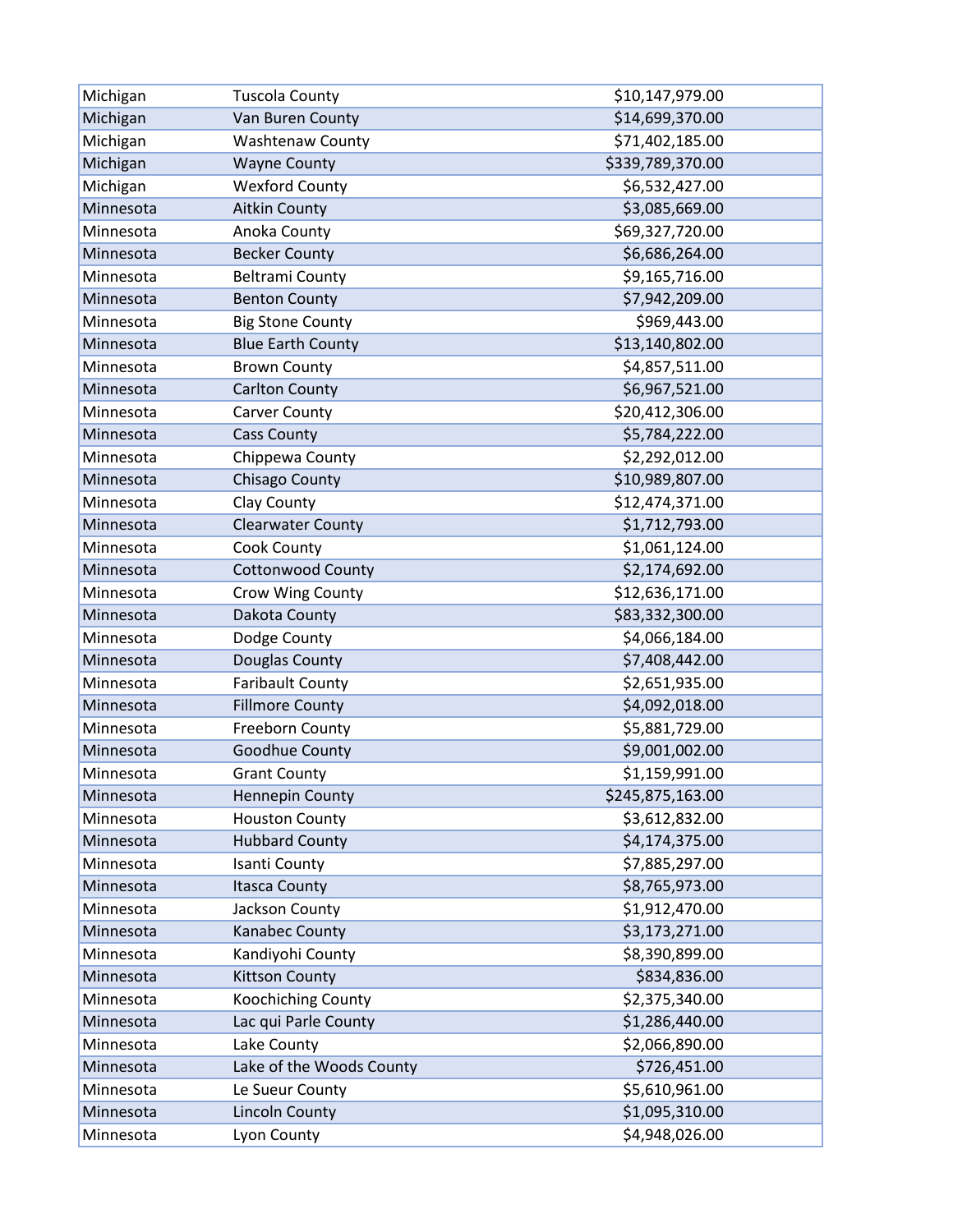| Minnesota   | <b>Mahnomen County</b>        | \$1,073,555.00   |
|-------------|-------------------------------|------------------|
| Minnesota   | <b>Marshall County</b>        | \$1,813,409.00   |
| Minnesota   | <b>Martin County</b>          | \$3,823,192.00   |
| Minnesota   | <b>McLeod County</b>          | \$6,971,794.00   |
| Minnesota   | <b>Meeker County</b>          | \$4,510,601.00   |
| Minnesota   | Mille Lacs County             | \$5,103,999.00   |
| Minnesota   | <b>Morrison County</b>        | \$6,484,839.00   |
| Minnesota   | <b>Mower County</b>           | \$7,781,574.00   |
| Minnesota   | <b>Murray County</b>          | \$1,591,588.00   |
| Minnesota   | <b>Nicollet County</b>        | \$6,657,323.00   |
| Minnesota   | <b>Nobles County</b>          | \$4,201,180.00   |
| Minnesota   | Norman County                 | \$1,238,269.00   |
| Minnesota   | <b>Olmsted County</b>         | \$30,746,560.00  |
| Minnesota   | <b>Otter Tail County</b>      | \$11,410,722.00  |
| Minnesota   | Pennington County             | \$2,742,450.00   |
| Minnesota   | Pine County                   | \$5,745,374.00   |
| Minnesota   | Pipestone County              | \$1,772,619.00   |
| Minnesota   | Polk County                   | \$6,092,089.00   |
| Minnesota   | Pope County                   | \$2,184,986.00   |
| Minnesota   | Ramsey County                 | \$106,893,403.00 |
| Minnesota   | Red Lake County               | \$787,636.00     |
| Minnesota   | Redwood County                | \$2,946,595.00   |
| Minnesota   | <b>Renville County</b>        | \$2,825,778.00   |
| Minnesota   | <b>Rice County</b>            | \$13,008,526.00  |
| Minnesota   | <b>Rock County</b>            | \$1,809,330.00   |
| Minnesota   | Roseau County                 | \$2,945,623.00   |
| Minnesota   | <b>Scott County</b>           | \$28,944,028.00  |
| Minnesota   | Sherburne County              | \$18,887,342.00  |
| Minnesota   | <b>Sibley County</b>          | \$2,887,352.00   |
| Minnesota   | St. Louis County              | \$54,536,596.00  |
| Minnesota   | <b>Stearns County</b>         | \$31,286,930.00  |
| Minnesota   | <b>Steele County</b>          | \$7,118,639.00   |
| Minnesota   | <b>Stevens County</b>         | \$1,904,506.00   |
| Minnesota   | Swift County                  | \$1,799,812.00   |
| Minnesota   | <b>Todd County</b>            | \$4,790,693.00   |
| Minnesota   | <b>Traverse County</b>        | \$633,023.00     |
| Minnesota   | Wabasha County                | \$4,200,791.00   |
| Minnesota   | Wadena County                 | \$2,657,568.00   |
| Minnesota   | <b>Waseca County</b>          | \$3,615,163.00   |
| Minnesota   | <b>Washington County</b>      | \$50,975,893.00  |
| Minnesota   | <b>Watonwan County</b>        | \$2,116,615.00   |
| Minnesota   | <b>Wilkin County</b>          | \$1,205,637.00   |
| Minnesota   | <b>Winona County</b>          | \$9,805,925.00   |
| Minnesota   | <b>Wright County</b>          | \$26,878,110.00  |
| Minnesota   | <b>Yellow Medicine County</b> | \$1,885,859.00   |
| Mississippi | <b>Adams County</b>           | \$5,961,755.00   |
| Mississippi | <b>Alcorn County</b>          | \$7,177,687.00   |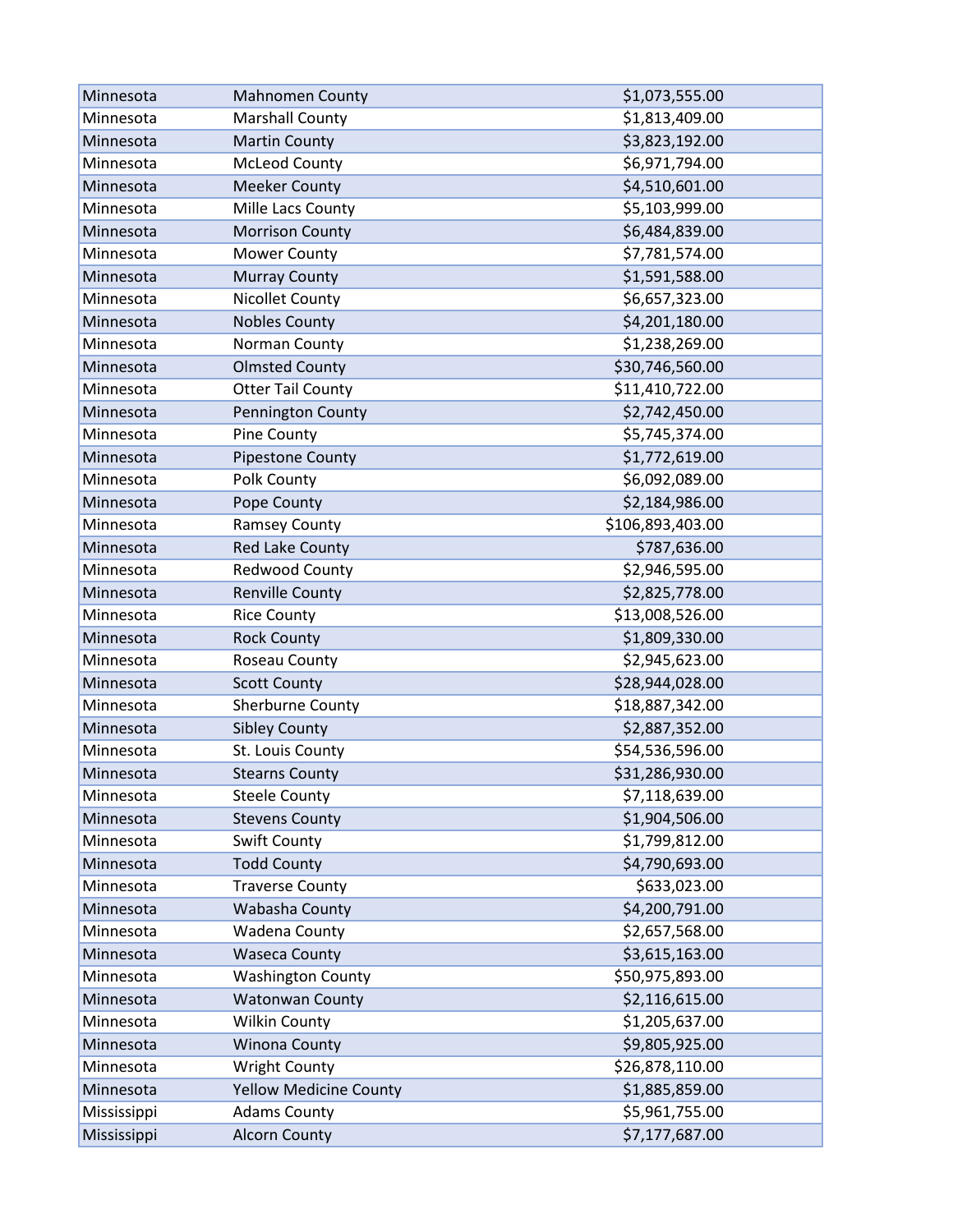| Mississippi | Amite County            | \$2,388,548.00  |
|-------------|-------------------------|-----------------|
| Mississippi | <b>Attala County</b>    | \$3,530,086.00  |
| Mississippi | <b>Benton County</b>    | \$1,604,214.00  |
| Mississippi | <b>Bolivar County</b>   | \$5,949,130.00  |
| Mississippi | Calhoun County          | \$2,789,456.00  |
| Mississippi | <b>Carroll County</b>   | \$1,932,088.00  |
| Mississippi | Chickasaw County        | \$3,322,057.00  |
| Mississippi | Choctaw County          | \$1,594,696.00  |
| Mississippi | Claiborne County        | \$1,745,814.00  |
| Mississippi | <b>Clarke County</b>    | \$3,018,657.00  |
| Mississippi | Clay County             | \$3,751,907.00  |
| Mississippi | Coahoma County          | \$4,297,328.00  |
| Mississippi | Copiah County           | \$5,451,297.00  |
| Mississippi | <b>Covington County</b> | \$3,619,825.00  |
| Mississippi | DeSoto County           | \$35,923,398.00 |
| Mississippi | <b>Forrest County</b>   | \$14,547,864.00 |
| Mississippi | <b>Franklin County</b>  | \$1,498,160.00  |
| Mississippi | George County           | \$4,758,838.00  |
| Mississippi | <b>Greene County</b>    | \$2,638,921.00  |
| Mississippi | Grenada County          | \$4,031,998.00  |
| Mississippi | <b>Hancock County</b>   | \$9,251,958.00  |
| Mississippi | <b>Harrison County</b>  | \$40,417,101.00 |
| Mississippi | <b>Hinds County</b>     | \$45,032,202.00 |
| Mississippi | <b>Holmes County</b>    | \$3,303,993.00  |
| Mississippi | Humphreys County        | \$1,566,337.00  |
| Mississippi | <b>Issaquena County</b> | \$257,754.00    |
| Mississippi | Itawamba County         | \$4,543,233.00  |
| Mississippi | Jackson County          | \$27,895,919.00 |
| Mississippi | Jasper County           | \$3,182,206.00  |
| Mississippi | Jefferson County        | \$1,357,726.00  |
| Mississippi | Jefferson Davis County  | \$2,161,484.00  |
| Mississippi | Jones County            | \$13,227,238.00 |
| Mississippi | <b>Kemper County</b>    | \$1,892,269.00  |
| Mississippi | Lafayette County        | \$10,492,557.00 |
| Mississippi | Lamar County            | \$12,303,635.00 |
| Mississippi | Lauderdale County       | \$14,397,912.00 |
| Mississippi | Lawrence County         | \$2,444,683.00  |
| Mississippi | Leake County            | \$4,425,913.00  |
| Mississippi | Lee County              | \$16,594,941.00 |
| Mississippi | Leflore County          | \$5,474,217.00  |
| Mississippi | Lincoln County          | \$6,633,820.00  |
| Mississippi | Lowndes County          | \$11,381,392.00 |
| Mississippi | <b>Madison County</b>   | \$20,642,090.00 |
| Mississippi | <b>Marion County</b>    | \$4,773,017.00  |
| Mississippi | <b>Marshall County</b>  | \$6,855,446.00  |
| Mississippi | Monroe County           | \$6,847,288.00  |
| Mississippi | Montgomery County       | \$1,898,679.00  |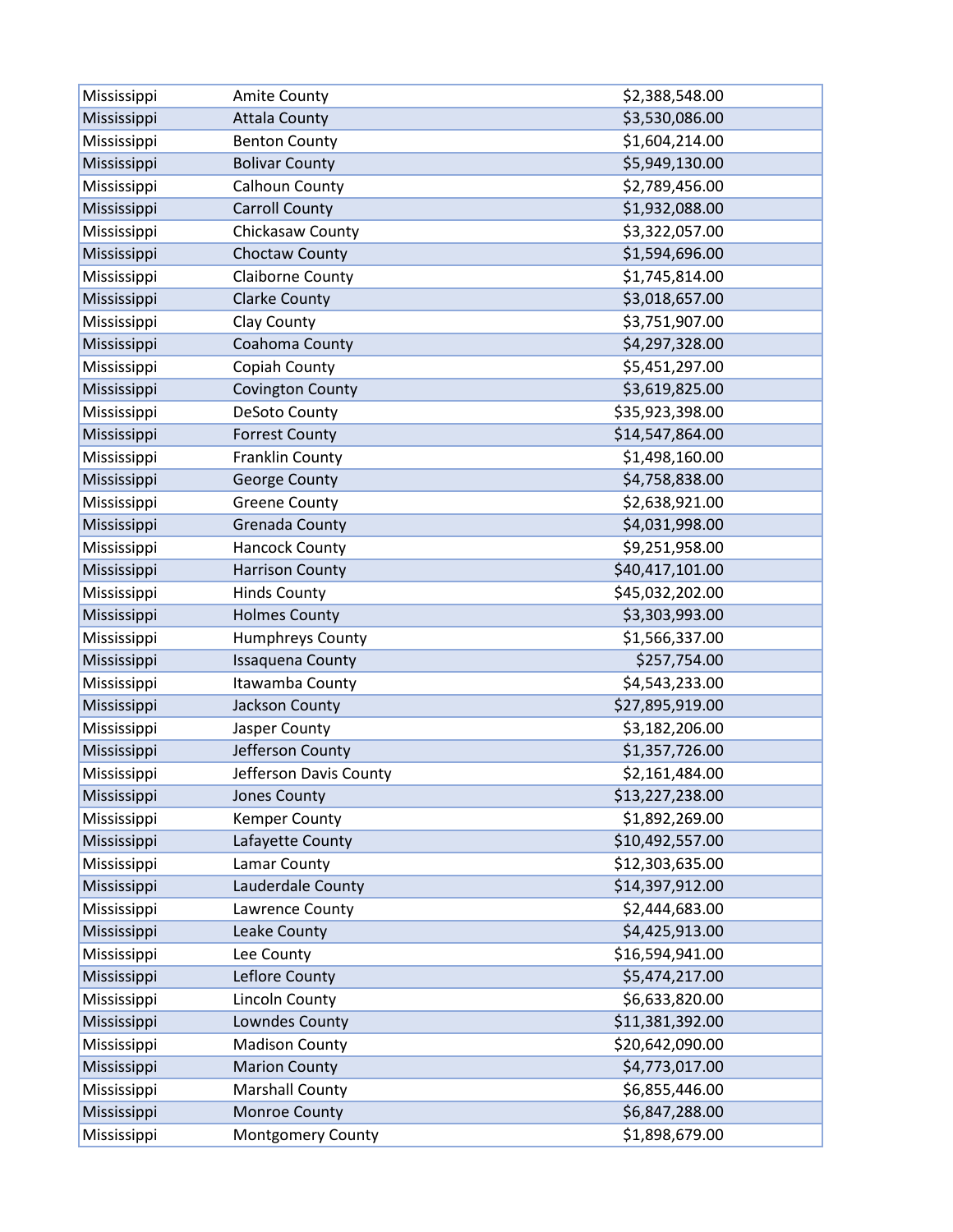| Mississippi | Neshoba County             | \$5,655,830.00  |
|-------------|----------------------------|-----------------|
| Mississippi | <b>Newton County</b>       | \$4,082,500.00  |
| Mississippi | Noxubee County             | \$2,023,380.00  |
| Mississippi | Oktibbeha County           | \$9,631,693.00  |
| Mississippi | Panola County              | \$6,641,395.00  |
| Mississippi | Pearl River County         | \$10,787,023.00 |
| Mississippi | Perry County               | \$2,325,615.00  |
| Mississippi | Pike County                | \$7,631,233.00  |
| Mississippi | Pontotoc County            | \$6,249,422.00  |
| Mississippi | <b>Prentiss County</b>     | \$4,880,431.00  |
| Mississippi | <b>Quitman County</b>      | \$1,319,266.00  |
| Mississippi | Rankin County              | \$30,159,572.00 |
| Mississippi | <b>Scott County</b>        | \$5,462,757.00  |
| Mississippi | <b>Sharkey County</b>      | \$839,304.00    |
| Mississippi | <b>Simpson County</b>      | \$5,178,004.00  |
| Mississippi | Smith County               | \$3,091,496.00  |
| Mississippi | <b>Stone County</b>        | \$3,561,553.00  |
| Mississippi | <b>Sunflower County</b>    | \$4,877,323.00  |
| Mississippi | <b>Tallahatchie County</b> | \$2,682,236.00  |
| Mississippi | <b>Tate County</b>         | \$5,501,022.00  |
| Mississippi | <b>Tippah County</b>       | \$4,276,156.00  |
| Mississippi | <b>Tishomingo County</b>   | \$3,764,921.00  |
| Mississippi | <b>Tunica County</b>       | \$1,870,903.00  |
| Mississippi | <b>Union County</b>        | \$5,596,976.00  |
| Mississippi | <b>Walthall County</b>     | \$2,774,888.00  |
| Mississippi | <b>Warren County</b>       | \$8,814,727.00  |
| Mississippi | <b>Washington County</b>   | \$8,528,809.00  |
| Mississippi | <b>Wayne County</b>        | \$3,920,311.00  |
| Mississippi | <b>Webster County</b>      | \$1,881,975.00  |
| Mississippi | <b>Wilkinson County</b>    | \$1,676,276.00  |
| Mississippi | <b>Winston County</b>      | \$3,487,548.00  |
| Mississippi | Yalobusha County           | \$2,351,837.00  |
| Mississippi | <b>Yazoo County</b>        | \$5,766,934.00  |
| Missouri    | <b>Adair County</b>        | \$4,922,581.00  |
| Missouri    | <b>Andrew County</b>       | \$3,440,348.00  |
| Missouri    | <b>Atchison County</b>     | \$998,967.00    |
| Missouri    | <b>Audrain County</b>      | \$4,931,321.00  |
| Missouri    | <b>Barry County</b>        | \$6,951,594.00  |
| Missouri    | <b>Barton County</b>       | \$2,283,077.00  |
| Missouri    | <b>Bates County</b>        | \$3,141,221.00  |
| Missouri    | <b>Benton County</b>       | \$3,776,575.00  |
| Missouri    | <b>Bollinger County</b>    | \$2,356,693.00  |
| Missouri    | <b>Boone County</b>        | \$35,052,822.00 |
| Missouri    | <b>Buchanan County</b>     | \$16,969,433.00 |
| Missouri    | <b>Butler County</b>       | \$8,250,854.00  |
| Missouri    | Caldwell County            | \$1,752,029.00  |
| Missouri    | <b>Callaway County</b>     | \$8,690,803.00  |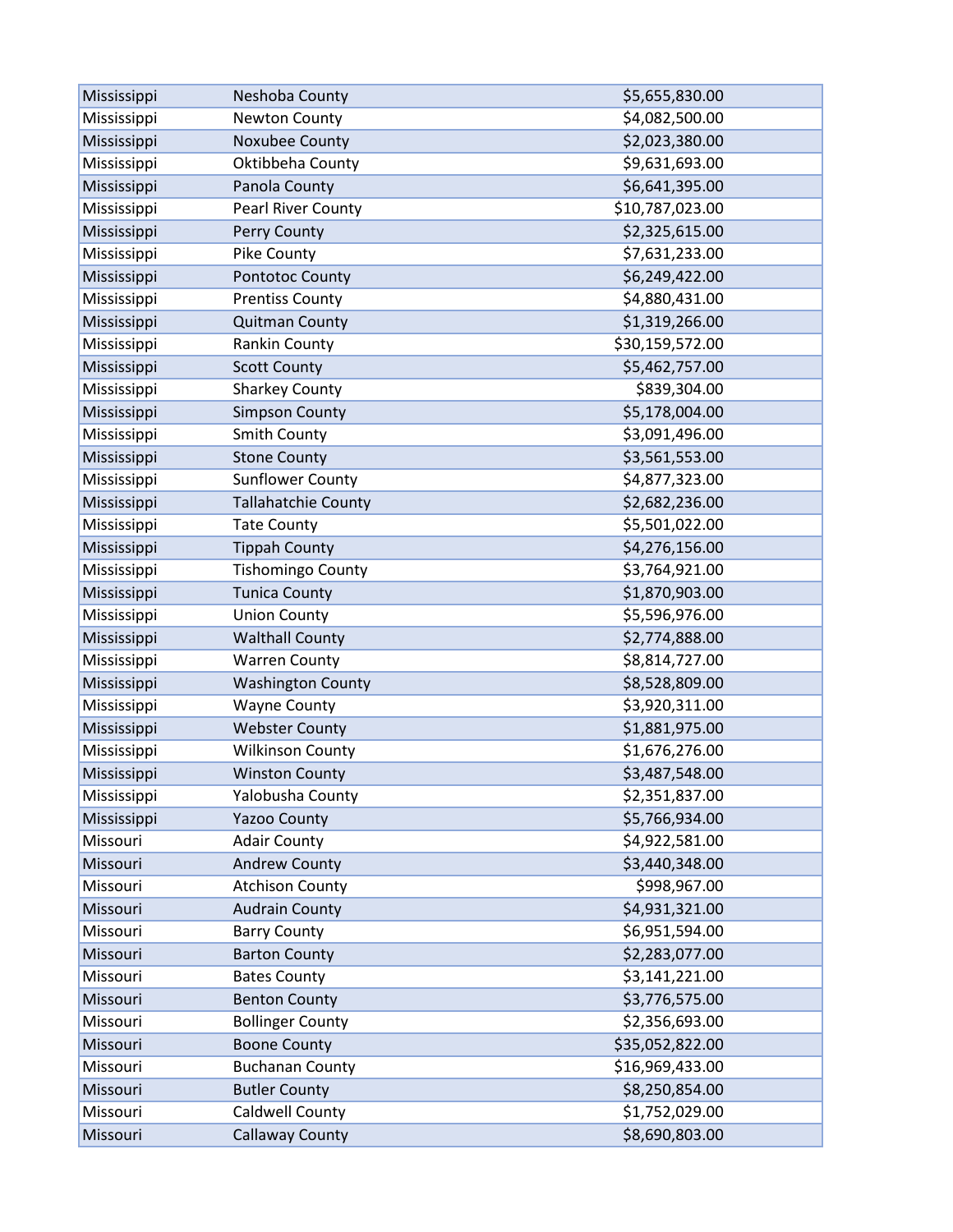| Missouri | Camden County           | \$8,994,203.00   |
|----------|-------------------------|------------------|
| Missouri | Cape Girardeau County   | \$15,319,767.00  |
| Missouri | <b>Carroll County</b>   | \$1,685,794.00   |
| Missouri | <b>Carter County</b>    | \$1,161,933.00   |
| Missouri | <b>Cass County</b>      | \$20,546,525.00  |
| Missouri | <b>Cedar County</b>     | \$2,787,125.00   |
| Missouri | <b>Chariton County</b>  | \$1,442,413.00   |
| Missouri | <b>Christian County</b> | \$17,208,540.00  |
| Missouri | <b>Clark County</b>     | \$1,320,238.00   |
| Missouri | <b>Clay County</b>      | \$48,549,469.00  |
| Missouri | <b>Clinton County</b>   | \$3,959,936.00   |
| Missouri | <b>Cole County</b>      | \$14,906,817.00  |
| Missouri | Cooper County           | \$3,439,766.00   |
| Missouri | <b>Crawford County</b>  | \$4,646,180.00   |
| Missouri | Dade County             | \$1,468,636.00   |
| Missouri | <b>Dallas County</b>    | \$3,278,354.00   |
| Missouri | <b>Daviess County</b>   | \$1,607,904.00   |
| Missouri | DeKalb County           | \$2,437,108.00   |
| Missouri | Dent County             | \$3,024,873.00   |
| Missouri | Douglas County          | \$2,561,032.00   |
| Missouri | <b>Dunklin County</b>   | \$5,658,355.00   |
| Missouri | <b>Franklin County</b>  | \$20,194,371.00  |
| Missouri | Gasconade County        | \$2,856,468.00   |
| Missouri | <b>Gentry County</b>    | \$1,276,340.00   |
| Missouri | <b>Greene County</b>    | \$56,928,520.00  |
| Missouri | <b>Grundy County</b>    | \$1,913,247.00   |
| Missouri | <b>Harrison County</b>  | \$1,622,278.00   |
| Missouri | <b>Henry County</b>     | \$4,239,056.00   |
| Missouri | <b>Hickory County</b>   | \$1,853,810.00   |
| Missouri | <b>Holt County</b>      | \$855,231.00     |
| Missouri | <b>Howard County</b>    | \$1,942,577.00   |
| Missouri | <b>Howell County</b>    | \$7,792,257.00   |
| Missouri | Iron County             | \$1,966,663.00   |
| Missouri | Jackson County          | \$136,551,645.00 |
| Missouri | Jasper County           | \$23,566,542.00  |
| Missouri | Jefferson County        | \$43,719,346.00  |
| Missouri | Johnson County          | \$10,500,910.00  |
| Missouri | <b>Knox County</b>      | \$768,989.00     |
| Missouri | Laclede County          | \$6,938,774.00   |
| Missouri | Lafayette County        | \$6,353,146.00   |
| Missouri | Lawrence County         | \$7,450,009.00   |
| Missouri | Lewis County            | \$1,898,873.00   |
| Missouri | <b>Lincoln County</b>   | \$11,462,583.00  |
| Missouri | Linn County             | \$2,315,320.00   |
| Missouri | Livingston County       | \$2,957,666.00   |
| Missouri | <b>Macon County</b>     | \$2,936,300.00   |
| Missouri | <b>Madison County</b>   | \$2,347,952.00   |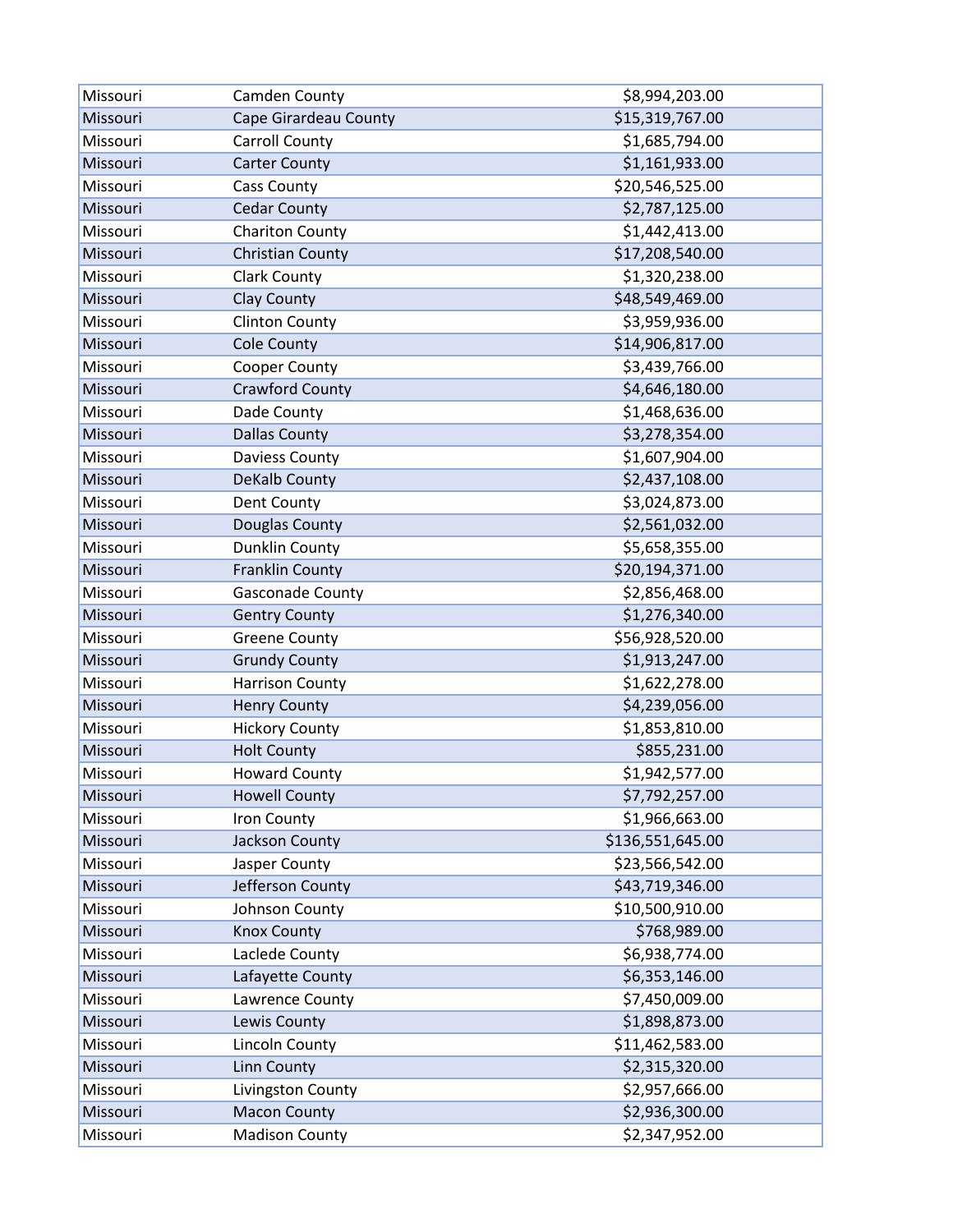| Missouri | <b>Maries County</b>     | \$1,689,290.00   |
|----------|--------------------------|------------------|
| Missouri | <b>Marion County</b>     | \$5,541,618.00   |
| Missouri | <b>McDonald County</b>   | \$4,435,820.00   |
| Missouri | <b>Mercer County</b>     | \$702,560.00     |
| Missouri | <b>Miller County</b>     | \$4,976,190.00   |
| Missouri | Mississippi County       | \$2,560,060.00   |
| Missouri | Moniteau County          | \$3,133,452.00   |
| Missouri | Monroe County            | \$1,678,996.00   |
| Missouri | <b>Montgomery County</b> | \$2,243,646.00   |
| Missouri | Morgan County            | \$4,006,553.00   |
| Missouri | <b>New Madrid County</b> | \$3,316,813.00   |
| Missouri | Newton County            | \$11,311,660.00  |
| Missouri | Nodaway County           | \$4,291,112.00   |
| Missouri | <b>Oregon County</b>     | \$2,045,135.00   |
| Missouri | <b>Osage County</b>      | \$2,644,554.00   |
| Missouri | <b>Ozark County</b>      | \$1,781,942.00   |
| Missouri | <b>Pemiscot County</b>   | \$3,069,936.00   |
| Missouri | Perry County             | \$3,716,944.00   |
| Missouri | <b>Pettis County</b>     | \$8,223,854.00   |
| Missouri | Phelps County            | \$8,657,783.00   |
| Missouri | Pike County              | \$3,554,949.00   |
| Missouri | <b>Platte County</b>     | \$20,281,972.00  |
| Missouri | Polk County              | \$6,244,566.00   |
| Missouri | Pulaski County           | \$10,218,293.00  |
| Missouri | <b>Putnam County</b>     | \$912,143.00     |
| Missouri | <b>Ralls County</b>      | \$2,002,402.00   |
| Missouri | Randolph County          | \$4,807,009.00   |
| Missouri | Ray County               | \$4,470,977.00   |
| Missouri | <b>Reynolds County</b>   | \$1,217,874.00   |
| Missouri | <b>Ripley County</b>     | \$2,581,038.00   |
| Missouri | <b>Saline County</b>     | \$4,421,057.00   |
| Missouri | <b>Schuyler County</b>   | \$905,150.00     |
| Missouri | <b>Scotland County</b>   | \$952,156.00     |
| Missouri | <b>Scott County</b>      | \$7,435,441.00   |
| Missouri | <b>Shannon County</b>    | \$1,586,150.00   |
| Missouri | <b>Shelby County</b>     | \$1,151,833.00   |
| Missouri | St. Charles County       | \$78,088,061.00  |
| Missouri | St. Clair County         | \$1,825,257.00   |
| Missouri | St. Francois County      | \$13,055,726.00  |
| Missouri | St. Louis County         | \$193,112,666.00 |
| Missouri | St. Louis city           | \$58,383,364.00  |
| Missouri | Ste. Genevieve County    | \$3,475,700.00   |
| Missouri | <b>Stoddard County</b>   | \$5,637,766.00   |
| Missouri | <b>Stone County</b>      | \$6,206,301.00   |
| Missouri | <b>Sullivan County</b>   | \$1,182,717.00   |
| Missouri | <b>Taney County</b>      | \$10,863,358.00  |
| Missouri | <b>Texas County</b>      | \$4,933,264.00   |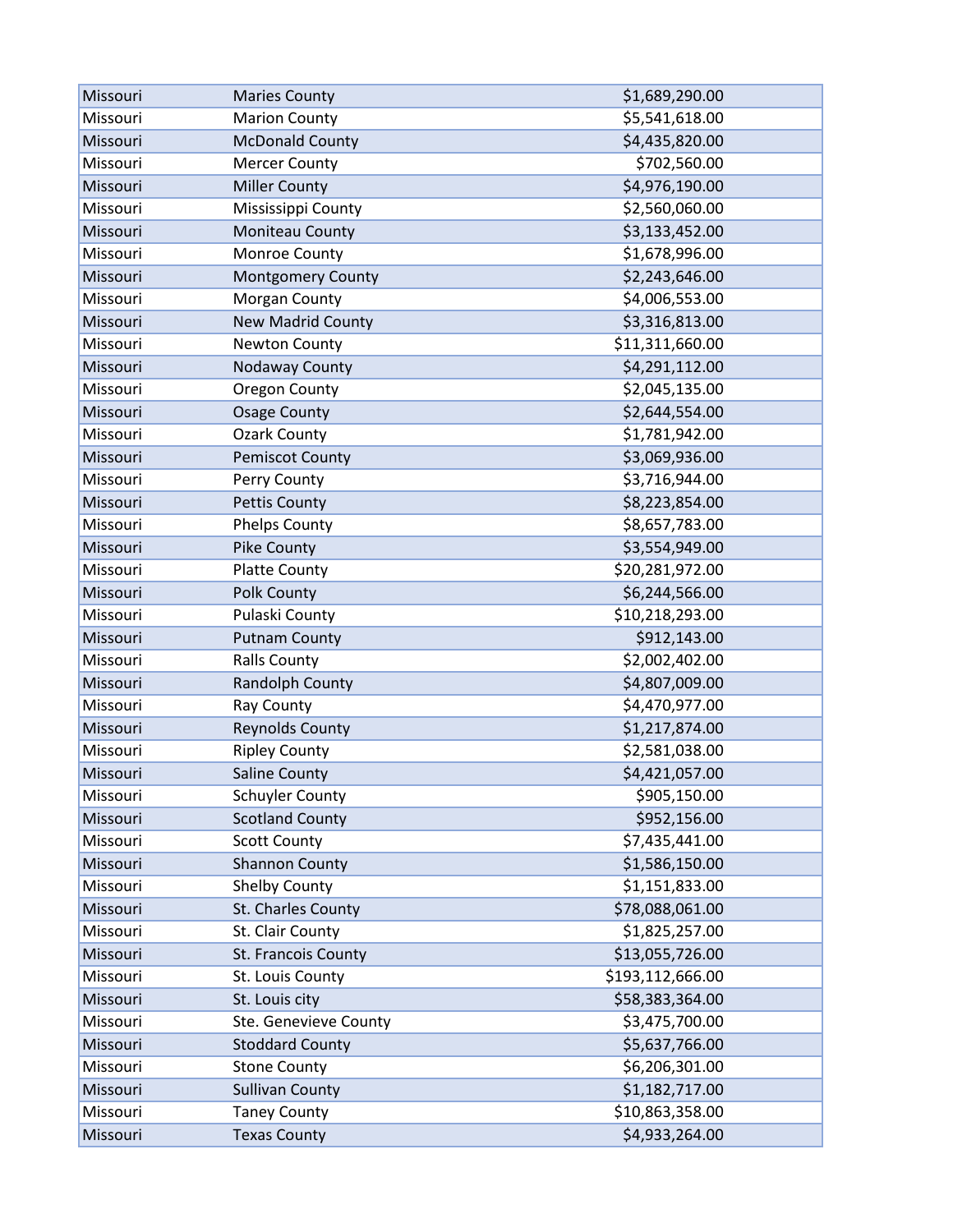| Missouri | Vernon County               | \$3,994,122.00  |
|----------|-----------------------------|-----------------|
| Missouri | <b>Warren County</b>        | \$6,924,400.00  |
| Missouri | <b>Washington County</b>    | \$4,803,513.00  |
| Missouri | <b>Wayne County</b>         | \$2,500,429.00  |
| Missouri | <b>Webster County</b>       | \$7,690,282.00  |
| Missouri | <b>Worth County</b>         | \$391,002.00    |
| Missouri | <b>Wright County</b>        | \$3,552,424.00  |
| Montana  | <b>Beaverhead County</b>    | \$1,836,134.00  |
| Montana  | <b>Big Horn County</b>      | \$2,587,060.00  |
| Montana  | <b>Blaine County</b>        | \$1,297,706.00  |
| Montana  | <b>Broadwater County</b>    | \$1,211,464.00  |
| Montana  | <b>Carbon County</b>        | \$2,083,206.00  |
| Montana  | <b>Carter County</b>        | \$243,186.00    |
| Montana  | <b>Cascade County</b>       | \$15,804,392.00 |
| Montana  | Chouteau County             | \$1,094,533.00  |
| Montana  | <b>Custer County</b>        | \$2,214,705.00  |
| Montana  | <b>Daniels County</b>       | \$328,263.00    |
| Montana  | Dawson County               | \$1,672,974.00  |
| Montana  | Deer Lodge County           | \$1,775,338.00  |
| Montana  | <b>Fallon County</b>        | \$552,802.00    |
| Montana  | <b>Fergus County</b>        | \$2,146,333.00  |
| Montana  | <b>Flathead County</b>      | \$20,163,099.00 |
| Montana  | <b>Gallatin County</b>      | \$22,227,463.00 |
| Montana  | <b>Garfield County</b>      | \$244,352.00    |
| Montana  | <b>Glacier County</b>       | \$2,671,359.00  |
| Montana  | <b>Golden Valley County</b> | \$159,470.00    |
| Montana  | <b>Granite County</b>       | \$656,331.00    |
| Montana  | <b>Hill County</b>          | \$3,201,824.00  |
| Montana  | Jefferson County            | \$2,373,786.00  |
| Montana  | <b>Judith Basin County</b>  | \$389,836.00    |
| Montana  | Lake County                 | \$5,916,109.00  |
| Montana  | Lewis and Clark County      | \$13,486,352.00 |
| Montana  | <b>Liberty County</b>       | \$453,935.00    |
| Montana  | <b>Lincoln County</b>       | \$3,880,881.00  |
| Montana  | <b>Madison County</b>       | \$1,670,449.00  |
| Montana  | <b>McCone County</b>        | \$323,212.00    |
| Montana  | <b>Meagher County</b>       | \$361,672.00    |
| Montana  | <b>Mineral County</b>       | \$854,066.00    |
| Montana  | Missoula County             | \$23,230,898.00 |
| Montana  | <b>Musselshell County</b>   | \$899,906.00    |
| Montana  | Park County                 | \$3,225,521.00  |
| Montana  | Petroleum County            | \$94,594.00     |
| Montana  | <b>Phillips County</b>      | \$768,018.00    |
| Montana  | Pondera County              | \$1,148,142.00  |
| Montana  | Powder River County         | \$326,709.00    |
| Montana  | <b>Powell County</b>        | \$1,338,302.00  |
| Montana  | <b>Prairie County</b>       | \$209,195.00    |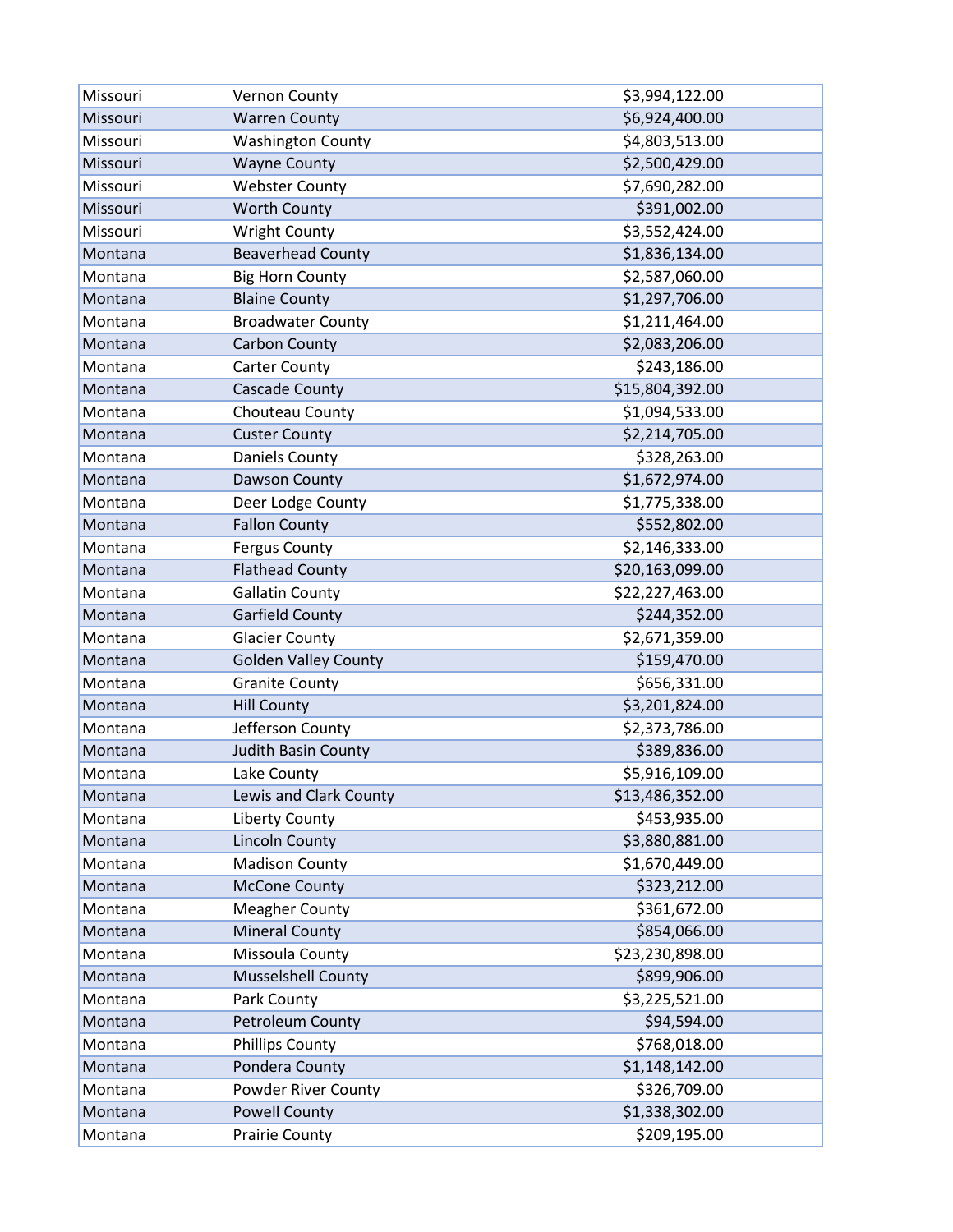| Montana  | Ravalli County            | \$8,508,802.00   |
|----------|---------------------------|------------------|
| Montana  | <b>Richland County</b>    | \$2,098,356.00   |
| Montana  | Roosevelt County          | \$2,137,398.00   |
| Montana  | Rosebud County            | \$1,735,907.00   |
| Montana  | <b>Sanders County</b>     | \$2,352,808.00   |
| Montana  | Sheridan County           | \$642,734.00     |
| Montana  | <b>Silver Bow County</b>  | \$6,781,829.00   |
| Montana  | <b>Stillwater County</b>  | \$1,872,845.00   |
| Montana  | <b>Sweet Grass County</b> | \$725,868.00     |
| Montana  | <b>Teton County</b>       | \$1,193,983.00   |
| Montana  | <b>Toole County</b>       | \$919,912.00     |
| Montana  | <b>Treasure County</b>    | \$135,190.00     |
| Montana  | <b>Valley County</b>      | \$1,436,586.00   |
| Montana  | <b>Wheatland County</b>   | \$412,951.00     |
| Montana  | <b>Wibaux County</b>      | \$188,217.00     |
| Montana  | Yellowstone County        | \$31,330,634.00  |
| Nebraska | <b>Adams County</b>       | \$6,091,895.00   |
| Nebraska | Antelope County           | \$1,223,313.00   |
| Nebraska | <b>Arthur County</b>      | \$89,932.00      |
| Nebraska | <b>Banner County</b>      | \$144,708.00     |
| Nebraska | <b>Blaine County</b>      | \$90,321.00      |
| Nebraska | <b>Boone County</b>       | \$1,008,485.00   |
| Nebraska | <b>Box Butte County</b>   | \$2,094,471.00   |
| Nebraska | <b>Boyd County</b>        | \$372,743.00     |
| Nebraska | <b>Brown County</b>       | \$573,974.00     |
| Nebraska | <b>Buffalo County</b>     | \$9,645,679.00   |
| Nebraska | <b>Burt County</b>        | \$1,254,585.00   |
| Nebraska | <b>Butler County</b>      | \$1,557,014.00   |
| Nebraska | <b>Cass County</b>        | \$5,098,366.00   |
| Nebraska | <b>Cedar County</b>       | \$1,631,990.00   |
| Nebraska | <b>Chase County</b>       | \$762,191.00     |
| Nebraska | Cherry County             | \$1,105,022.00   |
| Nebraska | <b>Cheyenne County</b>    | \$1,730,663.00   |
| Nebraska | Clay County               | \$1,204,860.00   |
| Nebraska | <b>Colfax County</b>      | \$2,080,098.00   |
| Nebraska | <b>Cuming County</b>      | \$1,718,232.00   |
| Nebraska | <b>Custer County</b>      | \$2,093,306.00   |
| Nebraska | Dakota County             | \$3,889,816.00   |
| Nebraska | Dawes County              | \$1,668,313.00   |
| Nebraska | Dawson County             | \$4,583,052.00   |
| Nebraska | <b>Deuel County</b>       | \$348,463.00     |
| Nebraska | Dixon County              | \$1,094,727.00   |
| Nebraska | Dodge County              | \$7,102,323.00   |
| Nebraska | Douglas County            | \$110,973,572.00 |
| Nebraska | <b>Dundy County</b>       | \$328,845.00     |
| Nebraska | <b>Fillmore County</b>    | \$1,060,929.00   |
| Nebraska | Franklin County           | \$578,636.00     |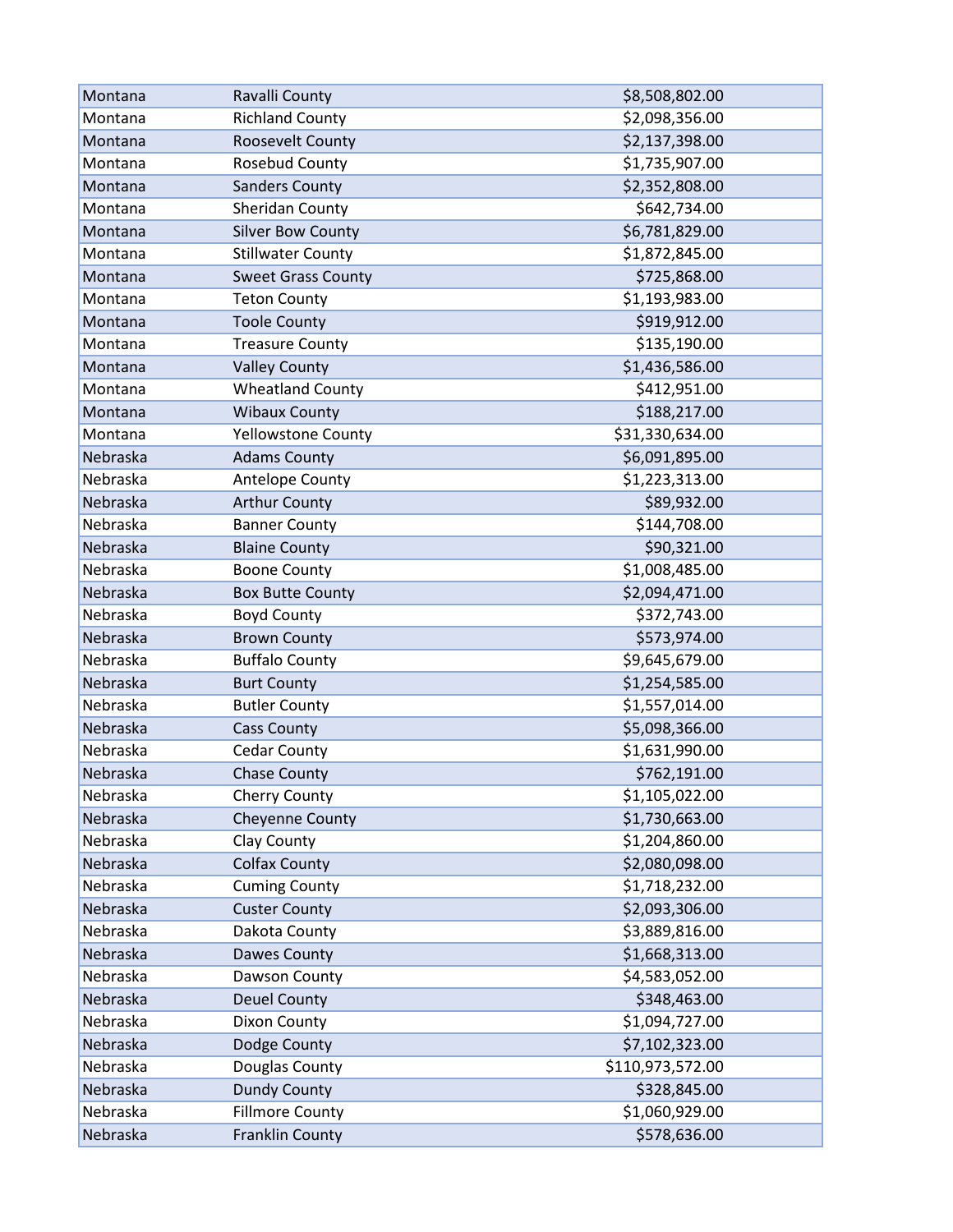| Nebraska | <b>Frontier County</b>   | \$510,264.00    |
|----------|--------------------------|-----------------|
| Nebraska | <b>Furnas County</b>     | \$908,258.00    |
| Nebraska | <b>Gage County</b>       | \$4,178,648.00  |
| Nebraska | <b>Garden County</b>     | \$356,816.00    |
| Nebraska | Garfield County          | \$382,455.00    |
| Nebraska | <b>Gosper County</b>     | \$386,534.00    |
| Nebraska | <b>Grant County</b>      | \$121,010.00    |
| Nebraska | <b>Greeley County</b>    | \$457,625.00    |
| Nebraska | <b>Hall County</b>       | \$11,917,101.00 |
| Nebraska | <b>Hamilton County</b>   | \$1,811,078.00  |
| Nebraska | <b>Harlan County</b>     | \$656,525.00    |
| Nebraska | <b>Hayes County</b>      | \$179,088.00    |
| Nebraska | <b>Hitchcock County</b>  | \$536,486.00    |
| Nebraska | <b>Holt County</b>       | \$1,955,397.00  |
| Nebraska | <b>Hooker County</b>     | \$132,471.00    |
| Nebraska | <b>Howard County</b>     | \$1,251,866.00  |
| Nebraska | Jefferson County         | \$1,368,603.00  |
| Nebraska | Johnson County           | \$984,982.00    |
| Nebraska | <b>Kearney County</b>    | \$1,261,578.00  |
| Nebraska | Keith County             | \$1,560,510.00  |
| Nebraska | Keya Paha County         | \$156,556.00    |
| Nebraska | <b>Kimball County</b>    | \$705,473.00    |
| Nebraska | <b>Knox County</b>       | \$1,618,393.00  |
| Nebraska | Lancaster County         | \$61,979,492.00 |
| Nebraska | <b>Lincoln County</b>    | \$6,781,635.00  |
| Nebraska | Logan County             | \$145,290.00    |
| Nebraska | Loup County              | \$128,974.00    |
| Nebraska | <b>Madison County</b>    | \$6,817,569.00  |
| Nebraska | <b>McPherson County</b>  | \$95,954.00     |
| Nebraska | <b>Merrick County</b>    | \$1,506,318.00  |
| Nebraska | <b>Morrill County</b>    | \$901,654.00    |
| Nebraska | <b>Nance County</b>      | \$683,524.00    |
| Nebraska | Nemaha County            | \$1,354,229.00  |
| Nebraska | <b>Nuckolls County</b>   | \$805,700.00    |
| Nebraska | Otoe County              | \$3,110,143.00  |
| Nebraska | Pawnee County            | \$507,545.00    |
| Nebraska | Perkins County           | \$561,543.00    |
| Nebraska | <b>Phelps County</b>     | \$1,754,749.00  |
| Nebraska | <b>Pierce County</b>     | \$1,388,415.00  |
| Nebraska | <b>Platte County</b>     | \$6,501,155.00  |
| Nebraska | Polk County              | \$1,012,564.00  |
| Nebraska | <b>Red Willow County</b> | \$2,083,011.00  |
| Nebraska | <b>Richardson County</b> | \$1,527,684.00  |
| Nebraska | <b>Rock County</b>       | \$263,581.00    |
| Nebraska | Saline County            | \$2,762,845.00  |
| Nebraska | <b>Sarpy County</b>      | \$36,360,628.00 |
| Nebraska | Saunders County          | \$4,191,274.00  |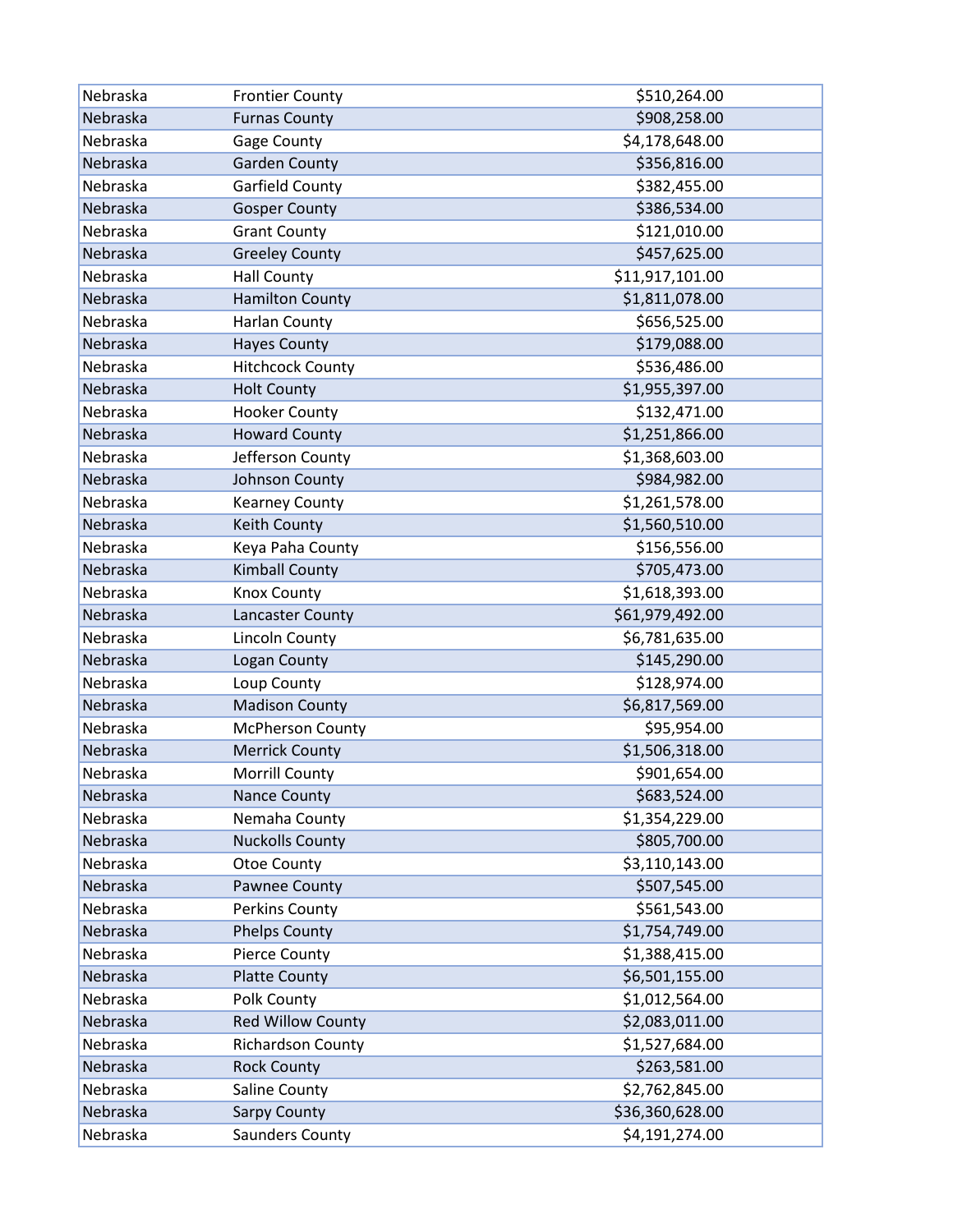| Nebraska             | <b>Scotts Bluff County</b> | \$6,918,379.00   |
|----------------------|----------------------------|------------------|
| Nebraska             | Seward County              | \$3,357,214.00   |
| Nebraska             | Sheridan County            | \$1,018,974.00   |
| Nebraska             | Sherman County             | \$582,909.00     |
| Nebraska             | <b>Sioux County</b>        | \$226,482.00     |
| Nebraska             | <b>Stanton County</b>      | \$1,149,891.00   |
| Nebraska             | <b>Thayer County</b>       | \$971,774.00     |
| Nebraska             | <b>Thomas County</b>       | \$140,240.00     |
| Nebraska             | <b>Thurston County</b>     | \$1,403,177.00   |
| Nebraska             | <b>Valley County</b>       | \$807,643.00     |
| Nebraska             | <b>Washington County</b>   | \$4,026,365.00   |
| Nebraska             | <b>Wayne County</b>        | \$1,822,926.00   |
| Nebraska             | <b>Webster County</b>      | \$677,309.00     |
| Nebraska             | <b>Wheeler County</b>      | \$152,089.00     |
| Nebraska             | <b>York County</b>         | \$2,656,985.00   |
| Nevada               | Carson City                | \$10,861,027.00  |
| Nevada               | Churchill County           | \$4,838,281.00   |
| Nevada               | <b>Clark County</b>        | \$440,282,817.00 |
| Nevada               | Douglas County             | \$9,499,223.00   |
| Nevada               | <b>Elko County</b>         | \$10,251,508.00  |
| Nevada               | <b>Esmeralda County</b>    | \$169,570.00     |
| Nevada               | Eureka County              | \$394,109.00     |
| Nevada               | <b>Humboldt County</b>     | \$3,269,224.00   |
| Nevada               | Lander County              | \$1,074,526.00   |
| Nevada               | <b>Lincoln County</b>      | \$1,006,737.00   |
| Nevada               | Lyon County                | \$11,170,643.00  |
| Nevada               | <b>Mineral County</b>      | \$875,043.00     |
| Nevada               | Nye County                 | \$9,036,547.00   |
| Nevada               | <b>Pershing County</b>     | \$1,306,252.00   |
| Nevada               | <b>Storey County</b>       | \$800,844.00     |
| Nevada               | <b>Washoe County</b>       | \$91,587,038.00  |
| Nevada               | White Pine County          | \$1,860,803.00   |
| New Hampshire        | <b>Belknap County</b>      | \$11,907,389.00  |
| New Hampshire        | <b>Carroll County</b>      | \$9,500,194.00   |
| <b>New Hampshire</b> | <b>Cheshire County</b>     | \$14,778,619.00  |
| New Hampshire        | Coos County                | \$6,130,743.00   |
| New Hampshire        | <b>Grafton County</b>      | \$17,459,302.00  |
| New Hampshire        | Hillsborough County        | \$81,002,217.00  |
| <b>New Hampshire</b> | <b>Merrimack County</b>    | \$29,405,927.00  |
| New Hampshire        | Rockingham County          | \$60,168,997.00  |
| New Hampshire        | <b>Strafford County</b>    | \$25,373,929.00  |
| New Hampshire        | <b>Sullivan County</b>     | \$8,380,605.00   |
| New Jersey           | <b>Atlantic County</b>     | \$51,214,806.00  |
| New Jersey           | <b>Bergen County</b>       | \$261,035,747.00 |
| New Jersey           | <b>Burlington County</b>   | \$86,503,822.00  |
| New Jersey           | Camden County              | \$98,376,054.00  |
| New Jersey           | Cape May County            | \$17,877,497.00  |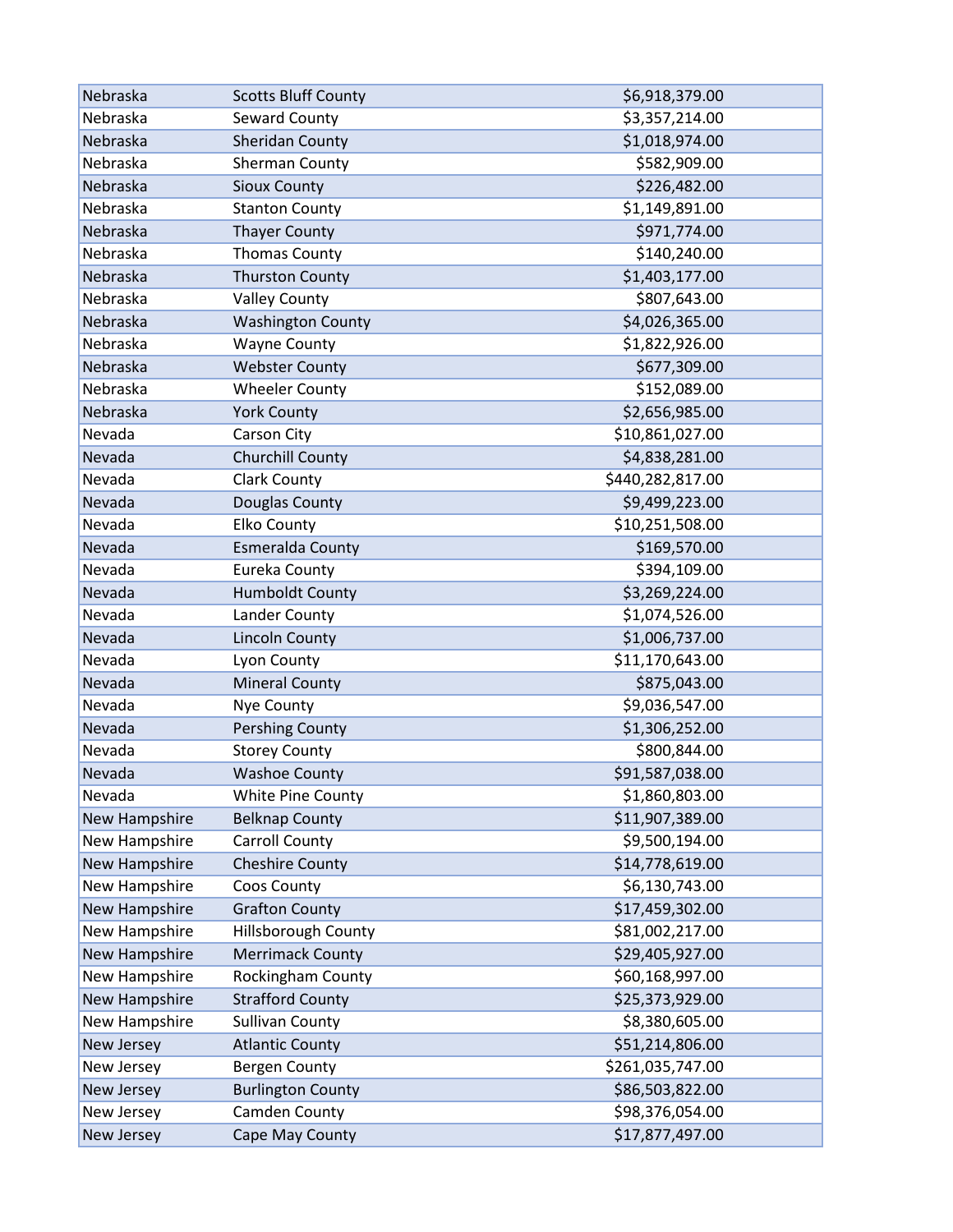| New Jersey        | <b>Cumberland County</b> | \$29,043,867.00  |
|-------------------|--------------------------|------------------|
| New Jersey        | <b>Essex County</b>      | \$155,191,527.00 |
| New Jersey        | <b>Gloucester County</b> | \$56,646,874.00  |
| New Jersey        | <b>Hudson County</b>     | \$130,604,069.00 |
| New Jersey        | <b>Hunterdon County</b>  | \$24,157,609.00  |
| New Jersey        | <b>Mercer County</b>     | \$71,368,970.00  |
| New Jersey        | Middlesex County         | \$160,258,621.00 |
| New Jersey        | Monmouth County          | \$120,193,675.00 |
| New Jersey        | Morris County            | \$95,535,125.00  |
| New Jersey        | <b>Ocean County</b>      | \$117,938,762.00 |
| New Jersey        | Passaic County           | \$97,473,818.00  |
| New Jersey        | Salem County             | \$12,117,555.00  |
| New Jersey        | Somerset County          | \$63,891,573.00  |
| New Jersey        | <b>Sussex County</b>     | \$27,288,147.00  |
| New Jersey        | <b>Union County</b>      | \$130,591,801.00 |
| New Jersey        | <b>Warren County</b>     | \$20,446,881.00  |
| <b>New Mexico</b> | <b>Bernalillo County</b> | \$131,911,293.00 |
| <b>New Mexico</b> | <b>Catron County</b>     | \$685,078.00     |
| <b>New Mexico</b> | <b>Chaves County</b>     | \$12,550,706.00  |
| <b>New Mexico</b> | Cibola County            | \$5,181,306.00   |
| <b>New Mexico</b> | <b>Colfax County</b>     | \$2,319,399.00   |
| <b>New Mexico</b> | <b>Curry County</b>      | \$9,508,741.00   |
| <b>New Mexico</b> | De Baca County           | \$339,529.00     |
| <b>New Mexico</b> | Doña Ana County          | \$42,381,821.00  |
| <b>New Mexico</b> | <b>Eddy County</b>       | \$11,355,170.00  |
| <b>New Mexico</b> | <b>Grant County</b>      | \$5,244,045.00   |
| <b>New Mexico</b> | <b>Guadalupe County</b>  | \$835,225.00     |
| <b>New Mexico</b> | <b>Harding County</b>    | \$121,399.00     |
| <b>New Mexico</b> | <b>Hidalgo County</b>    | \$815,412.00     |
| <b>New Mexico</b> | Lea County               | \$13,804,514.00  |
| <b>New Mexico</b> | <b>Lincoln County</b>    | \$3,801,632.00   |
| <b>New Mexico</b> | Los Alamos County        | \$3,762,201.00   |
| <b>New Mexico</b> | Luna County              | \$4,605,195.00   |
| <b>New Mexico</b> | <b>McKinley County</b>   | \$13,862,203.00  |
| <b>New Mexico</b> | Mora County              | \$878,151.00     |
| <b>New Mexico</b> | <b>Otero County</b>      | \$13,109,141.00  |
| <b>New Mexico</b> | <b>Quay County</b>       | \$1,603,048.00   |
| <b>New Mexico</b> | Rio Arriba County        | \$7,559,948.00   |
| <b>New Mexico</b> | Roosevelt County         | \$3,593,408.00   |
| <b>New Mexico</b> | San Juan County          | \$24,077,388.00  |
| <b>New Mexico</b> | San Miguel County        | \$5,298,237.00   |
| <b>New Mexico</b> | Sandoval County          | \$28,504,079.00  |
| <b>New Mexico</b> | Santa Fe County          | \$29,205,279.00  |
| <b>New Mexico</b> | Sierra County            | \$2,096,025.00   |
| <b>New Mexico</b> | Socorro County           | \$3,231,542.00   |
| <b>New Mexico</b> | <b>Taos County</b>       | \$6,356,059.00   |
| <b>New Mexico</b> | <b>Torrance County</b>   | \$3,003,118.00   |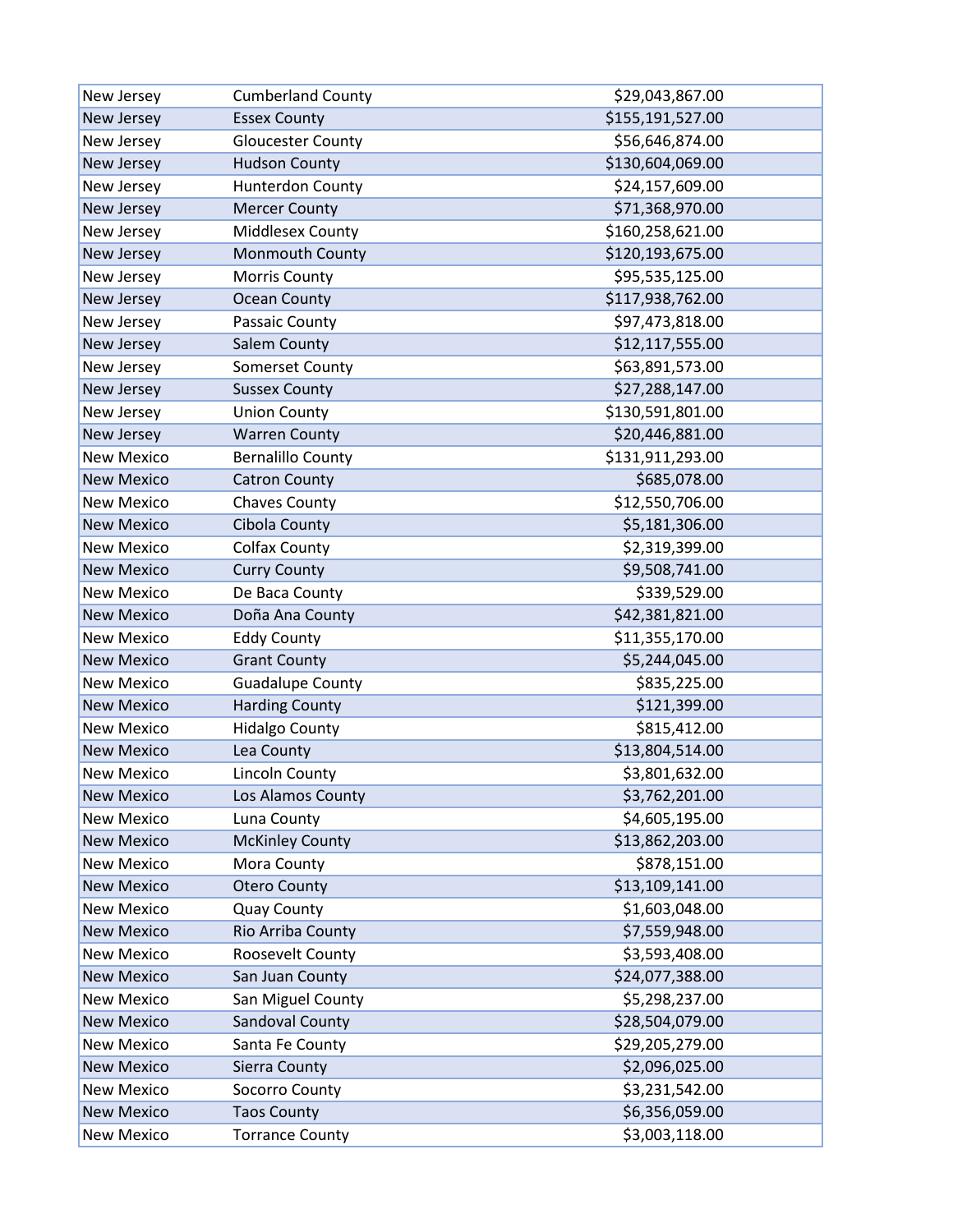| <b>New Mexico</b> | <b>Union County</b>       | \$788,413.00     |
|-------------------|---------------------------|------------------|
| <b>New Mexico</b> | Valencia County           | \$14,895,745.00  |
| <b>New York</b>   | <b>Albany County</b>      | \$59,340,959.00  |
| <b>New York</b>   | Allegany County           | \$8,952,636.00   |
| <b>New York</b>   | <b>Bronx County</b>       | \$275,470,084.00 |
| New York          | <b>Broome County</b>      | \$37,000,061.00  |
| <b>New York</b>   | <b>Cattaraugus County</b> | \$14,784,835.00  |
| <b>New York</b>   | Cayuga County             | \$14,873,990.00  |
| <b>New York</b>   | Chautauqua County         | \$24,649,420.00  |
| <b>New York</b>   | Chemung County            | \$16,210,350.00  |
| <b>New York</b>   | Chenango County           | \$9,169,406.00   |
| <b>New York</b>   | <b>Clinton County</b>     | \$15,633,268.00  |
| <b>New York</b>   | Columbia County           | \$11,549,602.00  |
| <b>New York</b>   | <b>Cortland County</b>    | \$9,242,051.00   |
| <b>New York</b>   | <b>Delaware County</b>    | \$8,572,706.00   |
| <b>New York</b>   | <b>Dutchess County</b>    | \$57,148,397.00  |
| <b>New York</b>   | <b>Erie County</b>        | \$178,447,094.00 |
| <b>New York</b>   | <b>Essex County</b>       | \$7,164,479.00   |
| <b>New York</b>   | <b>Franklin County</b>    | \$9,716,187.00   |
| <b>New York</b>   | <b>Fulton County</b>      | \$10,369,022.00  |
| <b>New York</b>   | <b>Genesee County</b>     | \$11,125,969.00  |
| <b>New York</b>   | <b>Greene County</b>      | \$9,165,716.00   |
| <b>New York</b>   | <b>Hamilton County</b>    | \$857,756.00     |
| New York          | <b>Herkimer County</b>    | \$11,910,497.00  |
| <b>New York</b>   | Jefferson County          | \$21,333,967.00  |
| <b>New York</b>   | <b>Kings County</b>       | \$497,231,149.00 |
| <b>New York</b>   | Lewis County              | \$5,107,690.00   |
| <b>New York</b>   | Livingston County         | \$12,220,307.00  |
| <b>New York</b>   | <b>Madison County</b>     | \$13,779,458.00  |
| <b>New York</b>   | Monroe County             | \$144,080,127.00 |
| <b>New York</b>   | <b>Montgomery County</b>  | \$9,560,602.00   |
| New York          | Nassau County             | \$385,003,440.00 |
| <b>New York</b>   | New York County           | \$316,357,047.00 |
| <b>New York</b>   | Niagara County            | \$40,650,381.00  |
| <b>New York</b>   | Oneida County             | \$44,416,661.00  |
| <b>New York</b>   | Onondaga County           | \$89,452,165.00  |
| <b>New York</b>   | <b>Ontario County</b>     | \$21,322,895.00  |
| New York          | <b>Orange County</b>      | \$74,770,082.00  |
| <b>New York</b>   | <b>Orleans County</b>     | \$7,837,903.00   |
| New York          | <b>Oswego County</b>      | \$22,749,964.00  |
| <b>New York</b>   | <b>Otsego County</b>      | \$11,555,818.00  |
| New York          | <b>Putnam County</b>      | \$19,097,507.00  |
| <b>New York</b>   | <b>Queens County</b>      | \$437,785,496.00 |
| New York          | Rensselaer County         | \$30,828,334.00  |
| <b>New York</b>   | <b>Richmond County</b>    | \$92,485,196.00  |
| New York          | <b>Rockland County</b>    | \$63,280,694.00  |
| <b>New York</b>   | Saratoga County           | \$44,648,193.00  |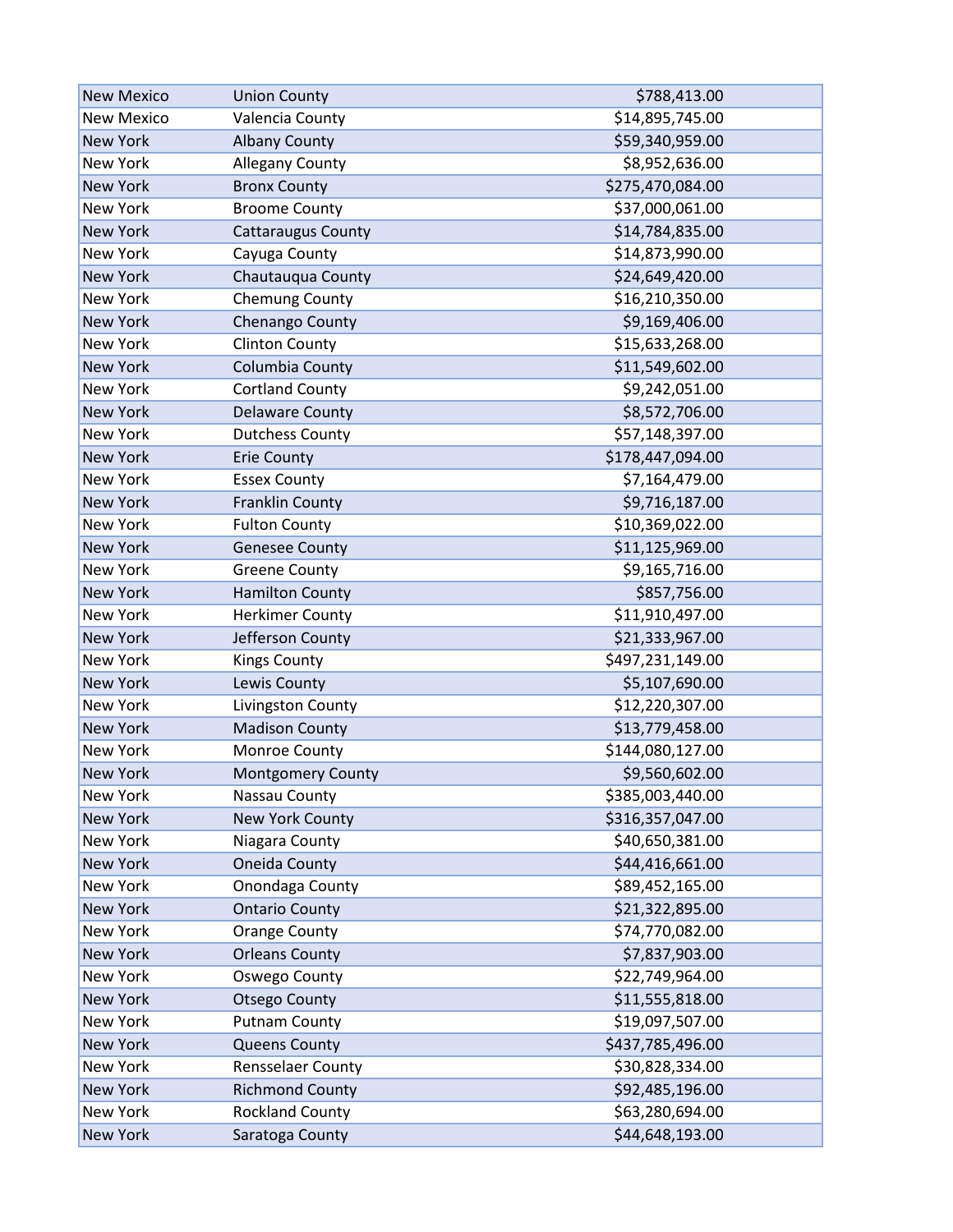| New York              | <b>Schenectady County</b> | \$30,165,010.00  |
|-----------------------|---------------------------|------------------|
| <b>New York</b>       | <b>Schoharie County</b>   | \$6,021,192.00   |
| <b>New York</b>       | <b>Schuyler County</b>    | \$3,458,801.00   |
| <b>New York</b>       | Seneca County             | \$6,607,209.00   |
| <b>New York</b>       | St. Lawrence County       | \$20,927,232.00  |
| <b>New York</b>       | <b>Steuben County</b>     | \$18,526,253.00  |
| <b>New York</b>       | <b>Suffolk County</b>     | \$286,812,434.00 |
| <b>New York</b>       | <b>Sullivan County</b>    | \$14,651,782.00  |
| <b>New York</b>       | <b>Tioga County</b>       | \$9,362,868.00   |
| <b>New York</b>       | <b>Tompkins County</b>    | \$19,847,267.00  |
| New York              | <b>Ulster County</b>      | \$34,491,474.00  |
| <b>New York</b>       | <b>Warren County</b>      | \$12,420,372.00  |
| New York              | <b>Washington County</b>  | \$11,888,160.00  |
| <b>New York</b>       | <b>Wayne County</b>       | \$17,465,517.00  |
| <b>New York</b>       | <b>Westchester County</b> | \$187,926,698.00 |
| <b>New York</b>       | <b>Wyoming County</b>     | \$7,742,143.00   |
| New York              | <b>Yates County</b>       | \$4,839,058.00   |
| <b>North Carolina</b> | <b>Alamance County</b>    | \$32,925,136.00  |
| North Carolina        | Alexander County          | \$7,283,353.00   |
| <b>North Carolina</b> | <b>Alleghany County</b>   | \$2,163,232.00   |
| North Carolina        | <b>Anson County</b>       | \$4,748,349.00   |
| North Carolina        | Ashe County               | \$5,283,864.00   |
| North Carolina        | <b>Avery County</b>       | \$3,410,241.00   |
| North Carolina        | <b>Beaufort County</b>    | \$9,128,034.00   |
| North Carolina        | <b>Bertie County</b>      | \$3,680,233.00   |
| North Carolina        | <b>Bladen County</b>      | \$6,355,865.00   |
| North Carolina        | <b>Brunswick County</b>   | \$27,741,111.00  |
| North Carolina        | <b>Buncombe County</b>    | \$50,733,290.00  |
| North Carolina        | <b>Burke County</b>       | \$17,575,650.00  |
| North Carolina        | <b>Cabarrus County</b>    | \$42,043,458.00  |
| North Carolina        | <b>Caldwell County</b>    | \$15,962,113.00  |
| North Carolina        | <b>Camden County</b>      | \$2,110,787.00   |
| North Carolina        | <b>Carteret County</b>    | \$13,494,316.00  |
| North Carolina        | <b>Caswell County</b>     | \$4,390,562.00   |
| North Carolina        | Catawba County            | \$30,990,911.00  |
| North Carolina        | Chatham County            | \$14,464,924.00  |
| North Carolina        | Cherokee County           | \$5,557,546.00   |
| North Carolina        | Chowan County             | \$2,708,264.00   |
| North Carolina        | Clay County               | \$2,181,490.00   |
| North Carolina        | <b>Cleveland County</b>   | \$19,025,057.00  |
| North Carolina        | <b>Columbus County</b>    | \$10,781,778.00  |
| North Carolina        | <b>Craven County</b>      | \$19,839,303.00  |
| North Carolina        | <b>Cumberland County</b>  | \$65,168,690.00  |
| North Carolina        | <b>Currituck County</b>   | \$5,392,637.00   |
| North Carolina        | Dare County               | \$7,188,564.00   |
| North Carolina        | Davidson County           | \$32,556,083.00  |
| North Carolina        | Davie County              | \$8,322,333.00   |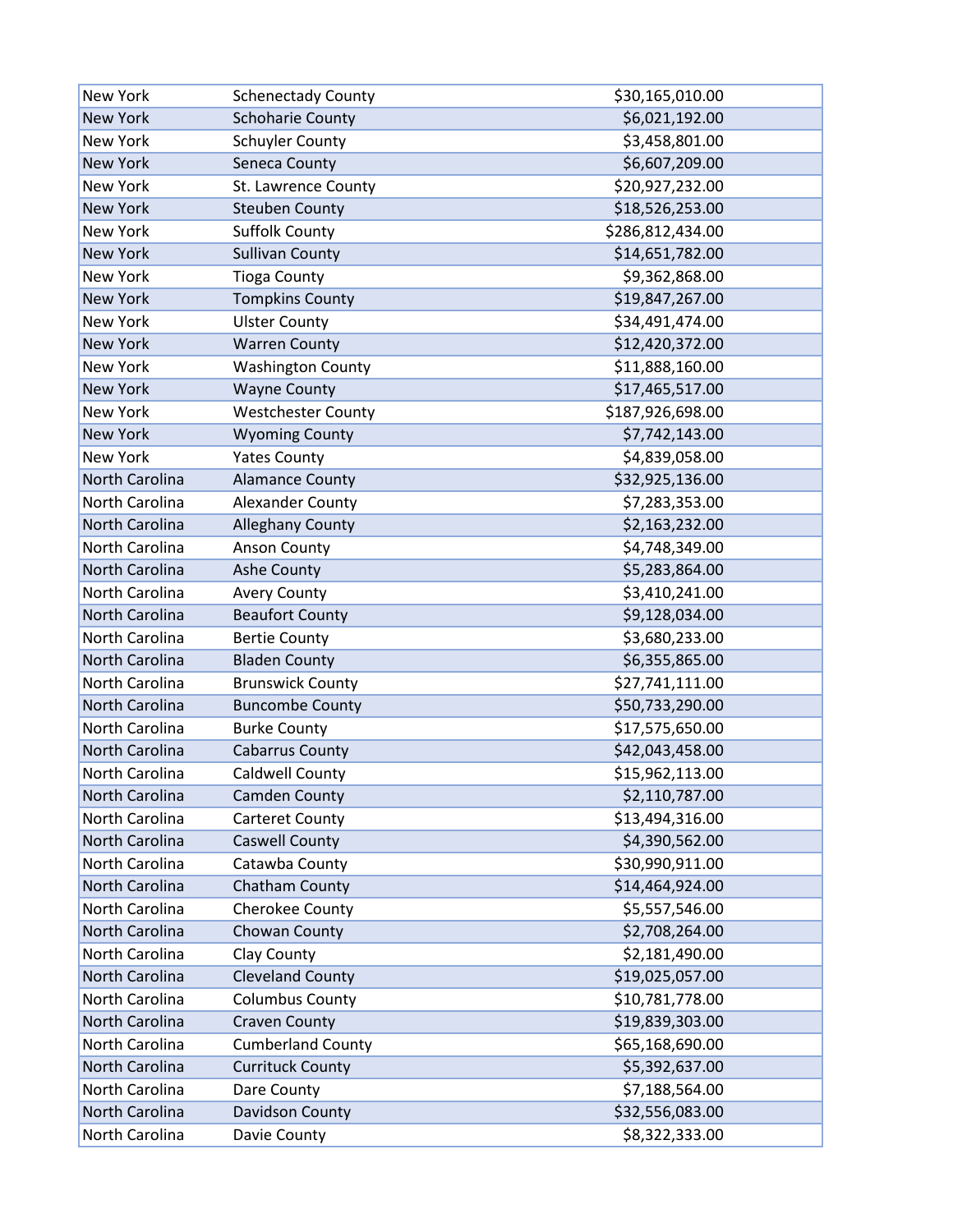| <b>North Carolina</b> | <b>Duplin County</b>      | \$11,409,751.00  |
|-----------------------|---------------------------|------------------|
| North Carolina        | Durham County             | \$62,445,275.00  |
| North Carolina        | <b>Edgecombe County</b>   | \$9,997,833.00   |
| North Carolina        | Forsyth County            | \$74,256,322.00  |
| <b>North Carolina</b> | <b>Franklin County</b>    | \$13,535,494.00  |
| North Carolina        | <b>Gaston County</b>      | \$43,612,126.00  |
| North Carolina        | <b>Gates County</b>       | \$2,245,783.00   |
| North Carolina        | <b>Graham County</b>      | \$1,639,565.00   |
| North Carolina        | <b>Granville County</b>   | \$11,740,344.00  |
| North Carolina        | <b>Greene County</b>      | \$4,092,406.00   |
| North Carolina        | <b>Guilford County</b>    | \$104,339,752.00 |
| North Carolina        | <b>Halifax County</b>     | \$9,713,856.00   |
| North Carolina        | <b>Harnett County</b>     | \$26,411,744.00  |
| North Carolina        | Haywood County            | \$12,104,347.00  |
| <b>North Carolina</b> | <b>Henderson County</b>   | \$22,806,876.00  |
| North Carolina        | <b>Hertford County</b>    | \$4,598,980.00   |
| North Carolina        | <b>Hoke County</b>        | \$10,728,557.00  |
| North Carolina        | <b>Hyde County</b>        | \$958,954.00     |
| North Carolina        | <b>Iredell County</b>     | \$35,313,684.00  |
| North Carolina        | Jackson County            | \$8,534,441.00   |
| North Carolina        | Johnston County           | \$40,661,647.00  |
| North Carolina        | Jones County              | \$1,829,530.00   |
| North Carolina        | Lee County                | \$11,999,847.00  |
| North Carolina        | Lenoir County             | \$10,867,437.00  |
| North Carolina        | <b>Lincoln County</b>     | \$16,726,052.00  |
| North Carolina        | <b>Macon County</b>       | \$6,964,996.00   |
| North Carolina        | <b>Madison County</b>     | \$4,225,654.00   |
| North Carolina        | <b>Martin County</b>      | \$4,358,707.00   |
| North Carolina        | <b>McDowell County</b>    | \$8,887,567.00   |
| North Carolina        | <b>Mecklenburg County</b> | \$215,673,636.00 |
| North Carolina        | <b>Mitchell County</b>    | \$2,906,582.00   |
| North Carolina        | Montgomery County         | \$5,278,037.00   |
| North Carolina        | Moore County              | \$19,594,757.00  |
| North Carolina        | Nash County               | \$18,316,281.00  |
| North Carolina        | <b>New Hanover County</b> | \$45,543,632.00  |
| North Carolina        | Northampton County        | \$3,784,344.00   |
| North Carolina        | <b>Onslow County</b>      | \$38,447,136.00  |
| North Carolina        | <b>Orange County</b>      | \$28,839,722.00  |
| North Carolina        | Pamlico County            | \$2,471,876.00   |
| North Carolina        | Pasquotank County         | \$7,735,345.00   |
| North Carolina        | <b>Pender County</b>      | \$12,248,666.00  |
| North Carolina        | Perquimans County         | \$2,615,030.00   |
| North Carolina        | Person County             | \$7,670,470.00   |
| North Carolina        | <b>Pitt County</b>        | \$35,107,015.00  |
| North Carolina        | Polk County               | \$4,025,394.00   |
| North Carolina        | Randolph County           | \$27,905,631.00  |
| North Carolina        | <b>Richmond County</b>    | \$8,707,508.00   |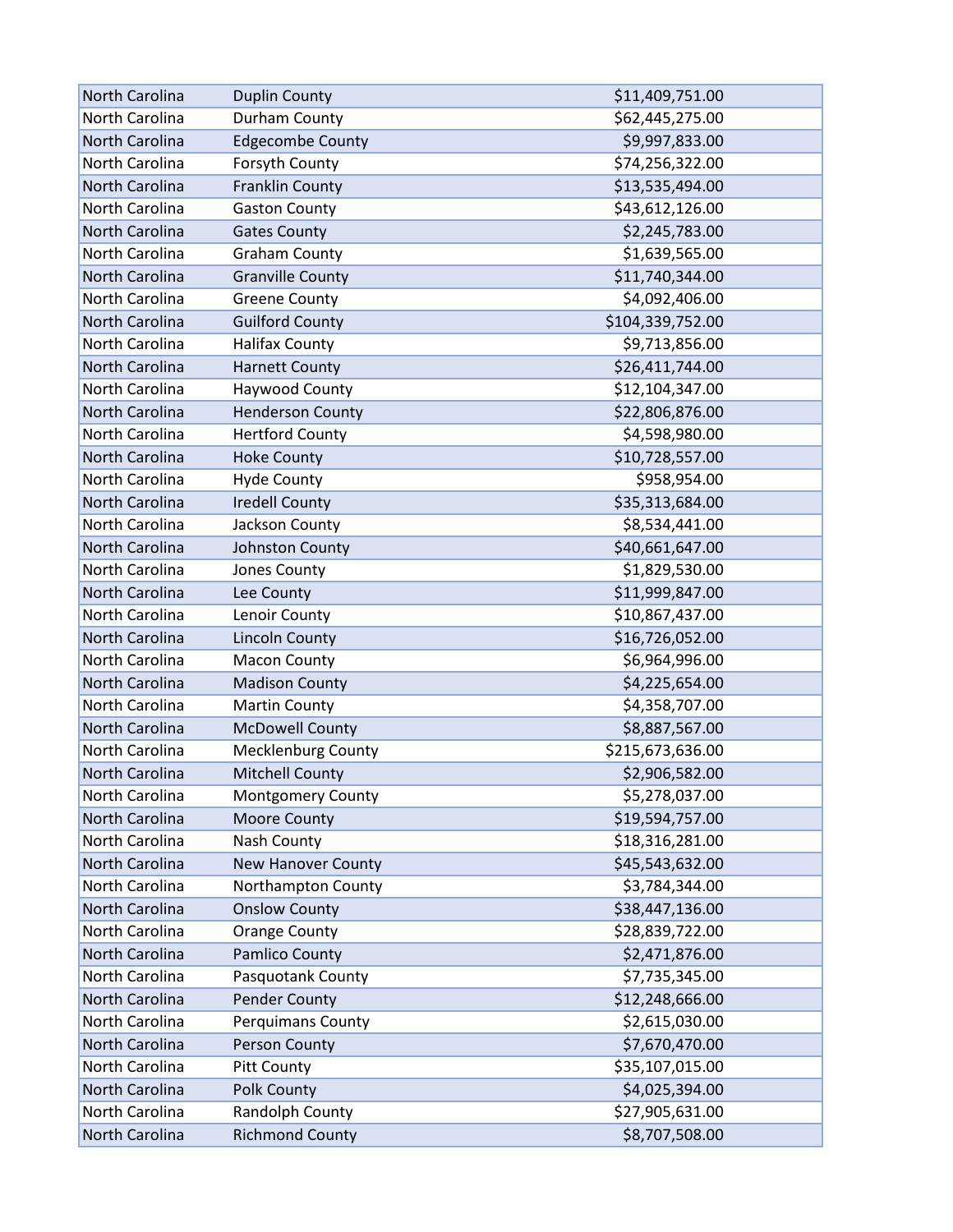| North Carolina        | Robeson County              | \$25,372,375.00  |
|-----------------------|-----------------------------|------------------|
| North Carolina        | Rockingham County           | \$17,677,626.00  |
| North Carolina        | Rowan County                | \$27,598,928.00  |
| North Carolina        | <b>Rutherford County</b>    | \$13,019,597.00  |
| North Carolina        | Sampson County              | \$12,340,152.00  |
| North Carolina        | <b>Scotland County</b>      | \$6,763,960.00   |
| North Carolina        | <b>Stanly County</b>        | \$12,199,329.00  |
| <b>North Carolina</b> | <b>Stokes County</b>        | \$8,855,517.00   |
| North Carolina        | <b>Surry County</b>         | \$13,943,006.00  |
| North Carolina        | <b>Swain County</b>         | \$2,771,974.00   |
| North Carolina        | Transylvania County         | \$6,678,883.00   |
| North Carolina        | <b>Tyrrell County</b>       | \$780,061.00     |
| North Carolina        | <b>Union County</b>         | \$46,589,799.00  |
| North Carolina        | <b>Vance County</b>         | \$8,650,402.00   |
| North Carolina        | <b>Wake County</b>          | \$215,946,541.00 |
| North Carolina        | <b>Warren County</b>        | \$3,832,515.00   |
| North Carolina        | <b>Washington County</b>    | \$2,249,279.00   |
| North Carolina        | <b>Watauga County</b>       | \$10,911,724.00  |
| North Carolina        | <b>Wayne County</b>         | \$23,916,753.00  |
| North Carolina        | <b>Wilkes County</b>        | \$13,288,229.00  |
| North Carolina        | <b>Wilson County</b>        | \$15,888,885.00  |
| North Carolina        | <b>Yadkin County</b>        | \$7,316,373.00   |
| North Carolina        | <b>Yancey County</b>        | \$3,509,691.00   |
| North Dakota          | <b>Adams County</b>         | \$430,432.00     |
| North Dakota          | <b>Barnes County</b>        | \$2,022,992.00   |
| North Dakota          | <b>Benson County</b>        | \$1,327,036.00   |
| North Dakota          | <b>Billings County</b>      | \$180,253.00     |
| North Dakota          | <b>Bottineau County</b>     | \$1,220,205.00   |
| North Dakota          | <b>Bowman County</b>        | \$587,377.00     |
| North Dakota          | <b>Burke County</b>         | \$410,814.00     |
| North Dakota          | <b>Burleigh County</b>      | \$18,574,229.00  |
| North Dakota          | <b>Cass County</b>          | \$35,336,410.00  |
| North Dakota          | <b>Cavalier County</b>      | \$730,724.00     |
| North Dakota          | <b>Dickey County</b>        | \$946,329.00     |
| North Dakota          | Divide County               | \$439,755.00     |
| North Dakota          | <b>Dunn County</b>          | \$859,310.00     |
| North Dakota          | <b>Eddy County</b>          | \$444,223.00     |
| North Dakota          | <b>Emmons County</b>        | \$629,526.00     |
| North Dakota          | <b>Foster County</b>        | \$623,505.00     |
| North Dakota          | <b>Golden Valley County</b> | \$342,054.00     |
| North Dakota          | <b>Grand Forks County</b>   | \$13,490,043.00  |
| North Dakota          | <b>Grant County</b>         | \$441,698.00     |
| North Dakota          | <b>Griggs County</b>        | \$433,346.00     |
| North Dakota          | <b>Hettinger County</b>     | \$485,401.00     |
| North Dakota          | Kidder County               | \$481,711.00     |
| North Dakota          | LaMoure County              | \$785,888.00     |
| North Dakota          | Logan County                | \$359,341.00     |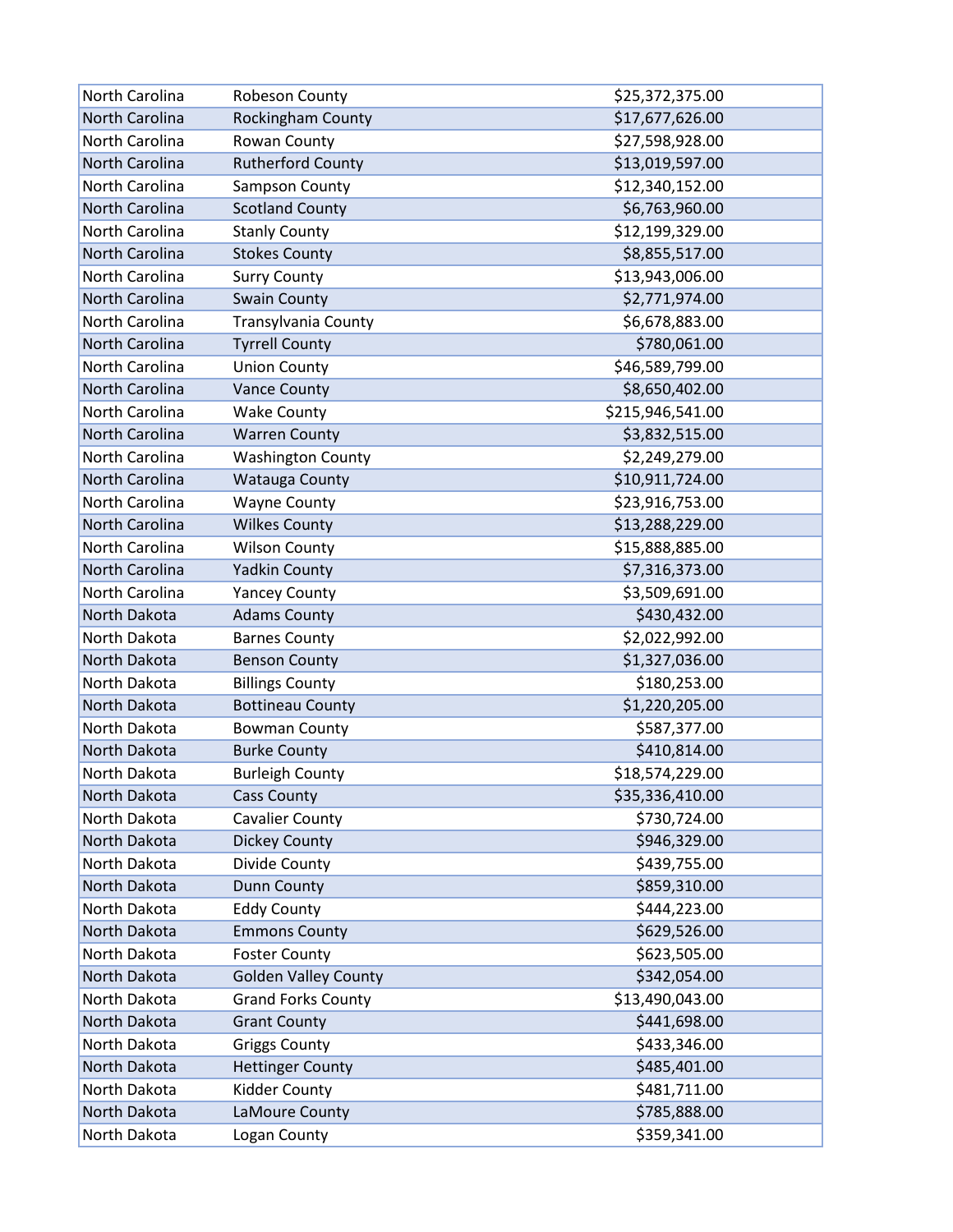| North Dakota                              | <b>McHenry County</b>                              | \$1,115,899.00  |
|-------------------------------------------|----------------------------------------------------|-----------------|
| North Dakota                              | <b>McIntosh County</b>                             | \$485,013.00    |
| North Dakota                              | <b>McKenzie County</b>                             | \$2,918,236.00  |
| North Dakota                              | <b>McLean County</b>                               | \$1,835,552.00  |
| North Dakota                              | <b>Mercer County</b>                               | \$1,590,229.00  |
| North Dakota                              | <b>Morton County</b>                               | \$6,092,089.00  |
| North Dakota                              | <b>Mountrail County</b>                            | \$2,048,243.00  |
| North Dakota                              | <b>Nelson County</b>                               | \$559,212.00    |
| North Dakota                              | <b>Oliver County</b>                               | \$380,513.00    |
| North Dakota                              | Pembina County                                     | \$1,321,015.00  |
| North Dakota                              | <b>Pierce County</b>                               | \$772,097.00    |
| North Dakota                              | <b>Ramsey County</b>                               | \$2,237,431.00  |
| North Dakota                              | Ransom County                                      | \$1,013,535.00  |
| North Dakota                              | Renville County                                    | \$451,992.00    |
| North Dakota                              | <b>Richland County</b>                             | \$3,142,193.00  |
| North Dakota                              | <b>Rolette County</b>                              | \$2,753,522.00  |
| North Dakota                              | <b>Sargent County</b>                              | \$757,141.00    |
| North Dakota                              | Sheridan County                                    | \$255,423.00    |
| North Dakota                              | <b>Sioux County</b>                                | \$821,628.00    |
| North Dakota                              | <b>Slope County</b>                                | \$145,679.00    |
| North Dakota                              | <b>Stark County</b>                                | \$6,116,369.00  |
| North Dakota                              | <b>Steele County</b>                               | \$367,110.00    |
| North Dakota                              | <b>Stutsman County</b>                             | \$4,021,509.00  |
| North Dakota                              | <b>Towner County</b>                               | \$425,188.00    |
| North Dakota                              | <b>Traill County</b>                               | \$1,560,899.00  |
| North Dakota                              | <b>Walsh County</b>                                | \$2,066,890.00  |
| North Dakota                              | <b>Ward County</b>                                 | \$13,138,471.00 |
| North Dakota                              | <b>Wells County</b>                                | \$744,710.00    |
| North Dakota                              | <b>Williams County</b>                             | \$7,301,223.00  |
|                                           | Northern Mariana Isl Northern Islands Municipality | \$0.00          |
| Northern Mariana Isl Rota Municipality    |                                                    | \$490,840.00    |
| Northern Mariana Isl: Saipan Municipality |                                                    | \$9,366,170.00  |
| Northern Mariana Isl: Tinian Municipality |                                                    | \$609,131.00    |
| Ohio                                      | <b>Adams County</b>                                | \$5,380,012.00  |
| Ohio                                      | <b>Allen County</b>                                | \$19,880,482.00 |
| Ohio                                      | <b>Ashland County</b>                              | \$10,388,640.00 |
| Ohio                                      | Ashtabula County                                   | \$18,887,924.00 |
| Ohio                                      | <b>Athens County</b>                               | \$12,689,004.00 |
| Ohio                                      | <b>Auglaize County</b>                             | \$8,868,143.00  |
| Ohio                                      | <b>Belmont County</b>                              | \$13,015,130.00 |
| Ohio                                      | <b>Brown County</b>                                | \$8,436,157.00  |
| Ohio                                      | <b>Butler County</b>                               | \$74,419,288.00 |
| Ohio                                      | <b>Carroll County</b>                              | \$5,227,729.00  |
| Ohio                                      | Champaign County                                   | \$7,552,955.00  |
| Ohio                                      | <b>Clark County</b>                                | \$26,044,051.00 |
| Ohio                                      | <b>Clermont County</b>                             | \$40,096,219.00 |
| Ohio                                      | <b>Clinton County</b>                              | \$8,151,792.00  |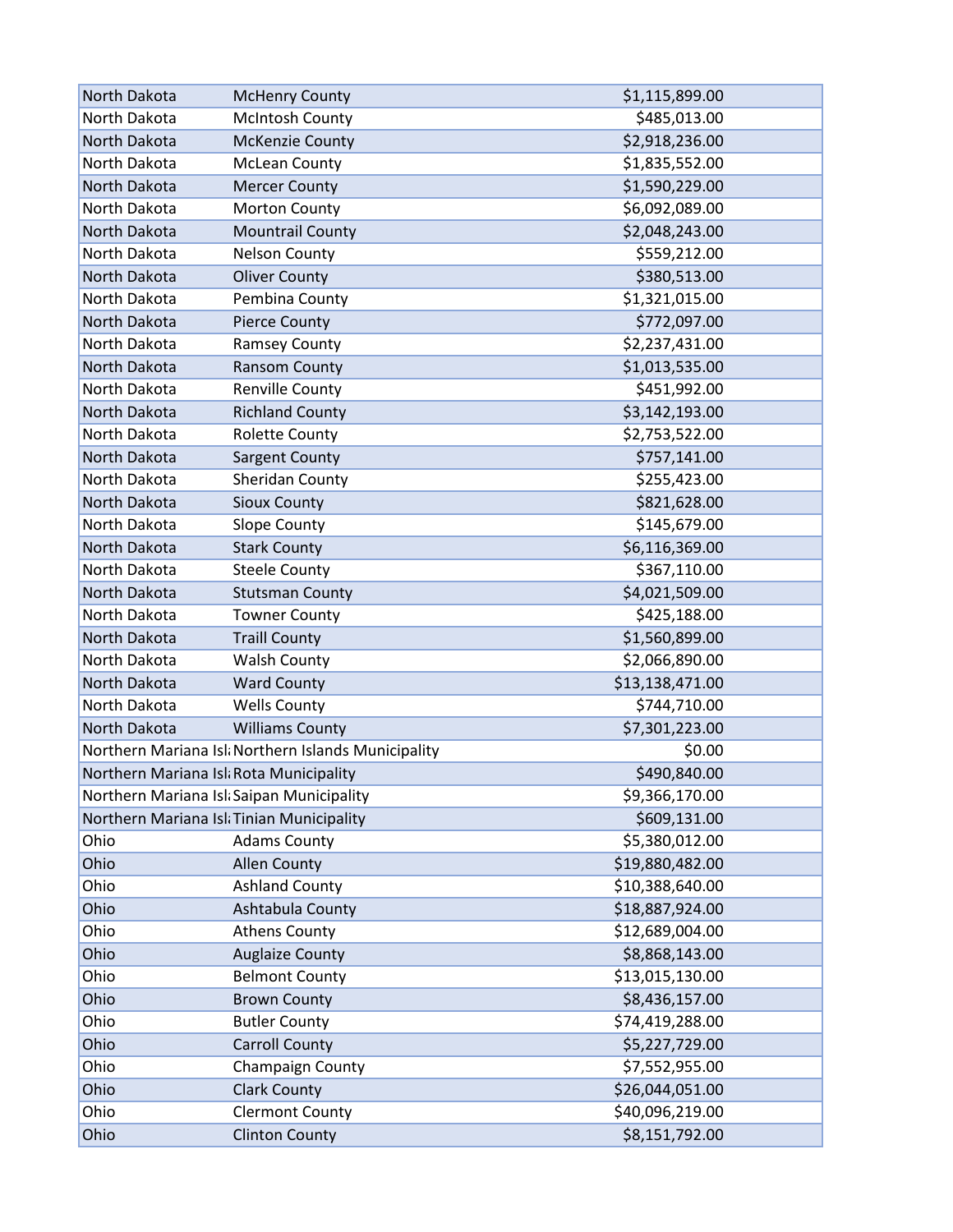| Ohio | Columbiana County       | \$19,789,578.00  |
|------|-------------------------|------------------|
| Ohio | <b>Coshocton County</b> | \$7,109,121.00   |
| Ohio | Crawford County         | \$8,059,723.00   |
| Ohio | Cuyahoga County         | \$239,898,257.00 |
| Ohio | Darke County            | \$9,928,101.00   |
| Ohio | <b>Defiance County</b>  | \$7,397,953.00   |
| Ohio | <b>Delaware County</b>  | \$40,630,180.00  |
| Ohio | <b>Erie County</b>      | \$14,425,300.00  |
| Ohio | <b>Fairfield County</b> | \$30,606,902.00  |
| Ohio | <b>Fayette County</b>   | \$5,540,647.00   |
| Ohio | Franklin County         | \$255,764,417.00 |
| Ohio | <b>Fulton County</b>    | \$8,182,482.00   |
| Ohio | <b>Gallia County</b>    | \$5,807,336.00   |
| Ohio | Geauga County           | \$18,190,220.00  |
| Ohio | <b>Greene County</b>    | \$32,814,032.00  |
| Ohio | <b>Guernsey County</b>  | \$7,551,013.00   |
| Ohio | <b>Hamilton County</b>  | \$158,784,547.00 |
| Ohio | <b>Hancock County</b>   | \$14,719,959.00  |
| Ohio | <b>Hardin County</b>    | \$6,092,284.00   |
| Ohio | <b>Harrison County</b>  | \$2,921,344.00   |
| Ohio | Henry County            | \$5,245,599.00   |
| Ohio | <b>Highland County</b>  | \$8,383,518.00   |
| Ohio | <b>Hocking County</b>   | \$5,489,951.00   |
| Ohio | <b>Holmes County</b>    | \$8,538,715.00   |
| Ohio | <b>Huron County</b>     | \$11,317,487.00  |
| Ohio | Jackson County          | \$6,295,845.00   |
| Ohio | Jefferson County        | \$12,688,615.00  |
| Ohio | <b>Knox County</b>      | \$12,105,318.00  |
| Ohio | Lake County             | \$44,703,745.00  |
| Ohio | Lawrence County         | \$11,549,991.00  |
| Ohio | <b>Licking County</b>   | \$34,353,370.00  |
| Ohio | Logan County            | \$8,871,251.00   |
| Ohio | Lorain County           | \$60,181,428.00  |
| Ohio | <b>Lucas County</b>     | \$83,201,577.00  |
| Ohio | <b>Madison County</b>   | \$8,688,472.00   |
| Ohio | <b>Mahoning County</b>  | \$44,418,992.00  |
| Ohio | <b>Marion County</b>    | \$12,643,552.00  |
| Ohio | <b>Medina County</b>    | \$34,913,553.00  |
| Ohio | <b>Meigs County</b>     | \$4,449,416.00   |
| Ohio | <b>Mercer County</b>    | \$7,997,178.00   |
| Ohio | Miami County            | \$20,780,971.00  |
| Ohio | Monroe County           | \$2,652,129.00   |
| Ohio | Montgomery County       | \$103,273,967.00 |
| Ohio | Morgan County           | \$2,818,009.00   |
| Ohio | Morrow County           | \$6,862,050.00   |
| Ohio | Muskingum County        | \$16,746,253.00  |
| Ohio | Noble County            | \$2,801,693.00   |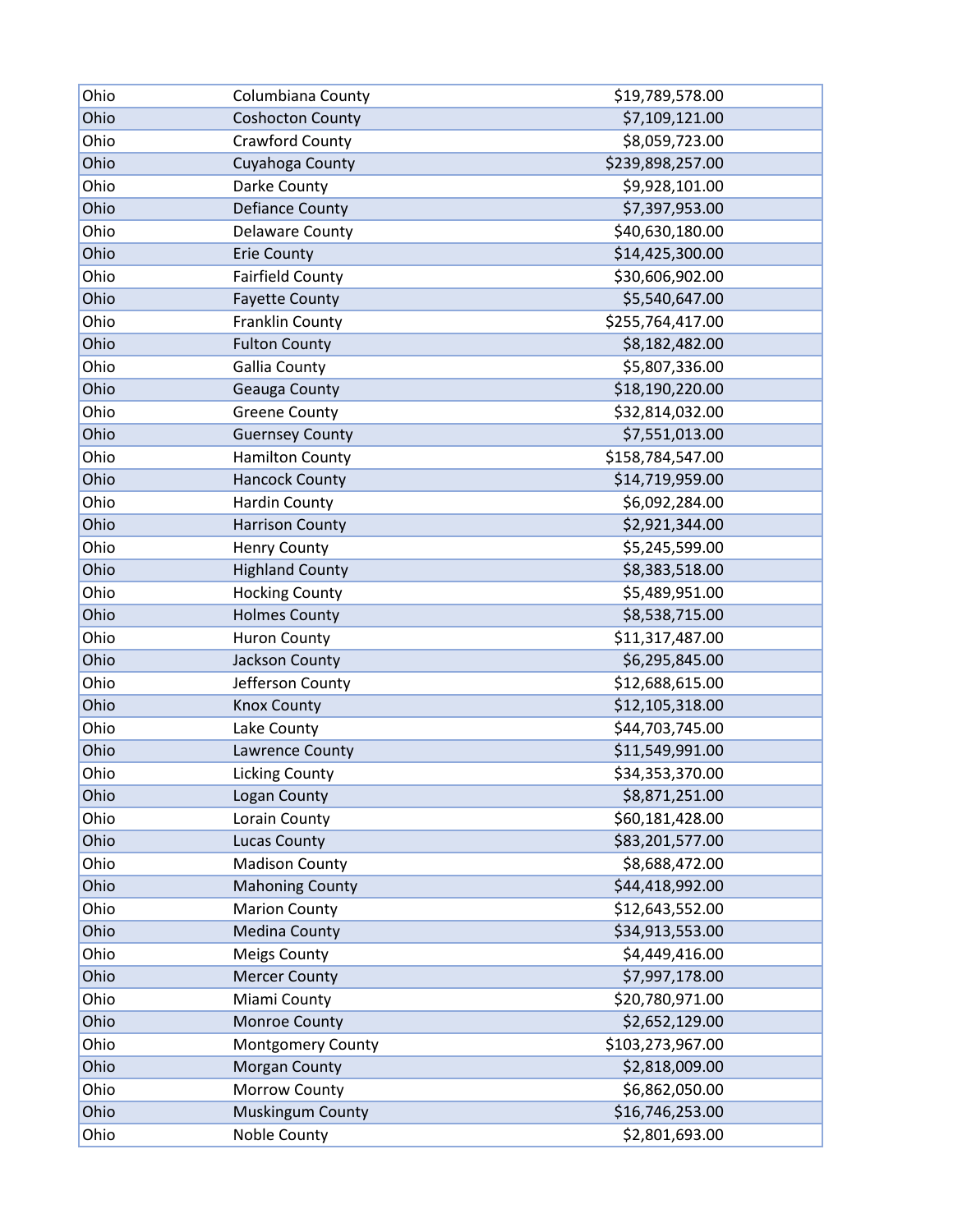| Ohio     | <b>Ottawa County</b>     | \$7,871,506.00   |
|----------|--------------------------|------------------|
| Ohio     | <b>Paulding County</b>   | \$3,626,817.00   |
| Ohio     | Perry County             | \$7,018,606.00   |
| Ohio     | Pickaway County          | \$11,354,587.00  |
| Ohio     | <b>Pike County</b>       | \$5,394,385.00   |
| Ohio     | Portage County           | \$31,557,116.00  |
| Ohio     | <b>Preble County</b>     | \$7,940,849.00   |
| Ohio     | <b>Putnam County</b>     | \$6,577,102.00   |
| Ohio     | <b>Richland County</b>   | \$23,532,744.00  |
| Ohio     | <b>Ross County</b>       | \$14,891,472.00  |
| Ohio     | Sandusky County          | \$11,366,435.00  |
| Ohio     | <b>Scioto County</b>     | \$14,628,862.00  |
| Ohio     | Seneca County            | \$10,717,680.00  |
| Ohio     | <b>Shelby County</b>     | \$9,438,038.00   |
| Ohio     | <b>Stark County</b>      | \$71,985,871.00  |
| Ohio     | <b>Summit County</b>     | \$105,085,433.00 |
| Ohio     | <b>Trumbull County</b>   | \$38,454,129.00  |
| Ohio     | <b>Tuscarawas County</b> | \$17,867,396.00  |
| Ohio     | <b>Union County</b>      | \$11,457,727.00  |
| Ohio     | Van Wert County          | \$5,492,087.00   |
| Ohio     | <b>Vinton County</b>     | \$2,541,608.00   |
| Ohio     | <b>Warren County</b>     | \$45,568,688.00  |
| Ohio     | <b>Washington County</b> | \$11,637,009.00  |
| Ohio     | <b>Wayne County</b>      | \$22,475,311.00  |
| Ohio     | <b>Williams County</b>   | \$7,126,991.00   |
| Ohio     | <b>Wood County</b>       | \$25,409,669.00  |
| Ohio     | <b>Wyandot County</b>    | \$4,228,956.00   |
| Oklahoma | <b>Adair County</b>      | \$4,310,924.00   |
| Oklahoma | Alfalfa County           | \$1,107,547.00   |
| Oklahoma | Atoka County             | \$2,672,330.00   |
| Oklahoma | <b>Beaver County</b>     | \$1,031,599.00   |
| Oklahoma | <b>Beckham County</b>    | \$4,245,854.00   |
| Oklahoma | <b>Blaine County</b>     | \$1,831,473.00   |
| Oklahoma | <b>Bryan County</b>      | \$9,322,466.00   |
| Oklahoma | Caddo County             | \$5,586,681.00   |
| Oklahoma | Canadian County          | \$28,806,702.00  |
| Oklahoma | <b>Carter County</b>     | \$9,344,998.00   |
| Oklahoma | Cherokee County          | \$9,451,052.00   |
| Oklahoma | Choctaw County           | \$2,849,864.00   |
| Oklahoma | <b>Cimarron County</b>   | \$415,087.00     |
| Oklahoma | <b>Cleveland County</b>  | \$55,166,390.00  |
| Oklahoma | Coal County              | \$1,067,339.00   |
| Oklahoma | <b>Comanche County</b>   | \$23,454,078.00  |
| Oklahoma | <b>Cotton County</b>     | \$1,100,554.00   |
| Oklahoma | <b>Craig County</b>      | \$2,746,918.00   |
| Oklahoma | <b>Creek County</b>      | \$13,892,310.00  |
| Oklahoma | <b>Custer County</b>     | \$5,633,493.00   |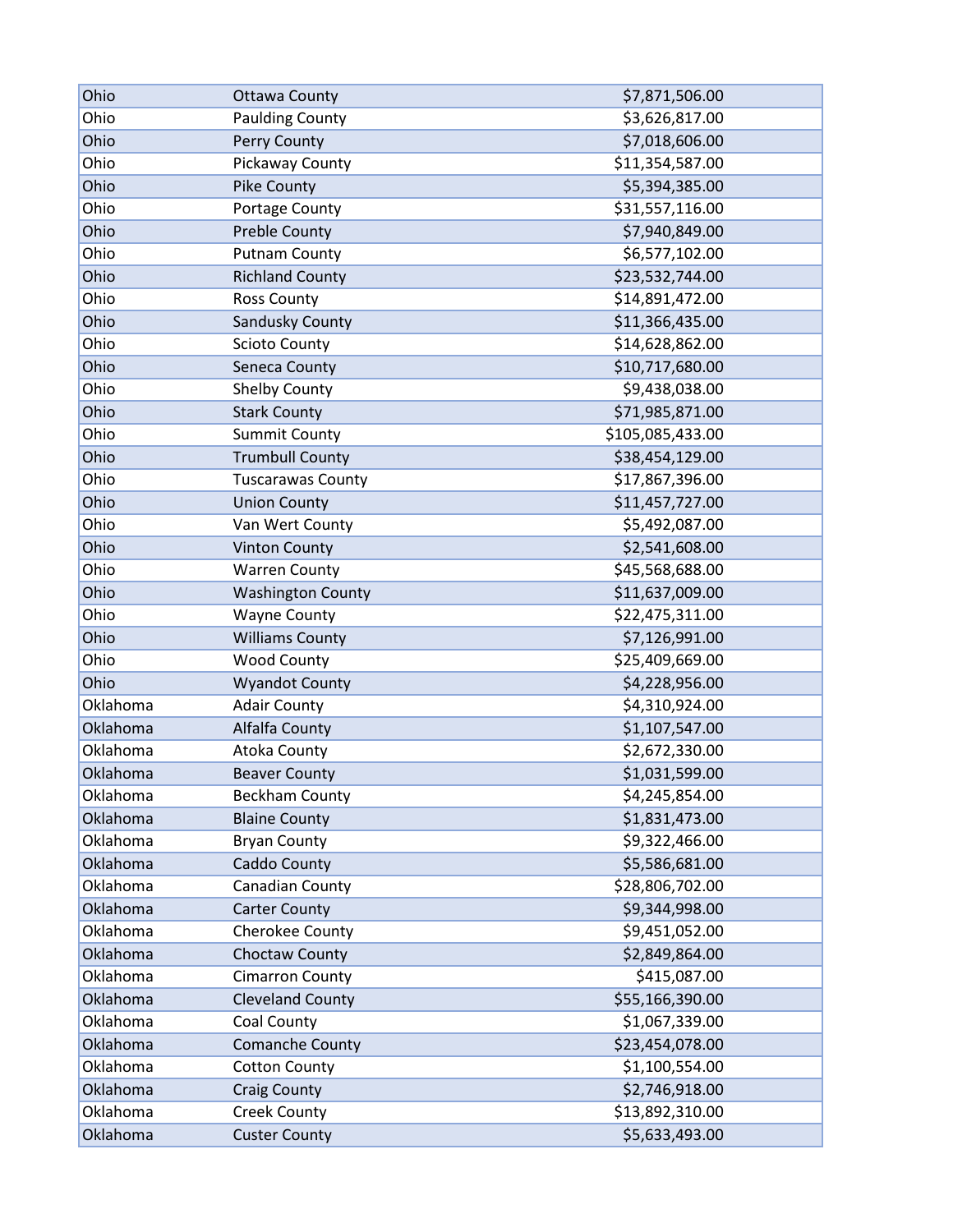| Oklahoma | <b>Delaware County</b>     | \$8,353,994.00   |
|----------|----------------------------|------------------|
| Oklahoma | Dewey County               | \$950,019.00     |
| Oklahoma | <b>Ellis County</b>        | \$749,566.00     |
| Oklahoma | <b>Garfield County</b>     | \$11,859,412.00  |
| Oklahoma | <b>Garvin County</b>       | \$5,382,537.00   |
| Oklahoma | <b>Grady County</b>        | \$10,845,100.00  |
| Oklahoma | <b>Grant County</b>        | \$841,634.00     |
| Oklahoma | <b>Greer County</b>        | \$1,109,489.00   |
| Oklahoma | Harmon County              | \$515,314.00     |
| Oklahoma | <b>Harper County</b>       | \$716,351.00     |
| Oklahoma | <b>Haskell County</b>      | \$2,452,647.00   |
| Oklahoma | <b>Hughes County</b>       | \$2,579,290.00   |
| Oklahoma | Jackson County             | \$4,764,665.00   |
| Oklahoma | Jefferson County           | \$1,165,818.00   |
| Oklahoma | Johnston County            | \$2,153,131.00   |
| Oklahoma | <b>Kay County</b>          | \$8,456,746.00   |
| Oklahoma | Kingfisher County          | \$3,062,166.00   |
| Oklahoma | Kiowa County               | \$1,691,427.00   |
| Oklahoma | Latimer County             | \$1,956,562.00   |
| Oklahoma | Le Flore County            | \$9,683,361.00   |
| Oklahoma | Lincoln County             | \$6,774,448.00   |
| Oklahoma | Logan County               | \$9,325,574.00   |
| Oklahoma | Love County                | \$1,991,525.00   |
| Oklahoma | <b>Major County</b>        | \$1,481,844.00   |
| Oklahoma | <b>Marshall County</b>     | \$3,288,648.00   |
| Oklahoma | <b>Mayes County</b>        | \$7,983,193.00   |
| Oklahoma | <b>McClain County</b>      | \$7,861,600.00   |
| Oklahoma | <b>McCurtain County</b>    | \$6,377,231.00   |
| Oklahoma | <b>McIntosh County</b>     | \$3,806,293.00   |
| Oklahoma | <b>Murray County</b>       | \$2,733,515.00   |
| Oklahoma | Muskogee County            | \$13,207,620.00  |
| Oklahoma | <b>Noble County</b>        | \$2,162,066.00   |
| Oklahoma | Nowata County              | \$1,957,145.00   |
| Oklahoma | Okfuskee County            | \$2,329,500.00   |
| Oklahoma | Oklahoma County            | \$154,892,206.00 |
| Oklahoma | <b>Okmulgee County</b>     | \$7,471,375.00   |
| Oklahoma | <b>Osage County</b>        | \$9,122,012.00   |
| Oklahoma | <b>Ottawa County</b>       | \$6,046,055.00   |
| Oklahoma | Pawnee County              | \$3,180,846.00   |
| Oklahoma | Payne County               | \$15,885,583.00  |
| Oklahoma | <b>Pittsburg County</b>    | \$8,479,278.00   |
| Oklahoma | Pontotoc County            | \$7,436,218.00   |
| Oklahoma | <b>Pottawatomie County</b> | \$14,100,145.00  |
| Oklahoma | Pushmataha County          | \$2,155,268.00   |
| Oklahoma | Roger Mills County         | \$695,956.00     |
| Oklahoma | <b>Rogers County</b>       | \$17,959,077.00  |
| Oklahoma | Seminole County            | \$4,711,832.00   |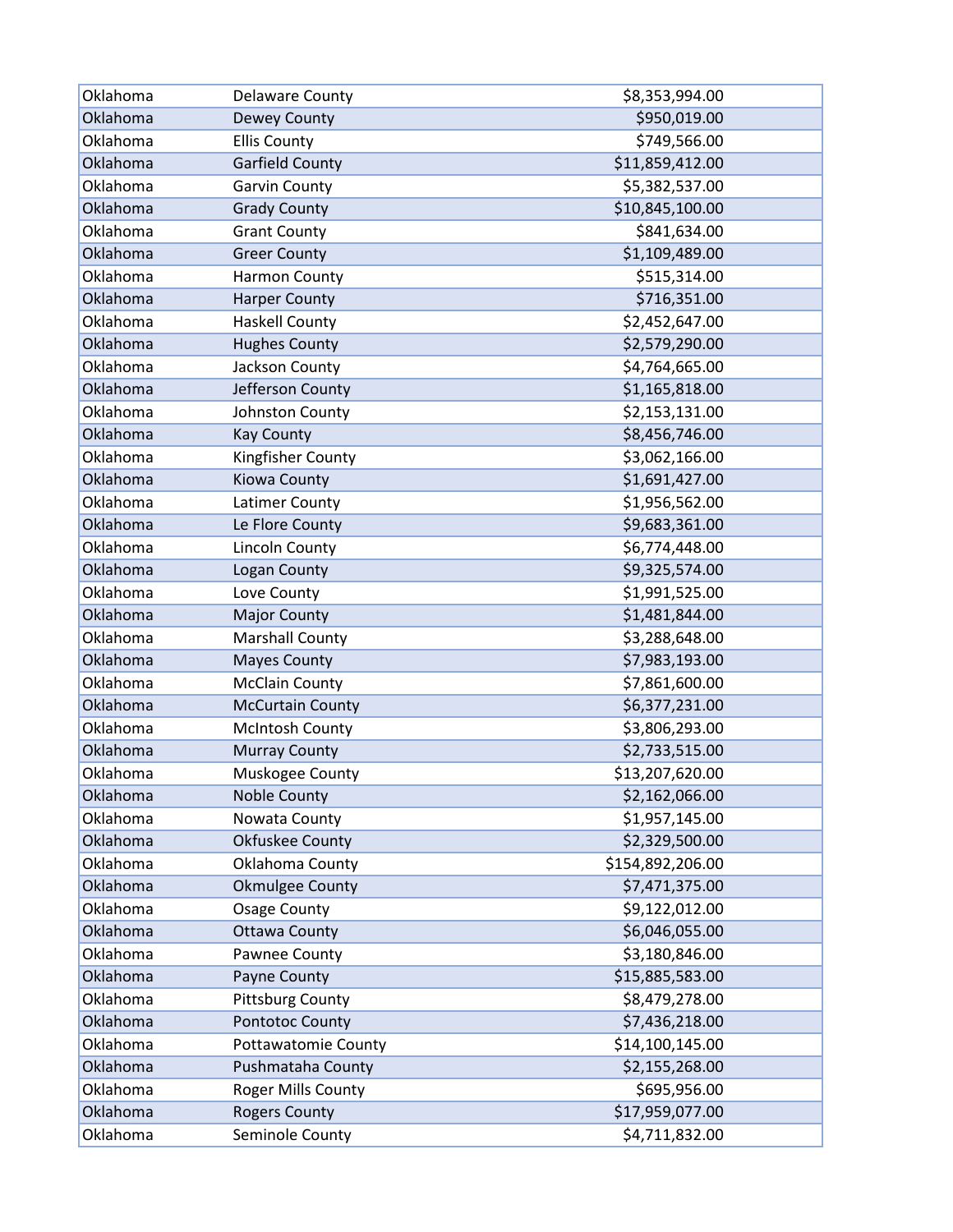| Oklahoma     | Sequoyah County          | \$8,074,291.00   |
|--------------|--------------------------|------------------|
| Oklahoma     | <b>Stephens County</b>   | \$8,380,022.00   |
| Oklahoma     | <b>Texas County</b>      | \$3,881,463.00   |
| Oklahoma     | <b>Tillman County</b>    | \$1,408,228.00   |
| Oklahoma     | <b>Tulsa County</b>      | \$126,556,338.00 |
| Oklahoma     | <b>Wagoner County</b>    | \$15,789,435.00  |
| Oklahoma     | <b>Washington County</b> | \$10,008,516.00  |
| Oklahoma     | Washita County           | \$2,120,305.00   |
| Oklahoma     | <b>Woods County</b>      | \$1,707,937.00   |
| Oklahoma     | <b>Woodward County</b>   | \$3,925,750.00   |
| Oregon       | <b>Baker County</b>      | \$3,131,898.00   |
| Oregon       | <b>Benton County</b>     | \$18,074,454.00  |
| Oregon       | <b>Clackamas County</b>  | \$81,227,922.00  |
| Oregon       | <b>Clatsop County</b>    | \$7,813,040.00   |
| Oregon       | Columbia County          | \$10,169,151.00  |
| Oregon       | Coos County              | \$12,525,844.00  |
| Oregon       | <b>Crook County</b>      | \$4,740,191.00   |
| Oregon       | <b>Curry County</b>      | \$4,452,912.00   |
| Oregon       | <b>Deschutes County</b>  | \$38,399,353.00  |
| Oregon       | Douglas County           | \$21,556,564.00  |
| Oregon       | <b>Gilliam County</b>    | \$371,384.00     |
| Oregon       | <b>Grant County</b>      | \$1,398,321.00   |
| Oregon       | <b>Harney County</b>     | \$1,436,004.00   |
| Oregon       | <b>Hood River County</b> | \$4,541,679.00   |
| Oregon       | Jackson County           | \$42,915,782.00  |
| Oregon       | Jefferson County         | \$4,789,527.00   |
| Oregon       | Josephine County         | \$16,993,324.00  |
| Oregon       | Klamath County           | \$13,254,432.00  |
| Oregon       | Lake County              | \$1,528,461.00   |
| Oregon       | Lane County              | \$74,212,036.00  |
| Oregon       | <b>Lincoln County</b>    | \$9,704,533.00   |
| Oregon       | Linn County              | \$25,202,222.00  |
| Oregon       | <b>Malheur County</b>    | \$5,938,058.00   |
| Oregon       | <b>Marion County</b>     | \$67,559,569.00  |
| Oregon       | Morrow County            | \$2,253,747.00   |
| Oregon       | Multnomah County         | \$157,887,555.00 |
| Oregon       | Polk County              | \$16,721,002.00  |
| Oregon       | Sherman County           | \$345,744.00     |
| Oregon       | <b>Tillamook County</b>  | \$5,251,426.00   |
| Oregon       | Umatilla County          | \$15,140,874.00  |
| Oregon       | <b>Union County</b>      | \$5,212,384.00   |
| Oregon       | <b>Wallowa County</b>    | \$1,400,070.00   |
| Oregon       | <b>Wasco County</b>      | \$5,182,666.00   |
| Oregon       | <b>Washington County</b> | \$116,852,194.00 |
| Oregon       | <b>Wheeler County</b>    | \$258,725.00     |
| Oregon       | Yamhill County           | \$20,802,919.00  |
| Pennsylvania | <b>Adams County</b>      | \$20,008,291.00  |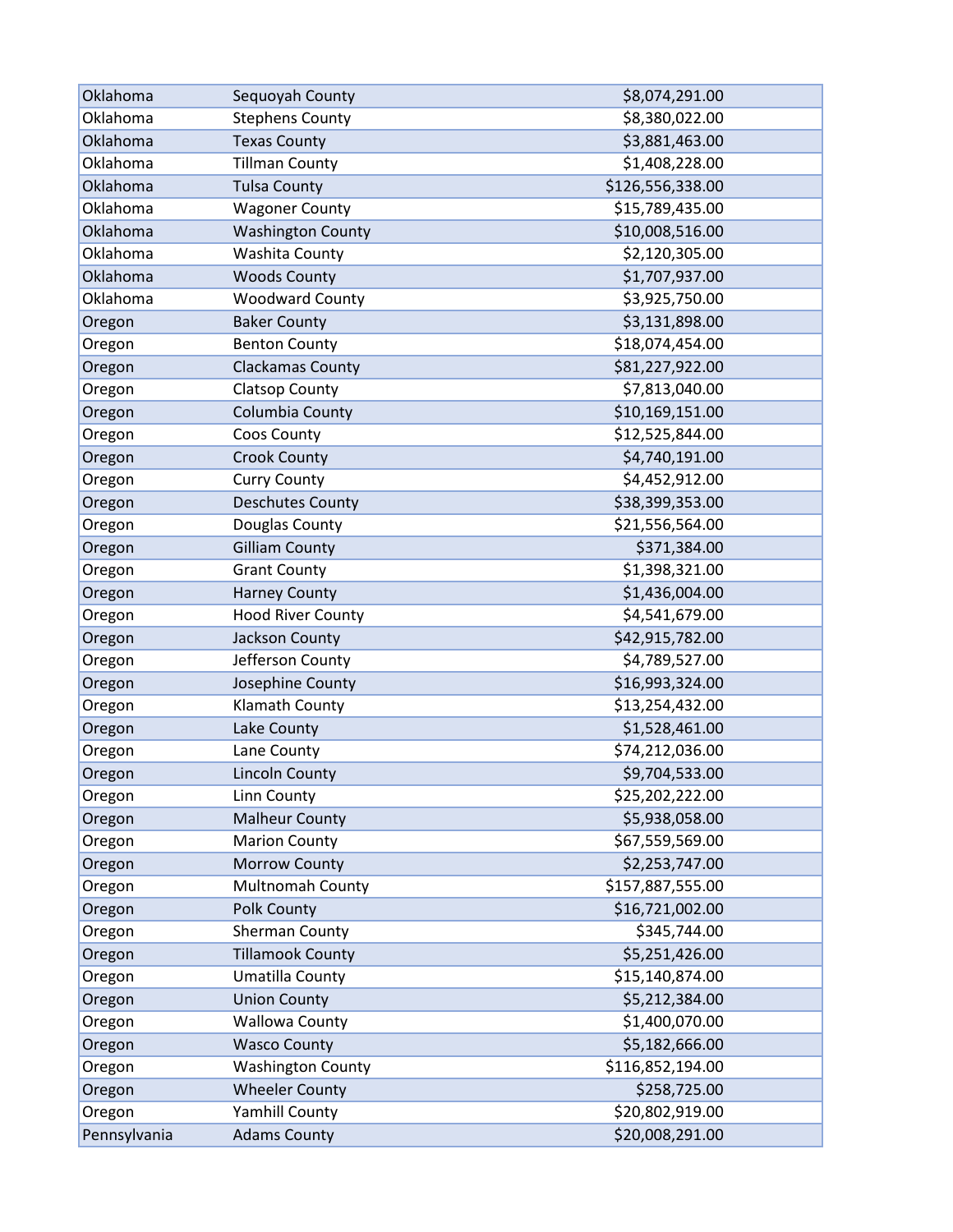| Pennsylvania | Allegheny County         | \$380,998,452.00 |
|--------------|--------------------------|------------------|
| Pennsylvania | <b>Armstrong County</b>  | \$12,574,015.00  |
| Pennsylvania | <b>Beaver County</b>     | \$91,978,752.00  |
| Pennsylvania | <b>Bedford County</b>    | \$9,301,683.00   |
| Pennsylvania | <b>Berks County</b>      | \$81,806,170.00  |
| Pennsylvania | <b>Blair County</b>      | \$23,663,855.00  |
| Pennsylvania | <b>Bradford County</b>   | \$11,717,036.00  |
| Pennsylvania | <b>Bucks County</b>      | \$122,034,082.00 |
| Pennsylvania | <b>Butler County</b>     | \$36,488,243.00  |
| Pennsylvania | Cambria County           | \$25,288,270.00  |
| Pennsylvania | Cameron County           | \$863,778.00     |
| Pennsylvania | <b>Carbon County</b>     | \$12,466,601.00  |
| Pennsylvania | Centre County            | \$31,541,383.00  |
| Pennsylvania | <b>Chester County</b>    | \$101,972,959.00 |
| Pennsylvania | <b>Clarion County</b>    | \$7,466,131.00   |
| Pennsylvania | <b>Clearfield County</b> | \$15,394,355.00  |
| Pennsylvania | <b>Clinton County</b>    | \$7,503,813.00   |
| Pennsylvania | Columbia County          | \$12,618,495.00  |
| Pennsylvania | Crawford County          | \$16,438,191.00  |
| Pennsylvania | <b>Cumberland County</b> | \$49,214,152.00  |
| Pennsylvania | Dauphin County           | \$54,056,318.00  |
| Pennsylvania | <b>Delaware County</b>   | \$110,083,961.00 |
| Pennsylvania | <b>Elk County</b>        | \$5,809,667.00   |
| Pennsylvania | <b>Erie County</b>       | \$52,391,502.00  |
| Pennsylvania | <b>Fayette County</b>    | \$25,109,959.00  |
| Pennsylvania | <b>Forest County</b>     | \$1,407,645.00   |
| Pennsylvania | Franklin County          | \$30,112,177.00  |
| Pennsylvania | <b>Fulton County</b>     | \$2,822,282.00   |
| Pennsylvania | <b>Greene County</b>     | \$7,037,835.00   |
| Pennsylvania | Huntingdon County        | \$8,768,693.00   |
| Pennsylvania | Indiana County           | \$16,330,195.00  |
| Pennsylvania | Jefferson County         | \$8,434,797.00   |
| Pennsylvania | Juniata County           | \$4,809,922.00   |
| Pennsylvania | Lackawanna County        | \$40,726,716.00  |
| Pennsylvania | Lancaster County         | \$106,000,489.00 |
| Pennsylvania | Lawrence County          | \$16,609,704.00  |
| Pennsylvania | Lebanon County           | \$27,541,628.00  |
| Pennsylvania | Lehigh County            | \$71,735,692.00  |
| Pennsylvania | Luzerne County           | \$112,890,152.00 |
| Pennsylvania | <b>Lycoming County</b>   | \$22,007,003.00  |
| Pennsylvania | <b>McKean County</b>     | \$7,890,930.00   |
| Pennsylvania | <b>Mercer County</b>     | \$21,254,329.00  |
| Pennsylvania | Mifflin County           | \$8,961,766.00   |
| Pennsylvania | Monroe County            | \$33,073,146.00  |
| Pennsylvania | Montgomery County        | \$161,395,498.00 |
| Pennsylvania | <b>Montour County</b>    | \$3,540,964.00   |
| Pennsylvania | Northampton County       | \$61,187,165.00  |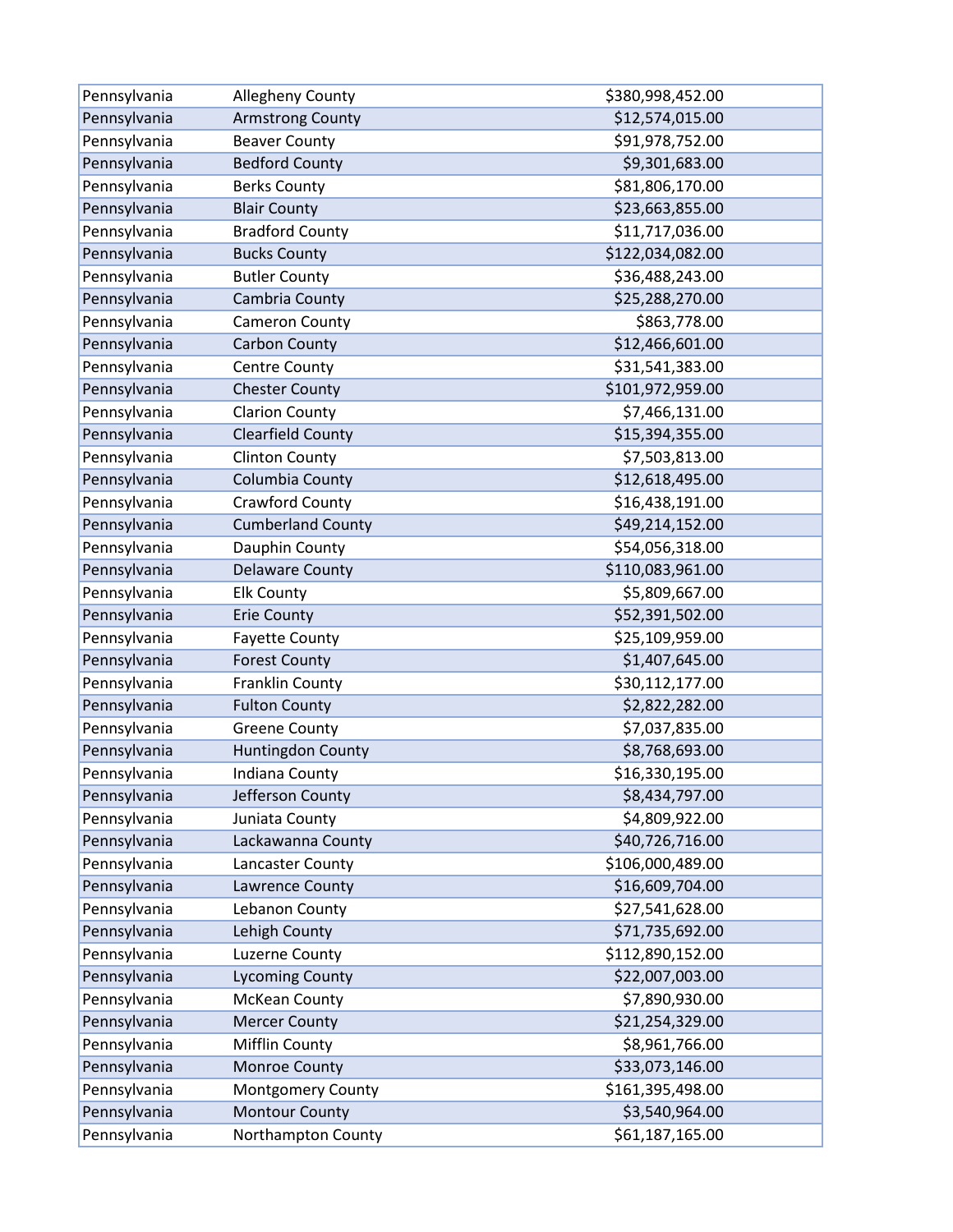| Pennsylvania       | Northumberland County         | \$17,645,188.00  |
|--------------------|-------------------------------|------------------|
| Pennsylvania       | Perry County                  | \$8,987,794.00   |
| Pennsylvania       | Philadelphia County           | \$307,685,862.00 |
| Pennsylvania       | Pike County                   | \$10,840,244.00  |
| Pennsylvania       | <b>Potter County</b>          | \$3,209,982.00   |
| Pennsylvania       | Schuylkill County             | \$27,457,329.00  |
| Pennsylvania       | <b>Snyder County</b>          | \$7,841,788.00   |
| Pennsylvania       | <b>Somerset County</b>        | \$14,266,219.00  |
| Pennsylvania       | <b>Sullivan County</b>        | \$1,178,249.00   |
| Pennsylvania       | Susquehanna County            | \$7,833,241.00   |
| Pennsylvania       | <b>Tioga County</b>           | \$7,884,326.00   |
| Pennsylvania       | <b>Union County</b>           | \$8,725,766.00   |
| Pennsylvania       | Venango County                | \$9,841,665.00   |
| Pennsylvania       | <b>Warren County</b>          | \$7,612,392.00   |
| Pennsylvania       | <b>Washington County</b>      | \$98,857,371.00  |
| Pennsylvania       | <b>Wayne County</b>           | \$9,976,272.00   |
| Pennsylvania       | <b>Westmoreland County</b>    | \$105,319,216.00 |
| Pennsylvania       | <b>Wyoming County</b>         | \$5,204,420.00   |
| Pennsylvania       | <b>York County</b>            | \$87,224,252.00  |
| <b>Puerto Rico</b> | Adjuntas Municipio            | \$3,372,559.00   |
| <b>Puerto Rico</b> | Aguada Municipio              | \$7,127,379.00   |
| Puerto Rico        | Aguadilla Municipio           | \$9,763,387.00   |
| <b>Puerto Rico</b> | Aguas Buenas Municipio        | \$4,819,829.00   |
| Puerto Rico        | Aibonito Municipio            | \$4,294,220.00   |
| <b>Puerto Rico</b> | Arecibo Municipio             | \$15,920,935.00  |
| <b>Puerto Rico</b> | Arroyo Municipio              | \$3,348,279.00   |
| <b>Puerto Rico</b> | Añasco Municipio              | \$5,081,468.00   |
| <b>Puerto Rico</b> | Barceloneta Municipio         | \$4,608,692.00   |
| <b>Puerto Rico</b> | <b>Barranquitas Municipio</b> | \$5,385,256.00   |
| Puerto Rico        | Bayamón Municipio             | \$32,878,519.00  |
| <b>Puerto Rico</b> | Cabo Rojo Municipio           | \$9,229,232.00   |
| <b>Puerto Rico</b> | Caguas Municipio              | \$24,203,255.00  |
| <b>Puerto Rico</b> | Camuy Municipio               | \$5,925,044.00   |
| Puerto Rico        | Canóvanas Municipio           | \$8,677,401.00   |
| <b>Puerto Rico</b> | Carolina Municipio            | \$28,549,919.00  |
| Puerto Rico        | Cataño Municipio              | \$4,490,983.00   |
| <b>Puerto Rico</b> | Cayey Municipio               | \$8,237,451.00   |
| Puerto Rico        | Ceiba Municipio               | \$2,117,974.00   |
| <b>Puerto Rico</b> | Ciales Municipio              | \$3,070,519.00   |
| Puerto Rico        | Cidra Municipio               | \$7,440,686.00   |
| <b>Puerto Rico</b> | Coamo Municipio               | \$7,446,319.00   |
| Puerto Rico        | Comerío Municipio             | \$3,622,155.00   |
| <b>Puerto Rico</b> | Corozal Municipio             | \$6,272,537.00   |
| <b>Puerto Rico</b> | Culebra Municipio             | \$332,924.00     |
| <b>Puerto Rico</b> | Dorado Municipio              | \$7,019,966.00   |
| <b>Puerto Rico</b> | Fajardo Municipio             | \$5,721,094.00   |
| <b>Puerto Rico</b> | Florida Municipio             | \$2,198,195.00   |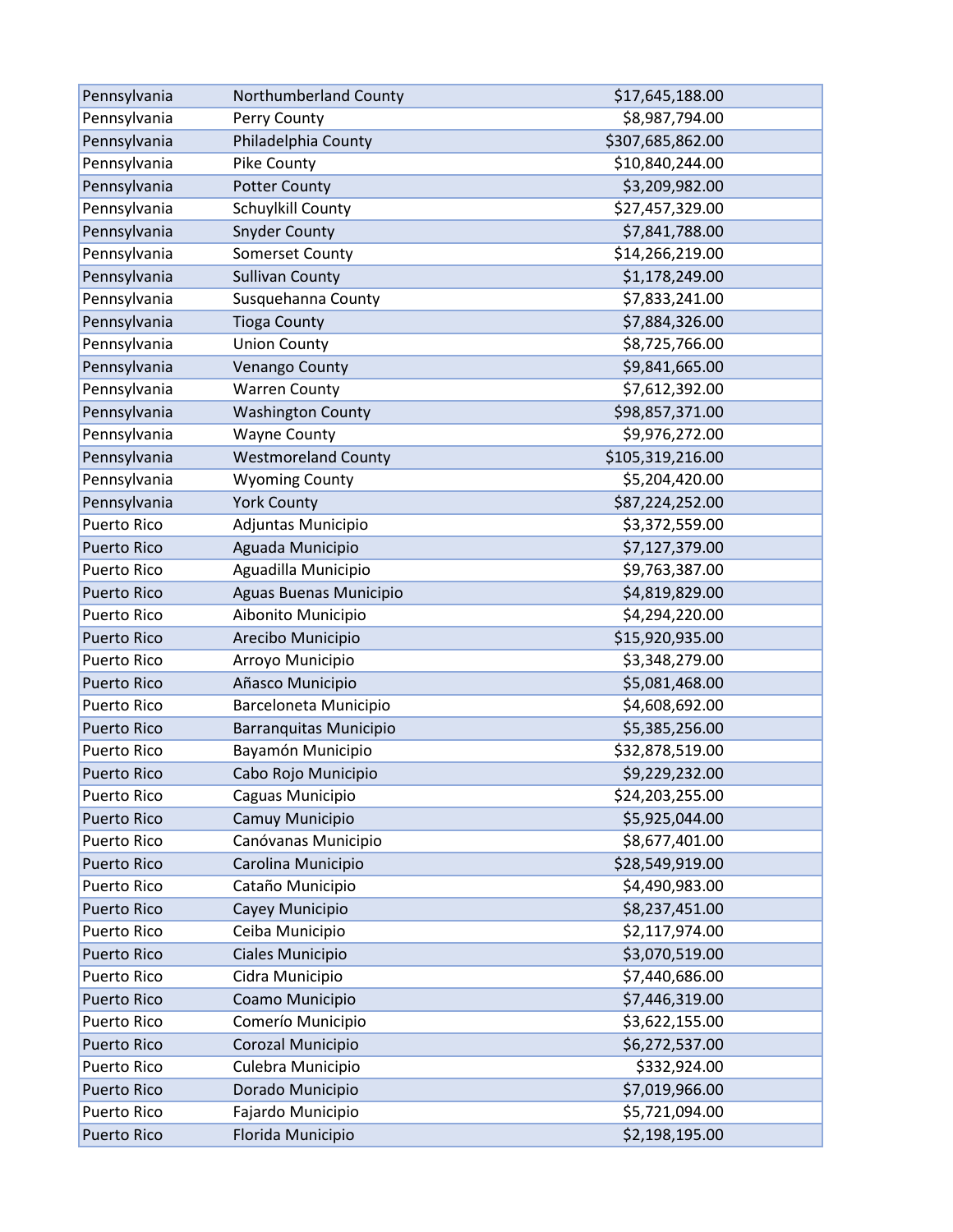| <b>Puerto Rico</b> | Guayama Municipio       | \$7,665,614.00  |
|--------------------|-------------------------|-----------------|
| <b>Puerto Rico</b> | Guayanilla Municipio    | \$3,423,061.00  |
| Puerto Rico        | Guaynabo Municipio      | \$16,263,182.00 |
| <b>Puerto Rico</b> | Gurabo Municipio        | \$9,147,263.00  |
| <b>Puerto Rico</b> | Guánica Municipio       | \$2,987,967.00  |
| <b>Puerto Rico</b> | Hatillo Municipio       | \$7,617,637.00  |
| <b>Puerto Rico</b> | Hormigueros Municipio   | \$3,014,190.00  |
| <b>Puerto Rico</b> | Humacao Municipio       | \$9,838,751.00  |
| Puerto Rico        | Isabela Municipio       | \$7,851,694.00  |
| <b>Puerto Rico</b> | Jayuya Municipio        | \$2,698,164.00  |
| Puerto Rico        | Juana Díaz Municipio    | \$8,678,372.00  |
| <b>Puerto Rico</b> | Juncos Municipio        | \$7,411,161.00  |
| Puerto Rico        | Lajas Municipio         | \$4,275,184.00  |
| <b>Puerto Rico</b> | Lares Municipio         | \$4,715,328.00  |
| Puerto Rico        | Las Marías Municipio    | \$1,539,727.00  |
| <b>Puerto Rico</b> | Las Piedras Municipio   | \$7,188,176.00  |
| Puerto Rico        | Loíza Municipio         | \$4,769,132.00  |
| <b>Puerto Rico</b> | Luquillo Municipio      | \$3,431,219.00  |
| <b>Puerto Rico</b> | Manatí Municipio        | \$7,242,563.00  |
| <b>Puerto Rico</b> | Maricao Municipio       | \$1,054,714.00  |
| Puerto Rico        | Maunabo Municipio       | \$2,004,733.00  |
| <b>Puerto Rico</b> | Mayagüez Municipio      | \$13,893,864.00 |
| Puerto Rico        | Moca Municipio          | \$6,777,168.00  |
| <b>Puerto Rico</b> | Morovis Municipio       | \$5,892,218.00  |
| Puerto Rico        | Naguabo Municipio       | \$5,003,772.00  |
| <b>Puerto Rico</b> | Naranjito Municipio     | \$5,312,223.00  |
| Puerto Rico        | Orocovis Municipio      | \$3,927,498.00  |
| <b>Puerto Rico</b> | Patillas Municipio      | \$3,148,797.00  |
| Puerto Rico        | Peñuelas Municipio      | \$3,738,893.00  |
| <b>Puerto Rico</b> | Ponce Municipio         | \$25,616,338.00 |
| <b>Puerto Rico</b> | Quebradillas Municipio  | \$4,451,553.00  |
| <b>Puerto Rico</b> | Rincón Municipio        | \$2,652,518.00  |
| <b>Puerto Rico</b> | Río Grande Municipio    | \$9,328,293.00  |
| <b>Puerto Rico</b> | Sabana Grande Municipio | \$4,217,301.00  |
| Puerto Rico        | Salinas Municipio       | \$5,269,296.00  |
| <b>Puerto Rico</b> | San Germán Municipio    | \$5,871,240.00  |
| <b>Puerto Rico</b> | San Juan Municipio      | \$61,853,431.00 |
| <b>Puerto Rico</b> | San Lorenzo Municipio   | \$6,990,441.00  |
| <b>Puerto Rico</b> | San Sebastián Municipio | \$6,900,898.00  |
| <b>Puerto Rico</b> | Santa Isabel Municipio  | \$4,119,600.00  |
| Puerto Rico        | Toa Alta Municipio      | \$13,990,012.00 |
| <b>Puerto Rico</b> | Toa Baja Municipio      | \$14,426,271.00 |
| Puerto Rico        | Trujillo Alto Municipio | \$12,367,928.00 |
| <b>Puerto Rico</b> | Utuado Municipio        | \$5,321,158.00  |
| Puerto Rico        | Vega Alta Municipio     | \$7,004,427.00  |
| <b>Puerto Rico</b> | Vega Baja Municipio     | \$9,716,381.00  |
| Puerto Rico        | Vieques Municipio       | \$1,628,882.00  |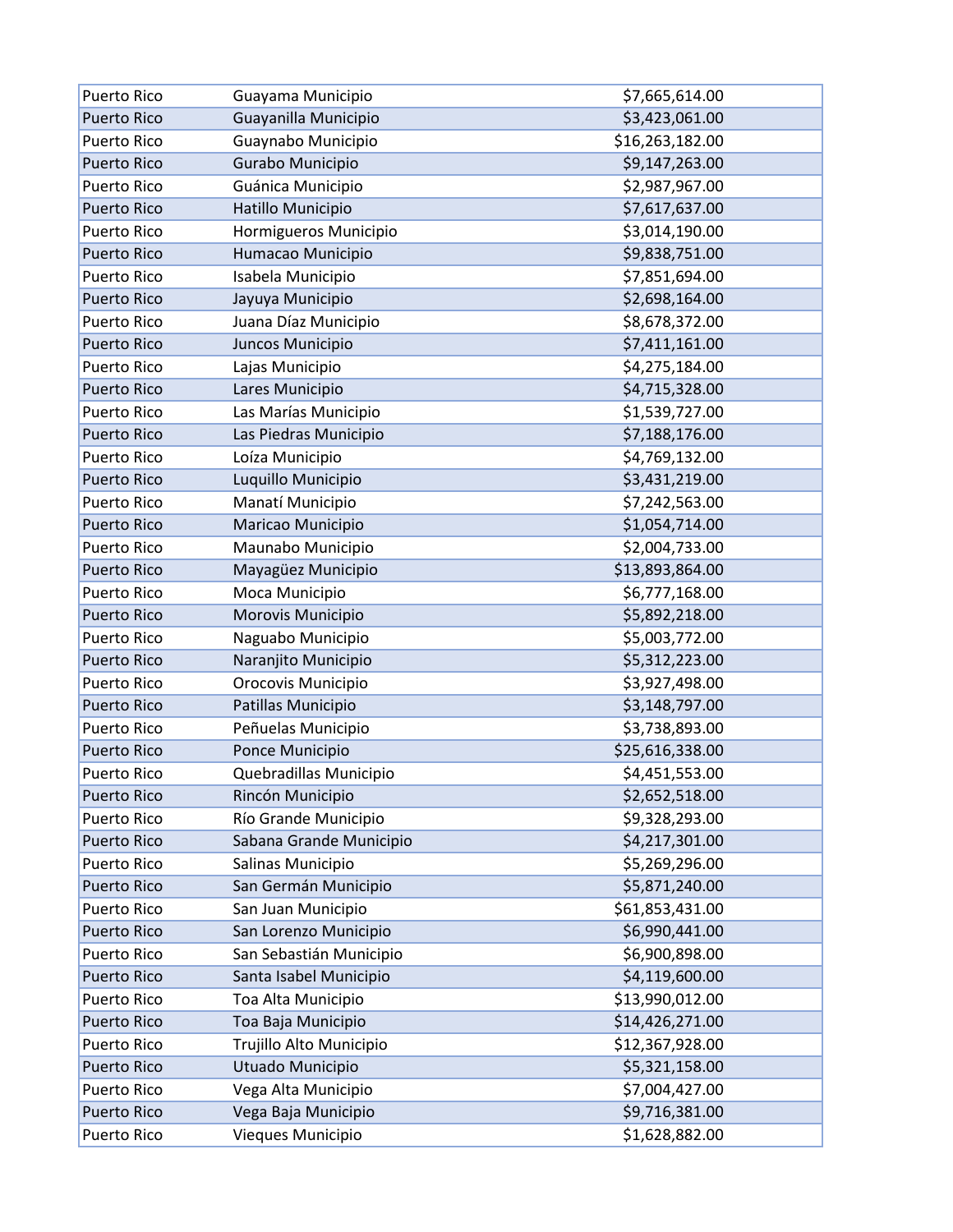| <b>Puerto Rico</b> | Villalba Municipio         | \$4,151,260.00             |
|--------------------|----------------------------|----------------------------|
| <b>Puerto Rico</b> | Yabucoa Municipio          | \$6,270,400.00             |
| <b>Puerto Rico</b> | Yauco Municipio            | \$6,521,550.00             |
| Rhode Island       | <b>Bristol County</b>      | $\ast$<br>\$9,416,477.00   |
| Rhode Island       | Kent County                | \$31,911,795.00<br>$\ast$  |
| Rhode Island       | <b>Newport County</b>      | \$15,943,466.00<br>$\ast$  |
| Rhode Island       | <b>Providence County</b>   | $\ast$<br>\$124,104,857.00 |
| Rhode Island       | <b>Washington County</b>   | $\ast$<br>\$24,391,860.00  |
| South Carolina     | Abbeville County           | \$4,764,082.00             |
| South Carolina     | Aiken County               | \$33,189,883.00            |
| South Carolina     | <b>Allendale County</b>    | \$1,687,542.00             |
| South Carolina     | <b>Anderson County</b>     | \$39,344,517.00            |
| South Carolina     | <b>Bamberg County</b>      | \$2,732,156.00             |
| South Carolina     | <b>Barnwell County</b>     | \$4,052,976.00             |
| South Carolina     | <b>Beaufort County</b>     | \$37,317,446.00            |
| South Carolina     | <b>Berkeley County</b>     | \$44,268,263.00            |
| South Carolina     | <b>Calhoun County</b>      | \$2,826,750.00             |
| South Carolina     | <b>Charleston County</b>   | \$79,910,793.00            |
| South Carolina     | Cherokee County            | \$11,129,853.00            |
| South Carolina     | <b>Chester County</b>      | \$6,263,019.00             |
| South Carolina     | <b>Chesterfield County</b> | \$8,866,977.00             |
| South Carolina     | Clarendon County           | \$6,554,571.00             |
| South Carolina     | <b>Colleton County</b>     | \$7,318,316.00             |
| South Carolina     | Darlington County          | \$12,939,766.00            |
| South Carolina     | <b>Dillon County</b>       | \$5,920,188.00             |
| South Carolina     | Dorchester County          | \$31,623,740.00            |
| South Carolina     | <b>Edgefield County</b>    | \$5,294,935.00             |
| South Carolina     | <b>Fairfield County</b>    | \$4,340,643.00             |
| South Carolina     | <b>Florence County</b>     | \$26,861,794.00            |
| South Carolina     | Georgetown County          | \$12,174,855.00            |
| South Carolina     | <b>Greenville County</b>   | \$101,691,896.00           |
| South Carolina     | <b>Greenwood County</b>    | \$13,754,207.00            |
| South Carolina     | <b>Hampton County</b>      | \$3,733,648.00             |
| South Carolina     | <b>Horry County</b>        | \$68,776,083.00            |
| South Carolina     | Jasper County              | \$5,841,328.00             |
| South Carolina     | Kershaw County             | \$12,926,752.00            |
| South Carolina     | Lancaster County           | \$19,037,682.00            |
| South Carolina     | Laurens County             | \$13,109,724.00            |
| South Carolina     | Lee County                 | \$3,268,642.00             |
| South Carolina     | Lexington County           | \$58,028,685.00            |
| South Carolina     | <b>Marion County</b>       | \$5,954,763.00             |
| South Carolina     | Marlboro County            | \$5,073,115.00             |
| South Carolina     | <b>McCormick County</b>    | \$1,838,077.00             |
| South Carolina     | Newberry County            | \$7,466,519.00             |
| South Carolina     | <b>Oconee County</b>       | \$15,450,878.00            |
| South Carolina     | Orangeburg County          | \$16,738,484.00            |
| South Carolina     | <b>Pickens County</b>      | \$24,645,730.00            |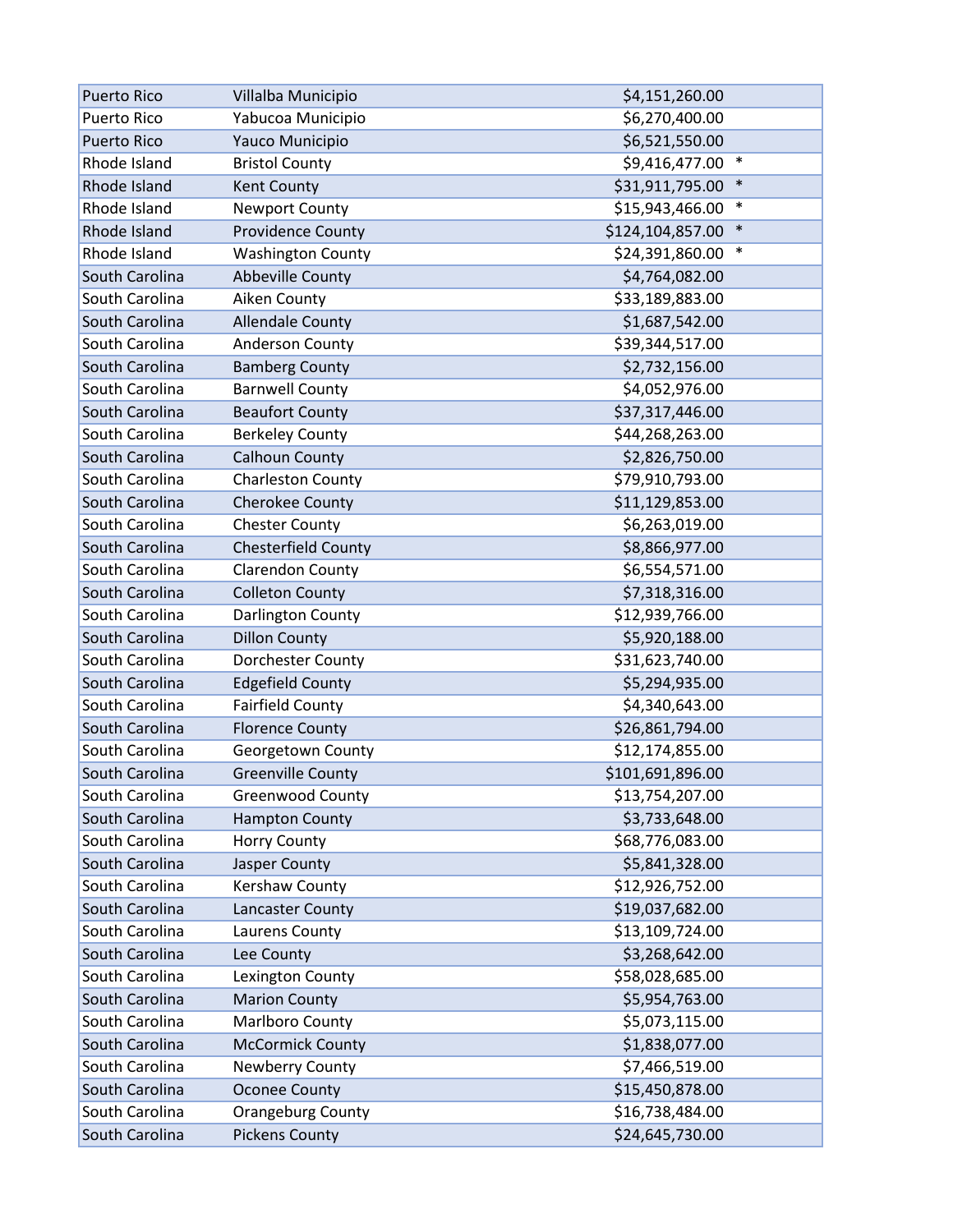| South Carolina | <b>Richland County</b>     | \$80,756,312.00 |
|----------------|----------------------------|-----------------|
| South Carolina | Saluda County              | \$3,976,640.00  |
| South Carolina | Spartanburg County         | \$62,114,487.00 |
| South Carolina | <b>Sumter County</b>       | \$20,729,303.00 |
| South Carolina | <b>Union County</b>        | \$5,305,813.00  |
| South Carolina | <b>Williamsburg County</b> | \$5,898,628.00  |
| South Carolina | <b>York County</b>         | \$54,576,877.00 |
| South Dakota   | <b>Aurora County</b>       | \$534,349.00    |
| South Dakota   | <b>Beadle County</b>       | \$3,584,279.00  |
| South Dakota   | <b>Bennett County</b>      | \$653,612.00    |
| South Dakota   | <b>Bon Homme County</b>    | \$1,340,438.00  |
| South Dakota   | <b>Brookings County</b>    | \$6,813,296.00  |
| South Dakota   | <b>Brown County</b>        | \$7,544,020.00  |
| South Dakota   | <b>Brule County</b>        | \$1,028,880.00  |
| South Dakota   | <b>Buffalo County</b>      | \$381,095.00    |
| South Dakota   | <b>Butte County</b>        | \$2,025,711.00  |
| South Dakota   | Campbell County            | \$267,272.00    |
| South Dakota   | <b>Charles Mix County</b>  | \$1,804,862.00  |
| South Dakota   | <b>Clark County</b>        | \$725,674.00    |
| South Dakota   | <b>Clay County</b>         | \$2,732,933.00  |
| South Dakota   | <b>Codington County</b>    | \$5,440,420.00  |
| South Dakota   | <b>Corson County</b>       | \$793,658.00    |
| South Dakota   | <b>Custer County</b>       | \$1,742,706.00  |
| South Dakota   | Davison County             | \$3,841,062.00  |
| South Dakota   | Day County                 | \$1,053,548.00  |
| South Dakota   | <b>Deuel County</b>        | \$845,131.00    |
| South Dakota   | Dewey County               | \$1,144,452.00  |
| South Dakota   | Douglas County             | \$567,370.00    |
| South Dakota   | <b>Edmunds County</b>      | \$743,738.00    |
| South Dakota   | <b>Fall River County</b>   | \$1,303,922.00  |
| South Dakota   | <b>Faulk County</b>        | \$446,554.00    |
| South Dakota   | <b>Grant County</b>        | \$1,369,768.00  |
| South Dakota   | <b>Gregory County</b>      | \$812,887.00    |
| South Dakota   | <b>Haakon County</b>       | \$368,858.00    |
| South Dakota   | Hamlin County              | \$1,197,285.00  |
| South Dakota   | <b>Hand County</b>         | \$619,814.00    |
| South Dakota   | <b>Hanson County</b>       | \$670,705.00    |
| South Dakota   | <b>Harding County</b>      | \$252,121.00    |
| South Dakota   | <b>Hughes County</b>       | \$3,404,220.00  |
| South Dakota   | <b>Hutchinson County</b>   | \$1,416,191.00  |
| South Dakota   | <b>Hyde County</b>         | \$252,704.00    |
| South Dakota   | Jackson County             | \$649,533.00    |
| South Dakota   | Jerauld County             | \$391,002.00    |
| South Dakota   | Jones County               | \$175,397.00    |
| South Dakota   | Kingsbury County           | \$959,343.00    |
| South Dakota   | Lake County                | \$2,485,667.00  |
| South Dakota   | Lawrence County            | \$5,019,894.00  |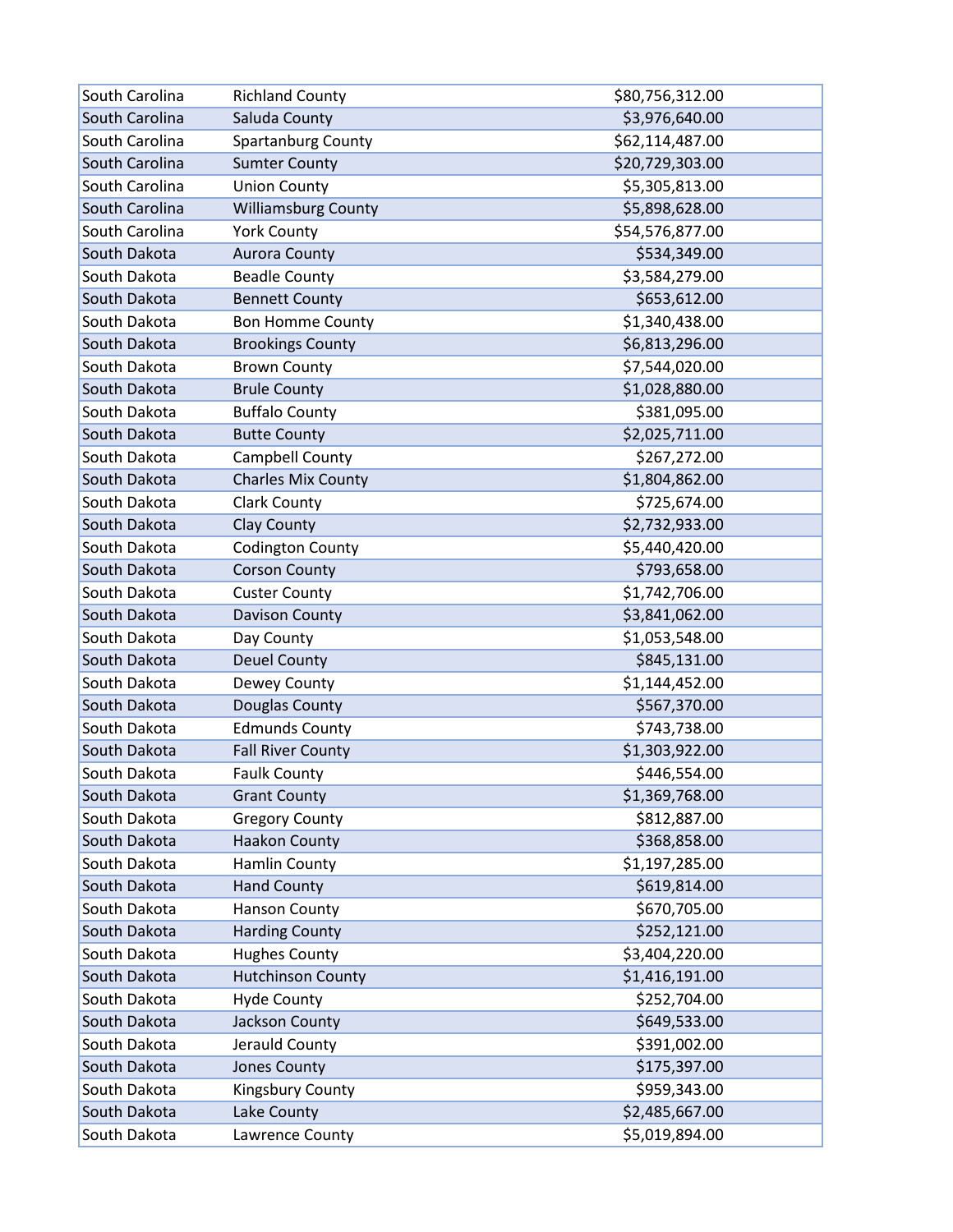| South Dakota     | <b>Lincoln County</b>    | \$11,873,397.00  |
|------------------|--------------------------|------------------|
| South Dakota     | Lyman County             | \$734,415.00     |
| South Dakota     | <b>Marshall County</b>   | \$958,566.00     |
| South Dakota     | <b>McCook County</b>     | \$1,085,015.00   |
| South Dakota     | <b>McPherson County</b>  | \$462,093.00     |
| South Dakota     | <b>Meade County</b>      | \$5,503,159.00   |
| South Dakota     | <b>Mellette County</b>   | \$400,325.00     |
| South Dakota     | <b>Miner County</b>      | \$430,432.00     |
| South Dakota     | Minnehaha County         | \$37,514,015.00  |
| South Dakota     | Moody County             | \$1,277,311.00   |
| South Dakota     | Oglala Lakota County     | \$2,753,716.00   |
| South Dakota     | Pennington County        | \$22,099,460.00  |
| South Dakota     | <b>Perkins County</b>    | \$556,493.00     |
| South Dakota     | <b>Potter County</b>     | \$418,195.00     |
| South Dakota     | <b>Roberts County</b>    | \$2,018,913.00   |
| South Dakota     | Sanborn County           | \$455,295.00     |
| South Dakota     | <b>Spink County</b>      | \$1,238,463.00   |
| South Dakota     | <b>Stanley County</b>    | \$601,750.00     |
| South Dakota     | <b>Sully County</b>      | \$270,185.00     |
| South Dakota     | <b>Todd County</b>       | \$1,976,763.00   |
| South Dakota     | <b>Tripp County</b>      | \$1,056,850.00   |
| South Dakota     | <b>Turner County</b>     | \$1,628,494.00   |
| South Dakota     | <b>Union County</b>      | \$3,094,604.00   |
| South Dakota     | <b>Walworth County</b>   | \$1,055,685.00   |
| South Dakota     | <b>Yankton County</b>    | \$4,431,352.00   |
| South Dakota     | Ziebach County           | \$535,321.00     |
| Tennessee        | <b>Anderson County</b>   | \$14,952,074.00  |
| Tennessee        | <b>Bedford County</b>    | \$9,656,167.00   |
| Tennessee        | <b>Benton County</b>     | \$3,138,891.00   |
| Tennessee        | <b>Bledsoe County</b>    | \$2,926,005.00   |
| Tennessee        | <b>Blount County</b>     | \$25,850,784.00  |
| Tennessee        | <b>Bradley County</b>    | \$20,999,100.00  |
| Tennessee        | Campbell County          | \$7,738,841.00   |
| Tennessee        | Cannon County            | \$2,851,029.00   |
| <b>Tennessee</b> | <b>Carroll County</b>    | \$5,393,414.00   |
| Tennessee        | <b>Carter County</b>     | \$10,953,291.00  |
| <b>Tennessee</b> | Cheatham County          | \$7,899,088.00   |
| Tennessee        | <b>Chester County</b>    | \$3,359,739.00   |
| <b>Tennessee</b> | Claiborne County         | \$6,207,661.00   |
| Tennessee        | Clay County              | \$1,479,124.00   |
| <b>Tennessee</b> | Cocke County             | \$6,993,355.00   |
| Tennessee        | Coffee County            | \$10,978,347.00  |
| Tennessee        | <b>Crockett County</b>   | \$2,764,011.00   |
| Tennessee        | <b>Cumberland County</b> | \$11,755,301.00  |
| Tennessee        | Davidson County          | \$134,829,335.00 |
| Tennessee        | DeKalb County            | \$3,979,942.00   |
| <b>Tennessee</b> | <b>Decatur County</b>    | \$2,265,401.00   |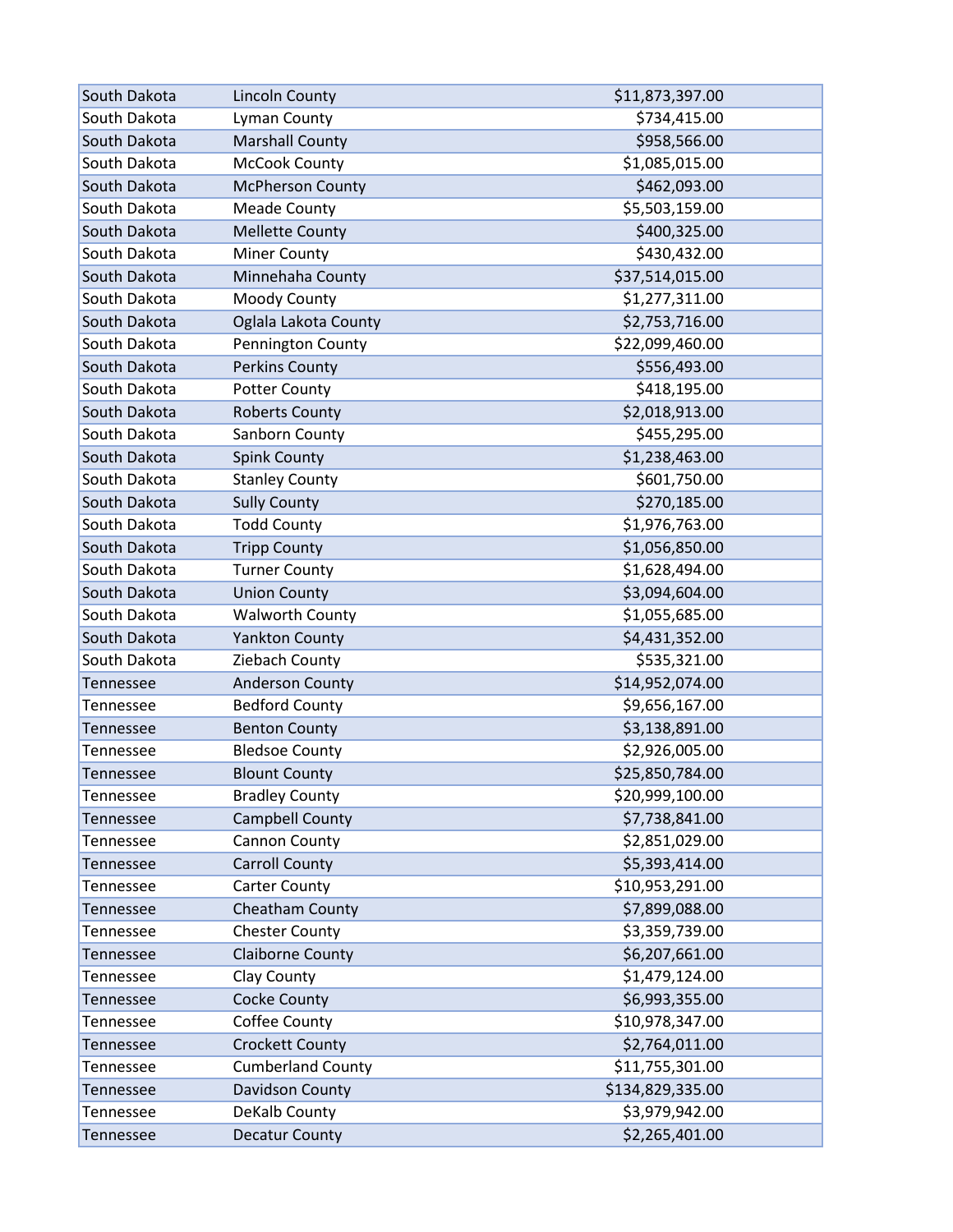| Tennessee        | Dickson County           | \$10,478,767.00 |
|------------------|--------------------------|-----------------|
| Tennessee        | <b>Dyer County</b>       | \$7,217,700.00  |
| Tennessee        | <b>Fayette County</b>    | \$7,989,603.00  |
| Tennessee        | <b>Fentress County</b>   | \$3,597,876.00  |
| Tennessee        | Franklin County          | \$8,198,409.00  |
| Tennessee        | <b>Gibson County</b>     | \$9,543,509.00  |
| Tennessee        | <b>Giles County</b>      | \$5,723,037.00  |
| Tennessee        | <b>Grainger County</b>   | \$4,529,637.00  |
| Tennessee        | <b>Greene County</b>     | \$13,415,844.00 |
| Tennessee        | <b>Grundy County</b>     | \$2,608,037.00  |
| Tennessee        | Hamblen County           | \$12,612,668.00 |
| Tennessee        | <b>Hamilton County</b>   | \$71,441,615.00 |
| Tennessee        | <b>Hancock County</b>    | \$1,285,857.00  |
| Tennessee        | Hardeman County          | \$4,865,669.00  |
| Tennessee        | <b>Hardin County</b>     | \$4,982,600.00  |
| Tennessee        | <b>Hawkins County</b>    | \$11,030,015.00 |
| Tennessee        | Haywood County           | \$3,361,099.00  |
| Tennessee        | <b>Henderson County</b>  | \$5,461,398.00  |
| Tennessee        | <b>Henry County</b>      | \$6,282,637.00  |
| Tennessee        | <b>Hickman County</b>    | \$4,890,531.00  |
| Tennessee        | <b>Houston County</b>    | \$1,592,948.00  |
| Tennessee        | <b>Humphreys County</b>  | \$3,609,336.00  |
| Tennessee        | Jackson County           | \$2,289,292.00  |
| Tennessee        | Jefferson County         | \$10,585,015.00 |
| Tennessee        | Johnson County           | \$3,455,110.00  |
| Tennessee        | <b>Knox County</b>       | \$91,352,787.00 |
| Tennessee        | Lake County              | \$1,362,776.00  |
| Tennessee        | Lauderdale County        | \$4,978,910.00  |
| Tennessee        | Lawrence County          | \$8,574,066.00  |
| Tennessee        | Lewis County             | \$2,382,915.00  |
| Tennessee        | Lincoln County           | \$6,675,193.00  |
| <b>Tennessee</b> | Loudon County            | \$10,502,075.00 |
| Tennessee        | <b>Macon County</b>      | \$4,778,650.00  |
| Tennessee        | <b>Madison County</b>    | \$19,032,243.00 |
| Tennessee        | <b>Marion County</b>     | \$5,614,846.00  |
| Tennessee        | <b>Marshall County</b>   | \$6,676,941.00  |
| Tennessee        | <b>Maury County</b>      | \$18,722,045.00 |
| Tennessee        | <b>McMinn County</b>     | \$10,448,854.00 |
| Tennessee        | <b>McNairy County</b>    | \$4,990,758.00  |
| Tennessee        | <b>Meigs County</b>      | \$2,412,828.00  |
| Tennessee        | Monroe County            | \$9,040,821.00  |
| Tennessee        | <b>Montgomery County</b> | \$40,594,440.00 |
| Tennessee        | Moore County             | \$1,260,218.00  |
| Tennessee        | Morgan County            | \$4,157,282.00  |
| Tennessee        | <b>Obion County</b>      | \$5,840,551.00  |
| Tennessee        | <b>Overton County</b>    | \$4,320,054.00  |
| Tennessee        | Perry County             | \$1,568,668.00  |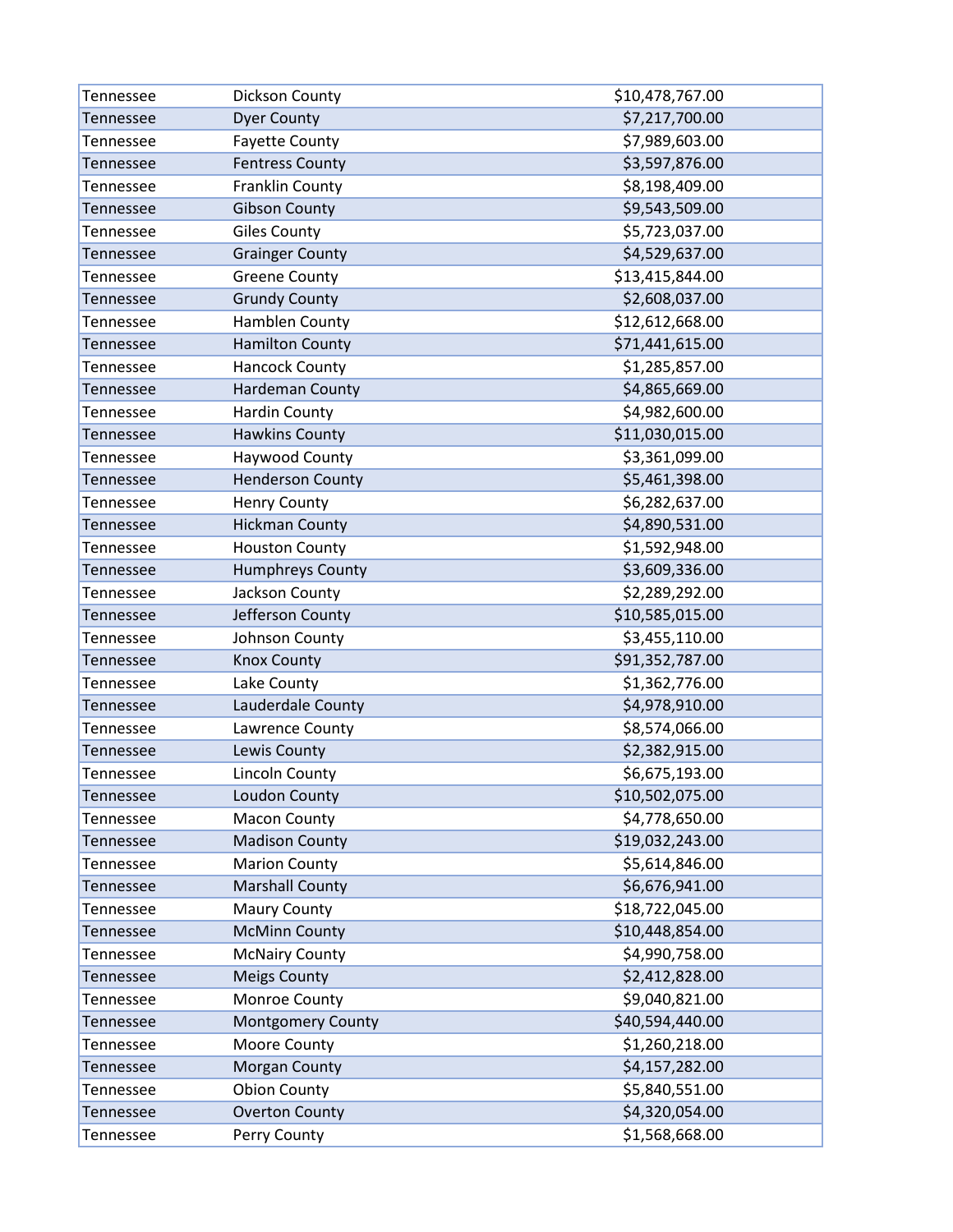| Tennessee    | <b>Pickett County</b>    | \$980,515.00     |
|--------------|--------------------------|------------------|
| Tennessee    | Polk County              | \$3,269,419.00   |
| Tennessee    | <b>Putnam County</b>     | \$15,586,651.00  |
| Tennessee    | Rhea County              | \$6,442,301.00   |
| Tennessee    | <b>Roane County</b>      | \$10,368,828.00  |
| Tennessee    | <b>Robertson County</b>  | \$13,948,833.00  |
| Tennessee    | <b>Rutherford County</b> | \$64,542,466.00  |
| Tennessee    | <b>Scott County</b>      | \$4,286,450.00   |
| Tennessee    | Sequatchie County        | \$2,918,624.00   |
| Tennessee    | Sevier County            | \$19,083,911.00  |
| Tennessee    | <b>Shelby County</b>     | \$182,033,509.00 |
| Tennessee    | Smith County             | \$3,915,261.00   |
| Tennessee    | <b>Stewart County</b>    | \$2,663,978.00   |
| Tennessee    | <b>Sullivan County</b>   | \$30,757,243.00  |
| Tennessee    | <b>Sumner County</b>     | \$37,154,480.00  |
| Tennessee    | <b>Tipton County</b>     | \$11,964,884.00  |
| Tennessee    | <b>Trousdale County</b>  | \$2,191,785.00   |
| Tennessee    | Unicoi County            | \$3,473,563.00   |
| Tennessee    | <b>Union County</b>      | \$3,879,327.00   |
| Tennessee    | Van Buren County         | \$1,140,567.00   |
| Tennessee    | <b>Warren County</b>     | \$8,017,573.00   |
| Tennessee    | <b>Washington County</b> | \$25,129,577.00  |
| Tennessee    | <b>Wayne County</b>      | \$3,238,535.00   |
| Tennessee    | <b>Weakley County</b>    | \$6,473,573.00   |
| Tennessee    | <b>White County</b>      | \$5,311,446.00   |
| Tennessee    | <b>Williamson County</b> | \$46,308,736.00  |
| Tennessee    | <b>Wilson County</b>     | \$28,097,926.00  |
| <b>Texas</b> | Anderson County          | \$11,214,347.00  |
| <b>Texas</b> | <b>Andrews County</b>    | \$3,633,227.00   |
| Texas        | Angelina County          | \$16,843,372.00  |
| <b>Texas</b> | <b>Aransas County</b>    | \$4,566,542.00   |
| Texas        | <b>Archer County</b>     | \$1,661,320.00   |
| <b>Texas</b> | <b>Armstrong County</b>  | \$366,528.00     |
| <b>Texas</b> | <b>Atascosa County</b>   | \$9,935,871.00   |
| <b>Texas</b> | <b>Austin County</b>     | \$5,833,364.00   |
| <b>Texas</b> | <b>Bailey County</b>     | \$1,359,668.00   |
| <b>Texas</b> | <b>Bandera County</b>    | \$4,489,235.00   |
| <b>Texas</b> | <b>Bastrop County</b>    | \$17,233,403.00  |
| <b>Texas</b> | <b>Baylor County</b>     | \$681,582.00     |
| <b>Texas</b> | <b>Bee County</b>        | \$6,325,369.00   |
| <b>Texas</b> | <b>Bell County</b>       | \$70,493,732.00  |
| <b>Texas</b> | <b>Bexar County</b>      | \$389,166,877.00 |
| <b>Texas</b> | <b>Blanco County</b>     | \$2,317,457.00   |
| <b>Texas</b> | <b>Borden County</b>     | \$127,032.00     |
| <b>Texas</b> | <b>Bosque County</b>     | \$3,629,342.00   |
| <b>Texas</b> | <b>Bowie County</b>      | \$18,111,748.00  |
| <b>Texas</b> | <b>Brazoria County</b>   | \$72,696,394.00  |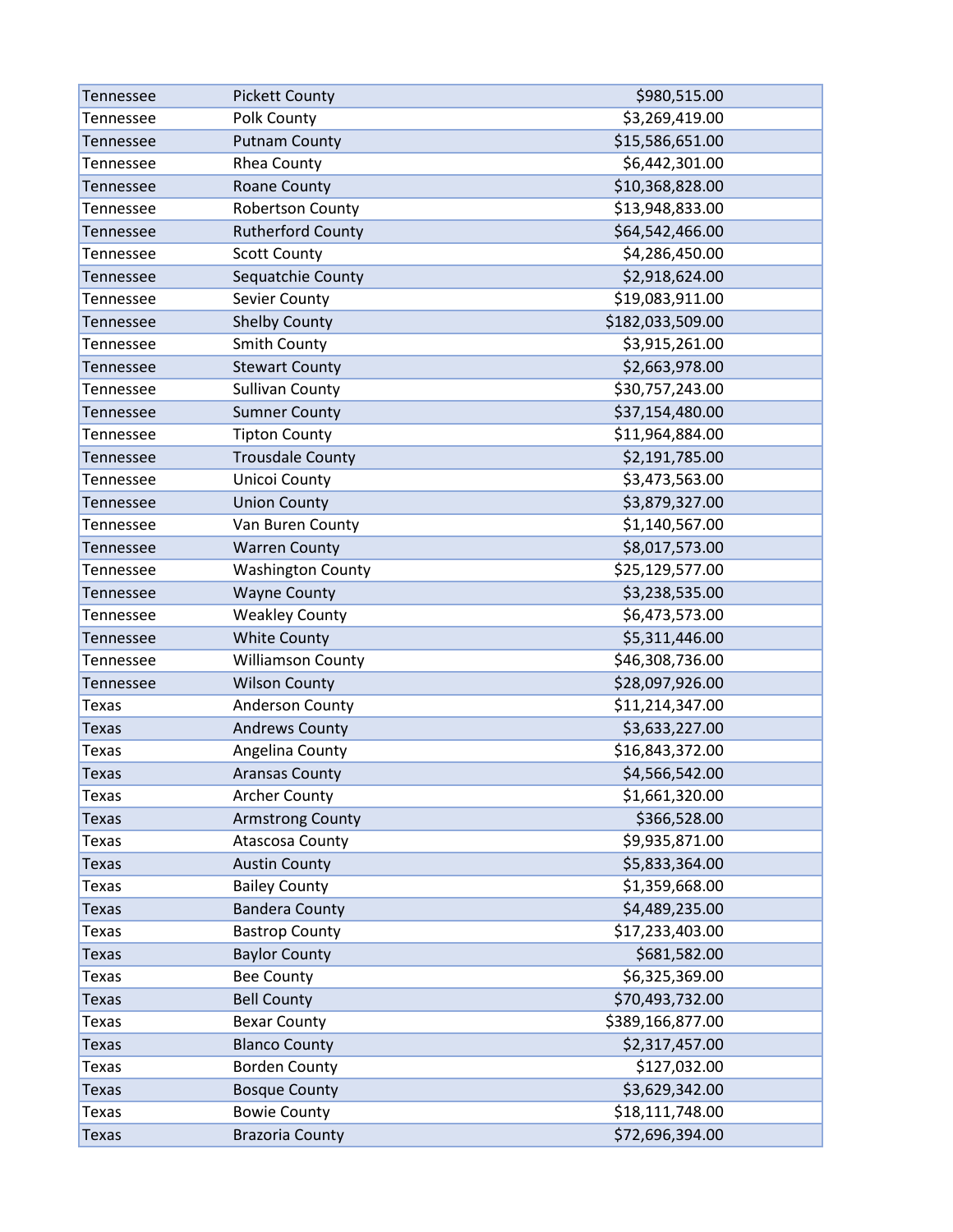| Texas        | <b>Brazos County</b>        | \$44,521,550.00  |
|--------------|-----------------------------|------------------|
| <b>Texas</b> | <b>Brewster County</b>      | \$1,787,575.00   |
| <b>Texas</b> | <b>Briscoe County</b>       | \$300,292.00     |
| <b>Texas</b> | <b>Brooks County</b>        | \$1,377,732.00   |
| <b>Texas</b> | <b>Brown County</b>         | \$7,354,638.00   |
| <b>Texas</b> | <b>Burleson County</b>      | \$3,582,337.00   |
| <b>Texas</b> | <b>Burnet County</b>        | \$9,353,544.00   |
| <b>Texas</b> | <b>Caldwell County</b>      | \$8,481,220.00   |
| <b>Texas</b> | Calhoun County              | \$4,135,333.00   |
| <b>Texas</b> | <b>Callahan County</b>      | \$2,708,264.00   |
| <b>Texas</b> | <b>Cameron County</b>       | \$82,194,452.00  |
| Texas        | Camp County                 | \$2,543,356.00   |
| <b>Texas</b> | <b>Carson County</b>        | \$1,151,056.00   |
| <b>Texas</b> | <b>Cass County</b>          | \$5,832,199.00   |
| <b>Texas</b> | Castro County               | \$1,462,614.00   |
| <b>Texas</b> | <b>Chambers County</b>      | \$8,514,823.00   |
| <b>Texas</b> | Cherokee County             | \$10,225,868.00  |
| <b>Texas</b> | <b>Childress County</b>     | \$1,419,105.00   |
| <b>Texas</b> | Clay County                 | \$2,033,869.00   |
| <b>Texas</b> | Cochran County              | \$554,162.00     |
| Texas        | Coke County                 | \$657,885.00     |
| <b>Texas</b> | <b>Coleman County</b>       | \$1,587,898.00   |
| <b>Texas</b> | <b>Collin County</b>        | \$200,984,172.00 |
| Texas        | <b>Collingsworth County</b> | \$567,176.00     |
| <b>Texas</b> | Colorado County             | \$4,174,763.00   |
| <b>Texas</b> | <b>Comal County</b>         | \$30,341,767.00  |
| <b>Texas</b> | Comanche County             | \$2,648,439.00   |
| <b>Texas</b> | Concho County               | \$529,494.00     |
| <b>Texas</b> | Cooke County                | \$8,013,689.00   |
| <b>Texas</b> | <b>Coryell County</b>       | \$14,752,591.00  |
| <b>Texas</b> | <b>Cottle County</b>        | \$271,545.00     |
| Texas        | <b>Crane County</b>         | \$931,761.00     |
| <b>Texas</b> | Crockett County             | \$672,841.00     |
| <b>Texas</b> | <b>Crosby County</b>        | \$1,114,345.00   |
| <b>Texas</b> | <b>Culberson County</b>     | \$421,691.00     |
| <b>Texas</b> | <b>Dallam County</b>        | \$1,415,414.00   |
| <b>Texas</b> | <b>Dallas County</b>        | \$511,918,088.00 |
| <b>Texas</b> | Dawson County               | \$2,472,265.00   |
| <b>Texas</b> | DeWitt County               | \$3,915,844.00   |
| <b>Texas</b> | Deaf Smith County           | \$3,602,343.00   |
| <b>Texas</b> | Delta County                | \$1,035,484.00   |
| <b>Texas</b> | <b>Denton County</b>        | \$172,329,559.00 |
| <b>Texas</b> | <b>Dickens County</b>       | \$429,461.00     |
| <b>Texas</b> | <b>Dimmit County</b>        | \$1,966,468.00   |
| <b>Texas</b> | Donley County               | \$636,713.00     |
| <b>Texas</b> | <b>Duval County</b>         | \$2,167,116.00   |
| <b>Texas</b> | <b>Eastland County</b>      | \$3,566,215.00   |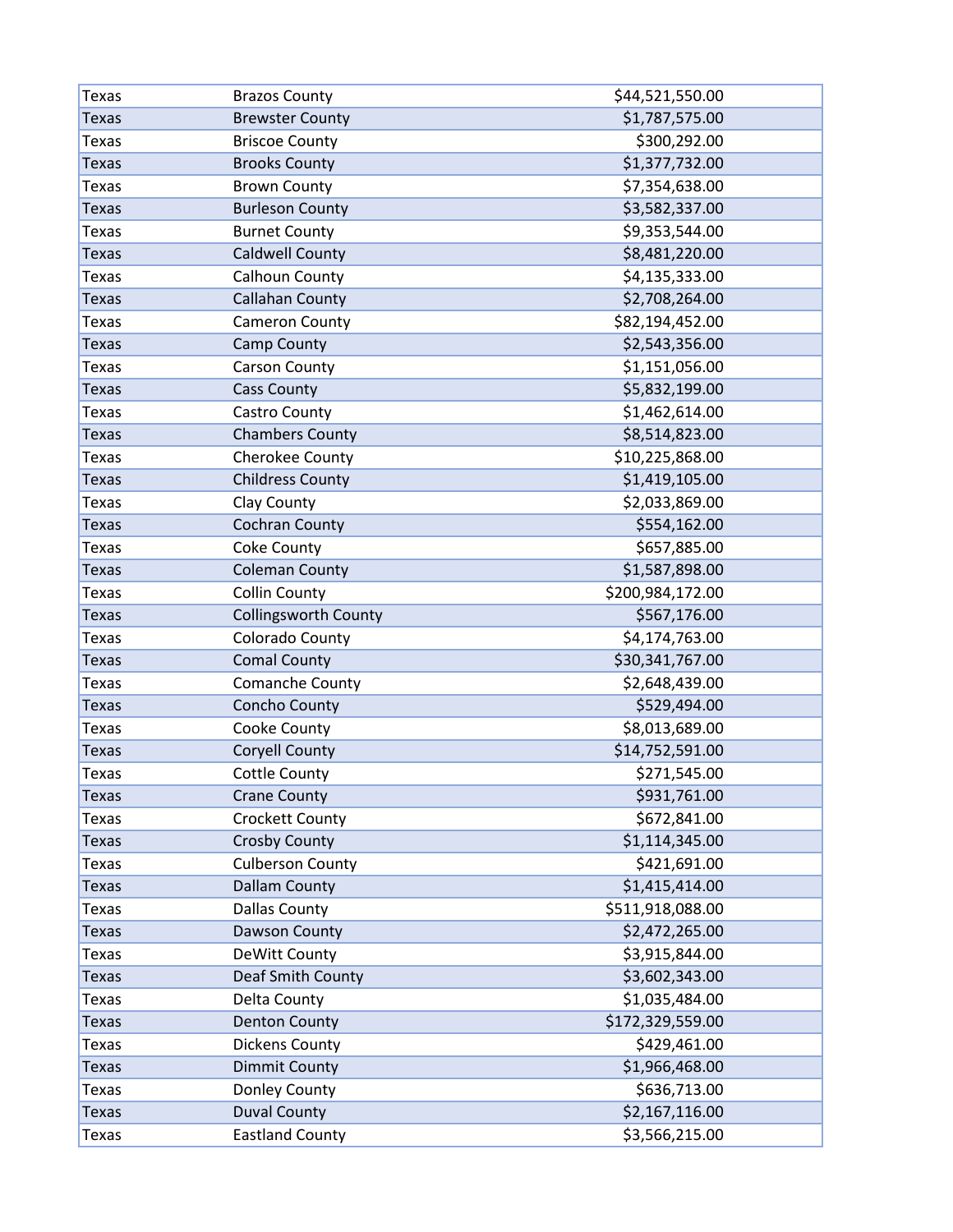| <b>Texas</b> | <b>Ector County</b>     | \$32,286,869.00  |
|--------------|-------------------------|------------------|
| <b>Texas</b> | <b>Edwards County</b>   | \$375,268.00     |
| <b>Texas</b> | El Paso County          | \$163,012,143.00 |
| <b>Texas</b> | <b>Ellis County</b>     | \$35,900,284.00  |
| <b>Texas</b> | <b>Erath County</b>     | \$8,293,586.00   |
| <b>Texas</b> | <b>Falls County</b>     | \$3,359,739.00   |
| Texas        | <b>Fannin County</b>    | \$6,898,178.00   |
| <b>Texas</b> | <b>Fayette County</b>   | \$4,923,163.00   |
| <b>Texas</b> | <b>Fisher County</b>    | \$743,933.00     |
| <b>Texas</b> | <b>Floyd County</b>     | \$1,109,489.00   |
| <b>Texas</b> | <b>Foard County</b>     | \$224,345.00     |
| <b>Texas</b> | Fort Bend County        | \$157,660,879.00 |
| <b>Texas</b> | <b>Franklin County</b>  | \$2,083,206.00   |
| <b>Texas</b> | <b>Freestone County</b> | \$3,829,796.00   |
| <b>Texas</b> | <b>Frio County</b>      | \$3,944,202.00   |
| Texas        | <b>Gaines County</b>    | \$4,174,569.00   |
| <b>Texas</b> | <b>Galveston County</b> | \$66,456,490.00  |
| <b>Texas</b> | Garza County            | \$1,209,910.00   |
| Texas        | <b>Gillespie County</b> | \$5,242,103.00   |
| <b>Texas</b> | <b>Glasscock County</b> | \$273,682.00     |
| <b>Texas</b> | <b>Goliad County</b>    | \$1,487,477.00   |
| <b>Texas</b> | <b>Gonzales County</b>  | \$4,047,343.00   |
| <b>Texas</b> | <b>Gray County</b>      | \$4,251,099.00   |
| <b>Texas</b> | <b>Grayson County</b>   | \$26,457,584.00  |
| <b>Texas</b> | <b>Gregg County</b>     | \$24,074,863.00  |
| <b>Texas</b> | <b>Grimes County</b>    | \$5,609,601.00   |
| <b>Texas</b> | <b>Guadalupe County</b> | \$32,408,074.00  |
| Texas        | <b>Hale County</b>      | \$6,488,724.00   |
| <b>Texas</b> | <b>Hall County</b>      | \$575,722.00     |
| <b>Texas</b> | <b>Hamilton County</b>  | \$1,643,450.00   |
| <b>Texas</b> | <b>Hansford County</b>  | \$1,048,692.00   |
| Texas        | Hardeman County         | \$763,939.00     |
| <b>Texas</b> | <b>Hardin County</b>    | \$11,188,513.00  |
| <b>Texas</b> | <b>Harris County</b>    | \$915,508,128.00 |
| <b>Texas</b> | <b>Harrison County</b>  | \$12,927,140.00  |
| <b>Texas</b> | <b>Hartley County</b>   | \$1,083,073.00   |
| <b>Texas</b> | <b>Haskell County</b>   | \$1,099,000.00   |
| <b>Texas</b> | <b>Hays County</b>      | \$44,711,903.00  |
| <b>Texas</b> | <b>Hemphill County</b>  | \$741,796.00     |
| <b>Texas</b> | <b>Henderson County</b> | \$16,070,692.00  |
| <b>Texas</b> | <b>Hidalgo County</b>   | \$212,973,405.00 |
| <b>Texas</b> | <b>Hill County</b>      | \$7,118,639.00   |
| <b>Texas</b> | <b>Hockley County</b>   | \$4,471,559.00   |
| <b>Texas</b> | <b>Hood County</b>      | \$11,973,430.00  |
| <b>Texas</b> | <b>Hopkins County</b>   | \$7,203,132.00   |
| <b>Texas</b> | <b>Houston County</b>   | \$4,461,265.00   |
| <b>Texas</b> | <b>Howard County</b>    | \$7,121,552.00   |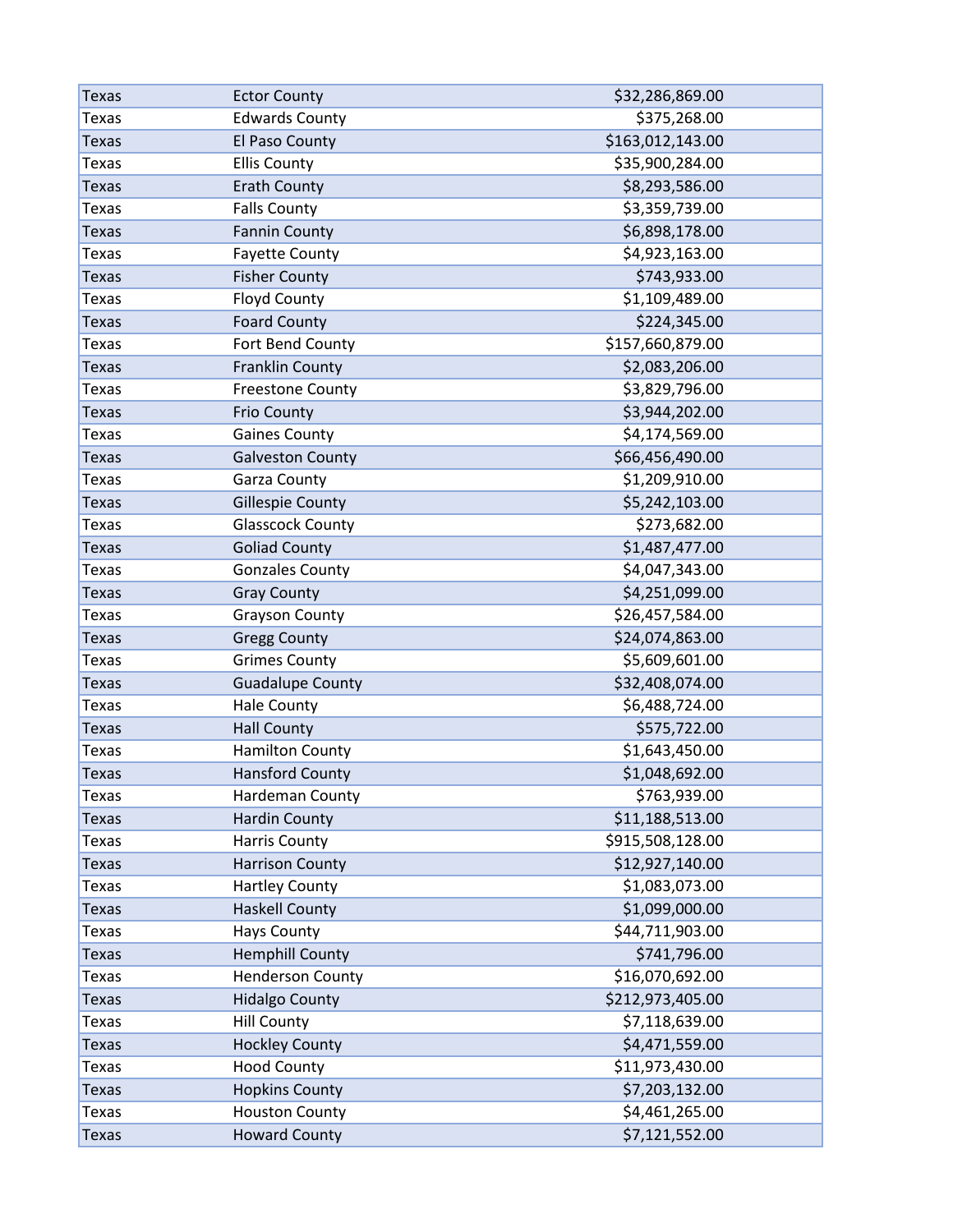| <b>Texas</b> | Hudspeth County          | \$949,048.00    |
|--------------|--------------------------|-----------------|
| <b>Texas</b> | <b>Hunt County</b>       | \$19,150,729.00 |
| <b>Texas</b> | <b>Hutchinson County</b> | \$4,066,961.00  |
| <b>Texas</b> | <b>Irion County</b>      | \$298,350.00    |
| <b>Texas</b> | Jack County              | \$1,735,519.00  |
| Texas        | Jackson County           | \$2,866,957.00  |
| <b>Texas</b> | Jasper County            | \$6,901,092.00  |
| <b>Texas</b> | Jeff Davis County        | \$441,698.00    |
| <b>Texas</b> | Jefferson County         | \$48,863,552.00 |
| <b>Texas</b> | <b>Jim Hogg County</b>   | \$1,010,039.00  |
| <b>Texas</b> | Jim Wells County         | \$7,863,154.00  |
| <b>Texas</b> | Johnson County           | \$34,150,391.00 |
| <b>Texas</b> | Jones County             | \$3,900,887.00  |
| <b>Texas</b> | <b>Karnes County</b>     | \$3,030,311.00  |
| <b>Texas</b> | Kaufman County           | \$26,446,318.00 |
| Texas        | <b>Kendall County</b>    | \$9,212,916.00  |
| <b>Texas</b> | Kenedy County            | \$78,472.00     |
| <b>Texas</b> | Kent County              | \$148,010.00    |
| <b>Texas</b> | <b>Kerr County</b>       | \$10,216,933.00 |
| <b>Texas</b> | Kimble County            | \$842,411.00    |
| <b>Texas</b> | <b>King County</b>       | \$52,833.00     |
| <b>Texas</b> | <b>Kinney County</b>     | \$712,272.00    |
| <b>Texas</b> | <b>Kleberg County</b>    | \$5,959,230.00  |
| <b>Texas</b> | <b>Knox County</b>       | \$711,689.00    |
| <b>Texas</b> | La Salle County          | \$1,460,672.00  |
| <b>Texas</b> | Lamar County             | \$9,684,526.00  |
| <b>Texas</b> | Lamb County              | \$2,504,314.00  |
| <b>Texas</b> | Lampasas County          | \$4,162,138.00  |
| <b>Texas</b> | Lavaca County            | \$3,914,678.00  |
| <b>Texas</b> | Lee County               | \$3,348,474.00  |
| <b>Texas</b> | Leon County              | \$3,380,523.00  |
| <b>Texas</b> | <b>Liberty County</b>    | \$17,135,507.00 |
| <b>Texas</b> | Limestone County         | \$4,552,362.00  |
| <b>Texas</b> | Lipscomb County          | \$627,972.00    |
| <b>Texas</b> | Live Oak County          | \$2,371,067.00  |
| <b>Texas</b> | Llano County             | \$4,233,423.00  |
| <b>Texas</b> | Loving County            | \$32,826.00     |
| <b>Texas</b> | Lubbock County           | \$60,324,387.00 |
| <b>Texas</b> | Lynn County              | \$1,155,912.00  |
| <b>Texas</b> | <b>Madison County</b>    | \$2,774,500.00  |
| <b>Texas</b> | <b>Marion County</b>     | \$1,914,024.00  |
| <b>Texas</b> | <b>Martin County</b>     | \$1,120,949.00  |
| <b>Texas</b> | <b>Mason County</b>      | \$830,174.00    |
| <b>Texas</b> | Matagorda County         | \$7,117,473.00  |
| <b>Texas</b> | <b>Maverick County</b>   | \$11,406,060.00 |
| <b>Texas</b> | <b>McCulloch County</b>  | \$1,550,798.00  |
| <b>Texas</b> | <b>McLennan County</b>   | \$49,846,009.00 |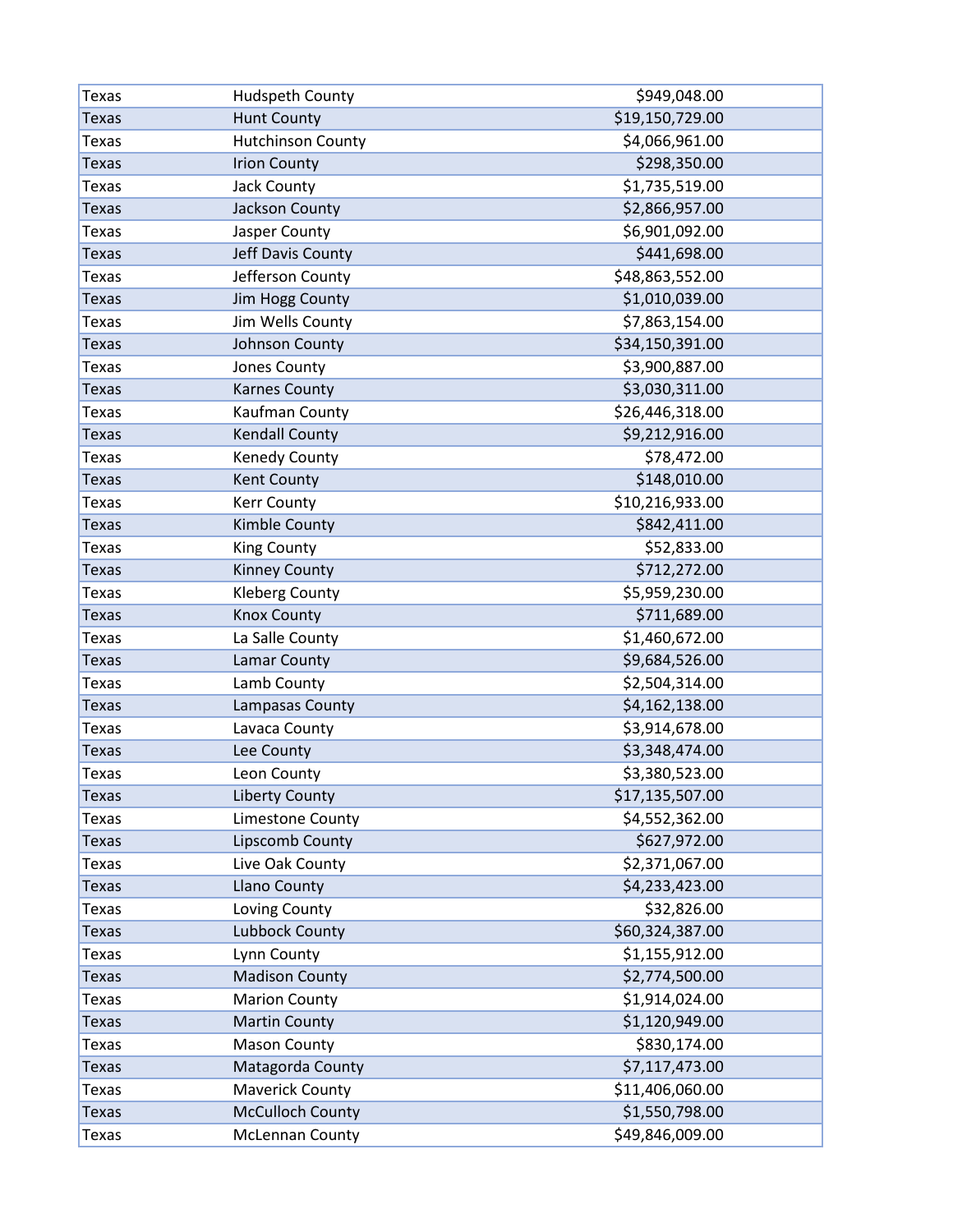| Texas        | <b>McMullen County</b>   | \$144,319.00     |
|--------------|--------------------------|------------------|
| <b>Texas</b> | <b>Medina County</b>     | \$10,019,587.00  |
| <b>Texas</b> | <b>Menard County</b>     | \$415,281.00     |
| <b>Texas</b> | <b>Midland County</b>    | \$34,347,543.00  |
| <b>Texas</b> | <b>Milam County</b>      | \$4,821,577.00   |
| <b>Texas</b> | Mills County             | \$946,523.00     |
| <b>Texas</b> | <b>Mitchell County</b>   | \$1,659,766.00   |
| <b>Texas</b> | Montague County          | \$3,849,414.00   |
| <b>Texas</b> | <b>Montgomery County</b> | \$117,978,581.00 |
| <b>Texas</b> | Moore County             | \$4,067,350.00   |
| <b>Texas</b> | <b>Morris County</b>     | \$2,406,224.00   |
| <b>Texas</b> | <b>Motley County</b>     | \$233,086.00     |
| <b>Texas</b> | Nacogdoches County       | \$12,665,113.00  |
| <b>Texas</b> | Navarro County           | \$9,733,863.00   |
| <b>Texas</b> | <b>Newton County</b>     | \$2,640,669.00   |
| <b>Texas</b> | <b>Nolan County</b>      | \$2,858,022.00   |
| <b>Texas</b> | <b>Nueces County</b>     | \$70,371,362.00  |
| <b>Texas</b> | <b>Ochiltree County</b>  | \$1,910,528.00   |
| Texas        | <b>Oldham County</b>     | \$410,231.00     |
| <b>Texas</b> | <b>Orange County</b>     | \$16,198,695.00  |
| <b>Texas</b> | Palo Pinto County        | \$5,669,621.00   |
| <b>Texas</b> | Panola County            | \$4,505,163.00   |
| <b>Texas</b> | <b>Parker County</b>     | \$27,752,377.00  |
| <b>Texas</b> | Parmer County            | \$1,865,659.00   |
| <b>Texas</b> | Pecos County             | \$3,073,432.00   |
| <b>Texas</b> | Polk County              | \$9,974,718.00   |
| <b>Texas</b> | <b>Potter County</b>     | \$22,806,487.00  |
| <b>Texas</b> | Presidio County          | \$1,302,173.00   |
| <b>Texas</b> | <b>Rains County</b>      | \$2,430,698.00   |
| <b>Texas</b> | <b>Randall County</b>    | \$26,749,136.00  |
| <b>Texas</b> | <b>Reagan County</b>     | \$747,623.00     |
| Texas        | <b>Real County</b>       | \$670,511.00     |
| <b>Texas</b> | <b>Red River County</b>  | \$2,335,327.00   |
| <b>Texas</b> | <b>Reeves County</b>     | \$3,103,151.00   |
| <b>Texas</b> | Refugio County           | \$1,349,568.00   |
| <b>Texas</b> | <b>Roberts County</b>    | \$165,879.00     |
| <b>Texas</b> | <b>Robertson County</b>  | \$3,316,424.00   |
| <b>Texas</b> | <b>Rockwall County</b>   | \$20,378,509.00  |
| <b>Texas</b> | <b>Runnels County</b>    | \$1,993,662.00   |
| <b>Texas</b> | <b>Rusk County</b>       | \$10,567,728.00  |
| <b>Texas</b> | Sabine County            | \$2,047,660.00   |
| <b>Texas</b> | San Augustine County     | \$1,599,941.00   |
| <b>Texas</b> | San Jacinto County       | \$5,605,522.00   |
| <b>Texas</b> | San Patricio County      | \$12,961,520.00  |
| <b>Texas</b> | San Saba County          | \$1,176,113.00   |
| <b>Texas</b> | <b>Schleicher County</b> | \$542,508.00     |
| <b>Texas</b> | <b>Scurry County</b>     | \$3,244,362.00   |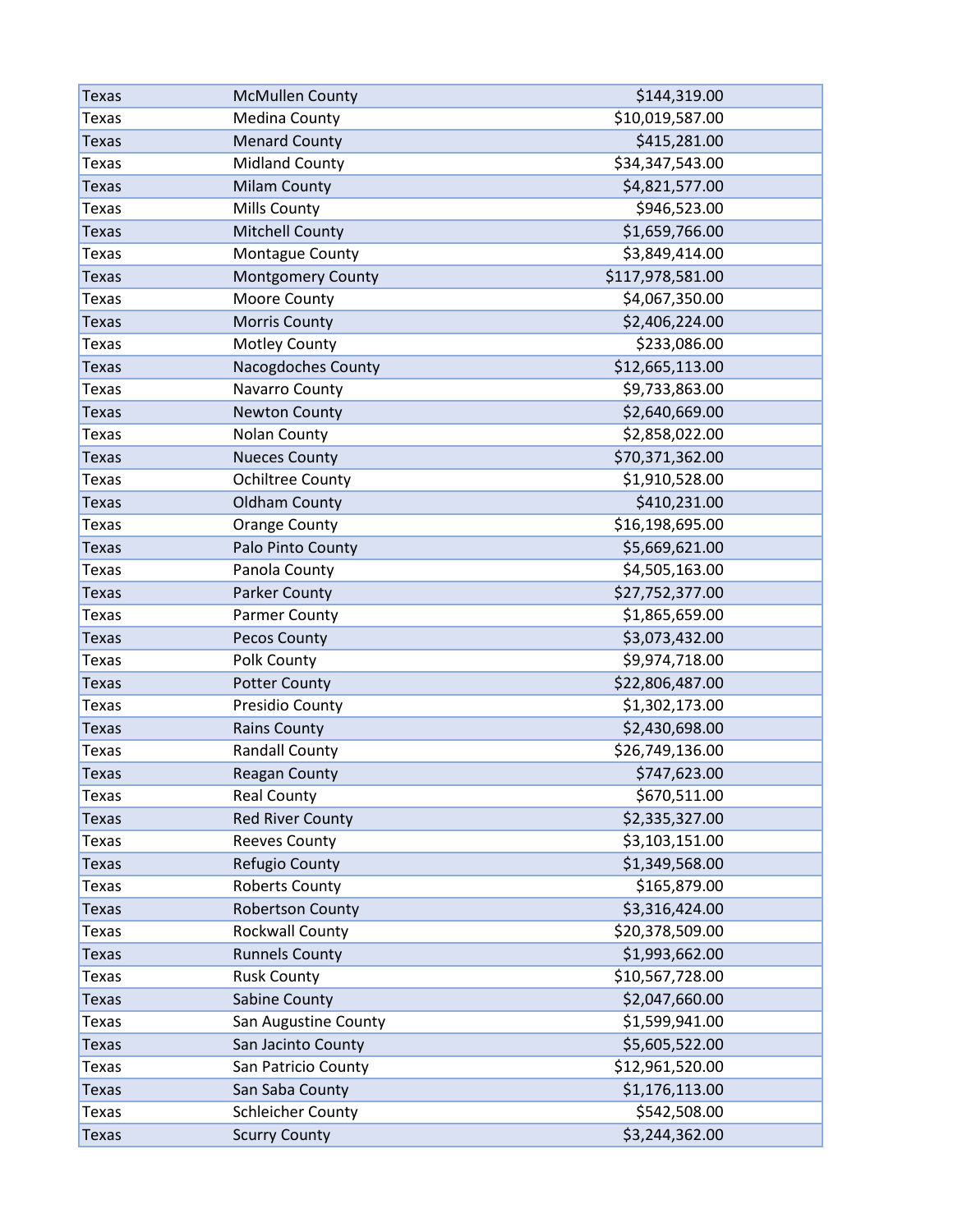| Texas        | Shackelford County         | \$634,188.00     |
|--------------|----------------------------|------------------|
| <b>Texas</b> | <b>Shelby County</b>       | \$4,909,178.00   |
| <b>Texas</b> | Sherman County             | \$586,988.00     |
| <b>Texas</b> | <b>Smith County</b>        | \$45,209,153.00  |
| <b>Texas</b> | Somervell County           | \$1,773,007.00   |
| <b>Texas</b> | <b>Starr County</b>        | \$12,554,203.00  |
| <b>Texas</b> | <b>Stephens County</b>     | \$1,819,236.00   |
| <b>Texas</b> | <b>Sterling County</b>     | \$250,762.00     |
| <b>Texas</b> | <b>Stonewall County</b>    | \$262,222.00     |
| <b>Texas</b> | <b>Sutton County</b>       | \$733,444.00     |
| <b>Texas</b> | <b>Swisher County</b>      | \$1,436,781.00   |
| Texas        | <b>Tarrant County</b>      | \$408,388,891.00 |
| <b>Texas</b> | <b>Taylor County</b>       | \$26,811,486.00  |
| <b>Texas</b> | <b>Terrell County</b>      | \$150,729.00     |
| <b>Texas</b> | <b>Terry County</b>        | \$2,396,318.00   |
| <b>Texas</b> | <b>Throckmorton County</b> | \$291,552.00     |
| <b>Texas</b> | <b>Titus County</b>        | \$6,361,304.00   |
| <b>Texas</b> | <b>Tom Green County</b>    | \$23,153,203.00  |
| <b>Texas</b> | <b>Travis County</b>       | \$247,450,630.00 |
| <b>Texas</b> | <b>Trinity County</b>      | \$2,845,785.00   |
| Texas        | <b>Tyler County</b>        | \$4,209,532.00   |
| <b>Texas</b> | <b>Upshur County</b>       | \$8,110,031.00   |
| <b>Texas</b> | <b>Upton County</b>        | \$710,329.00     |
| Texas        | <b>Uvalde County</b>       | \$5,194,126.00   |
| <b>Texas</b> | Val Verde County           | \$9,522,532.00   |
| <b>Texas</b> | Van Zandt County           | \$10,991,944.00  |
| <b>Texas</b> | Victoria County            | \$17,886,237.00  |
| <b>Texas</b> | <b>Walker County</b>       | \$14,173,761.00  |
| <b>Texas</b> | <b>Waller County</b>       | \$10,730,888.00  |
| <b>Texas</b> | <b>Ward County</b>         | \$2,330,471.00   |
| <b>Texas</b> | <b>Washington County</b>   | \$6,969,658.00   |
| Texas        | <b>Webb County</b>         | \$53,736,408.00  |
| <b>Texas</b> | <b>Wharton County</b>      | \$8,071,766.00   |
| <b>Texas</b> | <b>Wheeler County</b>      | \$982,069.00     |
| <b>Texas</b> | Wichita County             | \$25,684,127.00  |
| <b>Texas</b> | <b>Wilbarger County</b>    | \$2,480,229.00   |
| <b>Texas</b> | <b>Willacy County</b>      | \$4,148,541.00   |
| <b>Texas</b> | <b>Williamson County</b>   | \$114,707,609.00 |
| <b>Texas</b> | <b>Wilson County</b>       | \$9,919,749.00   |
| <b>Texas</b> | <b>Winkler County</b>      | \$1,555,849.00   |
| <b>Texas</b> | <b>Wise County</b>         | \$13,593,572.00  |
| <b>Texas</b> | <b>Wood County</b>         | \$8,845,417.00   |
| <b>Texas</b> | Yoakum County              | \$1,692,398.00   |
| <b>Texas</b> | <b>Young County</b>        | \$3,498,231.00   |
| <b>Texas</b> | Zapata County              | \$2,754,105.00   |
| <b>Texas</b> | Zavala County              | \$2,299,781.00   |
| Utah         | <b>Beaver County</b>       | \$1,303,339.00   |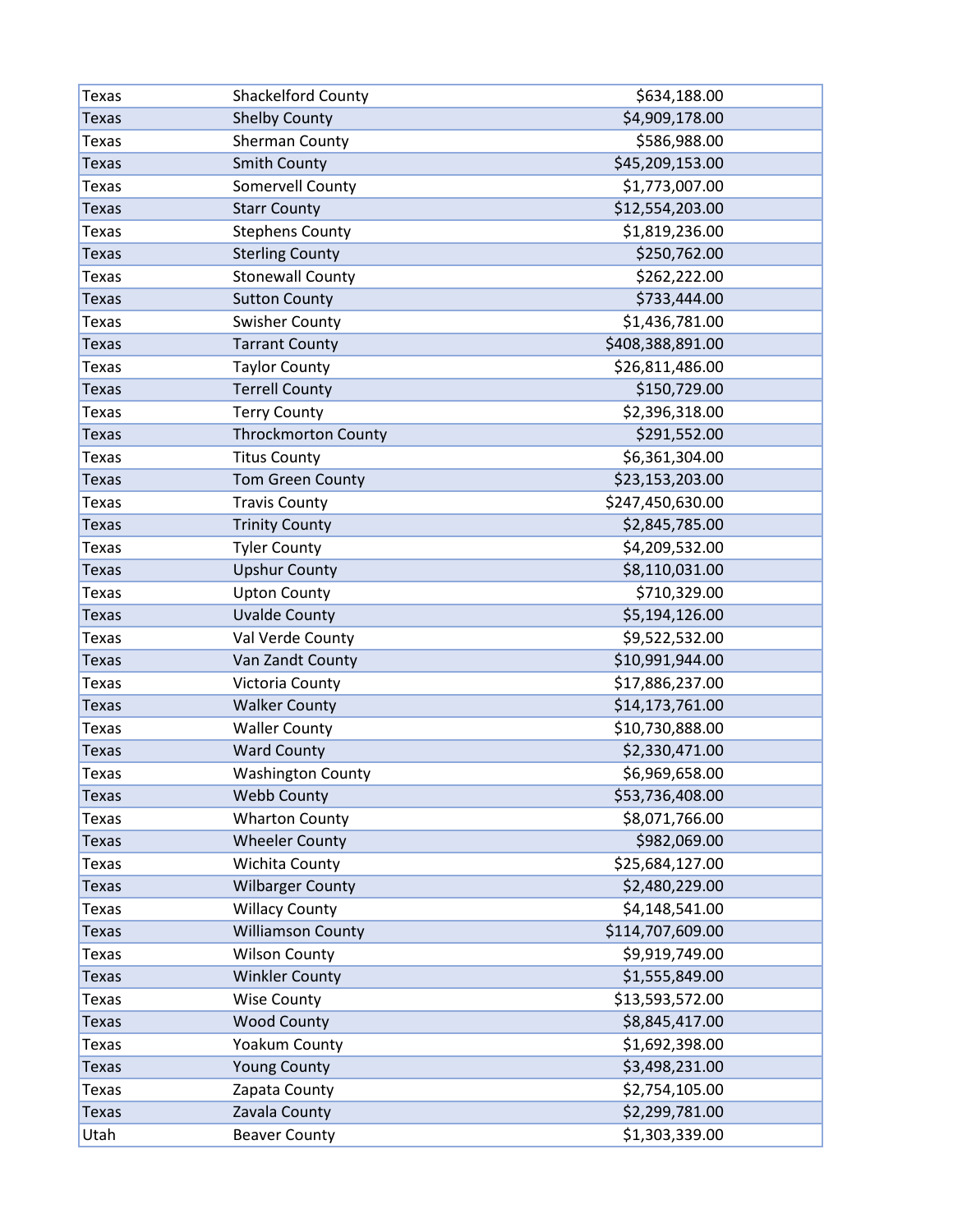| Utah<br>Cache County<br>\$24,918,634.00<br>Utah<br><b>Carbon County</b><br>\$3,974,698.00<br>Utah<br>Daggett County<br>\$184,526.00<br>\$69,048,017.00<br>Utah<br>Davis County<br>Utah<br>Duchesne County<br>\$3,872,723.00<br>Utah<br>\$1,944,714.00<br><b>Emery County</b><br>Garfield County<br>\$981,098.00<br>Utah<br><b>Grand County</b><br>\$1,894,600.00<br>Utah<br>Utah<br>\$10,651,833.00<br>Iron County<br>Juab County<br>\$2,334,161.00<br>Utah<br>Utah<br>\$1,531,763.00<br>Kane County<br>\$2,561,614.00<br>Utah<br><b>Millard County</b><br>\$2,354,945.00<br>Utah<br>Morgan County<br>\$287,278.00<br>Utah<br><b>Piute County</b><br>Utah<br><b>Rich County</b><br>\$482,294.00<br>\$225,401,283.00<br>Utah<br>Salt Lake County<br>\$2,973,400.00<br>Utah<br>San Juan County<br>Utah<br>\$6,009,538.00<br>Sanpete County<br>Utah<br>\$4,199,432.00<br>Sevier County<br>\$8,186,172.00<br>Utah<br><b>Summit County</b><br>Utah<br><b>Tooele County</b><br>\$14,035,464.00<br>Utah<br><b>Uintah County</b><br>\$6,940,911.00<br>\$123,581,190.00<br>Utah<br><b>Utah County</b><br>\$6,621,777.00<br>Utah<br><b>Wasatch County</b><br>Utah<br>\$34,488,172.00<br><b>Washington County</b><br>\$526,580.00<br>Utah<br><b>Wayne County</b><br>Utah<br><b>Weber County</b><br>\$50,543,325.00<br>$\ast$<br><b>Addison County</b><br>\$7,143,501.00<br>Vermont<br>\$6,889,632.00<br>$\ast$<br><b>Bennington County</b><br>Vermont<br>\$5,825,789.00<br>$\ast$<br>Caledonia County<br>Vermont<br>$\ast$<br>Chittenden County<br>\$31,811,180.00<br>Vermont<br><b>Essex County</b><br>\$1,197,091.00<br>$\ast$<br>Vermont<br>\$9,595,759.00<br>$\ast$<br>Franklin County<br>Vermont<br>$\ast$<br>\$1,405,314.00<br>Vermont<br><b>Grand Isle County</b><br>Lamoille County<br>\$4,926,271.00<br>$\ast$<br>Vermont<br>\$5,611,932.00<br>$\ast$<br><b>Orange County</b><br>Vermont<br>\$5,251,620.00<br>$\ast$<br>Vermont<br><b>Orleans County</b><br><b>Rutland County</b><br>\$11,302,920.00<br>$\ast$<br>Vermont<br>\$11,345,264.00<br>$\ast$<br>Vermont<br><b>Washington County</b><br>$\ast$ | Utah    | <b>Box Elder County</b> | \$10,886,278.00 |
|-------------------------------------------------------------------------------------------------------------------------------------------------------------------------------------------------------------------------------------------------------------------------------------------------------------------------------------------------------------------------------------------------------------------------------------------------------------------------------------------------------------------------------------------------------------------------------------------------------------------------------------------------------------------------------------------------------------------------------------------------------------------------------------------------------------------------------------------------------------------------------------------------------------------------------------------------------------------------------------------------------------------------------------------------------------------------------------------------------------------------------------------------------------------------------------------------------------------------------------------------------------------------------------------------------------------------------------------------------------------------------------------------------------------------------------------------------------------------------------------------------------------------------------------------------------------------------------------------------------------------------------------------------------------------------------------------------------------------------------------------------------------------------------------------------------------------------------------------------------------------------------------------------------------------------------------------------------------------------------------------------------------------------------------------------------------------------------------------------|---------|-------------------------|-----------------|
|                                                                                                                                                                                                                                                                                                                                                                                                                                                                                                                                                                                                                                                                                                                                                                                                                                                                                                                                                                                                                                                                                                                                                                                                                                                                                                                                                                                                                                                                                                                                                                                                                                                                                                                                                                                                                                                                                                                                                                                                                                                                                                       |         |                         |                 |
|                                                                                                                                                                                                                                                                                                                                                                                                                                                                                                                                                                                                                                                                                                                                                                                                                                                                                                                                                                                                                                                                                                                                                                                                                                                                                                                                                                                                                                                                                                                                                                                                                                                                                                                                                                                                                                                                                                                                                                                                                                                                                                       |         |                         |                 |
|                                                                                                                                                                                                                                                                                                                                                                                                                                                                                                                                                                                                                                                                                                                                                                                                                                                                                                                                                                                                                                                                                                                                                                                                                                                                                                                                                                                                                                                                                                                                                                                                                                                                                                                                                                                                                                                                                                                                                                                                                                                                                                       |         |                         |                 |
|                                                                                                                                                                                                                                                                                                                                                                                                                                                                                                                                                                                                                                                                                                                                                                                                                                                                                                                                                                                                                                                                                                                                                                                                                                                                                                                                                                                                                                                                                                                                                                                                                                                                                                                                                                                                                                                                                                                                                                                                                                                                                                       |         |                         |                 |
|                                                                                                                                                                                                                                                                                                                                                                                                                                                                                                                                                                                                                                                                                                                                                                                                                                                                                                                                                                                                                                                                                                                                                                                                                                                                                                                                                                                                                                                                                                                                                                                                                                                                                                                                                                                                                                                                                                                                                                                                                                                                                                       |         |                         |                 |
|                                                                                                                                                                                                                                                                                                                                                                                                                                                                                                                                                                                                                                                                                                                                                                                                                                                                                                                                                                                                                                                                                                                                                                                                                                                                                                                                                                                                                                                                                                                                                                                                                                                                                                                                                                                                                                                                                                                                                                                                                                                                                                       |         |                         |                 |
|                                                                                                                                                                                                                                                                                                                                                                                                                                                                                                                                                                                                                                                                                                                                                                                                                                                                                                                                                                                                                                                                                                                                                                                                                                                                                                                                                                                                                                                                                                                                                                                                                                                                                                                                                                                                                                                                                                                                                                                                                                                                                                       |         |                         |                 |
|                                                                                                                                                                                                                                                                                                                                                                                                                                                                                                                                                                                                                                                                                                                                                                                                                                                                                                                                                                                                                                                                                                                                                                                                                                                                                                                                                                                                                                                                                                                                                                                                                                                                                                                                                                                                                                                                                                                                                                                                                                                                                                       |         |                         |                 |
|                                                                                                                                                                                                                                                                                                                                                                                                                                                                                                                                                                                                                                                                                                                                                                                                                                                                                                                                                                                                                                                                                                                                                                                                                                                                                                                                                                                                                                                                                                                                                                                                                                                                                                                                                                                                                                                                                                                                                                                                                                                                                                       |         |                         |                 |
|                                                                                                                                                                                                                                                                                                                                                                                                                                                                                                                                                                                                                                                                                                                                                                                                                                                                                                                                                                                                                                                                                                                                                                                                                                                                                                                                                                                                                                                                                                                                                                                                                                                                                                                                                                                                                                                                                                                                                                                                                                                                                                       |         |                         |                 |
|                                                                                                                                                                                                                                                                                                                                                                                                                                                                                                                                                                                                                                                                                                                                                                                                                                                                                                                                                                                                                                                                                                                                                                                                                                                                                                                                                                                                                                                                                                                                                                                                                                                                                                                                                                                                                                                                                                                                                                                                                                                                                                       |         |                         |                 |
|                                                                                                                                                                                                                                                                                                                                                                                                                                                                                                                                                                                                                                                                                                                                                                                                                                                                                                                                                                                                                                                                                                                                                                                                                                                                                                                                                                                                                                                                                                                                                                                                                                                                                                                                                                                                                                                                                                                                                                                                                                                                                                       |         |                         |                 |
|                                                                                                                                                                                                                                                                                                                                                                                                                                                                                                                                                                                                                                                                                                                                                                                                                                                                                                                                                                                                                                                                                                                                                                                                                                                                                                                                                                                                                                                                                                                                                                                                                                                                                                                                                                                                                                                                                                                                                                                                                                                                                                       |         |                         |                 |
|                                                                                                                                                                                                                                                                                                                                                                                                                                                                                                                                                                                                                                                                                                                                                                                                                                                                                                                                                                                                                                                                                                                                                                                                                                                                                                                                                                                                                                                                                                                                                                                                                                                                                                                                                                                                                                                                                                                                                                                                                                                                                                       |         |                         |                 |
|                                                                                                                                                                                                                                                                                                                                                                                                                                                                                                                                                                                                                                                                                                                                                                                                                                                                                                                                                                                                                                                                                                                                                                                                                                                                                                                                                                                                                                                                                                                                                                                                                                                                                                                                                                                                                                                                                                                                                                                                                                                                                                       |         |                         |                 |
|                                                                                                                                                                                                                                                                                                                                                                                                                                                                                                                                                                                                                                                                                                                                                                                                                                                                                                                                                                                                                                                                                                                                                                                                                                                                                                                                                                                                                                                                                                                                                                                                                                                                                                                                                                                                                                                                                                                                                                                                                                                                                                       |         |                         |                 |
|                                                                                                                                                                                                                                                                                                                                                                                                                                                                                                                                                                                                                                                                                                                                                                                                                                                                                                                                                                                                                                                                                                                                                                                                                                                                                                                                                                                                                                                                                                                                                                                                                                                                                                                                                                                                                                                                                                                                                                                                                                                                                                       |         |                         |                 |
|                                                                                                                                                                                                                                                                                                                                                                                                                                                                                                                                                                                                                                                                                                                                                                                                                                                                                                                                                                                                                                                                                                                                                                                                                                                                                                                                                                                                                                                                                                                                                                                                                                                                                                                                                                                                                                                                                                                                                                                                                                                                                                       |         |                         |                 |
|                                                                                                                                                                                                                                                                                                                                                                                                                                                                                                                                                                                                                                                                                                                                                                                                                                                                                                                                                                                                                                                                                                                                                                                                                                                                                                                                                                                                                                                                                                                                                                                                                                                                                                                                                                                                                                                                                                                                                                                                                                                                                                       |         |                         |                 |
|                                                                                                                                                                                                                                                                                                                                                                                                                                                                                                                                                                                                                                                                                                                                                                                                                                                                                                                                                                                                                                                                                                                                                                                                                                                                                                                                                                                                                                                                                                                                                                                                                                                                                                                                                                                                                                                                                                                                                                                                                                                                                                       |         |                         |                 |
|                                                                                                                                                                                                                                                                                                                                                                                                                                                                                                                                                                                                                                                                                                                                                                                                                                                                                                                                                                                                                                                                                                                                                                                                                                                                                                                                                                                                                                                                                                                                                                                                                                                                                                                                                                                                                                                                                                                                                                                                                                                                                                       |         |                         |                 |
|                                                                                                                                                                                                                                                                                                                                                                                                                                                                                                                                                                                                                                                                                                                                                                                                                                                                                                                                                                                                                                                                                                                                                                                                                                                                                                                                                                                                                                                                                                                                                                                                                                                                                                                                                                                                                                                                                                                                                                                                                                                                                                       |         |                         |                 |
|                                                                                                                                                                                                                                                                                                                                                                                                                                                                                                                                                                                                                                                                                                                                                                                                                                                                                                                                                                                                                                                                                                                                                                                                                                                                                                                                                                                                                                                                                                                                                                                                                                                                                                                                                                                                                                                                                                                                                                                                                                                                                                       |         |                         |                 |
|                                                                                                                                                                                                                                                                                                                                                                                                                                                                                                                                                                                                                                                                                                                                                                                                                                                                                                                                                                                                                                                                                                                                                                                                                                                                                                                                                                                                                                                                                                                                                                                                                                                                                                                                                                                                                                                                                                                                                                                                                                                                                                       |         |                         |                 |
|                                                                                                                                                                                                                                                                                                                                                                                                                                                                                                                                                                                                                                                                                                                                                                                                                                                                                                                                                                                                                                                                                                                                                                                                                                                                                                                                                                                                                                                                                                                                                                                                                                                                                                                                                                                                                                                                                                                                                                                                                                                                                                       |         |                         |                 |
|                                                                                                                                                                                                                                                                                                                                                                                                                                                                                                                                                                                                                                                                                                                                                                                                                                                                                                                                                                                                                                                                                                                                                                                                                                                                                                                                                                                                                                                                                                                                                                                                                                                                                                                                                                                                                                                                                                                                                                                                                                                                                                       |         |                         |                 |
|                                                                                                                                                                                                                                                                                                                                                                                                                                                                                                                                                                                                                                                                                                                                                                                                                                                                                                                                                                                                                                                                                                                                                                                                                                                                                                                                                                                                                                                                                                                                                                                                                                                                                                                                                                                                                                                                                                                                                                                                                                                                                                       |         |                         |                 |
|                                                                                                                                                                                                                                                                                                                                                                                                                                                                                                                                                                                                                                                                                                                                                                                                                                                                                                                                                                                                                                                                                                                                                                                                                                                                                                                                                                                                                                                                                                                                                                                                                                                                                                                                                                                                                                                                                                                                                                                                                                                                                                       |         |                         |                 |
|                                                                                                                                                                                                                                                                                                                                                                                                                                                                                                                                                                                                                                                                                                                                                                                                                                                                                                                                                                                                                                                                                                                                                                                                                                                                                                                                                                                                                                                                                                                                                                                                                                                                                                                                                                                                                                                                                                                                                                                                                                                                                                       |         |                         |                 |
|                                                                                                                                                                                                                                                                                                                                                                                                                                                                                                                                                                                                                                                                                                                                                                                                                                                                                                                                                                                                                                                                                                                                                                                                                                                                                                                                                                                                                                                                                                                                                                                                                                                                                                                                                                                                                                                                                                                                                                                                                                                                                                       |         |                         |                 |
|                                                                                                                                                                                                                                                                                                                                                                                                                                                                                                                                                                                                                                                                                                                                                                                                                                                                                                                                                                                                                                                                                                                                                                                                                                                                                                                                                                                                                                                                                                                                                                                                                                                                                                                                                                                                                                                                                                                                                                                                                                                                                                       |         |                         |                 |
|                                                                                                                                                                                                                                                                                                                                                                                                                                                                                                                                                                                                                                                                                                                                                                                                                                                                                                                                                                                                                                                                                                                                                                                                                                                                                                                                                                                                                                                                                                                                                                                                                                                                                                                                                                                                                                                                                                                                                                                                                                                                                                       |         |                         |                 |
|                                                                                                                                                                                                                                                                                                                                                                                                                                                                                                                                                                                                                                                                                                                                                                                                                                                                                                                                                                                                                                                                                                                                                                                                                                                                                                                                                                                                                                                                                                                                                                                                                                                                                                                                                                                                                                                                                                                                                                                                                                                                                                       |         |                         |                 |
|                                                                                                                                                                                                                                                                                                                                                                                                                                                                                                                                                                                                                                                                                                                                                                                                                                                                                                                                                                                                                                                                                                                                                                                                                                                                                                                                                                                                                                                                                                                                                                                                                                                                                                                                                                                                                                                                                                                                                                                                                                                                                                       |         |                         |                 |
|                                                                                                                                                                                                                                                                                                                                                                                                                                                                                                                                                                                                                                                                                                                                                                                                                                                                                                                                                                                                                                                                                                                                                                                                                                                                                                                                                                                                                                                                                                                                                                                                                                                                                                                                                                                                                                                                                                                                                                                                                                                                                                       |         |                         |                 |
|                                                                                                                                                                                                                                                                                                                                                                                                                                                                                                                                                                                                                                                                                                                                                                                                                                                                                                                                                                                                                                                                                                                                                                                                                                                                                                                                                                                                                                                                                                                                                                                                                                                                                                                                                                                                                                                                                                                                                                                                                                                                                                       |         |                         |                 |
|                                                                                                                                                                                                                                                                                                                                                                                                                                                                                                                                                                                                                                                                                                                                                                                                                                                                                                                                                                                                                                                                                                                                                                                                                                                                                                                                                                                                                                                                                                                                                                                                                                                                                                                                                                                                                                                                                                                                                                                                                                                                                                       |         |                         |                 |
|                                                                                                                                                                                                                                                                                                                                                                                                                                                                                                                                                                                                                                                                                                                                                                                                                                                                                                                                                                                                                                                                                                                                                                                                                                                                                                                                                                                                                                                                                                                                                                                                                                                                                                                                                                                                                                                                                                                                                                                                                                                                                                       |         |                         |                 |
|                                                                                                                                                                                                                                                                                                                                                                                                                                                                                                                                                                                                                                                                                                                                                                                                                                                                                                                                                                                                                                                                                                                                                                                                                                                                                                                                                                                                                                                                                                                                                                                                                                                                                                                                                                                                                                                                                                                                                                                                                                                                                                       |         |                         |                 |
|                                                                                                                                                                                                                                                                                                                                                                                                                                                                                                                                                                                                                                                                                                                                                                                                                                                                                                                                                                                                                                                                                                                                                                                                                                                                                                                                                                                                                                                                                                                                                                                                                                                                                                                                                                                                                                                                                                                                                                                                                                                                                                       | Vermont | <b>Windham County</b>   | \$8,201,129.00  |
| <b>Windsor County</b><br>\$10,695,148.00<br>$\ast$<br>Vermont                                                                                                                                                                                                                                                                                                                                                                                                                                                                                                                                                                                                                                                                                                                                                                                                                                                                                                                                                                                                                                                                                                                                                                                                                                                                                                                                                                                                                                                                                                                                                                                                                                                                                                                                                                                                                                                                                                                                                                                                                                         |         |                         |                 |
| Virgin Islands<br>St. Croix Island<br>\$9,828,651.00<br>$\ast$                                                                                                                                                                                                                                                                                                                                                                                                                                                                                                                                                                                                                                                                                                                                                                                                                                                                                                                                                                                                                                                                                                                                                                                                                                                                                                                                                                                                                                                                                                                                                                                                                                                                                                                                                                                                                                                                                                                                                                                                                                        |         |                         |                 |
| Virgin Islands<br>St. John Island<br>\$809,974.00<br>$\ast$                                                                                                                                                                                                                                                                                                                                                                                                                                                                                                                                                                                                                                                                                                                                                                                                                                                                                                                                                                                                                                                                                                                                                                                                                                                                                                                                                                                                                                                                                                                                                                                                                                                                                                                                                                                                                                                                                                                                                                                                                                           |         |                         |                 |
| Virgin Islands<br>St. Thomas Island<br>\$10,029,299.00<br>$\ast$                                                                                                                                                                                                                                                                                                                                                                                                                                                                                                                                                                                                                                                                                                                                                                                                                                                                                                                                                                                                                                                                                                                                                                                                                                                                                                                                                                                                                                                                                                                                                                                                                                                                                                                                                                                                                                                                                                                                                                                                                                      |         |                         |                 |
| \$6,277,004.00<br>Virginia<br><b>Accomack County</b>                                                                                                                                                                                                                                                                                                                                                                                                                                                                                                                                                                                                                                                                                                                                                                                                                                                                                                                                                                                                                                                                                                                                                                                                                                                                                                                                                                                                                                                                                                                                                                                                                                                                                                                                                                                                                                                                                                                                                                                                                                                  |         |                         |                 |
| Virginia<br><b>Albemarle County</b><br>\$21,236,071.00                                                                                                                                                                                                                                                                                                                                                                                                                                                                                                                                                                                                                                                                                                                                                                                                                                                                                                                                                                                                                                                                                                                                                                                                                                                                                                                                                                                                                                                                                                                                                                                                                                                                                                                                                                                                                                                                                                                                                                                                                                                |         |                         |                 |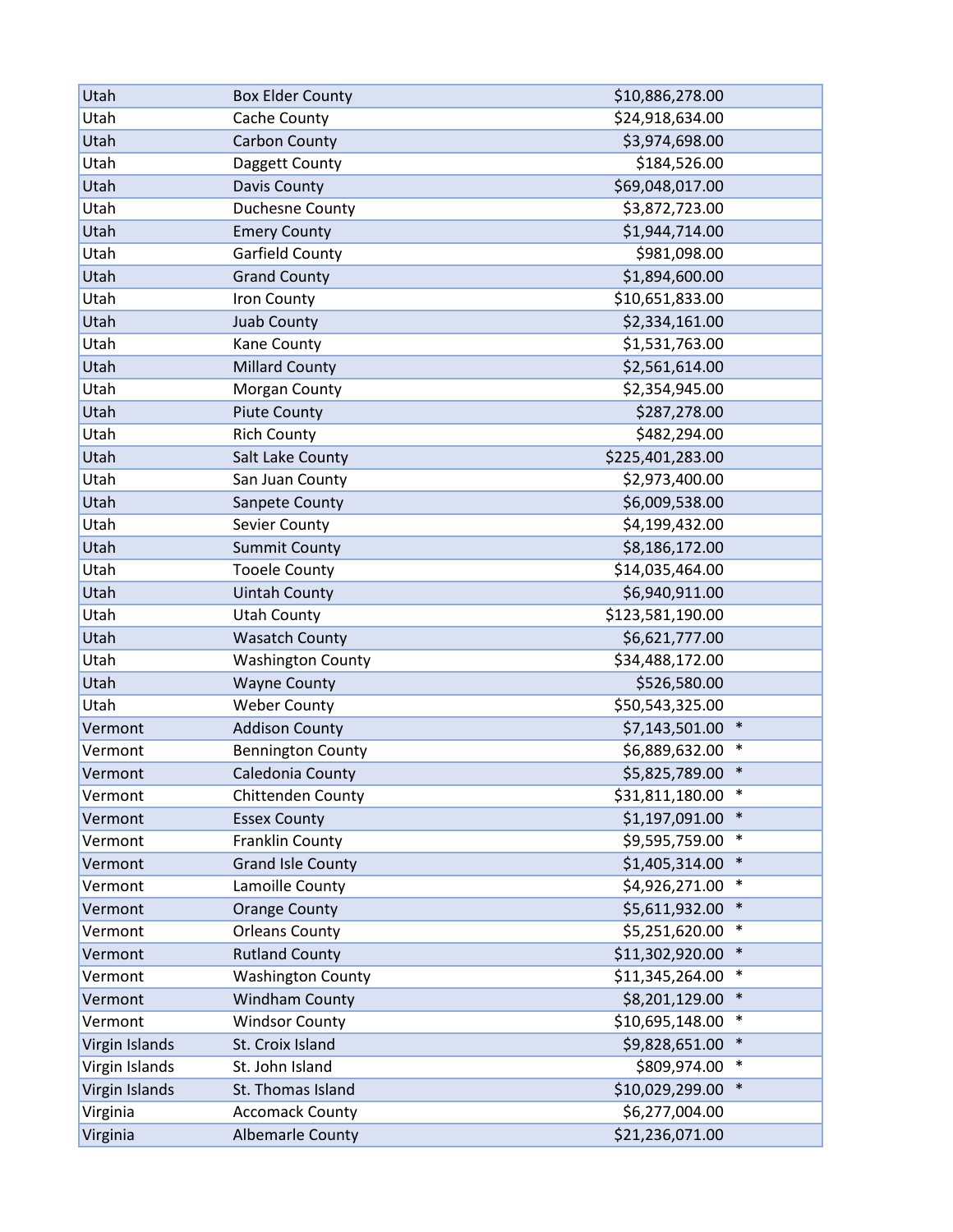| Virginia | Alexandria city              | \$30,967,020.00  |
|----------|------------------------------|------------------|
| Virginia | <b>Alleghany County</b>      | \$2,886,381.00   |
| Virginia | Amelia County                | \$2,553,262.00   |
| Virginia | <b>Amherst County</b>        | \$6,138,901.00   |
| Virginia | Appomattox County            | \$3,090,525.00   |
| Virginia | <b>Arlington County</b>      | \$46,003,782.00  |
| Virginia | Augusta County               | \$14,676,256.00  |
| Virginia | <b>Bath County</b>           | \$805,506.00     |
| Virginia | <b>Bedford County</b>        | \$15,344,241.00  |
| Virginia | <b>Bland County</b>          | \$1,219,816.00   |
| Virginia | <b>Botetourt County</b>      | \$6,491,249.00   |
| Virginia | <b>Bristol city</b>          | \$3,255,822.00   |
| Virginia | <b>Brunswick County</b>      | \$3,152,681.00   |
| Virginia | <b>Buchanan County</b>       | \$4,079,781.00   |
| Virginia | <b>Buckingham County</b>     | \$3,330,798.00   |
| Virginia | Buena Vista city             | \$1,258,276.00   |
| Virginia | Campbell County              | \$10,660,768.00  |
| Virginia | <b>Caroline County</b>       | \$5,967,971.00   |
| Virginia | Carroll County               | \$5,786,553.00   |
| Virginia | <b>Charles City County</b>   | \$1,352,481.00   |
| Virginia | Charlotte County             | \$2,307,551.00   |
| Virginia | Charlottesville city         | \$9,180,866.00   |
| Virginia | Chesapeake city              | \$47,556,329.00  |
| Virginia | Chesterfield County          | \$68,527,653.00  |
| Virginia | <b>Clarke County</b>         | \$2,839,569.00   |
| Virginia | <b>Colonial Heights city</b> | \$3,373,919.00   |
| Virginia | Covington city               | \$1,075,692.00   |
| Virginia | <b>Craig County</b>          | \$996,637.00     |
| Virginia | <b>Culpeper County</b>       | \$10,217,905.00  |
| Virginia | <b>Cumberland County</b>     | \$1,929,175.00   |
| Virginia | Danville city                | \$7,778,078.00   |
| Virginia | <b>Dickenson County</b>      | \$2,781,104.00   |
| Virginia | Dinwiddie County             | \$5,544,337.00   |
| Virginia | Emporia city                 | \$1,038,398.00   |
| Virginia | <b>Essex County</b>          | \$2,127,492.00   |
| Virginia | <b>Fairfax County</b>        | \$222,894,638.00 |
| Virginia | Fairfax city                 | \$4,665,409.00   |
| Virginia | Falls Church city            | \$2,839,181.00   |
| Virginia | <b>Fauquier County</b>       | \$13,834,039.00  |
| Virginia | <b>Floyd County</b>          | \$3,059,059.00   |
| Virginia | Fluvanna County              | \$5,296,878.00   |
| Virginia | <b>Franklin County</b>       | \$10,885,502.00  |
| Virginia | Franklin city                | \$1,547,496.00   |
| Virginia | <b>Frederick County</b>      | \$17,348,003.00  |
| Virginia | Fredericksburg city          | \$5,639,903.00   |
| Virginia | Galax city                   | \$1,232,830.00   |
| Virginia | <b>Giles County</b>          | \$3,247,664.00   |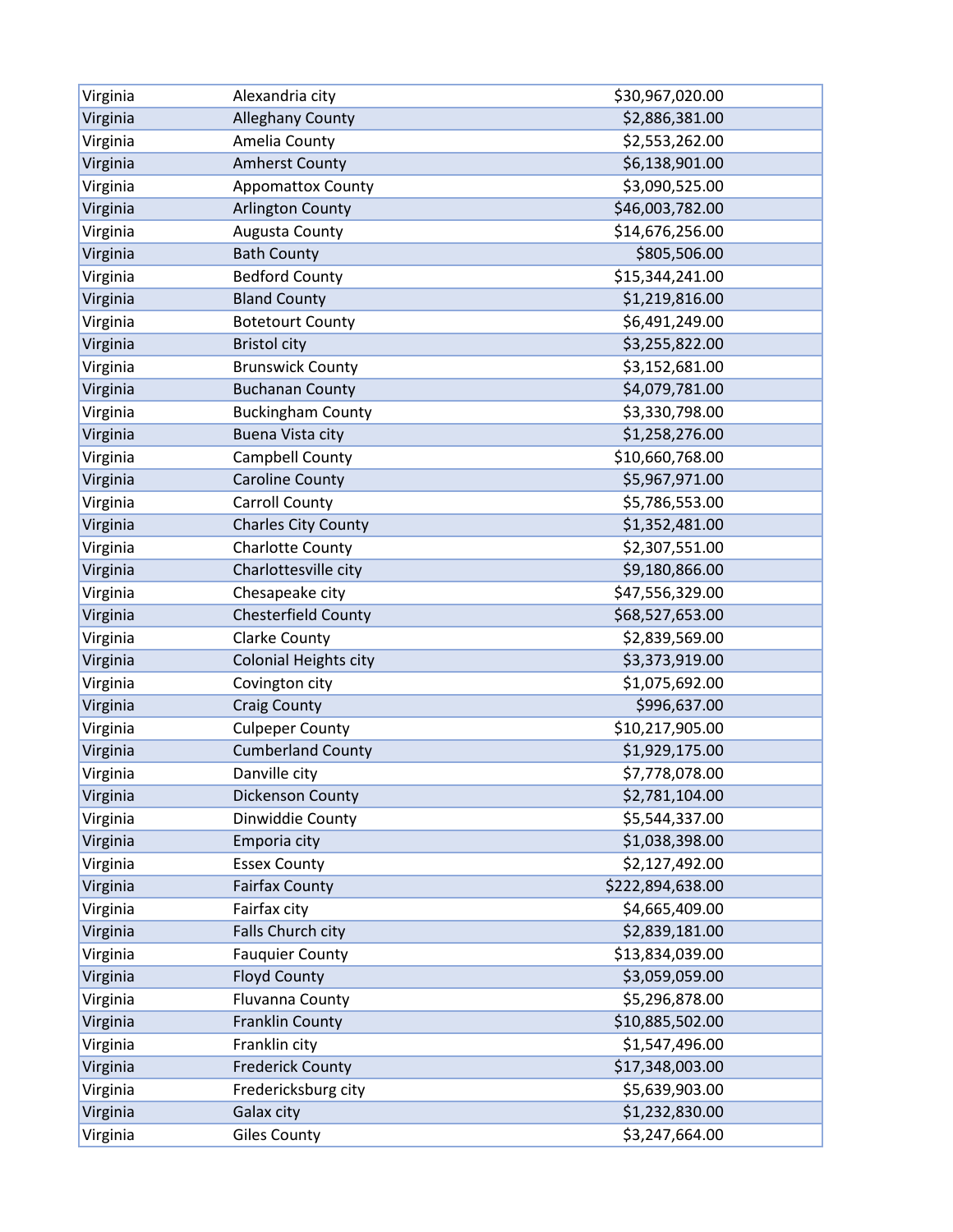| Virginia | <b>Gloucester County</b>  | \$7,254,411.00  |
|----------|---------------------------|-----------------|
| Virginia | Goochland County          | \$4,613,742.00  |
| Virginia | <b>Grayson County</b>     | \$3,020,405.00  |
| Virginia | <b>Greene County</b>      | \$3,849,608.00  |
| Virginia | <b>Greensville County</b> | \$2,201,885.00  |
| Virginia | <b>Halifax County</b>     | \$6,586,814.00  |
| Virginia | Hampton city              | \$26,126,991.00 |
| Virginia | <b>Hanover County</b>     | \$20,932,282.00 |
| Virginia | Harrisonburg city         | \$10,297,736.00 |
| Virginia | <b>Henrico County</b>     | \$64,257,518.00 |
| Virginia | <b>Henry County</b>       | \$9,820,105.00  |
| Virginia | <b>Highland County</b>    | \$425,382.00    |
| Virginia | Hopewell city             | \$4,375,994.00  |
| Virginia | Isle of Wight County      | \$7,207,988.00  |
| Virginia | James City County         | \$14,863,696.00 |
| Virginia | King George County        | \$5,212,578.00  |
| Virginia | King William County       | \$3,330,798.00  |
| Virginia | King and Queen County     | \$1,364,524.00  |
| Virginia | Lancaster County          | \$2,059,508.00  |
| Virginia | Lee County                | \$4,549,643.00  |
| Virginia | Lexington city            | \$1,446,298.00  |
| Virginia | Loudoun County            | \$80,324,909.00 |
| Virginia | Louisa County             | \$7,301,611.00  |
| Virginia | Lunenburg County          | \$2,368,930.00  |
| Virginia | Lynchburg city            | \$15,960,171.00 |
| Virginia | <b>Madison County</b>     | \$2,575,794.00  |
| Virginia | Manassas Park city        | \$3,394,897.00  |
| Virginia | Manassas city             | \$7,980,280.00  |
| Virginia | Martinsville city         | \$2,438,467.00  |
| Virginia | <b>Mathews County</b>     | \$1,715,901.00  |
| Virginia | <b>Mecklenburg County</b> | \$5,941,166.00  |
| Virginia | Middlesex County          | \$2,055,429.00  |
| Virginia | Montgomery County         | \$19,139,269.00 |
| Virginia | <b>Nelson County</b>      | \$2,899,977.00  |
| Virginia | <b>New Kent County</b>    | \$4,485,156.00  |
| Virginia | Newport News city         | \$34,812,355.00 |
| Virginia | Norfolk city              | \$47,149,788.00 |
| Virginia | Northampton County        | \$2,274,530.00  |
| Virginia | Northumberland County     | \$2,349,312.00  |
| Virginia | Norton city               | \$773,263.00    |
| Virginia | Nottoway County           | \$2,958,637.00  |
| Virginia | <b>Orange County</b>      | \$7,196,722.00  |
| Virginia | Page County               | \$4,642,683.00  |
| Virginia | <b>Patrick County</b>     | \$3,420,148.00  |
| Virginia | Petersburg city           | \$6,088,593.00  |
| Virginia | Pittsylvania County       | \$11,723,057.00 |
| Virginia | Poquoson city             | \$2,383,498.00  |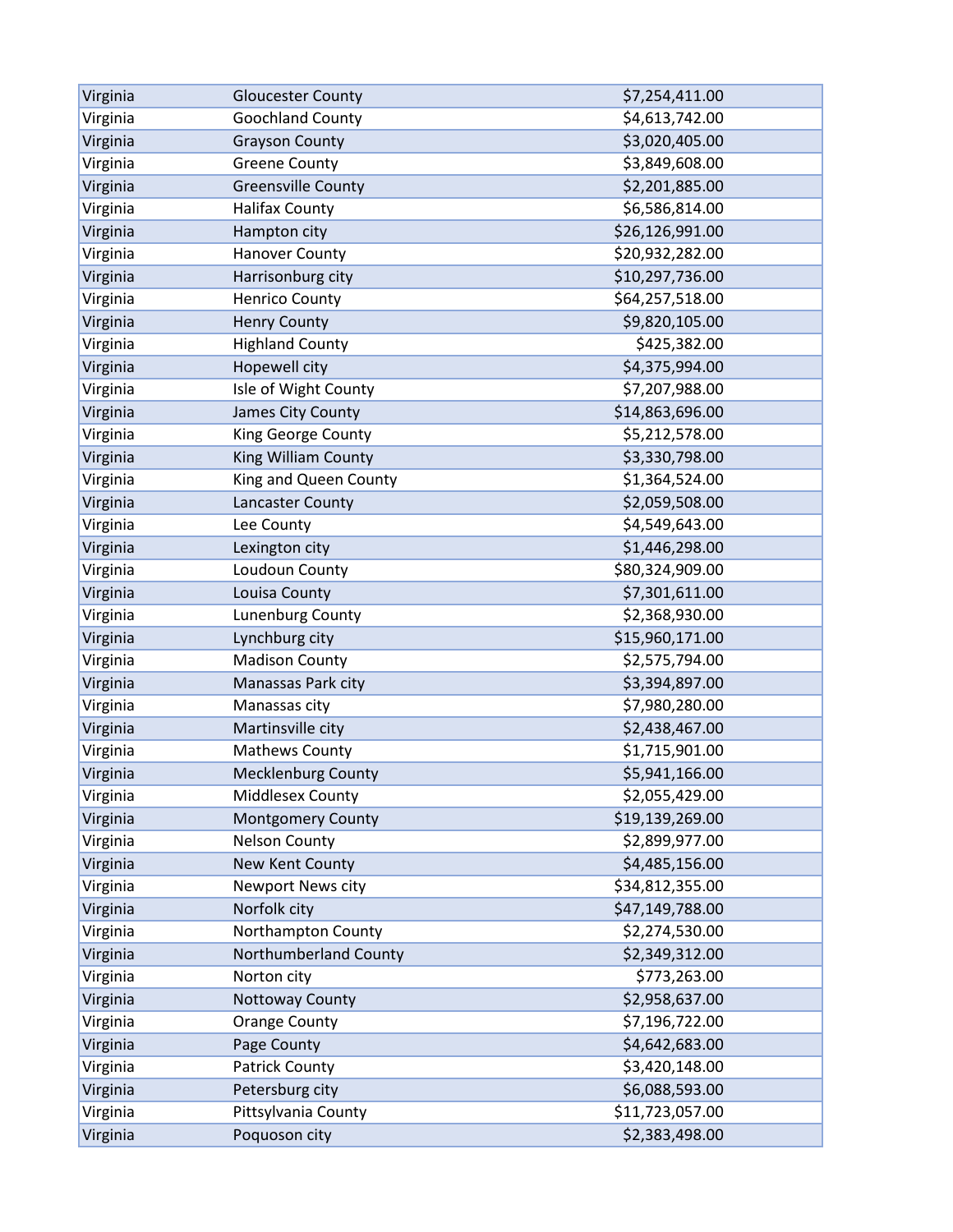| Virginia   | Portsmouth city              | \$18,335,705.00 |
|------------|------------------------------|-----------------|
| Virginia   | Powhatan County              | \$5,759,553.00  |
| Virginia   | <b>Prince Edward County</b>  | \$4,429,021.00  |
| Virginia   | <b>Prince George County</b>  | \$7,449,621.00  |
| Virginia   | <b>Prince William County</b> | \$91,357,060.00 |
| Virginia   | Pulaski County               | \$6,609,346.00  |
| Virginia   | Radford city                 | \$3,544,654.00  |
| Virginia   | Rappahannock County          | \$1,431,536.00  |
| Virginia   | <b>Richmond County</b>       | \$1,752,612.00  |
| Virginia   | Richmond city                | \$44,759,492.00 |
| Virginia   | Roanoke County               | \$18,294,526.00 |
| Virginia   | Roanoke city                 | \$19,257,365.00 |
| Virginia   | Rockbridge County            | \$4,384,541.00  |
| Virginia   | Rockingham County            | \$15,917,438.00 |
| Virginia   | <b>Russell County</b>        | \$5,164,019.00  |
| Virginia   | Salem city                   | \$4,914,423.00  |
| Virginia   | <b>Scott County</b>          | \$4,188,943.00  |
| Virginia   | Shenandoah County            | \$8,471,897.00  |
| Virginia   | Smyth County                 | \$5,847,349.00  |
| Virginia   | Southampton County           | \$3,424,615.00  |
| Virginia   | Spotsylvania County          | \$26,458,167.00 |
| Virginia   | <b>Stafford County</b>       | \$29,695,536.00 |
| Virginia   | Staunton city                | \$4,842,749.00  |
| Virginia   | Suffolk city                 | \$17,890,899.00 |
| Virginia   | <b>Surry County</b>          | \$1,247,398.00  |
| Virginia   | <b>Sussex County</b>         | \$2,167,505.00  |
| Virginia   | <b>Tazewell County</b>       | \$7,885,103.00  |
| Virginia   | Virginia Beach city          | \$87,402,174.00 |
| Virginia   | <b>Warren County</b>         | \$7,801,386.00  |
| Virginia   | <b>Washington County</b>     | \$10,438,365.00 |
| Virginia   | Waynesboro city              | \$4,395,612.00  |
| Virginia   | <b>Westmoreland County</b>   | \$3,499,203.00  |
| Virginia   | Williamsburg city            | \$2,904,639.00  |
| Virginia   | Winchester city              | \$5,453,822.00  |
| Virginia   | <b>Wise County</b>           | \$7,261,210.00  |
| Virginia   | <b>Wythe County</b>          | \$5,571,531.00  |
| Virginia   | <b>York County</b>           | \$13,262,590.00 |
| Washington | <b>Adams County</b>          | \$3,881,463.00  |
| Washington | <b>Asotin County</b>         | \$4,386,289.00  |
| Washington | <b>Benton County</b>         | \$39,700,361.00 |
| Washington | Chelan County                | \$14,995,195.00 |
| Washington | <b>Clallam County</b>        | \$15,020,640.00 |
| Washington | <b>Clark County</b>          | \$94,835,091.00 |
| Washington | Columbia County              | \$774,040.00    |
| Washington | Cowlitz County               | \$21,481,394.00 |
| Washington | Douglas County               | \$8,435,574.00  |
| Washington | <b>Ferry County</b>          | \$1,481,455.00  |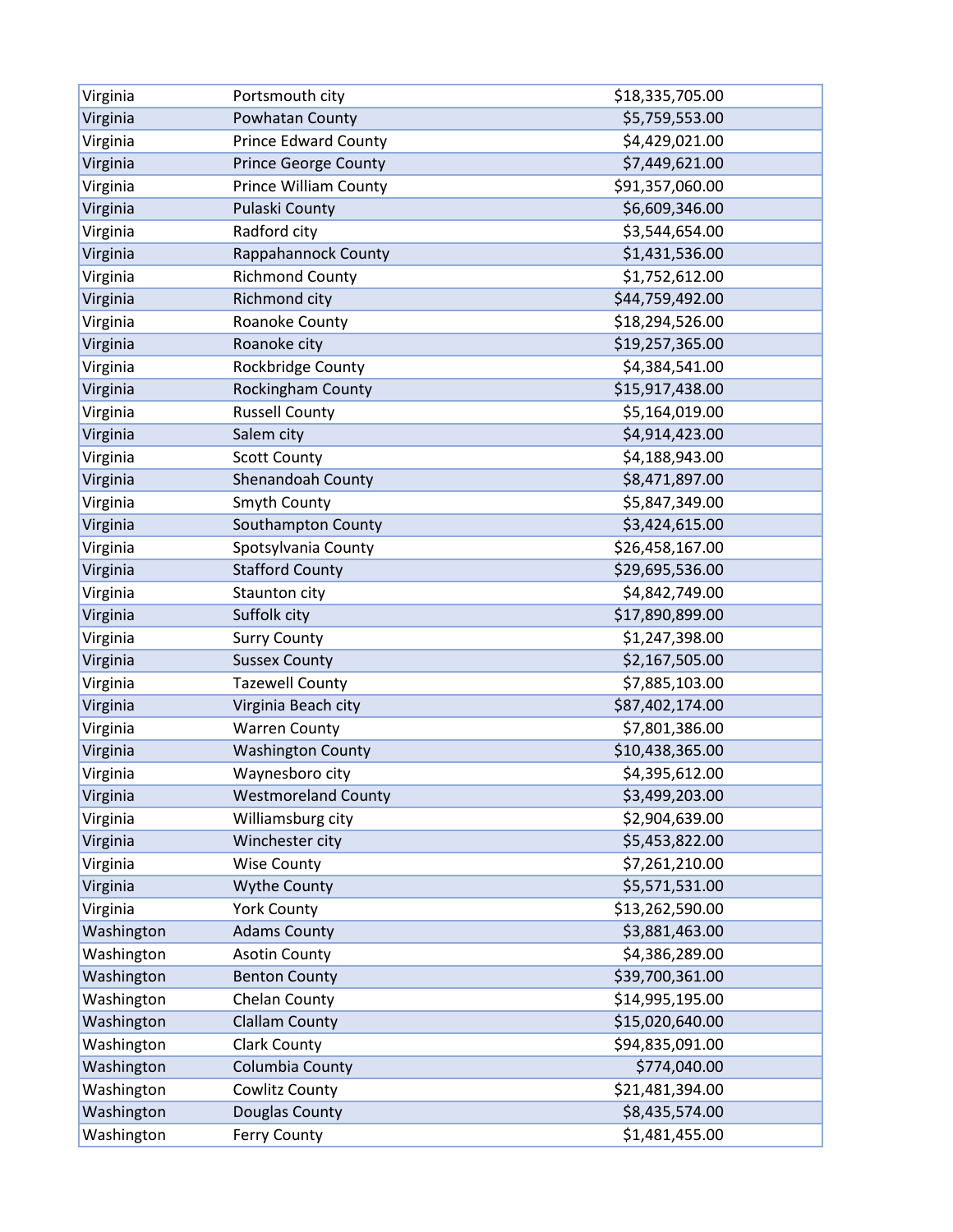| Washington    | <b>Franklin County</b>     | \$18,495,757.00  |
|---------------|----------------------------|------------------|
| Washington    | Garfield County            | \$432,180.00     |
| Washington    | <b>Grant County</b>        | \$18,983,490.00  |
| Washington    | <b>Grays Harbor County</b> | \$14,579,719.00  |
| Washington    | <b>Island County</b>       | \$16,537,641.00  |
| Washington    | Jefferson County           | \$6,258,552.00   |
| Washington    | <b>King County</b>         | \$437,576,495.00 |
| Washington    | Kitsap County              | \$52,730,448.00  |
| Washington    | <b>Kittitas County</b>     | \$9,310,812.00   |
| Washington    | Klickitat County           | \$4,355,793.00   |
| Washington    | Lewis County               | \$15,676,389.00  |
| Washington    | Lincoln County             | \$2,124,773.00   |
| Washington    | <b>Mason County</b>        | \$12,968,901.00  |
| Washington    | Okanogan County            | \$8,205,208.00   |
| Washington    | Pacific County             | \$4,364,728.00   |
| Washington    | Pend Oreille County        | \$2,665,726.00   |
| Washington    | <b>Pierce County</b>       | \$175,781,756.00 |
| Washington    | San Juan County            | \$3,415,097.00   |
| Washington    | <b>Skagit County</b>       | \$25,096,557.00  |
| Washington    | Skamania County            | \$2,346,981.00   |
| Washington    | Snohomish County           | \$159,679,985.00 |
| Washington    | Spokane County             | \$101,547,383.00 |
| Washington    | <b>Stevens County</b>      | \$8,881,157.00   |
| Washington    | <b>Thurston County</b>     | \$56,433,212.00  |
| Washington    | Wahkiakum County           | \$871,741.00     |
| Washington    | Walla Walla County         | \$11,801,918.00  |
| Washington    | <b>Whatcom County</b>      | \$44,528,542.00  |
| Washington    | <b>Whitman County</b>      | \$9,732,115.00   |
| Washington    | Yakima County              | \$48,729,139.00  |
| West Virginia | <b>Barbour County</b>      | \$3,193,472.00   |
| West Virginia | <b>Berkeley County</b>     | \$23,147,570.00  |
| West Virginia | <b>Boone County</b>        | \$4,167,771.00   |
| West Virginia | <b>Braxton County</b>      | \$2,710,984.00   |
| West Virginia | <b>Brooke County</b>       | \$4,261,394.00   |
| West Virginia | <b>Cabell County</b>       | \$17,859,238.00  |
| West Virginia | Calhoun County             | \$1,380,840.00   |
| West Virginia | <b>Clay County</b>         | \$1,652,579.00   |
| West Virginia | Doddridge County           | \$1,640,925.00   |
| West Virginia | <b>Fayette County</b>      | \$8,236,868.00   |
| West Virginia | <b>Gilmer County</b>       | \$1,519,526.00   |
| West Virginia | <b>Grant County</b>        | \$2,246,948.00   |
| West Virginia | <b>Greenbrier County</b>   | \$6,732,687.00   |
| West Virginia | Hampshire County           | \$4,501,472.00   |
| West Virginia | Hancock County             | \$5,596,005.00   |
| West Virginia | <b>Hardy County</b>        | \$2,675,827.00   |
| West Virginia | <b>Harrison County</b>     | \$13,063,690.00  |
| West Virginia | Jackson County             | \$5,550,553.00   |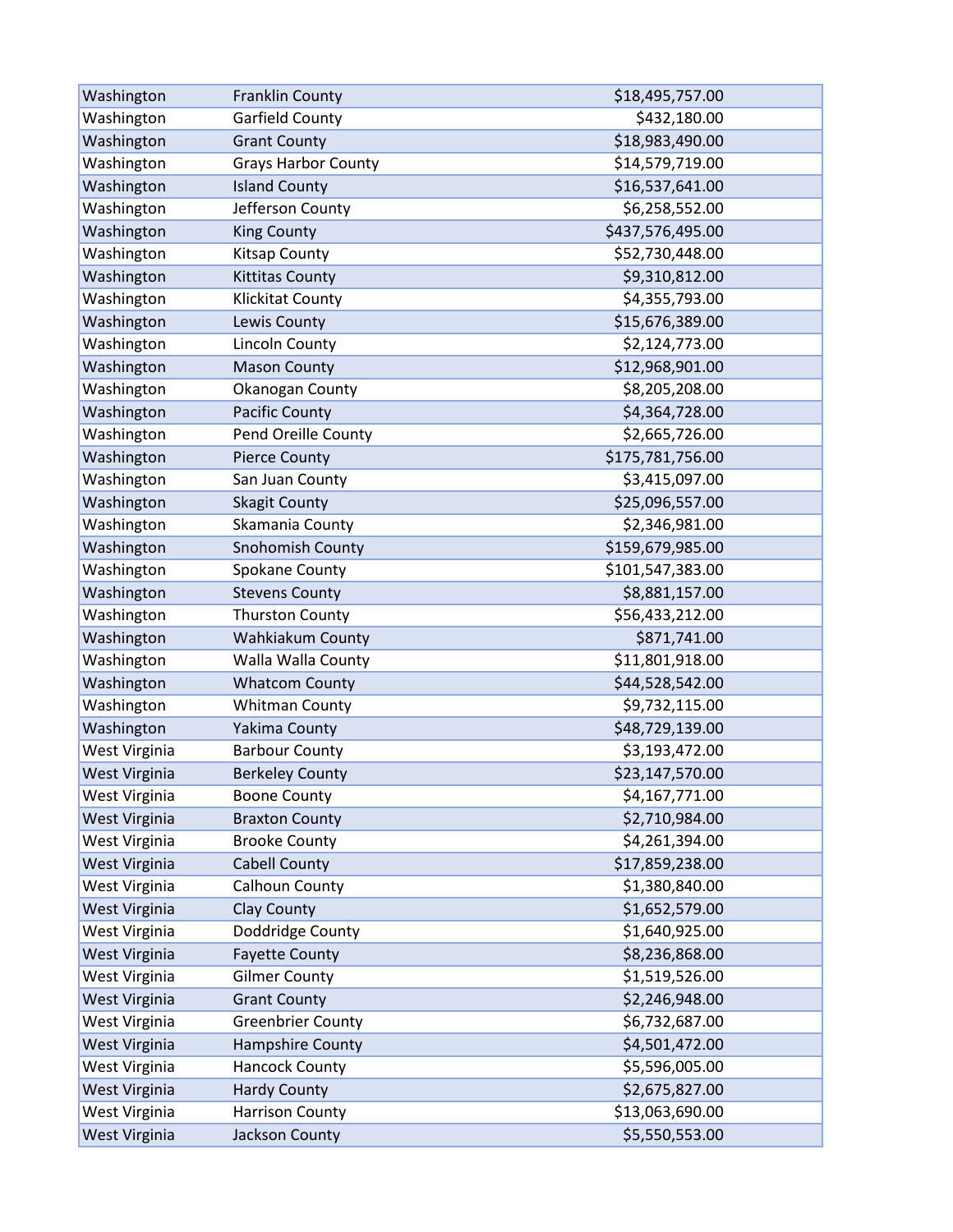| West Virginia | Jefferson County         | \$11,099,941.00 |
|---------------|--------------------------|-----------------|
| West Virginia | Kanawha County           | \$34,598,499.00 |
| West Virginia | Lewis County             | \$3,089,748.00  |
| West Virginia | <b>Lincoln County</b>    | \$3,964,209.00  |
| West Virginia | Logan County             | \$6,219,315.00  |
| West Virginia | <b>Marion County</b>     | \$10,891,329.00 |
| West Virginia | <b>Marshall County</b>   | \$5,930,289.00  |
| West Virginia | <b>Mason County</b>      | \$5,150,422.00  |
| West Virginia | <b>McDowell County</b>   | \$3,423,255.00  |
| West Virginia | <b>Mercer County</b>     | \$11,413,053.00 |
| West Virginia | <b>Mineral County</b>    | \$5,218,794.00  |
| West Virginia | <b>Mingo County</b>      | \$4,549,837.00  |
| West Virginia | Monongalia County        | \$20,513,893.00 |
| West Virginia | Monroe County            | \$2,578,513.00  |
| West Virginia | Morgan County            | \$3,473,757.00  |
| West Virginia | Nicholas County          | \$4,758,061.00  |
| West Virginia | Ohio County              | \$8,043,601.00  |
| West Virginia | <b>Pendleton County</b>  | \$1,353,647.00  |
| West Virginia | <b>Pleasants County</b>  | \$1,449,018.00  |
| West Virginia | <b>Pocahontas County</b> | \$1,601,883.00  |
| West Virginia | <b>Preston County</b>    | \$6,493,774.00  |
| West Virginia | <b>Putnam County</b>     | \$10,964,751.00 |
| West Virginia | Raleigh County           | \$14,249,514.00 |
| West Virginia | Randolph County          | \$5,573,667.00  |
| West Virginia | <b>Ritchie County</b>    | \$1,855,752.00  |
| West Virginia | Roane County             | \$2,658,734.00  |
| West Virginia | <b>Summers County</b>    | \$2,442,158.00  |
| West Virginia | <b>Taylor County</b>     | \$3,242,808.00  |
| West Virginia | <b>Tucker County</b>     | \$1,328,396.00  |
| West Virginia | <b>Tyler County</b>      | \$1,668,701.00  |
| West Virginia | <b>Upshur County</b>     | \$4,695,905.00  |
| West Virginia | <b>Wayne County</b>      | \$7,653,377.00  |
| West Virginia | <b>Webster County</b>    | \$1,576,049.00  |
| West Virginia | <b>Wetzel County</b>     | \$2,926,200.00  |
| West Virginia | <b>Wirt County</b>       | \$1,130,661.00  |
| West Virginia | <b>Wood County</b>       | \$16,222,392.00 |
| West Virginia | <b>Wyoming County</b>    | \$3,961,295.00  |
| Wisconsin     | <b>Adams County</b>      | \$3,927,498.00  |
| Wisconsin     | <b>Ashland County</b>    | \$3,022,736.00  |
| Wisconsin     | <b>Barron County</b>     | \$8,788,117.00  |
| Wisconsin     | <b>Bayfield County</b>   | \$2,920,567.00  |
| Wisconsin     | <b>Brown County</b>      | \$51,384,182.00 |
| Wisconsin     | <b>Buffalo County</b>    | \$2,531,119.00  |
| Wisconsin     | <b>Burnett County</b>    | \$2,993,989.00  |
| Wisconsin     | <b>Calumet County</b>    | \$9,729,201.00  |
| Wisconsin     | Chippewa County          | \$12,559,059.00 |
| Wisconsin     | <b>Clark County</b>      | \$6,754,442.00  |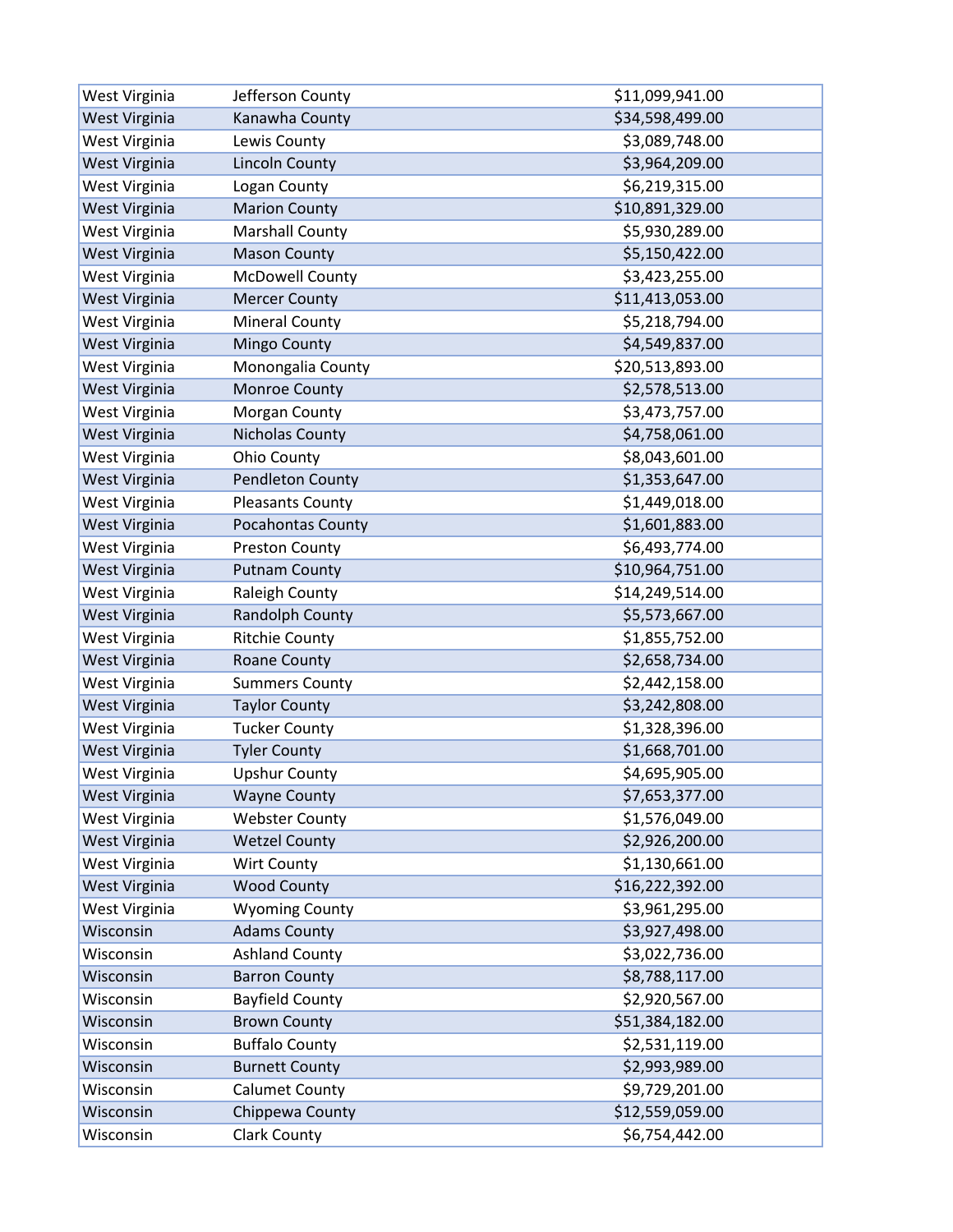| Wisconsin | Columbia County         | \$11,174,917.00  |
|-----------|-------------------------|------------------|
| Wisconsin | Crawford County         | \$3,133,258.00   |
| Wisconsin | Dane County             | \$106,189,095.00 |
| Wisconsin | Dodge County            | \$17,061,696.00  |
| Wisconsin | Door County             | \$5,374,185.00   |
| Wisconsin | Douglas County          | \$8,381,382.00   |
| Wisconsin | <b>Dunn County</b>      | \$8,812,202.00   |
| Wisconsin | Eau Claire County       | \$20,326,259.00  |
| Wisconsin | <b>Florence County</b>  | \$834,253.00     |
| Wisconsin | Fond du Lac County      | \$20,084,821.00  |
| Wisconsin | <b>Forest County</b>    | \$1,748,921.00   |
| Wisconsin | <b>Grant County</b>     | \$9,991,423.00   |
| Wisconsin | <b>Green County</b>     | \$7,179,047.00   |
| Wisconsin | Green Lake County       | \$3,673,629.00   |
| Wisconsin | Iowa County             | \$4,599,174.00   |
| Wisconsin | Iron County             | \$1,104,633.00   |
| Wisconsin | Jackson County          | \$4,009,661.00   |
| Wisconsin | Jefferson County        | \$16,465,385.00  |
| Wisconsin | Juneau County           | \$5,183,637.00   |
| Wisconsin | Kenosha County          | \$32,935,236.00  |
| Wisconsin | Kewaunee County         | \$3,969,065.00   |
| Wisconsin | La Crosse County        | \$22,923,224.00  |
| Wisconsin | Lafayette County        | \$3,236,981.00   |
| Wisconsin | Langlade County         | \$3,727,238.00   |
| Wisconsin | <b>Lincoln County</b>   | \$5,359,617.00   |
| Wisconsin | Manitowoc County        | \$15,341,133.00  |
| Wisconsin | Marathon County         | \$26,356,580.00  |
| Wisconsin | Marinette County        | \$7,837,514.00   |
| Wisconsin | <b>Marquette County</b> | \$3,025,067.00   |
| Wisconsin | <b>Menominee County</b> | \$884,950.00     |
| Wisconsin | Milwaukee County        | \$183,696,189.00 |
| Wisconsin | Monroe County           | \$8,984,103.00   |
| Wisconsin | <b>Oconto County</b>    | \$7,367,458.00   |
| Wisconsin | Oneida County           | \$6,913,911.00   |
| Wisconsin | <b>Outagamie County</b> | \$36,494,459.00  |
| Wisconsin | Ozaukee County          | \$17,330,133.00  |
| Wisconsin | Pepin County            | \$1,415,414.00   |
| Wisconsin | Pierce County           | \$8,304,463.00   |
| Wisconsin | <b>Polk County</b>      | \$8,504,334.00   |
| Wisconsin | Portage County          | \$13,746,631.00  |
| Wisconsin | <b>Price County</b>     | \$2,593,275.00   |
| Wisconsin | Racine County           | \$38,131,110.00  |
| Wisconsin | <b>Richland County</b>  | \$3,350,999.00   |
| Wisconsin | <b>Rock County</b>      | \$31,729,599.00  |
| Wisconsin | <b>Rusk County</b>      | \$2,753,910.00   |
| Wisconsin | Sauk County             | \$12,517,103.00  |
| Wisconsin | Sawyer County           | \$3,216,197.00   |